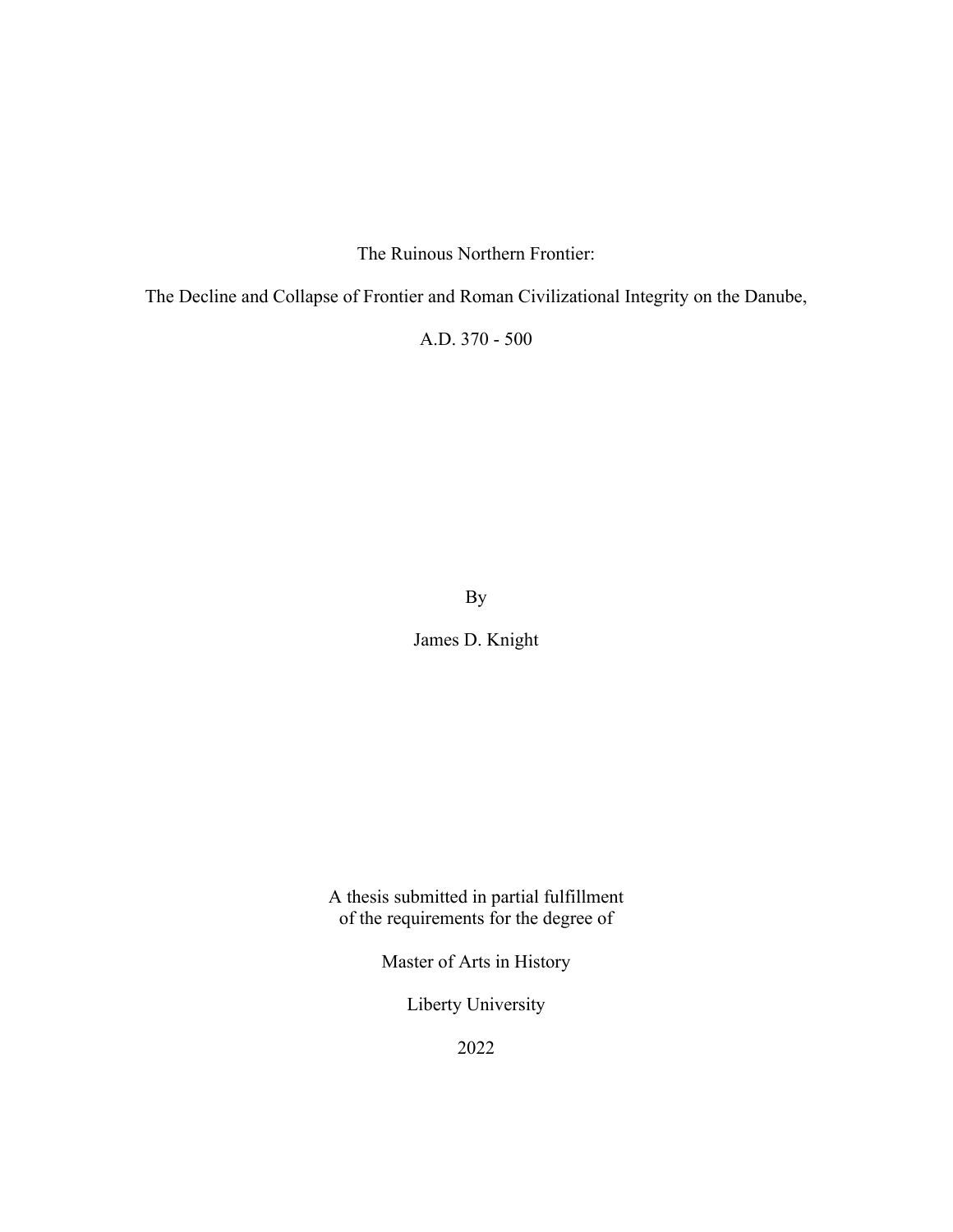The thesis of James Knight is approved:

Dr. Benjamin T. Esswein Date Thesis Director

Dr. Michael Davis Date Reader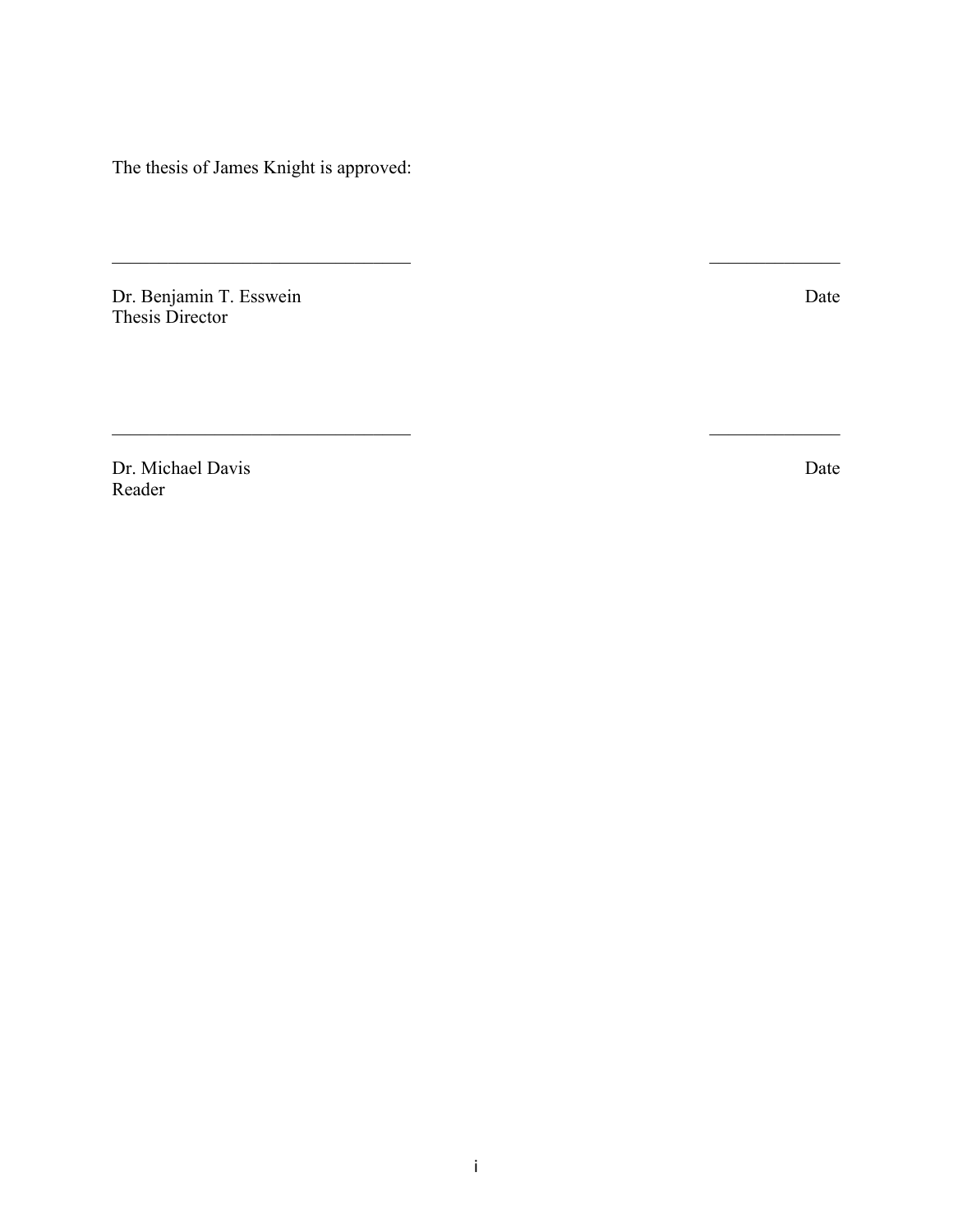# Table of Contents

| <b>Signature Page</b>                                                      | $\rm i$      |
|----------------------------------------------------------------------------|--------------|
| Acknowledgements                                                           | iii          |
| Abstract                                                                   | iv           |
| List of Key Terms                                                          | $\mathbf{V}$ |
|                                                                            |              |
| Introduction                                                               | $\mathbf{1}$ |
| Chapter 1: Destabilization of the Danube Frontier, Roman Conquest—A.D. 382 | 19           |
| Chapter 2: Decline of the Danube Frontier, A.D. 382—A.D. 420               | 55           |
| Chapter 3: Collapse of the Danube Frontier, A.D. 420—A.D. 447              | 95           |
| Conclusion                                                                 | 119          |
| Bibliography                                                               | 126          |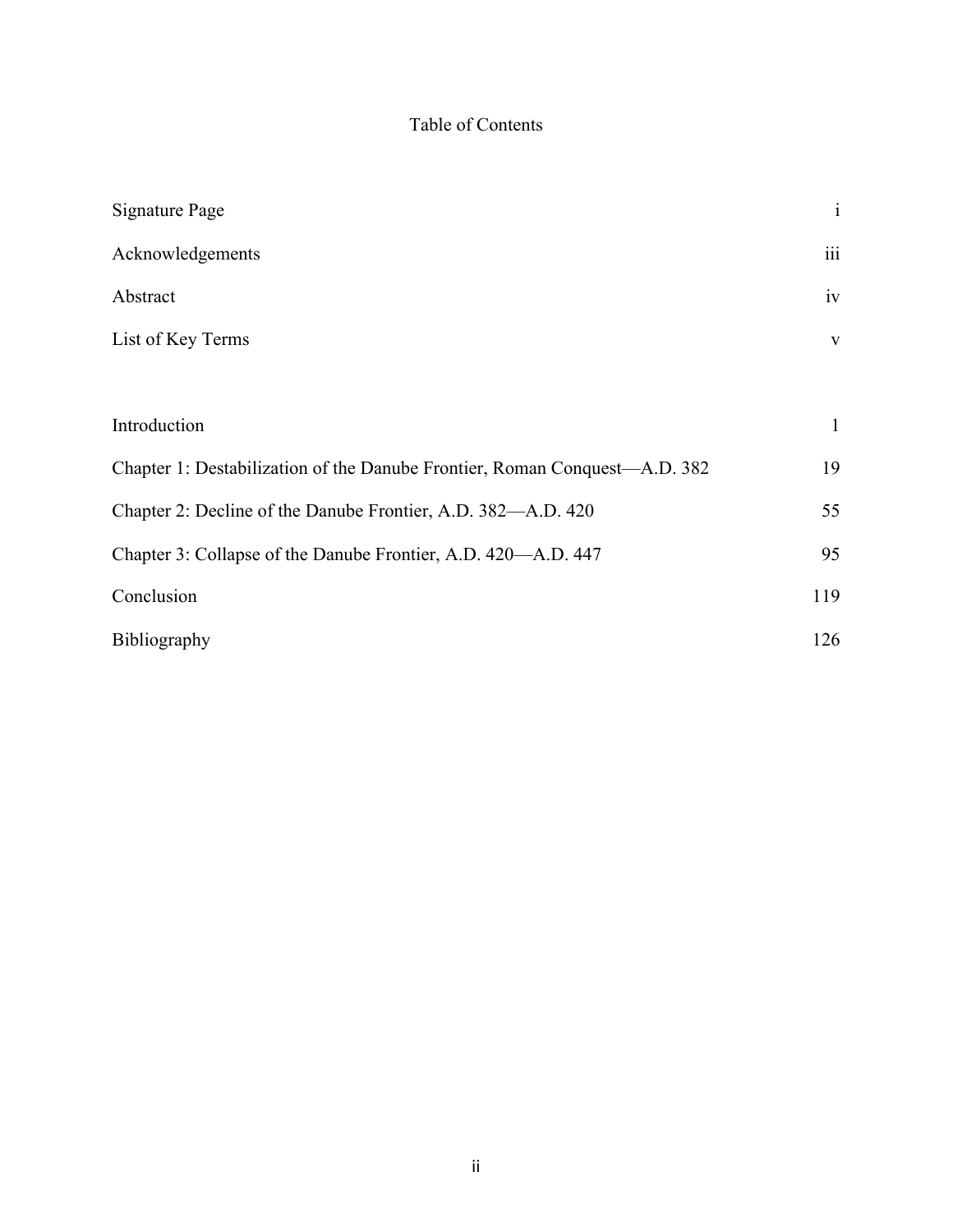## Acknowledgements

I wish to offer my sincere and heartfelt thanks to the great host of scholars, friends, and family who by their myriad, eclectic contributions made my graduate studies at Liberty University, of which the present project is the culminating material product, possible. Particular thanks and academic credit is due to Dr. Benjamin Esswein for his role as thesis director, Dr. Samuel Smith for his review of the introductory segment and first chapter as well as his teaching in Advanced Historical Research in the Autumn of 2021, Dr. Michael Davis for having graciously served as my thesis reader, and Prof. Robert "Capt. Geo" Ritchie for pointing me towards frontier studies many years ago. I would like to thank Dr. Ioan Opriș of the University of Bucharest for numerous source recommendations and ongoing correspondence in support of my subjects of historical, archaeological, and geographic interests. I also would like to thank Dr. Julieta Paulesc of Arizona State University for her teaching in one of the few American-based collegiate Romanian language programs, the training from which has in no small part enabled my inclusion of Romanian historical literature in the foundational documents of this study. In like manner thanks are due to Dr. Magdalini Manoliaki and Dr. Annik Miller for their teaching collegiate French, enabling the review of a number of French publications. Significant thanks is due to my family for their continued support throughout the process of researching for and composing this thesis. Finally, I would like to dedicate this work to the tragic heroes of the final century of the Roman Empire, who, despite the mounting futility in attempting to maintain the stricken empire's ailing frontiers from waves of migratory Germanic and oriental tribesmen, would by their sacrifice defend instead the memory and institutions of Rome as Western Civilization's greatest and most formative legacy.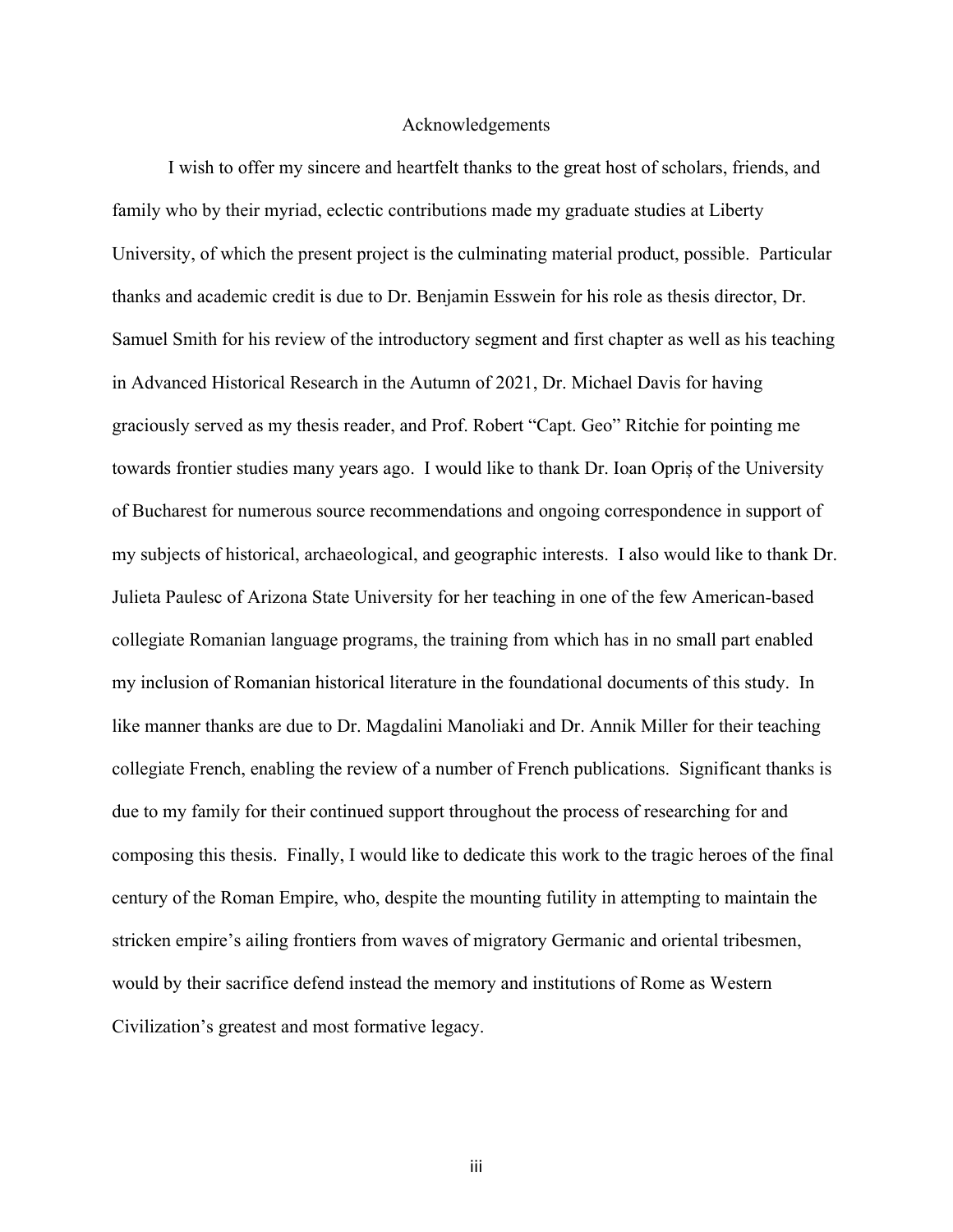### Abstract

The imperial Roman advance to and entrenchment along the Danube from the times of Augustus to Aurelian, mirrored by the slow development of various Germanic peoples beyond the 1,700-mile river's northern bank, set the stage for a series of climactic engagements between the late Roman Empire and their various barbarous neighbors along what had quickly become the Empire's most important and unstable frontier. The immigration and settlement of Goths from the Pontic Steppe, fleeing the Huns as they emerged from Central Asia, within the Roman Balkans undermined the Danube frontier, eviscerated the Eastern Roman field army, and enabled Alaric's role as a destabilizing free radical between the estranged imperial Roman courts at Rome and Constantinople from 395 to 410. At the same time, the Huns, colliding with the Roman frontiers on the Middle and Lower Danube, began to amass on the Pannonian and Romanian Plains, and exerted a steadily increasing pressure on the Roman frontier. After having buckled several times, particularly in Roman Pannonia on the increasingly isolated Middle Danube, from the 410s to the 430s, Attila led two major invasions of the Eastern Roman Empire in 441-442 and 447. Recognizing the importance of the Danube frontier to safeguarding imperial security, Attila forced the Eastern Romans to completely abandon the Middle and Lower Danube, evacuating all military posts and major populations at least a five-days march south of the river, thereby destroying the Roman Danube frontier as the weakening Empire advanced into late fifth century.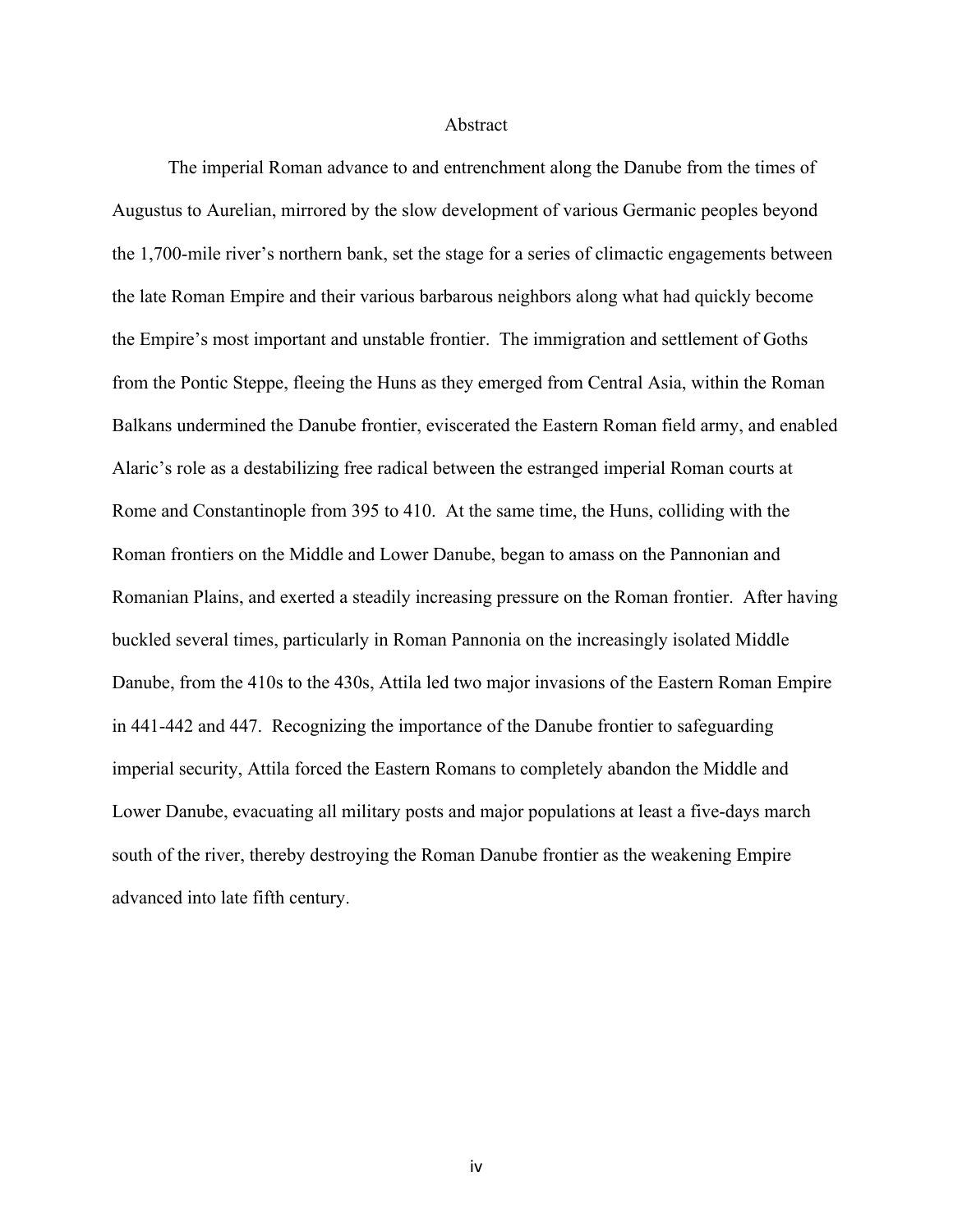# List of Key Terms

*Barbaricum* – The lands populated by various Germanic and otherwise non-Roman tribes not occupied by Roman forces beyond the Rhine or Danube frontiers.

*Canaba* (P.: *Canabae*) – Frontier civilian settlement which emerged in the vicinity of a *Castrum* (Legionary Fortress).

*Castellum* (P.: *Castella*) – Fortlets, towers, and roadside Stations, considerably smaller than *castra*, and formed the chain links along the *Limes* between the *castra.*

*Castrum* (P.: *Castra*) – Frontier Legionary Fortress, housing the main body of a legion assigned to defend a specific segment of the *limes* of an imperial frontier.

*Comitatenses* – Mobile forces of infantry, cavalry, and other support units comprising the field armies in the late Roman Empire.

*Foederatus* (P.: *Foederati*) – A people, settled or migratory, contracted under a *foedus* (treaty) to serve the Roman state; by the time of the Roman Empire, the term was used to refer to barbarian mercenaries in the service of the Roman legions, typically in exchange for the right for their native tribe(s) to settle within imperial territories.

*Foedus* (P.: *Foedera*) – A Treaty, typically a treaty of alliance or federation with the Roman state, and typically used in reference to a Foederatus (Contracted People or non-Roman Mercenary Group).

*Limes* (P.: *Limites*) – A modern term used to refer to Roman frontier fortifications, particularly along the German frontier along the Rhine; while a common Latin term used to refer to property boundaries and geographic markers, the term was not used by the Romans for this purpose.

*Limitanei* – Roman forces specifically assigned to man the *limes* and otherwise maintain the imperial frontiers. These forces were sometimes withdrawn from their posts for other uses, including occasional employment alongside the regular *comitatenses* in major campaigns.

*Magister Militum* (P. *Magistri Militum*) – The 'Master of Soldiers;' this was a senior military command of the late Roman Empire used in both the Eastern and Western Roman Empires from the fourth century well into the Byzantine period. There were originally two distinct *magistri*: one for the infantry, the *magister peditum* or 'master of the foot,' and one for the cavalry, the *magister equitum* or 'master of the horse.'

*Magister Utriusque Militiae* (Alternatively, *Magister Equitum et Peditum*) – This role, the 'master of both forces' or 'commander-in-chief,' occasionally used from the later fourth century onwards, imputed the authority of both the *magister peditum* and the *magister equitum* to a single individual.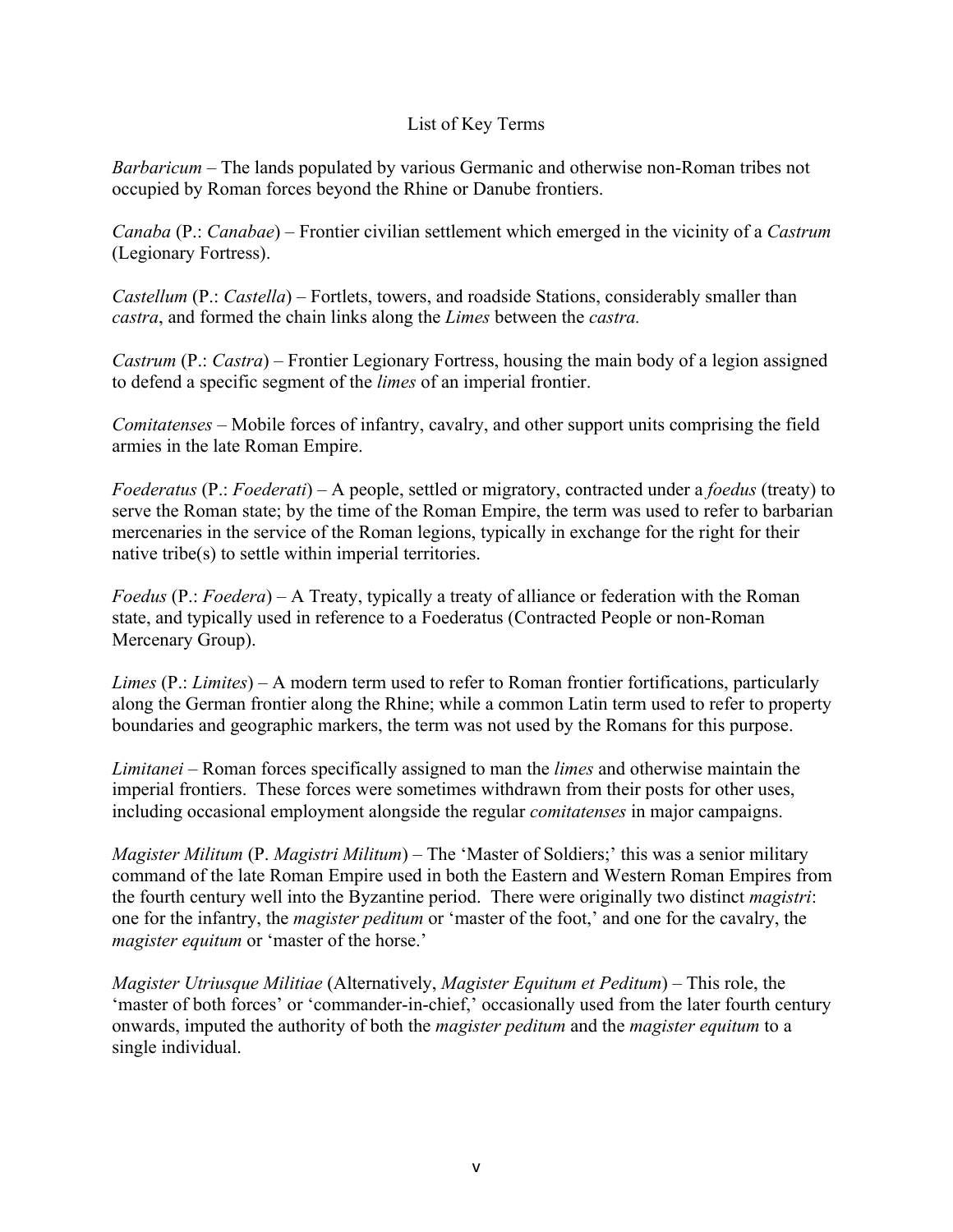### Introduction

*...This was strife enough having to own up to the past by the Danube, whose gentle waves embrace the past, present, and tomorrow. The battles our ancestors had to fight resolve into peace in remembrance's light. It is time to work together at last on our affairs in common—no small task.*—József Attila

hey were many: Sarmatians, Ostrogoths, Visigoths, Vandals, and Huns. Such were only the largest of the 'barbarian' ethnicities to buffet and breach the Roman Empire's frontier on the Danube River over the course of the late fourth and fifth centuries. These were far from the first incursions of foreign peoples into the distant frontier provinces of the Roman Empire, as the legionnaires who had manned the *Limes Germanicus* for centuries could well attest. Devastation wrought by such influxes were recurring and exacting, as they damaged local infrastructure, plundered vulnerable farmland and dwellings, and occasionally involved the losses of entire Roman *villae rusticae*, fortifications, and other emplacements. Due largely to the Hunnic migrations between the 370s and 450s, the Danube frontier was subject to an unprecedented weight of both Germanic and Hunnic invasions that would virtually destroy Roman civilization in the riparian region, accelerating the breakdown of imperial governance in the face of barbarian imminency and contributing to the famed "fall of Rome" in 476. T

 In the centuries since the collapse of the Roman West, Western historians, while continually building upon the knowledge of the history of the later Roman Empire and its Eastern Roman successor, have tended to perseverate over how to address many of the empire's frontiers. Academic attention paid to the Danube specifically has until recently been fragmentary, with different aspects of the boundary analyzed across various topical studies. There have been as of yet no comprehensive historical studies of the Roman Danube frontier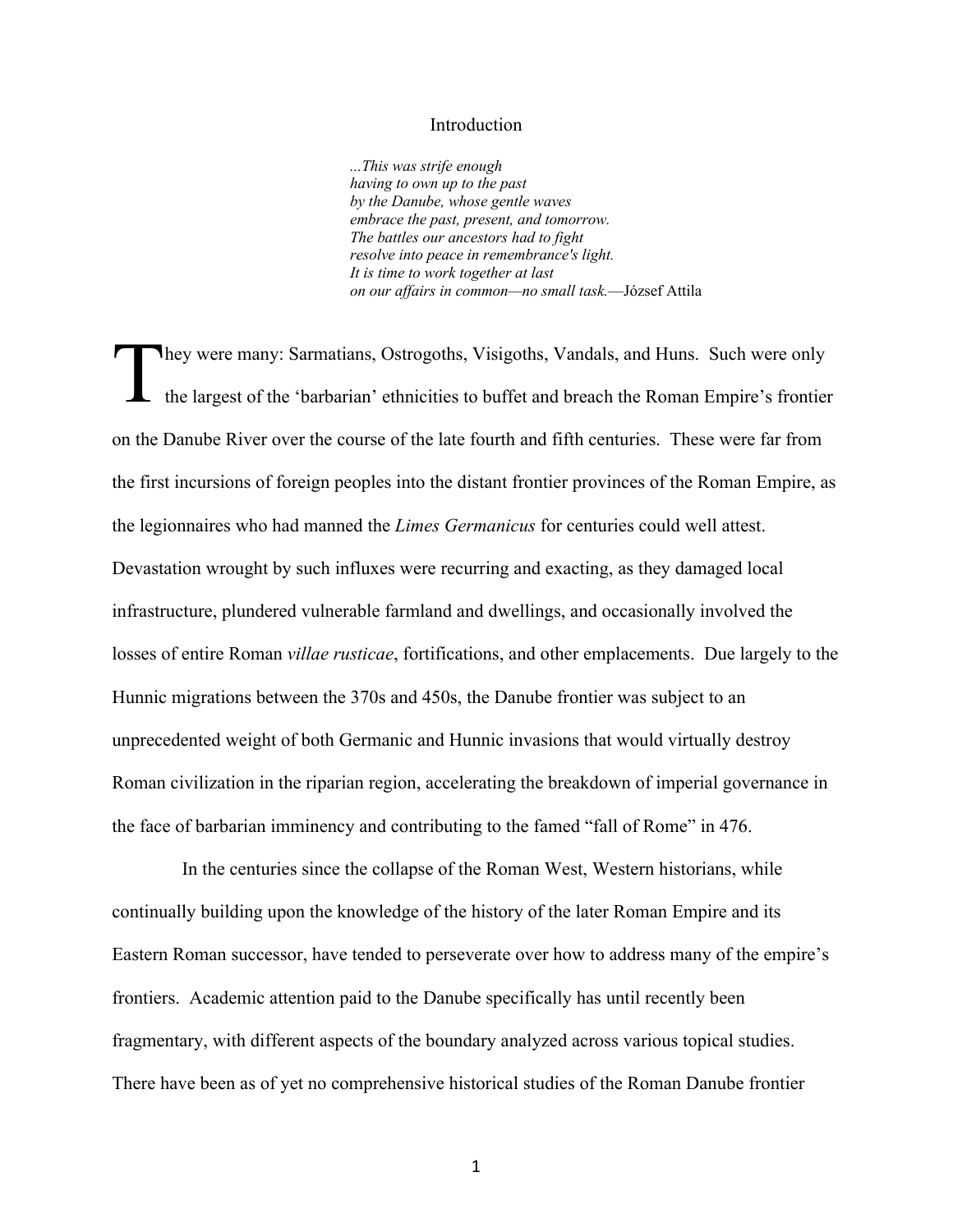from Rome's earliest activities in the region with the Illyrian Wars in the 230s BC to the cessation of Byzantine presence on its banks following the death of Emperor Manuel I Komnenos in 1180. As such, the historiography behind the Roman Danube, particularly during the late fourth and fifth centuries, remains highly irregular, running as a fine thread through the fields of Roman and Byzantine history, Hunnic history, early Germanic history, early Slavic history, and late antiquity studies. Perhaps this is unsurprising seeing that the late antiquity studies themselves are not altogether that old and include the histories of the origins of presentday nationalities inhabiting the Danube region and studies written on the processes of interregional diplomacy, geostrategy, polity collapse, and other subjects as they pertain to one of history's most remarkable civilizations.

Between the writings of Roman and Byzantine historians themselves—regrettably not all the writings of which have survived to the present day—and Enlightenment scholars, the Roman Danube was typically remembered and written on in passing, predominantly for its role as the incidental setting for numerous developments which factored into the eventual collapse of the Roman Empire in the late fifth century—a subject which would have featured more prominently in the minds of educated Europeans prior to early modernity. Edward Gibbon's six-volume work, *The History of the Decline and Fall of the Roman Empire* (1776-1789), the wellspring of modern Western historical studies on Roman civilization and its titanic demise, remains foundational among them. Taking a great deal of inspiration from earlier works like Montesquieu's *Considerations on the Causes of the Greatness of the Romans and their Decline* (1734) and Jacques Bossuet's *Discourse on Universal History to Monseigneur le Dauphin*  (1681), Gibbon assigns the collapse of civil virtue under societal decadence, a protracted development he controversially correlated to the adoption of Christianity as a state religion and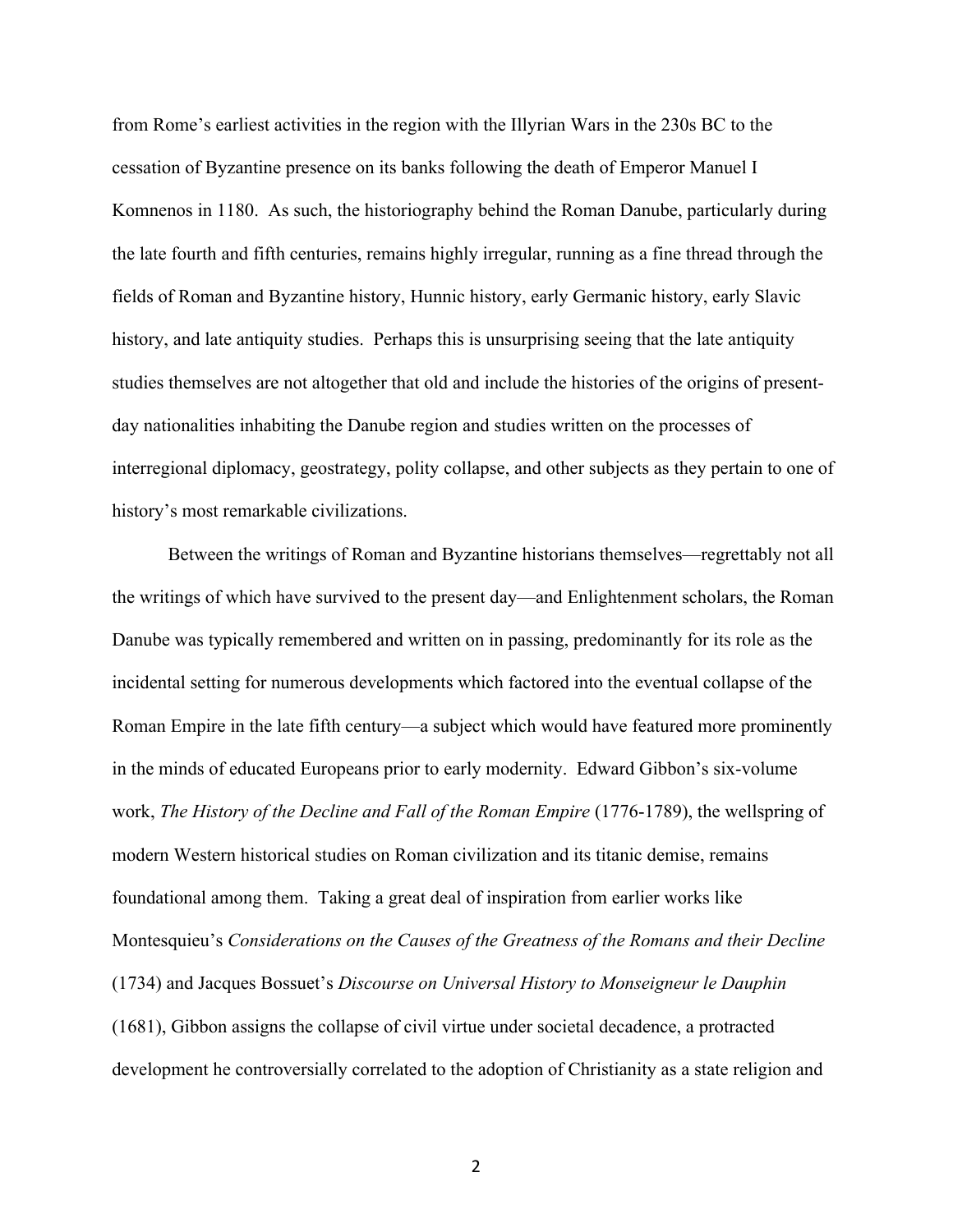"the total extirpation" of the old Roman Paganism, which he saw as to blame for instigating the collapse of Rome.<sup>1</sup> In tandem with this thesis, Gibbon emphasized the barbarian migrations from Eastern Europe and the steppes beyond to central Europe, and the subsequent invasions of the Empire between the third and fifth centuries on the Rhine and Danube, as being the critical external force to coincidentally exploit Christianity's allegedly degenerative internal influence on Roman civilization.2 Despite being met with considerable hostility from many historians and laymen alike for his portrayal of Christianity, Gibbon's writings would nevertheless provide the literary foundation for foregoing studies on Roman history, and his theses, however controversial, would remain uncontested by alternative interpretations for the nearly a century.3

Gibbon's *Decline and Fall* in many ways reflected both the historical interests and popular concerns of his time. Composing his masterpiece throughout the 1770s and 1780s, he bore witness to a number of critical setbacks to the imperial ambitions of his native British Empire, including wars with most neighboring European great powers from Spain to the Netherlands, ongoing colonial conflicts on her distant frontiers around the globe, and the loss of the Thirteen Colonies in 1783. He was not alone in drawing cautionary parallels with the Roman Empire as a model for European empires of his own time, as his work would be echoed and referenced to no end by scholars and government fonctionnaires on both sides of the Channel.

By the 1850s, Theodore Mommsen, a rising classical scholar and jurist of Germany, began to see a similar relatability of the Romans with his time. The transitional phase of Roman

<sup>1.</sup> Edward Gibbon, *The History of the Decline and Fall of the Roman Empire* (New York: Everyman's Library, 1993.), 3:136, 160-169; 4:120-121.

<sup>2.</sup> Ibid, 4:122-127.

<sup>3.</sup> In fact, Gibbon faced criticism for his accusatory thesis beset against Christianity almost immediately after the publication of his second volume, as chapters 15 and 16, contained in the first and second volumes respectively, were the first to cast the faith in unfavorable light. In particular response to an attack on his first volumes by Balliol College academic Henry Davis, among others, Gibbon composed *A Vindication* (1779) to publicly defend his composition from its first detractors. While Gibbon would claim a celebrated victory, historical posterity would gradually dismiss his thesis on the supposed fault of the Christian faith.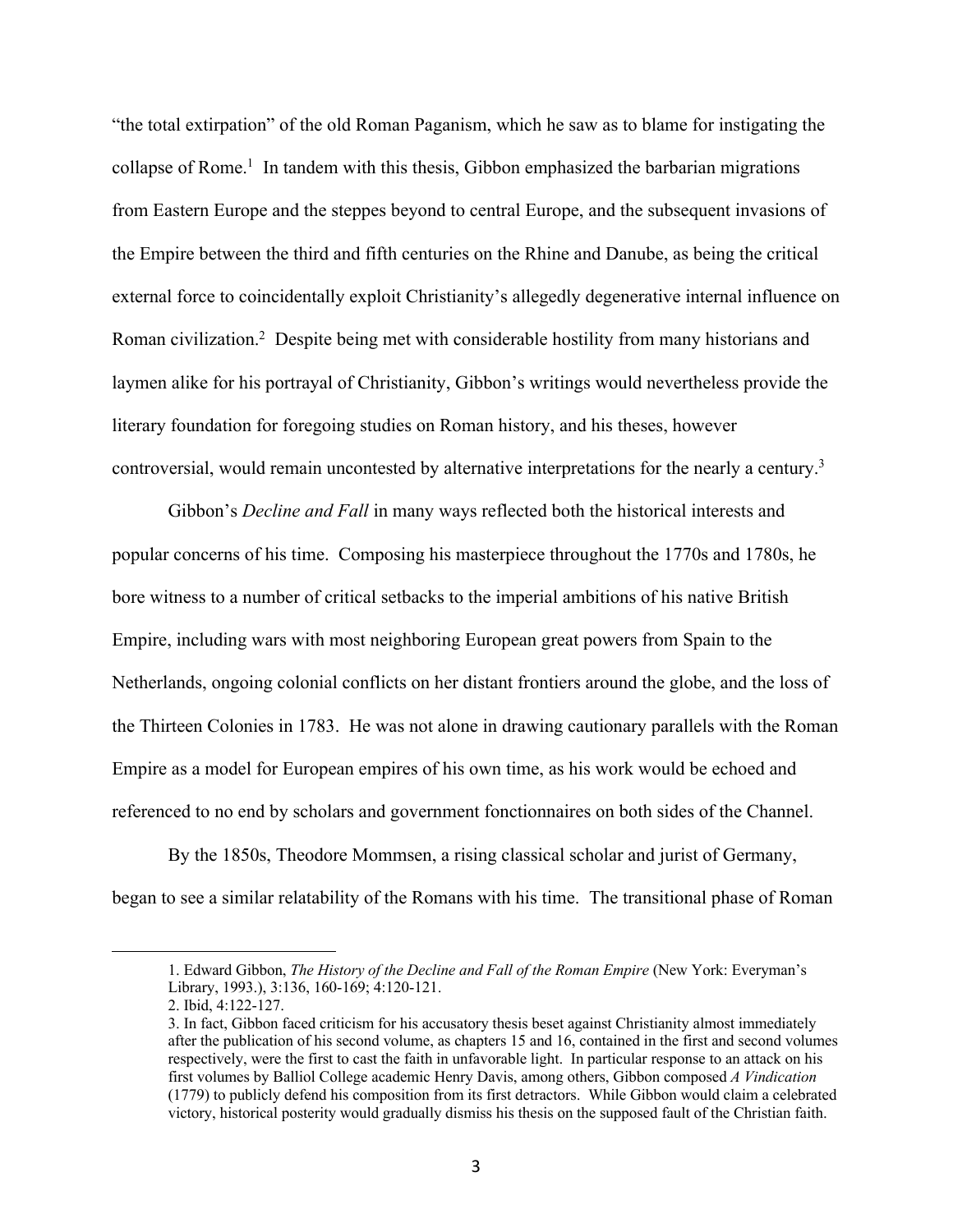history from the late republic to the empire, wherein nascent imperialistic sentiments as portrayed by Caesar and his fellows in the first century BC, bore a familiarity to Germany in the mid-eighteenth century in the wake of the abortive revolutions of 1848. While politically opposed to Bismarck and his methods later in life, as a German, Mommsen nevertheless desired a unified German state rather than the rabble of various minor polities much of Germany consisted of by his time. This greatly impacted his *History of Rome* (1854-1856), which reflected the gradual collapse and reorganization of a failing republic, yielding particular deference to Caesar, while an incipient empire-state led by a strong central authority emerged from the chaos. The third of this three-volume history reflects on the process of the Roman Republic's expansion to what would later be the Empire's frontiers on the Danube and elsewhere across its fifth, eighth, and ninth chapters, though analysis of the Danube frontier under the empire would remain noticeably absent; while ultimately lauded as a classic of Roman historical literature, Mommsen's work would remain unfinished as his career drew him to other projects. Fortunately, two later publications would broaden the scope of his original work.

In 1885, Mommsen published his *The Provinces of the Roman Empire from Caesar to Diocletian* as a continuation of his previous series, entreating each provincial region of the Empire as a distinct subject deserving of its own chapter while omitting the overarching Roman narrative that characterized his *History*. Furthermore, in 1992, recently rediscovered lecture notes taken by attendees of his lectures on early imperial politics were edited and compiled into a fourth volume, continuing the narrative of his *History* into the first centuries AD. All three works, especially *The Provinces*, contributed welcome attention to the Danube frontier and its tumultuous history to the time of Diocletian, providing a strong foundation for more pointed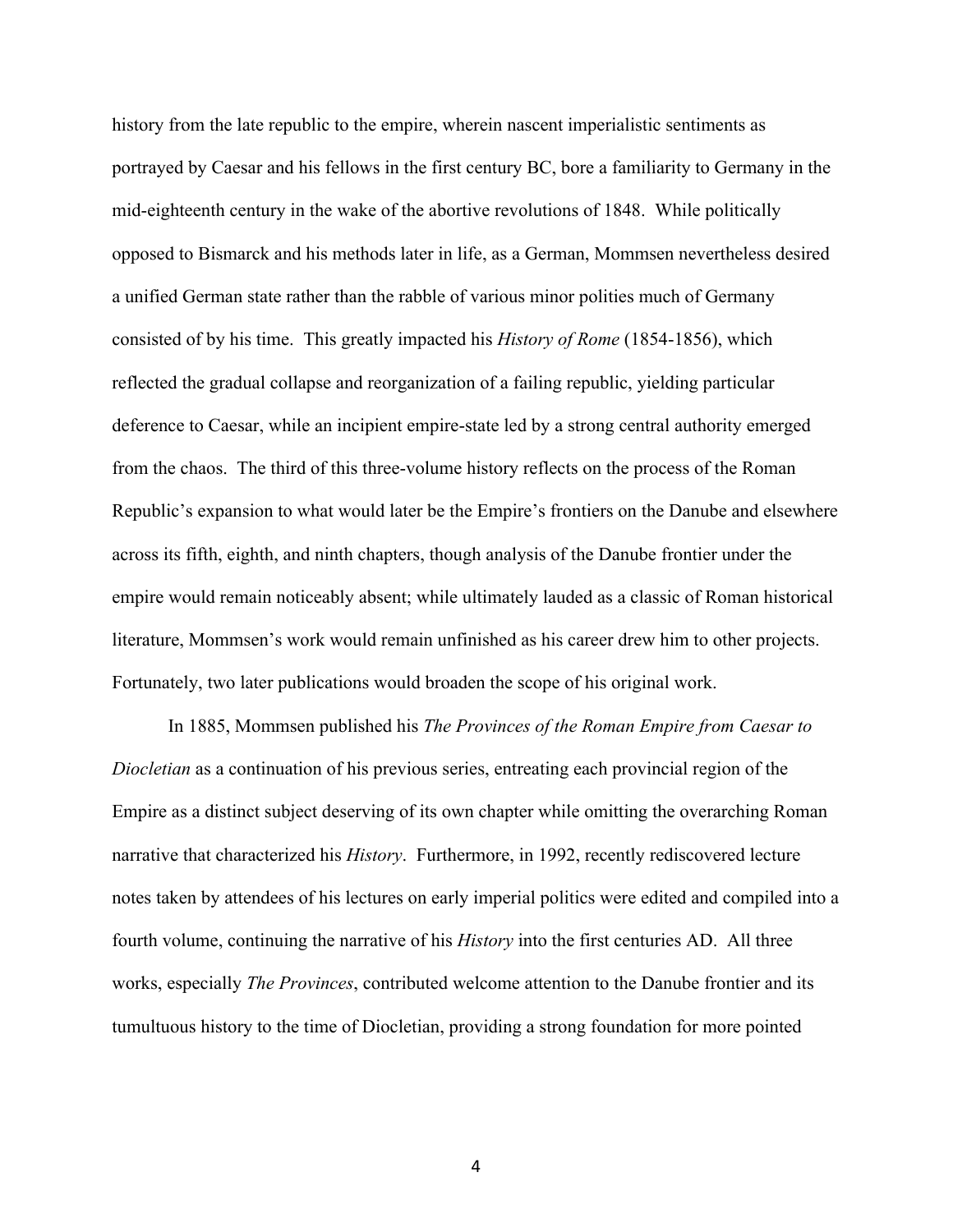studies to be undertaken on the subject, particularly of its later years as the frontier holding back the Goths and Huns, in the next century.

While Mommsen was beginning to labor on his *The Provinces* in the early 1880s, new studies began to emerge focusing on the barbarous peoples on Rome's frontiers as subjects of study in their own right, not merely as opponents to or subjects of Rome's ambition to spread its vision of civilization as typically seen in the works of Gibbon and Mommsen. Thomas Hodgkin, a nineteenth and early twentieth century banker and minister of the Society of Friends, committed a considerable measure of his time to private historical study. Over nearly two decades, he published his eight-volume *Italy and Her Invaders* (1880-1899), later republished as *The Barbarian Invasions of the Roman Empire*, depicting the onset of the slow transition of the Roman world into medievalry. Following a brief introduction of eighty-seven pages in his first volume, wherein he summarizes imperial history from the times of Caesar and Octavian to the 370s, Hodgkin dedicates his work to the detailed analysis of the barbarian invasions of the fourth and fifth centuries through to the death of Charlemagne in 814:

The story opened by the death-bed of Julian in a tent on the Assyrian plain; it closes by the tomb of Austrasian Charles, with the notes of the Planctus de Obitu Karoli ringing in our ears. In that space of half a millennium, kingdoms have risen and fallen; the one great universal Empire has crumbled into hopeless ruin; the Teuton, the Sclave and the Hun have seated themselves in the cities of the old Latin civilisation … It is true that the waters of Chaos will still for centuries continue to roll over Europe, but the old classical world has finally passed away, and we see fully installed before us those two great figures, the German Emperor and the sovereign Roman Pope, whose noisy quarrels and precarious reconciliations will be the central events of European history during the Middle Ages.<sup>4</sup>

Hodgkin may have without saying as much have given a wordless label to 'late antiquity' nearly a century before the field would be famously codified by Peter Brown. His first three volumes,

<sup>4</sup> Thomas Hodgkin, *Italy and Her Invaders* (Oxford: Clarendon Press, 1880-1899.), 8:303.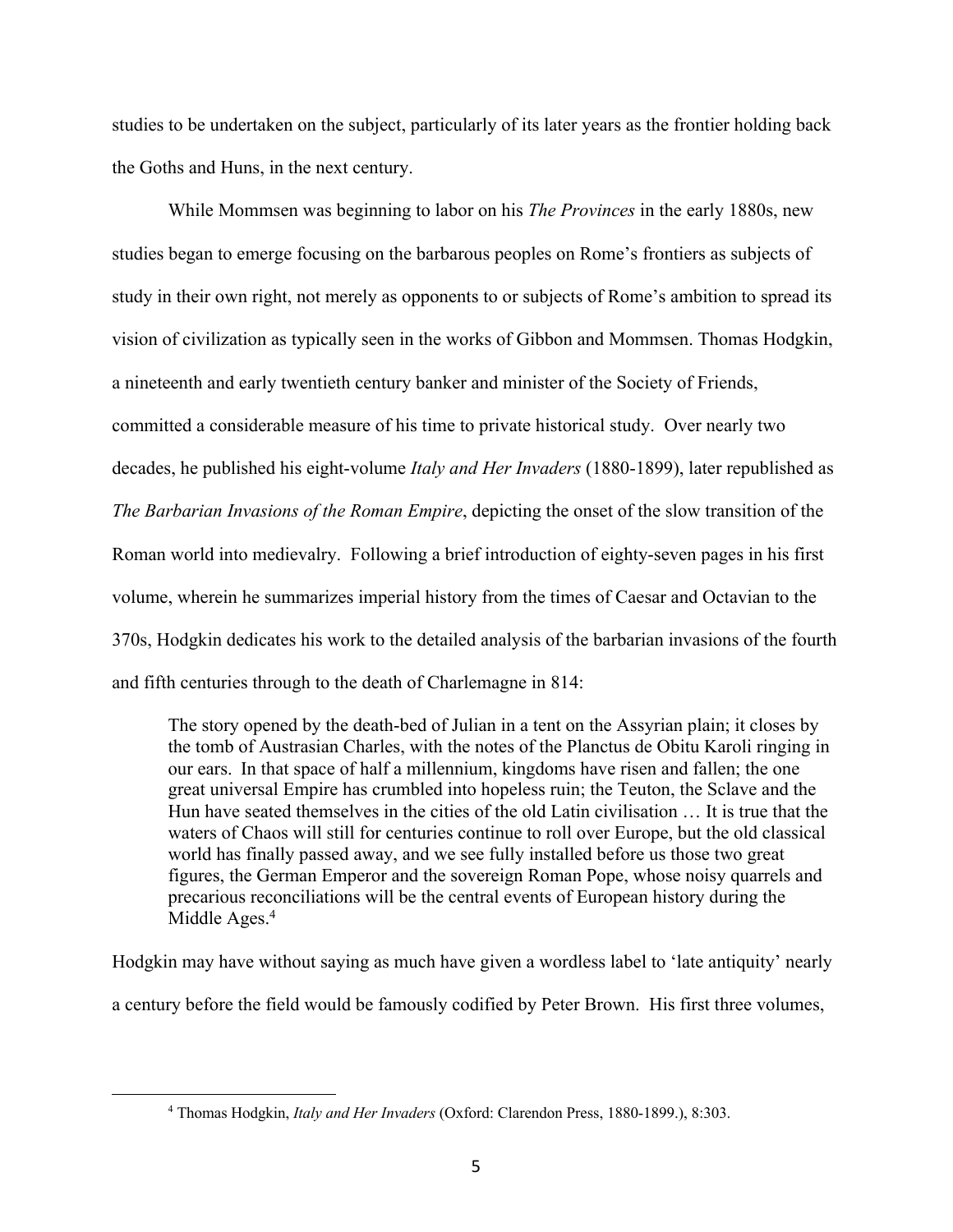presenting a homogenous narrative from the 370s to the 530s, offer a litany of references to the affairs of the Danube frontier of the late Empire.

From the late eighteenth century through to the early twentieth, most historical publications pertinent to the remembrance of the late Roman Danube contributed to the greater beneficence of the historical scholar than his lay fellow, though this was steadily changing. Founded by British publisher Thomas Fisher Unwin in 1885, while across the Channel Mommsen published his *The Provinces*, the famous *The Story of the Nations Library* (1885- 1908) book series sought "to present in a graphic manner the stories of the different nations that have attained prominence in history," with each national history contained comfortably within a single cover for popular readership.<sup>5</sup> Published twelfth among this innovative series, Henry Bradley's *The Story of the Goths* (1888) presents a concise narrative depicting principally the story of the Visigoths and Ostrogoths specifically, from their nebulous origins beyond the Carpathians to their emplacements around the Mediterranean, although myriad Germanic peoples take to the stage at their side through their history. Over the first sixteen chapters, the Danube, along with the lands of Scythia and Carpathia to the north and the Roman Provinces on its southern shore, lies at the geographical center of the Gothic narrative between their migration southwards toward and later invasions of the Roman Empire. Bradley's general history, the first modern publication to entreat the Goths to analysis on their own, would remain relatively unquestioned in its general findings for over sixty years; only in the wake of the world wars would radically new interpretations of their history begin to arise.

A noteworthy secondary effect of Gibbon's *Decline and Fall* was the radical underemphasis applied to Eastern Roman or 'Byzantine' history by the global academic

<sup>5</sup> Henry Bradley, *The Story of the Goths: From the Earliest Times to the End of the Gothic Dominion in Spain* (New York: G. P. Putnam's Sons, 1888.), 377.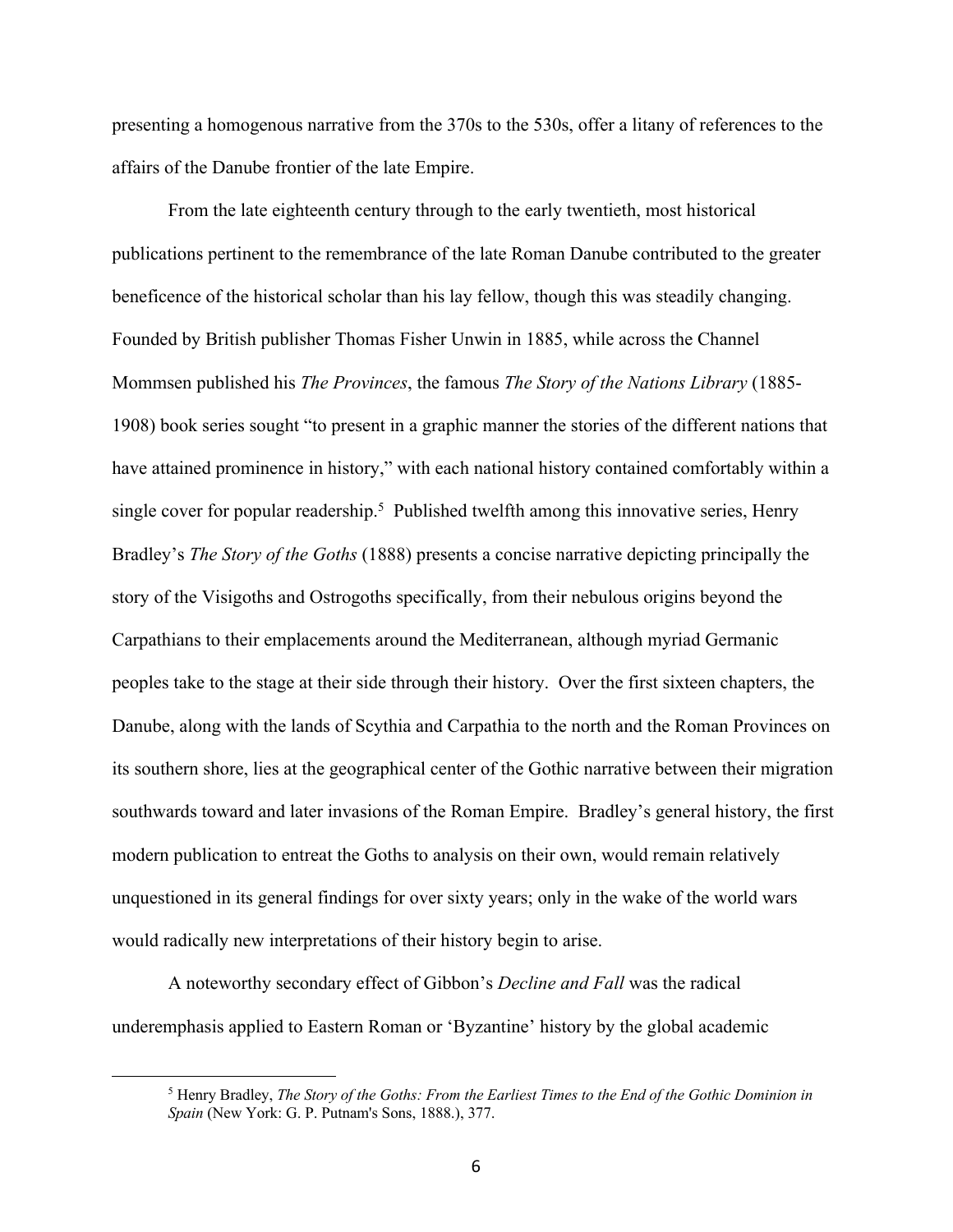community; Gibbon's unreceptive writings on Byzantium and her empire over his history's latter three volumes, while eventually crucial to the creation of Byzantine history as a distinct field of study, was a fundamental cause of the lack of scholarly historical development in Byzantine studies throughout the nineteenth century, even though the same period witnessed the production so many classics in the history of the Roman Empire-proper. 6 Given his thesis presenting the whole of Roman history as a downward-spiraling corruption of the Roman state and its culture as the byproduct of Christianity's official adoption—a thesis the millennial history of the Byzantine Empire fundamentally invalidates—along with his likewise downward-spiraling health while composing his latter three volumes, his perspective is scarcely surprising. Edward Foord's *The Byzantine Empire* (1911) aided in providing a welcome break to the trend for public readership, "attempting to supply the need of a short popular history of the later Roman Empire, [as] there is at present … no [such] book on the subject in the English language."7 This assessment is almost correct, as Sir Charles Oman's *The Byzantine Empire* (1892/1893), belonging like Bradley's work to *The Story of the Nations Library* series, presented the actual first comprehensive study on the Eastern Romans and their grand history.

By the close of the nineteenth century, John Bagnell Bury and Henri Pirenne was the first to dissent from Gibbon's theses and offer theses of their own on the fall of Rome and its frontiers. Both Bury and Pirenne were heavily involved in the formation of Byzantine history and what would later be termed 'late antiquity' as fields of historical inquiry distinct from both antiquity-proper and the medieval era. In his *History of the Later Roman Empire* (1923) and *The Invasion of Europe by the Barbarians* (1928), Bury emphasized the predominantly Germanic

<sup>6.</sup> John Julius Norwich, *A Short History of Byzantium* (New York: Vintage Books, 1999.), xxxix.

<sup>7.</sup> Edward A. Foord, *The Byzantine Empire: The Rearguard of European Civilization* (London: Adam and Charles Black, 1911.), i.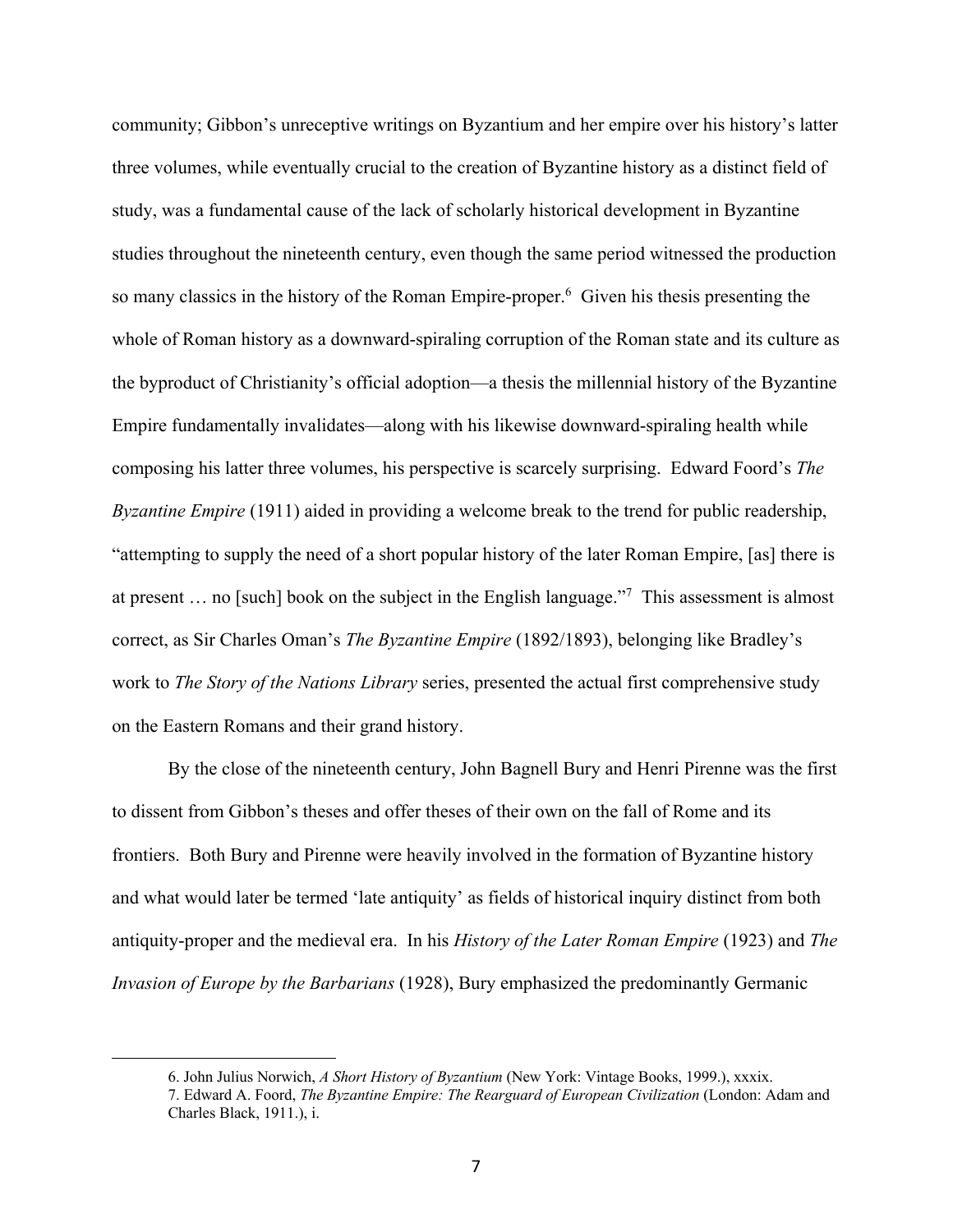migrations into Germania and Carpathia and their subsequent invasions of the Roman frontiers on the Rhine and Danube as a fundamental cause of the Western Roman Empire's fall.8 "This long process," he writes, "shaped Europe into its present form," and provided a rich foundation for Roman historical study in the twentieth century, in no small part thanks to his editing and adaptation of Gibbon's masterpiece between 1898 and 1925.<sup>9</sup>

Conversely, Pirenne offered a composite thesis, termed by later historians as the "Pirenne Thesis," over the course of several historical studies, most notably his *Medieval Cities* (1927), *A History of Europe* (1936), *Economic History of Medieval Europe* (1936), and *Mohammed and Charlemagne* (1937). As an economic historian, Pirenne argued that while the Roman Empire collapsed in the late fifth century, Roman *civilization* continued on in the late empire's major cities around the coasts of the Mediterranean and in Europe supported by the same routes of commerce and communication which had enabled the empire's creation and survival, even without the imperial superstructure.<sup>10</sup> It was not so much the barbarian invasions, which Pirenne saw as a preserving influence for Roman civilization following the invasions, or the adoption of Christianity which ultimately ended Roman civilization in Europe and the Mediterranean, but it was instead the Islamic conquest of the Levant and North Africa in the seventh century which resolutely put an end to the pan-Mediterranean commercial and social systems that enabled Roman civilization to flourish throughout.<sup>11</sup> While Pirenne's writings and decentralized thesis would pull academic interest toward the Mediterranean core of the empire rather than its frontiers—though he would shed some light on the nature of the frontier provinces as a

<sup>8.</sup> John Bagnell Bury, *The Invasion of Europe by the Barbarians* (London: N.p., 1928.), 7. 9. Ibid.

<sup>10.</sup> Henri Pirenne, *Medieval Cities: Their Origins and the Revival of Trade - Updated Edition*, Trans. Frank D. Halsey. (Princeton: Princeton University Press, 1980.), ix-xxiv, 1-15.; Henri Pirenne, *Mohammed and Charlemagne* (Eastford: Martino Fine Books, 2017.), 284-285. 11. Ibid.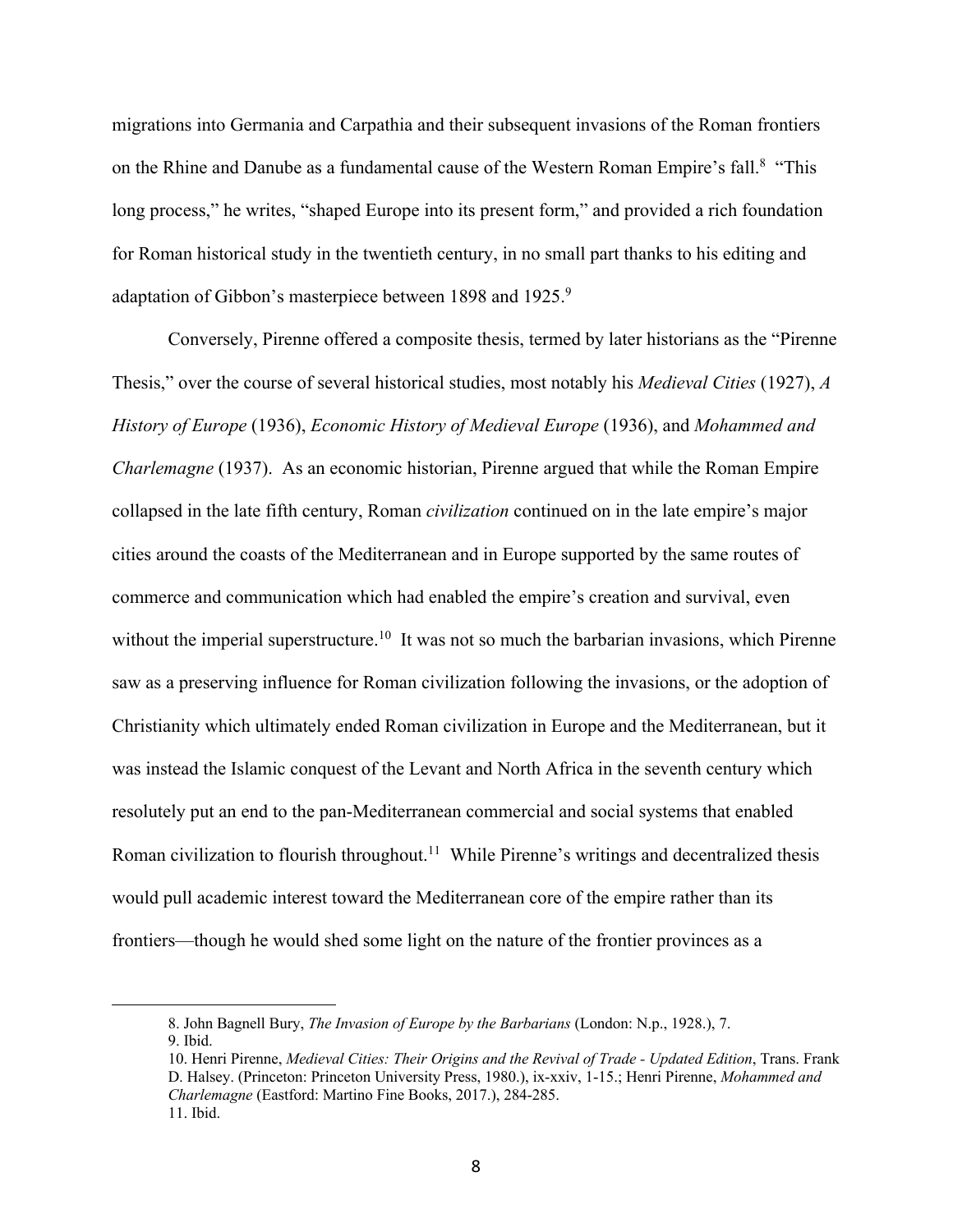collective—they would nevertheless serve as major influences for pioneer historians of late antiquity like Peter Brown and Edward Thompson in the 1960s and 1970s. For the time being, however, in the midst of the chaos of the early half of the twentieth century—in a vein not unlike that of Sir Walter Raleigh three centuries prior, much of Pirenne's *A History of Europe* would be written while in captivity, albeit as a POW in Germany—Pirenne's writings would remain unacknowledged.

Beyond obscuring numerous historical studies composed by historians of the late nineteenth and early twentieth centuries for posterity, the world wars and the ideological conflicts of the 1930s and 1940s would have profound impacts on the historical discipline and the memory of the Roman Danube moving forward. Dr. Edward Arthur Thompson, a specialist in relations between the Romans and their myriad neighbors, published *A History of Attila and the Huns* (1948) in the efforts of analyzing the specific history of the Huns and their greatest leaders in their own right; the Huns "have a story which has been told before, but the available accounts in English are not altogether satisfactory."12 While explaining with reasonable clarity the general history of what to the 1940s was known of Attila and his people, including occasional insights into the affairs of the Danube frontier, Thompson's history ought be read carefully due to its author's affinity for Marxist interpretation. His revisionist agenda to fit the Hun's history into the awkward frame of class conflict is most readily apparent in his discussion of the Hun's origins among the steppes of Asia, wherein primary sources remain virtually nonextant, and the allegedly confrontational affairs of the different economic classes of the Eastern and Western Roman Empires.<sup>13</sup>

<sup>12.</sup> Edward Arthur Thompson, *The Huns* (Oxford: Blackwell Publishers, 1996.), 3-4.

<sup>13.</sup> Ibid., 48-51, 231-237.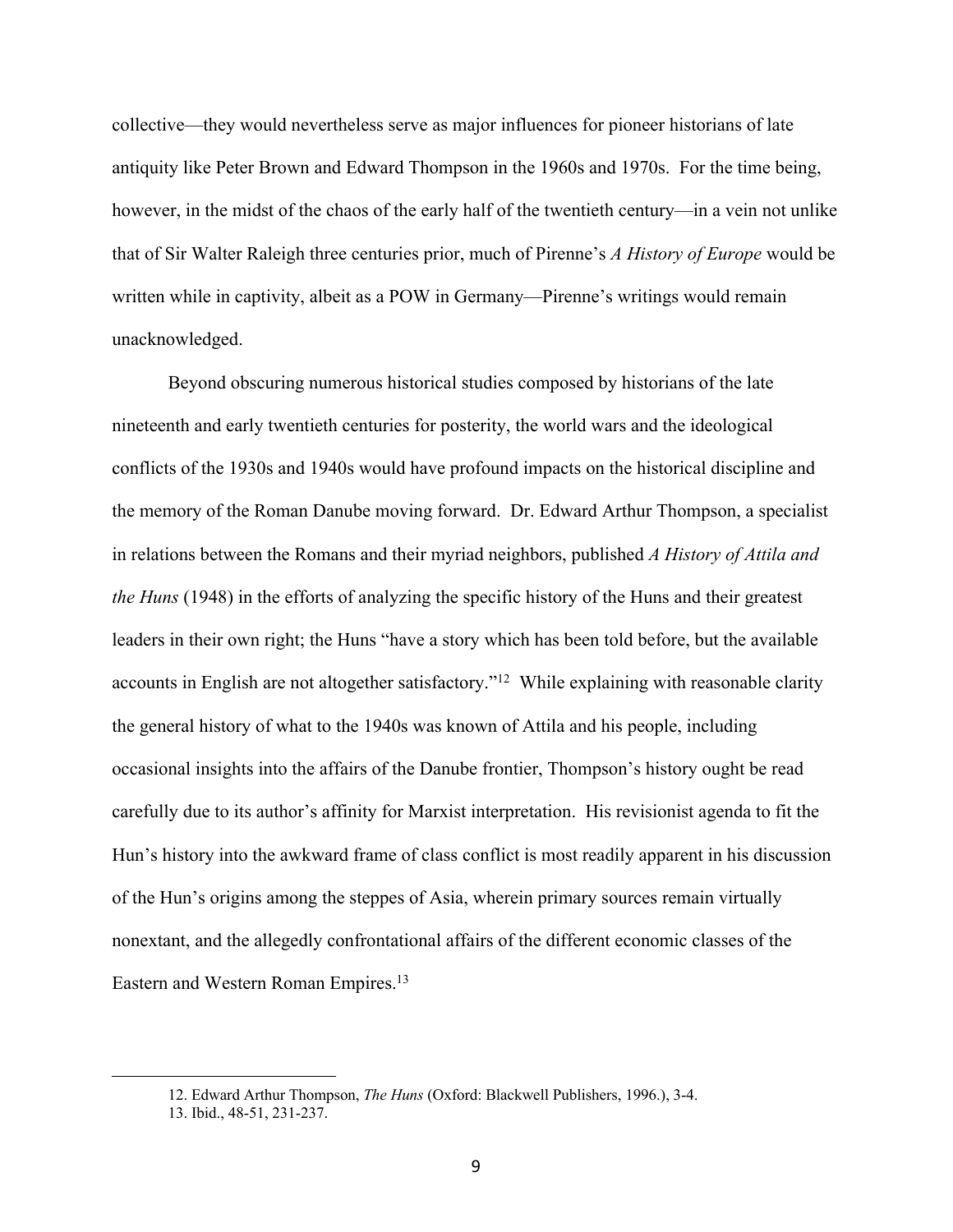While some of Thompson's arguments are dubious with insufficient sourcing, the perspective presented is nonetheless intriguing, and it stands as one of the first to integrate a range of ethnographic papers for the sake of speculating—over an entire chapter, no less—on Hunnic history prior to their engagement with the Romans in the 370s.<sup>14</sup> Additionally, *A History of Attila and the Huns* ought be credited for its attraction of academic interest towards the Danube, though its considerable shortcomings would draw sharp criticism from numerous scholars around the world—Dr. Otto Maenchen-Helfen standing foremost among them.

Maenchen-Helfen, formerly a leading specialist of Hunnic history and archaeology, expanded his search for information on Rome's barbarous European neighbors well beyond the traditional collection of literary primary sources on Hunnic and late Roman history composed by Priscus, Jordanes, and their fellow Roman historians to Russian, Central Asian, and Chinese literature and archaeology.<sup>15</sup> Whereas Thompson utilized academic convention to full effect, being among the first to integrate ethnology into his studies of late Roman and Hunnic history, Maenchen-Helfen scoured archives and archaeological sites from Central and Eastern Europe to China to support his understanding of steppe culture past and present, going so far as to live with and study Tuvan steppe nomads over several months in 1929.16 Ultimately his untimely death in 1969 would prevent him from completing his life's work himself, leaving his lifetime of research to be posthumously arranged over four years by a legion of scholars into the landmark work in Hunnic and late Roman History, *The World of the Huns* (1973).<sup>17</sup> The book provides unique insights into all aspects of Hunnic life—many, like religion, pottery, art, and language having

<sup>14.</sup> Ibid., 46-68.

<sup>15.</sup> Otto J. Maenchen-Helfen, *The World of the Huns: Studies in Their History and Culture*. Edited by Max Knight. (Berkeley: University of California Press, 1973.), xv-xvii, xxiv-xxvii. 16. Ibid., xxiii. 17. Ibid., xv.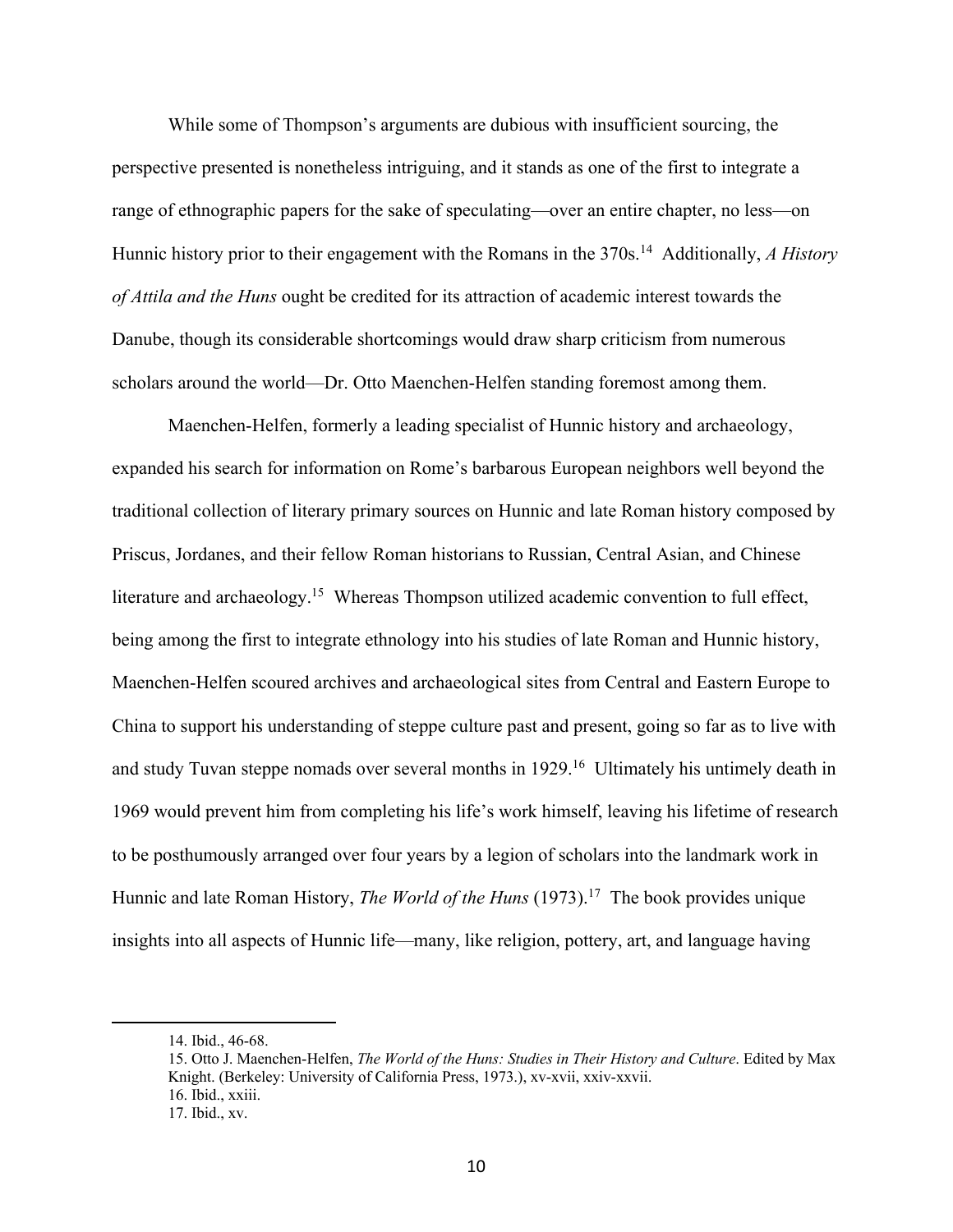scarcely been studied in such detail before or since—and history, which presents in part a finely detailed narrative of their relations and exchanges with the Roman Empire along the length of the Danube.18

While Maenchen-Helfen's fellows at the University of California Berkeley were working to compile his masterpiece, Dr. Peter Brown published his *The World of Late Antiquity* (1971), expounding upon and distinguishing late antiquity as a historical field of study in its own right, identified as spanning from AD 150 to 750, partitioning antiquity-proper and the medieval age.<sup>19</sup> This delineation simultaneously retro-categorized the works of Bury, Pirenne, and Thompson, among others, and made the period in question markedly more accessible to rising historians. Together, the works of Brown and Maenchen-Helfen served to roundly cap off the growing historiography of the late Roman and Hunnic worlds and the limited understanding of the Roman Danube itself to the early 1970s. In their wake, a rapidly growing multitude of Western historians began to contribute to the new field and diversify available perspectives on its integral subjects—the barbarous cultures on the Roman frontiers and the frontiers themselves well among them.

An early contributor to the understanding of the late Roman Empire's strategic layout, Dr. Edward N. Luttwak, a strategic analyst and international relations specialist rather than career historian, composed *The Grand Strategy of the Roman Empire* (1976) in the efforts of synthesizing the eclectic whole of the late republican and early imperial military experience into a concise process of strategic thought.20 To this end, Luttwak fit the Romans' military history

<sup>18.</sup> Ibid., xv-xvii, 18-165.

<sup>19.</sup> Peter Brown, *The World of Late Antiquity, AD 150-750* (New York: W. W. Norton & Company, 1971.), 7-9.

<sup>20.</sup> Edward N. Luttwak, *The Grand Strategy of the Roman Empire: From the First Century CE to the Third* (Baltimore: Johns Hopkins University Press, 1976.), 1-5.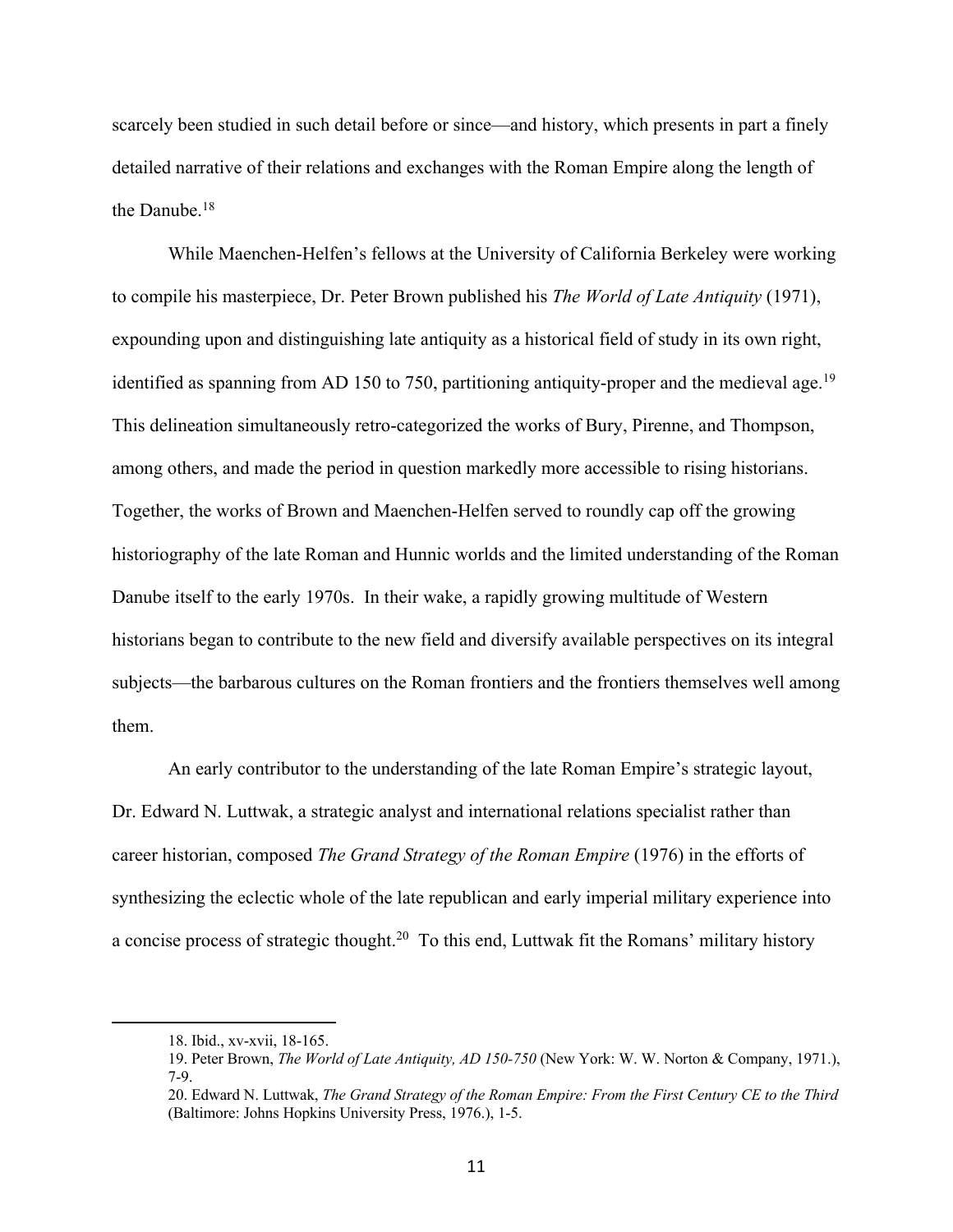from the first century AD to the third into an evolutionary paradigm, depicting a gradual transition from scarcely defended, expansionist frontiers often managed through loosely aligned border states to elaborate frontier defense networks of forts, battlements, and roadways.<sup>21</sup> Luttwak would later write a sibling book, *The Grand Strategy of the Byzantine Empire* (2009), describing a growing emphasis of the use of strategic diplomacy and the Byzantine way of war to neutralize threats, often by pitting foreign forces against one another, as decisively destroying or subjugating the peripheral threats to the empire was scarcely feasible in the centuries after the Romans' experience combatting the Huns.<sup>22</sup> Through these two books, Luttwak offers profound analyses of the Danube frontier's material evolution and the exchanges between the Romans and the Huns through the fifth century; though both have spawned considerable controversy within the academic community since their publications, they remain among the foremost studies in contemporary Roman and Byzantine military scholarship.23

While Maenchen-Helfen's monograph had provided for the remainder of the twentieth century a thorough foundation of the Huns' place in late antiquity, many of the Germanic groups beyond the Rhine and Danube frontiers had yet to be individually or comprehensively addressed. Bury and Thompson, together with segments of Maenchen-Helfen's studies, had provided a useful preamble to early Germanic history, but it would be left to Thomas Burns, Herwig Wolfram, and Peter Heather, among others, to provide comprehensive historical monographs for the various barbarous peoples beyond the riverine frontiers. Burns' *The History of the Ostrogoths* (1984) was among the first works to analyze the Germanic namesake of its title in

<sup>21.</sup> Ibid.

<sup>22.</sup> Edward N. Luttwak, *The Grand Strategy of the Byzantine Empire* (Cambridge: The Belknap Press of Harvard University Press, 2009.), ix-xi.

<sup>23.</sup> Luttwak, *The Grand Strategy of the Roman Empire*, 98-118; Luttwak, *The Grand Strategy of the Byzantine Empire*, 17-48.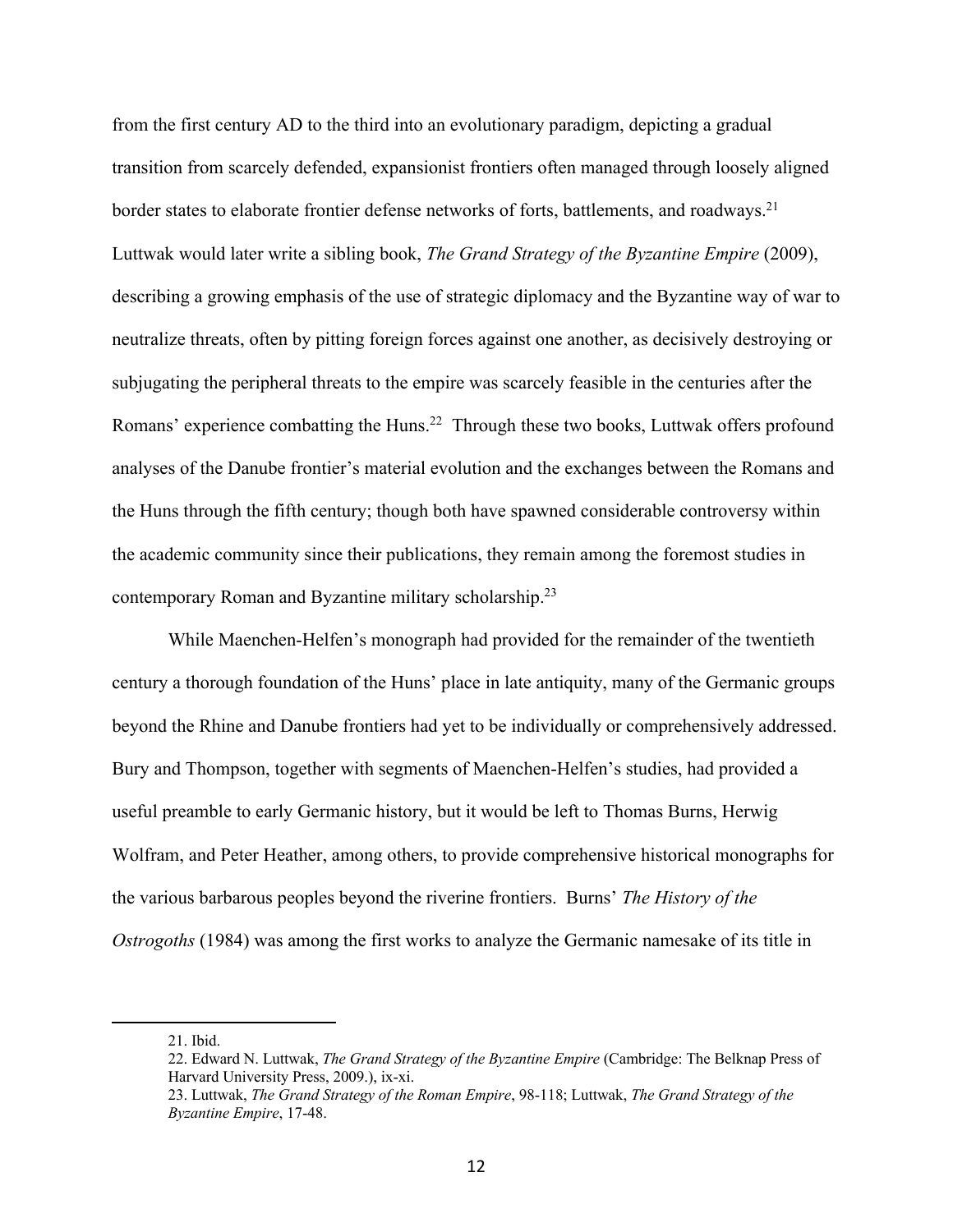specific detail, and it offers a few small glimpses of the Danube's role in the relations between barbarian realms before and, perhaps more interestingly, following the withdrawal of Roman authority in the mid-fifth century.24 *Barbarians within the Gates of Rome* (1994) and *Rome and the Barbarians* (2003) shed light on the Roman perspective on and relations with their neighbors, with the lattermost work's fifth chapter discussing understudied segments of the Roman frontier on the Middle Danube in welcomely novel detail.<sup>25</sup> A remarkable companion to Burns' topical studies, Wolfram is a leading historian in the affairs in of the early Germanic peoples. His *History of the Goths* (1979), initially published in German, has become a standard in early Germanic history and has since been published in a variety of languages, eventually reaching English in 1990.

Peter Heather, a leader in fields of Roman-barbarian relations, has published numerous works detailing the history of the barbarian migrations and the fall of Rome, including *Goths and Romans* (1991), *The Fall of the Roman Empire* (2005), *Empires and Barbarians* (2010), and *Rome Resurgent* (2018), among numerous others. His *Goths and Romans*, an expanded rendition of his doctoral dissertation remains a well-known print in the field, as its focus is on critically analyzing the writings of Jordanes' *Getica* and describing the history of the barbarian migrations without relying on such a ubiquitous late Roman primary source.<sup>26</sup> Heather's more recent publications have largely expounded upon different aspects of Roman-barbarian relations and the collapse of the Western Empire, though some like his early Byzantine military history, *Rome Resurgent*, represent novel forays into sibling fields and time periods of study.

<sup>24.</sup> Thomas S. Burns, *The History of the Ostrogoths* (Bloomington: Indiana University Press, 1984.), 64- 65, 148.

<sup>25.</sup> Thomas S. Burns, *Rome and the Barbarians, 100 B.C.*–*A.D. 400* (Baltimore: The John Hopkins University Press, 2003.), 148-151, 194-247.

<sup>26.</sup> Peter Heather, *Goths and Romans: 332-489* (Oxford: Oxford University Press, 1991.), vi-ix.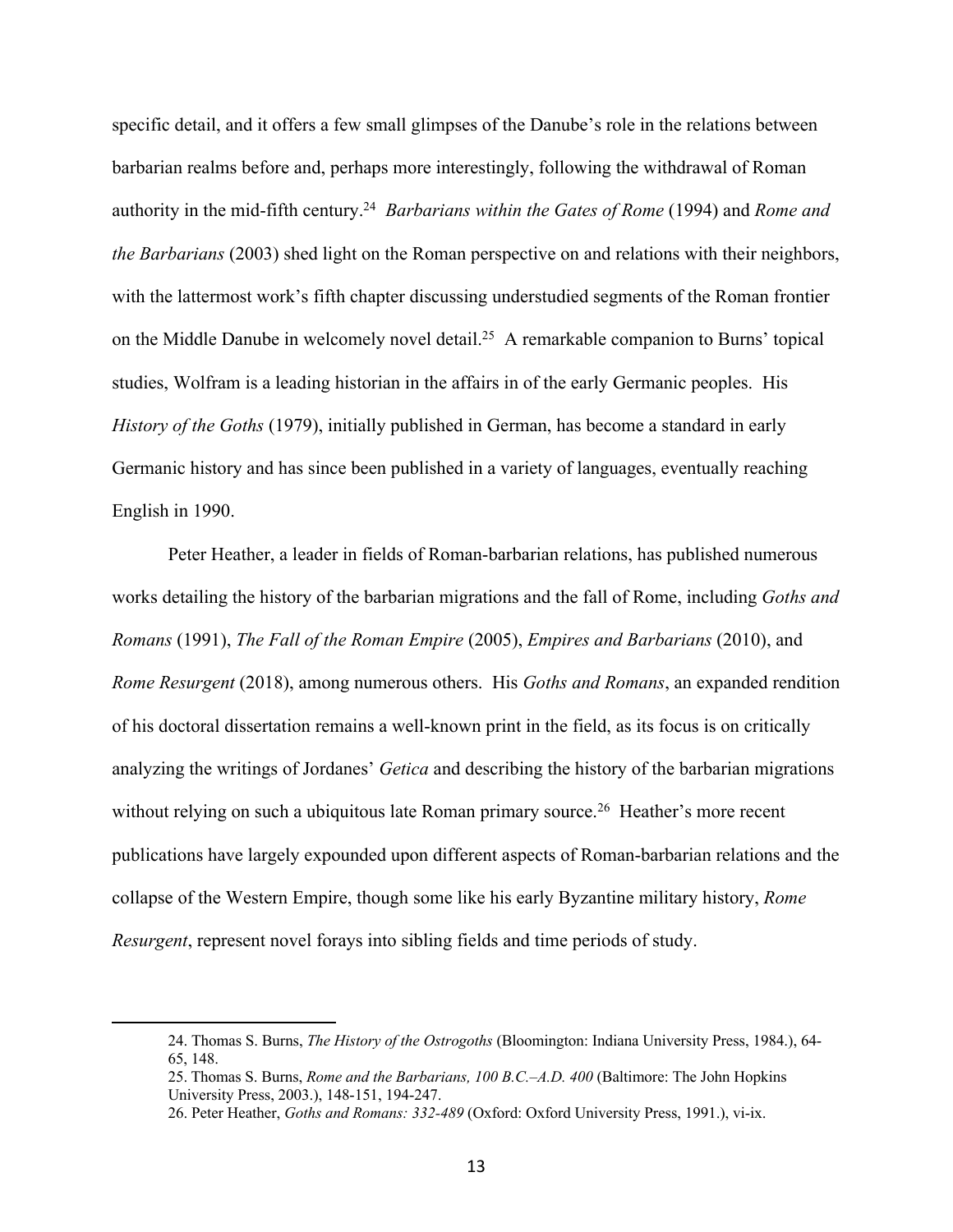Meanwhile, as Heather was working on his *Empires and Barbarians*, Dr. Christopher Kelly produced his *The End of Empire* (2009), a history on the role of the barbarians, Attila and the Huns foremost among them, in laying low the Roman Empire. While his book presents the reader with a conventional narrative, clearly written for the benefit of a public audience, the attention paid to the finer details of the Huns is commendable. The weary witness of the Roman defenders on the Danube to the seething storm of Hunnic and Germanic peoples beyond is effectively and colorfully portrayed throughout *The End of Empire*, although the occasional details on the Danube itself, detailing Roman-Hunnic exchanges between the AD 370s and the late 440s, remain solely within the book's initial chapters.27 *Theodosius II* (2013), another of Kelly's studies, presents a fine anthology of recent articles published on the person, reign, and history of Rome's longest-reigning imperator, governing the Eastern Empire from Constantinople from AD 408 to 450. Theodosius II's reign witnessed the final wearisome decades of the Danube frontier, concluding with his death only a few years before its gradual destruction under the Huns and the migrations following the death of Attila in 453, and an analysis of his controversial rule would prove a welcome insight into the regime behind the empire's longest frontier.

More recently, Dr. Kyle Harper's *The Fate of Rome* (2017) presents a highly original perspective on the causes, however indirect, of the collapse of the Roman Empire. While his eclectic bibliography acknowledges the forgoing theses on the subject, Harper postulates that changes in the Earth's environment during late antiquity, particularly the production of a cooler global climate in the fourth and fifth centuries, was a driving factor in the instigation of the

<sup>27.</sup> Christopher Kelly, *The End of Empire: Attila the Hun and the Fall of Rome* (New York: W. W. Norton and Company, 2009.), 11-18, 54-61.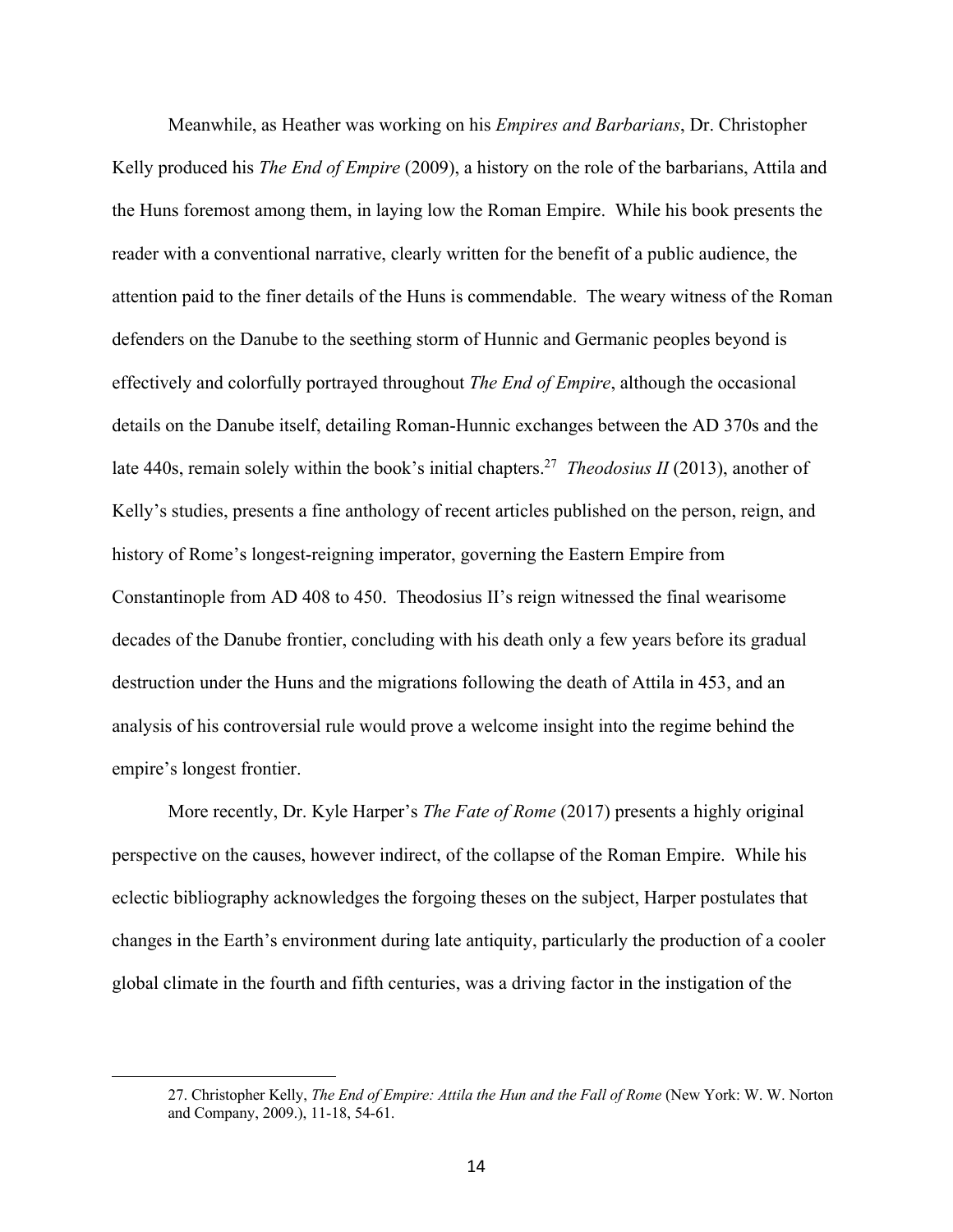barbarian migrations against and into the Roman world.<sup>28</sup> Supporting his unique analysis, Harper brings to bear a battery of environmental and biological studies on subjects ranging from ice cores and tree rings to critical viruses and pathogens common in the Mediterranean world of the fourth and fifth centuries, not infrequently noting their general and specific impacts on historical events such as Attila's invasion of Italy having been blunted by disease—possibly malaria.<sup>29</sup> While the focus of his history is on the general developments which ultimately produced the Western Empire's destruction, his perspective of late antique climate change, together with a limited overview of affairs on the Danube in his second chapter and sporadically over book's pages make *The Fate of Rome* a welcome, if minor, addition to the historiography of the Danube frontier.

One further recent publication of interest is Michael Schmitz' pointedly-named *The Danube Frontier* (2019). Despite the pointed title, this book, while original, detailed, and layman-oriented, far from covers the whole history of its title's namesake. Instead, following a preliminary chapter detailing the advancement of Roman forces into the Balkans of the last three centuries BC, the book focusses solely on the process of securing the Balkans up to the Danube and into Dacia from the times of Octavian to the close of the Marcomannic Wars in the late second century AD.30 Given that this book is the final addition to the seven-book series *The Roman Conquests*, the narrative's abrupt cutoff in the AD 180s is scarcely surprising, as thereafter the Empire experienced little lasting advancement beyond the river's northern shore. Thus, halting well before the frontier's waning years, *The Danube Frontier* presents a lively

<sup>28.</sup> Kyle Harper, *The Fate of Rome: Climate, Disease, and the End of an Empire* (Princeton: Princeton University Press, 2017.), 3-5, 159.

<sup>29.</sup> Ibid., 13, 196.

<sup>30.</sup> Michael Schmitz, *The Danube Frontier* (Barnsley: Pen & Sword Books ltd., 2019.), xix-xxi, 127-129.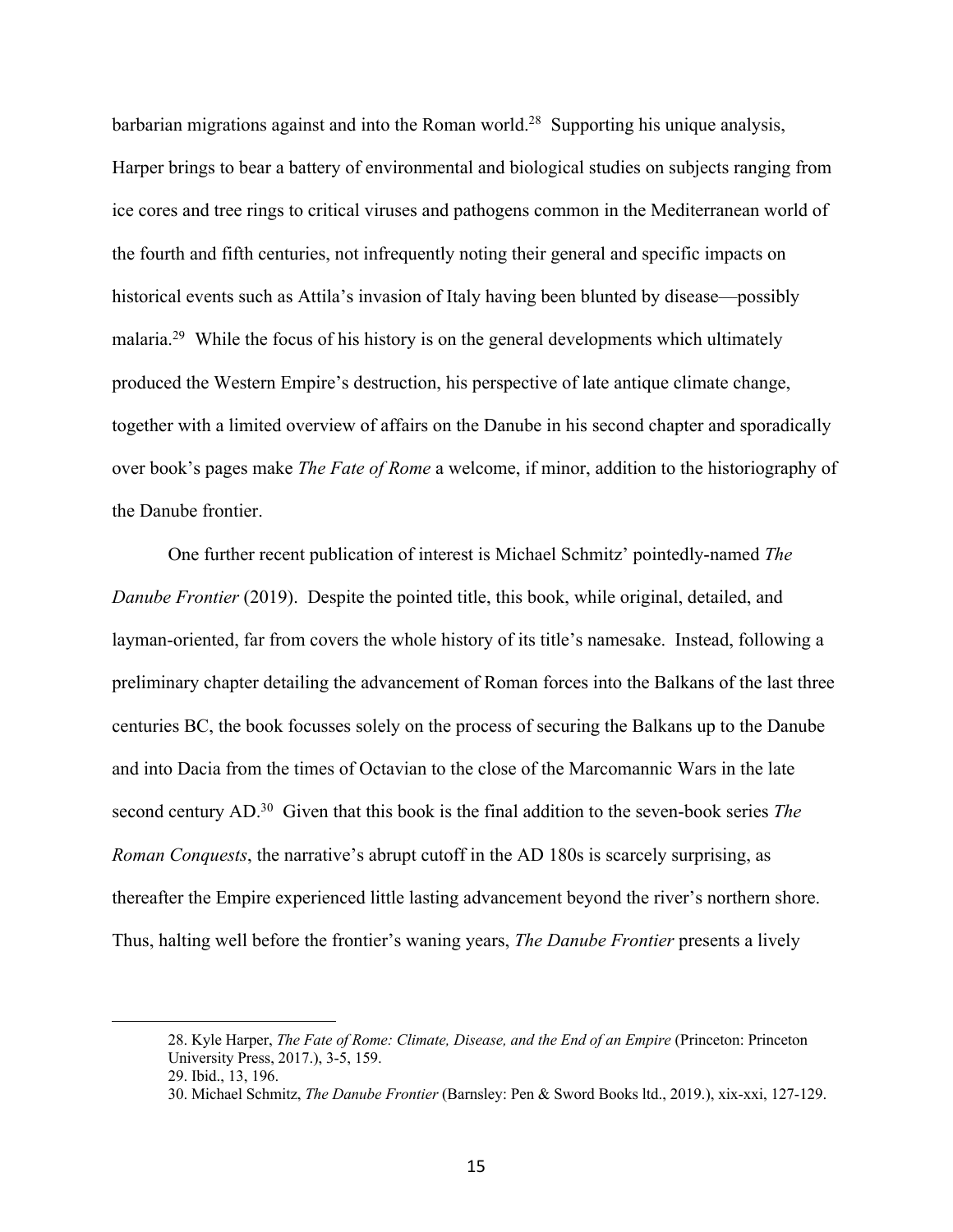invitation to engage in the honest inquiry as to the nature of the northern frontier, whose field of historical potential spans a breadth as wide as Pannonia and a depth as deep as the Danube.

Overall, while recent historiography has offered a wealth of new information on the various barbarian peoples beyond the Danube, as well as on the imperial frontier's early years, the history behind its occupation, operation, relations with major conflicts and other imperial affairs, and ultimate destruction in the fifth century has yet to be adequately addressed. By the late fifth century, the landscape along the Roman Empire's Danube frontier—bustling with commerce, legionary movements, and political attention little more than a half-century before would lie pockmarked with scarcely inhabited ruins of the civilization which had for centuries previous taken root there. The goal of this study is to bridge the gap in Roman frontier history by synthesizing a narrative from the AD 370s to the campaigns of Attila, discussing the neighboring barbarous cultures, important conflicts, and local developments along the Roman Empire's greatest frontier that influenced its eventual destruction.

The first chapter begins with an abbreviated overview of the Danube's structure and history from the region's occupation in the first centuries BC and AD to the close of the Roman-Gothic War of 376-382, set in parallel with the developments in the contemporary and future enemies of Rome in the European *barbaricum* beyond the river. The Goths are of particular interest, as their migration from the vicinity of the Baltic Sea southeastwards into the Pontic Steppe, and once more into the Pannonian and Romanian Plains bordering the Roman Danube, provided important context to Roman operations along the river from the mid-second century onwards. Reactionary to the arrival of the Hunnic Horde from the Central Asian steppes in the late 360s and 370s, the latter Gothic migration saw the immigration of several tens of thousands of Goths into the Roman provinces along the river. Mismanagement of foreign refugees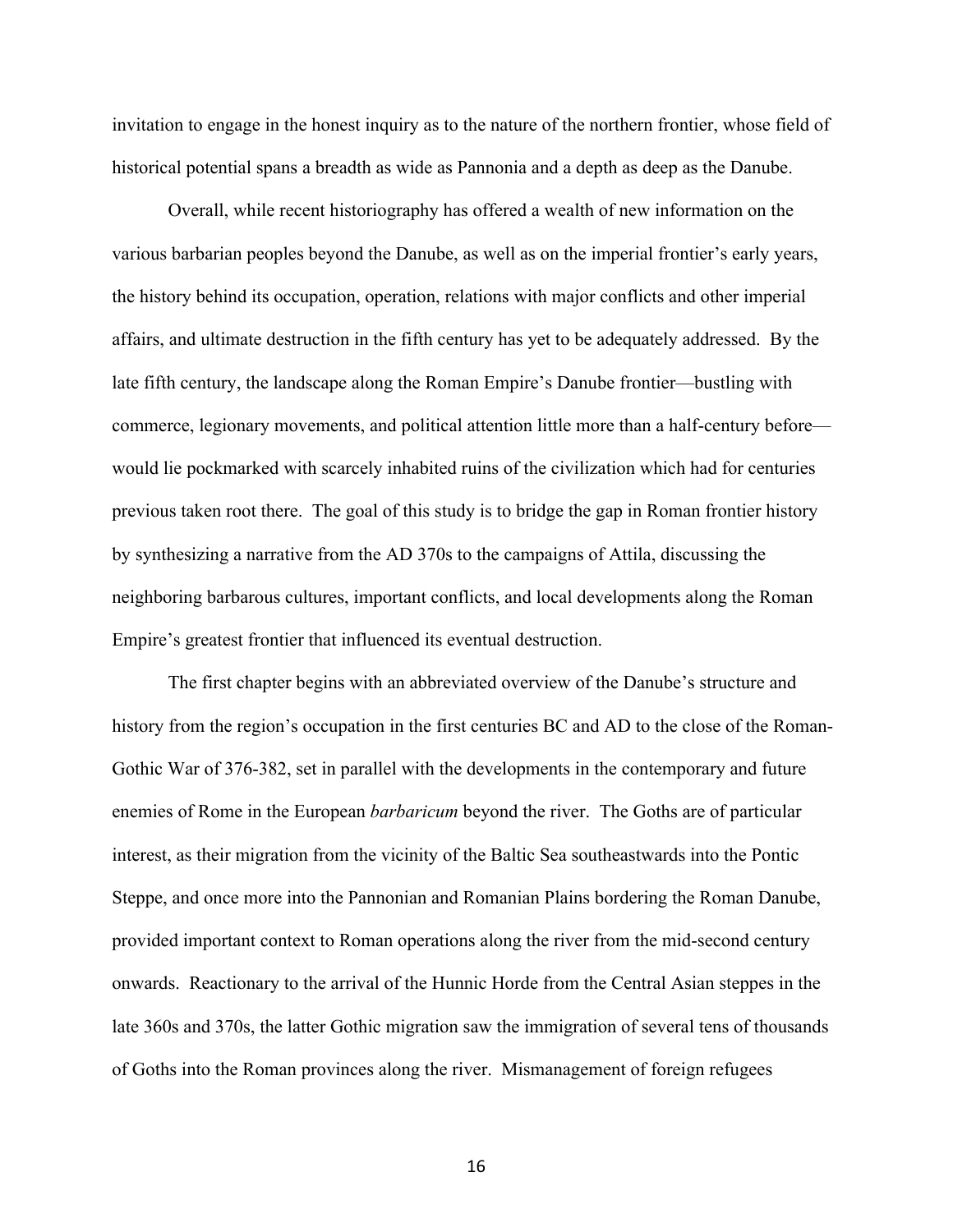immigrating into the Roman Empire from this westward procession by imperial authorities, coupled with the bulk of Roman field forces not being present near the Danube as they typically were, led to a series of climactic Roman defeats, most notably at Adrianople (Hadrianopolis) and Thessaloniki (Salonica), for the already stretched imperial military, and portended ill for the Danube frontier in the following decades. At the end of the Gothic War in 382, the remaining Gothic forces were settled as an imperial client ('*foedus*') within the Empire along the Lower Danube, though they would not remain loyal to the emperors for long.

Chapter two discusses the Goth's further exploits under Alaric against the Empire and its forces from their revolt in 395 onwards, serving, as many Romans feared they would, as a destabilizing influence in the Roman Balkans and along the Danube. Meanwhile, the Huns continued to advance into Europe, settling throughout the Pontic Steppe and the eastern Pannonian Plain, destabilizing vast tracts of the riverine frontier and laying the foundations for a loss of Roman control over the Pannonian provinces within a few decades. The breakdown of Roman power in Pannonia, by far the most remote region of the Danube frontier, served as a bridgehead for hostile barbarian peoples to penetrate the Empire's defenses and invade its more prosperous interior. By the late 390s, mounting pressure on the frontier extended to the Upper Danube bordering on southern Germania as the Huns and their subjects moved westwards. As the Western Romans diverted increasing amounts of their increasingly limited resources to hold the Middle and Upper Danube over the early 400s, Alaric and his forces arose to devastate the undefended territories of northern Italia, enabling in turn the barbarian crossings of the Rhine in 406 and their overrunning of Roman Gaul over the following years, the loss of Britannia in 410, and finally the sack of Rome in the same year.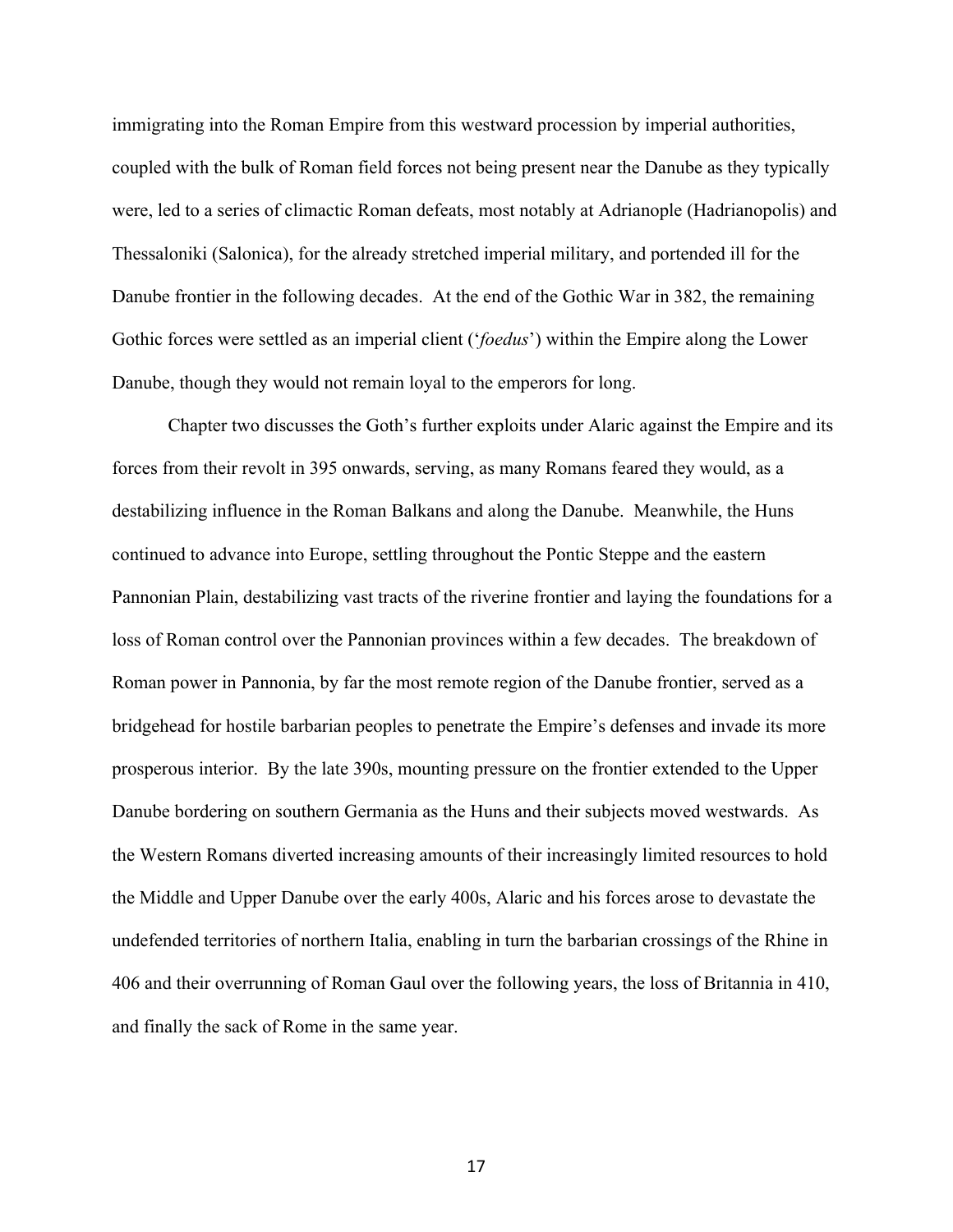While the 410s, and to a lesser extent the 420s, are relatively quiet periods in extant primary sources, the Danube frontier was far from inactive. Chapter three discusses the barbarian—predominantly Hunnic—invasions of the East Roman Empire, the role of Danube frontier in the midst of such encounters, and the frontier's gradual decline and ultimate destruction between the 420s and Attila's last invasion of the East in 447. Between the late 390s and the 420s, Hunnic tribes along the Danube's northern shore gradually agglomerated into regional confederacies led by one or more chieftains, culminating in the expansive Hunnic realms of Ruga and his brother Octar in the 420s. After the former kings' deaths in the early 430s, the infamous Attila the Hun—the "Scourge of God"—and his brother Bleda, nephews of the late Hunnic kings, claimed the Hunnic throne and steadily advanced their influence in the Eastern and Western Roman Empires, subjecting the Danube frontier and its keepers to increasing external pressure. Facilitating the breakdown of the riverine frontier's integrity, Aetius, supreme commander of Western Roman forces, relinquished control of a sizable piece of Roman Pannonia to the Huns as a recompense for their support in internal Western Roman political conflicts, severing the Upper and Lower Danube, and interposing an irreconcilable void in the Danube *Limes* that their organization was not designed nor able to accommodate. Using this area in the Pannonian Plain as a springboard and exploiting the distractions various foreign wars had provided for Theodosius II's regime, Attila and his forces launched two major campaigns into the Eastern Roman Empire in 441-442 and 447, the latter of which finally destroying the Roman Danube, putting a resolute end to the region's major fortifications, urban centers, and Constantinopolitan administration. Never again would the Romans see the lasting entrenchment of the Empire's frontier along this once-prosperous frontier region.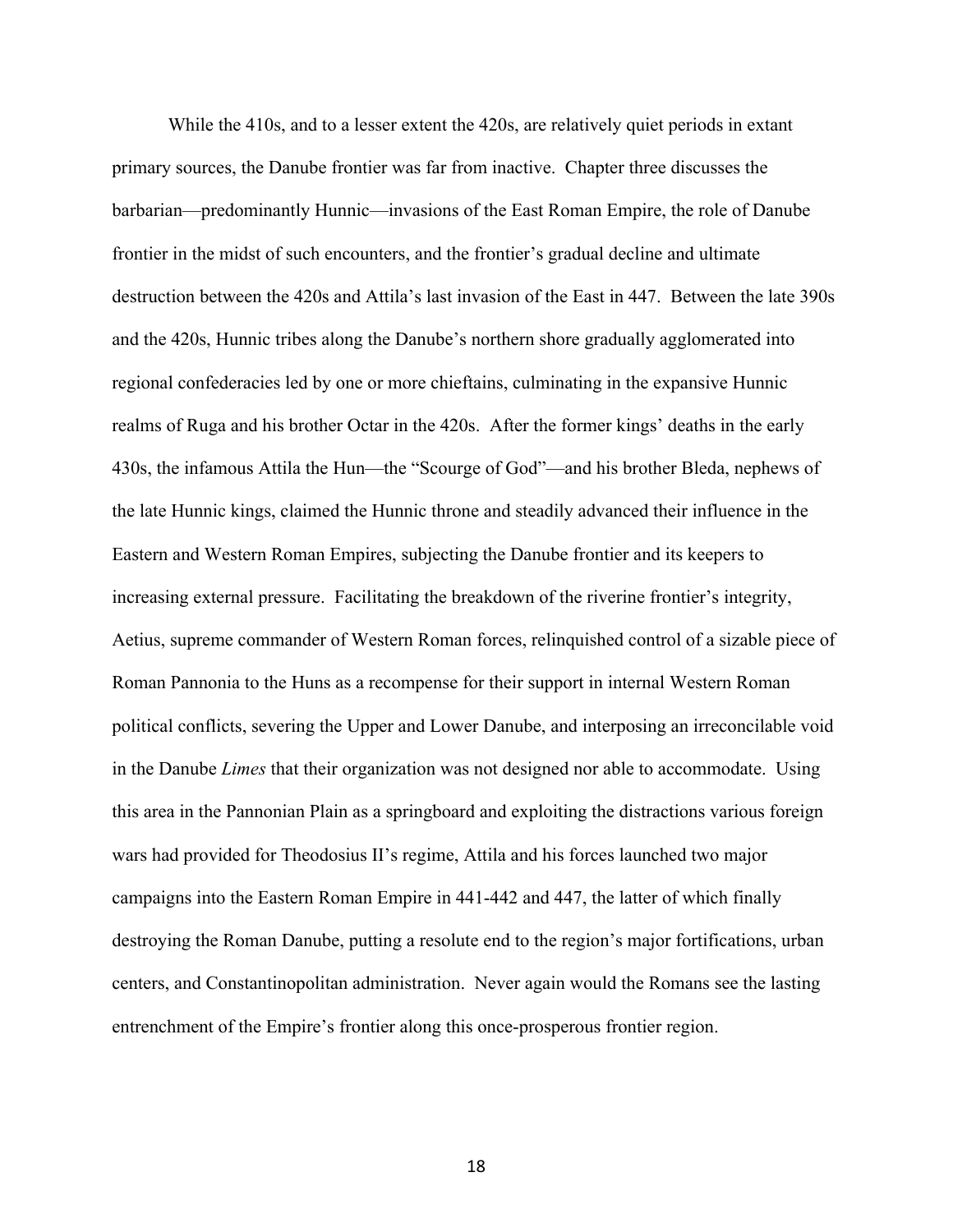## **Chapter 1: Destabilization of the Danube Frontier, Roman Conquest—A.D. 382**

*Here force and hardy deeds of blood prevail; There languid pleasure sighs in every gale. Oft o'er the trembling nations from afar Has Scythia breathed the living cloud of war; And, where the deluge burst, with sweepy sway Their arms, their kings, their gods were rolled away. As oft have issued, host impelling host, The blue-eyed myriads from the Baltic coast. The prostrate south to the destroyer yields Her boasted titles and her golden fields*…—Thomas Gray

n August 9, 378, an estimated two-thirds of the Eastern Roman field army lay dead amidst the blood-drenched hinterlands a few hours' march from the city walls of Hadrianopolis.<sup>31</sup> Eastern Roman Emperor Valens and many of his chief aides and commanders were among them, all having fallen to a coalition of Goths from beyond the Danube that had less than a decade before bent the knee to Roman supremacy on the northern frontier. Despite their Gothic adversary's failure to seize Hadrianopolis, a major economic and governmental center in the Balkans, in the wake of the climactic Roman defeat—the greatest since 260 at the Battle of Edessa—the Battle of Hadrianopolis has often been ascribed as a major turning point in Roman history beginning the Empire's protracted decline and fall over the proceeding century.<sup>32</sup> However, unlike at the arguably larger catastrophe at Edessa, wherein the Persian Empire, which O

<sup>31</sup> Gibbon, *The History of the Decline and Fall of the Roman Empire*, 3:52-55.; Zosimus, *New History*, 4.23-24.; The definitive number of combatants present at Hadrianopolis remains a matter of debate. Peter Heather has asserted a conservative 15,000 Romans arrived with Valens to meet the barbarian host— 10,000 infantry and 5,000 cavalry—as he could not leave the East without a proper garrison, whereas other scholars, including Christopher Kelly, Gerard Friell, and Stephen Williams, maintain the number was closer to 20,000 or 30,000. Heather asserts that the number of barbarians may have slightly exceeded the Romans' number, whereas Kelly maintained the two sides roughly matched one another. It ought to be noted that primary sources describing a barbarian horde of exceptional size (e.g., Eunapius' Fragment 42, describing a force of some 200,000 "Scythians") are writing less for factual accuracy and more for literary and rhetorical effect.; Eunapius, *History* 4.42.1-10; Gerard Friell and Stephen Williams, *The Rome That Did Not Fall: The Survival of the East in the Fifth Century* (Florence: Taylor & Francis Group, 1998.), 5.; Peter Heather, *The Fall of the Roman Empire: A New History of Rome and the Barbarians* (Oxford: Oxford University Press, 2005.), 181.; Heather, *Goths and Romans*, 1.; Kelly, *The End of Empire*, 21. <sup>32</sup> Alessandro Barbero, *The Day of the Barbarians: The Battle that led to the Fall of the Roman Empire* (New York: Walker & Company, 2007.), 12-16.; cf. Burns, *Rome and the Barbarians*, 329-330.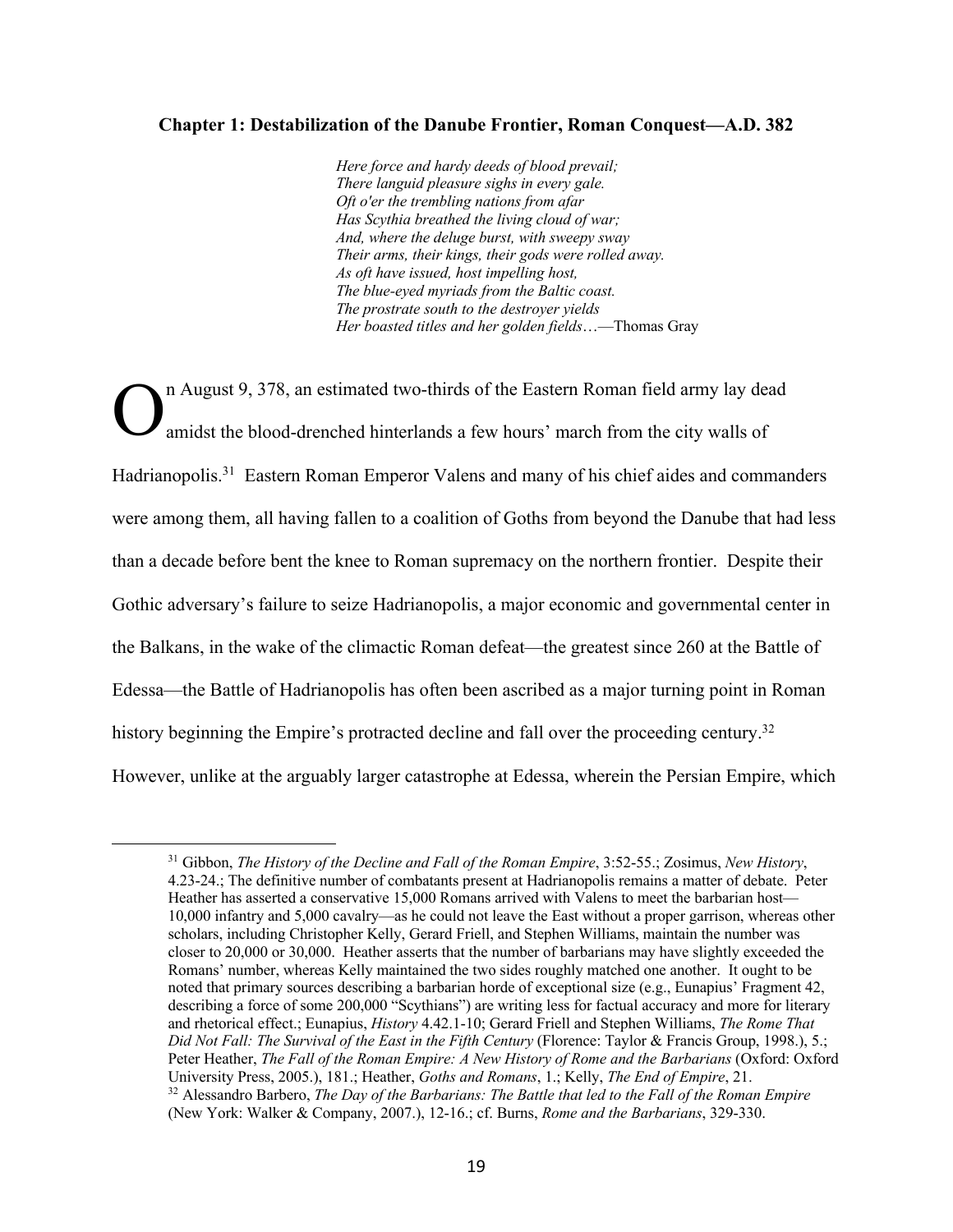the Romans regarded as a long-standing *regional* threat and a somewhat civilized rival among their myriad neighbors, had successfully killed or captured over sixty thousand troops and Emperor Valerian himself, the defeat at Hadrianopolis demonstrated that the barbarous, often nomadic peoples along the length of the Danube had matured sufficiently to endanger Roman control of the Empire's northern frontier.<sup>33</sup> It behooves us, then, to briefly explain the rather humble origins of the Goths and how they rose to prominence and eventual victory in such an astonishing manner.

By the late fourth century, the presence of Germanic peoples on Rome's periphery was anything but new. Their origins, while impossible to discern with certainty, traditionally lie in the vicinity of the Baltic Sea.<sup>34</sup> Their collective migration southwards into Central and Eastern Europe took place over two distinct periods.<sup>35</sup> The first migration (1000 BC – 200 BC), originating in the Baltic lands between the Elbe and the Oder, produced the Germanic tribes that would eventually settle throughout the lands of Germania, the name for which, as Tacitus recounts, was derived from the original name of the Belgic *Tungri* in the north of Gaul: the '*Germani*.'36 The Romans began to encounter them in the last centuries BC on the Republic's Alpine frontier, and halted their movement towards Roman and Roman-aligned territory in the Alps and Transalpine Gaul along the Rhine through Caesar's Gaulic Wars (58-51 BC), as Tacitus records:

Amongst the people of Germany, I would not reckon those who occupy the lands which are under decimation, though they be such as dwell beyond the Rhine and the Danube. By several worthless and vagabond Gauls, and such as poverty rendered daring, that region was seized as one belonging to no certain possessor: afterwards it became a skirt of the Empire and part of a province [initially Gaul, later Germania Inferior and

<sup>33</sup> Brown, *The World of Late Antiquity*, 112.; Lactantius, *De Mortibus Persecutorum* 5.; Schmitz, *The Danube Frontier*, 127.

<sup>34</sup> Jordanes, *The Origin and Deeds of the Goths* 1.16-2.26.

<sup>35</sup> Bury, *The Invasion of Europe by the Barbarians*, 8.

<sup>36</sup> Ibid., 8.; Tacitus, *Germania* 2.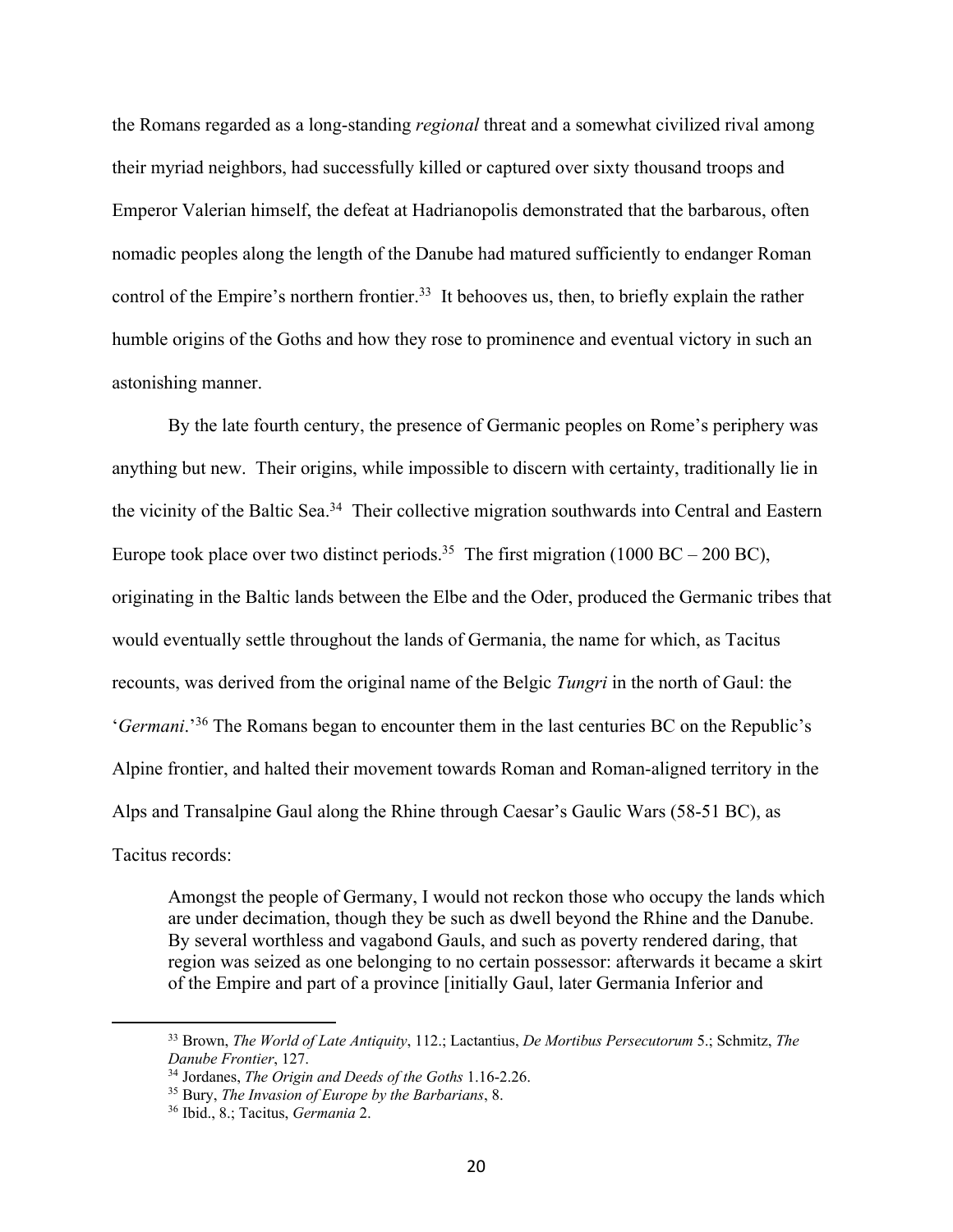Germania Superior], upon the enlargement of our bounds and the extending of our garrisons and frontier.37

As they approached and the Roman occupied regions along the Rhine and, eventually, the Upper Danube, the inhabitants of Germania slowly settled, adopting a semi-sedentary mode of living within the condensed living space and densely forested terrain, relinquishing their migratory origins.<sup>38</sup> This led the Romans to focusing on Europe's other great river as an imperial frontier first. Caesar's Gallic Wars had advanced the Roman presence to the Rhine and Augustus planned to continue the offensive to Elbe from 6 AD onwards, integrating Germania and its innumerable tribes into Rome's burgeoning empire.<sup>39</sup> However, after the Great Illyrian Revolt (6-9 AD) and Arminius' ambush of Publius Varus' legions at the Battle of Teutoburg Forest (AD 9) incurred so great a loss of materiel and manpower to Augustus' ambitions, the Germanic conquest was postponed indefinitely.40 Despite later Roman attempts to regain the initiative on the peripheries of Germania, the imperial presence grounded on the Rhine and Upper Danube and steadily transformed into a fixed defensive border.

<sup>37</sup> Tacitus, *Germania* 28-29.

<sup>38</sup> Bury, *The Invasion of Europe by the Barbarians*, 8.; Mikhail Ivanovich Rostovtzeff, *Iranians & Greeks in South Russia* (Oxford: Clarendon Press, 1922.), 214.

<sup>39</sup> Schmitz, *The Danube Frontier*, 51; Velleius Paterculus, *The Roman History of C. Velleius Paterculus* 2.106-109.

<sup>&</sup>lt;sup>40</sup> The Great Illyrian Revolt, also known as the Pannonian and Dalmatian War, erupted in Pannonia in AD 6, spreading thereafter into Dalmatia on the Adriatic coast, thus constituting most of regional Illyricum. Expounding upon Velleius Paterculus' account of the revolt, Thomas Burns writes, "Paterculus makes it clear that one of the many reasons for the severity of the revolt was the level of military training and the command structure that existed among the Pannonians and their allies because of their long exposure to Roman arms and culture." The Romans conquered Illyria and Pannonia gradually, thereby approaching much of the Middle Danube, between the First Illyrian War (231-228 BC), Rome's first conflict in the Balkans, and the close of Augustus' Pannonian campaigns in 8 BC; as Roman authority began to consolidate over the northern and northwestern Balkans, native Pannonian, Dalmatian, and other Illyrian tribes, themselves far from assimilated, rose in revolt. Edward Luttwak writes, "characteristically, a delay, sometimes of generations, would intervene between the initial conquest and the outbreak of revolt."; Burns, *Rome and the* Barbarians, 206-207.; Luttwak, *The Grand Strategy of the Roman Empire*, 18.; Velleius Paterculus, *The Roman History of C. Velleius Paterculus* 2.110-111.; Schmitz, *The Danube Frontier*, 1-52.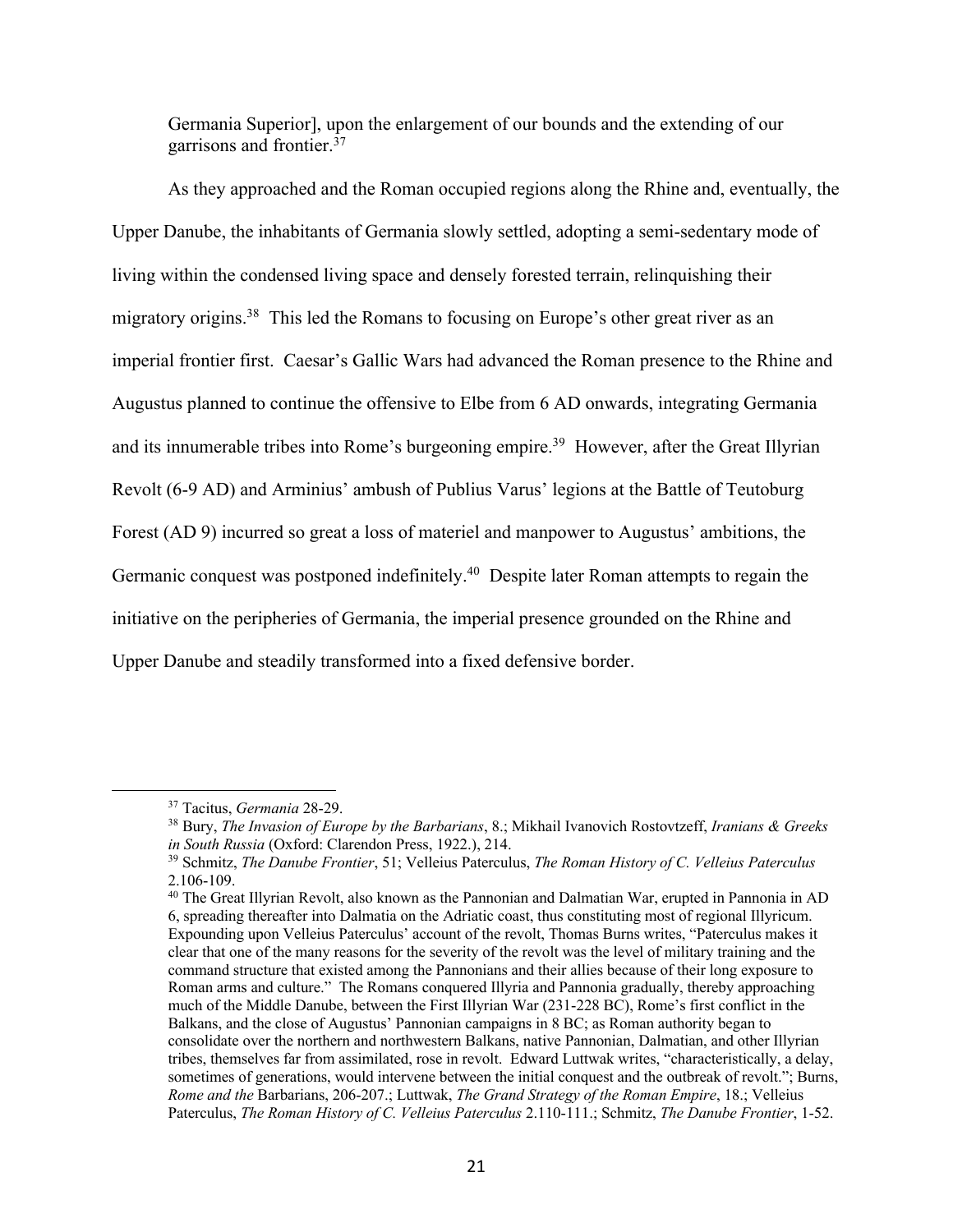The second Germanic migration (600 BC – AD 200), originating in the lowlands between the Oder and Vistula, if not in Scandinavia beyond the Southern Baltic as Jordanes suggests, laid the foundation of the Gothic Germans.<sup>41</sup> Whereas the inhabitants of Germania gradually adopted sedentism and agriculture, binding them to the same locales throughout much of the Roman Empire's history, the vast plains and steppes of Eastern Europe, bounded to the south by the Carpathians and Euxine Sea in the southwest and southeast, would enable the Goths to maintain and perpetuate their nomadic way of life as they migrated.<sup>42</sup> Jordanes recounts that the Goths settled in a particularly rich sector of Scythia they referred to as "Oium," not far from Lake Maeotis before gradually dominating the region.<sup>43</sup> By the close of the second century, the Goths had superseded much of the native Scythian and Sarmatian tribes there and began the gradual expansion into Dacia, the Pontic Steppe, and the periphery of Roman influence on the Euxine coast and Lower Danube, laying the groundwork for them to play a central role in the events of the third and fourth centuries.

While the early Goths were still migrating, a new pattern of tribal organization began to emerge among their more-settled cousins in Germania. In the first and early second centuries, the Germanic peoples along the Danube existed as diminutive tribal polities, many of which maintained to varying extents mercantile or political relations with the Empire.<sup>44</sup> Many of these

<sup>41</sup> Bury, *The Invasion of Europe by the Barbarians*, 8.; Written in the 550s, Jordanes' The Origin and Deeds of the Goths is a universal history of the Gothic people, the contents of which, while subject to considerable academic debate, lend the most information of any primary source to the role of the Goths in European history prior to the Roman-Gothic War of 376-382.; Jordanes, *The Origin and Deeds of the Goths* 2.25-26. <sup>42</sup> Bury, *The Invasion of Europe by the Barbarians*, 8-9.

<sup>&</sup>lt;sup>43</sup> Technically, Jordanes describes three distinct migrations of the Goths before finally settling in eastern Scythia: "We read that on their first migration the Goths dwelt in the land of Scythia near Lake Maeotis [Sea of Pontus/Azov]. On the second migration, they went to Moesia, Thrace, and Dacia, and after their third they dwelt again in Scythia, above the Sea of Pontus." As no dates or other means of dating these migrations are listed (although most of his dates are worthy of a large grain of salt to begin with), nor are any noteworthy impacts of these supposed large migrations to be found outside of Scythia, the question of their existence is of scarce consequence to the present study apart from emphasizing their traditionally migratory nature.; Jordanes, The Origin and Deeds of the Goths 2.27, 2.38.

<sup>44</sup> Luttwak, *The Grand Strategy of the Roman Empire*, 19-21, 147.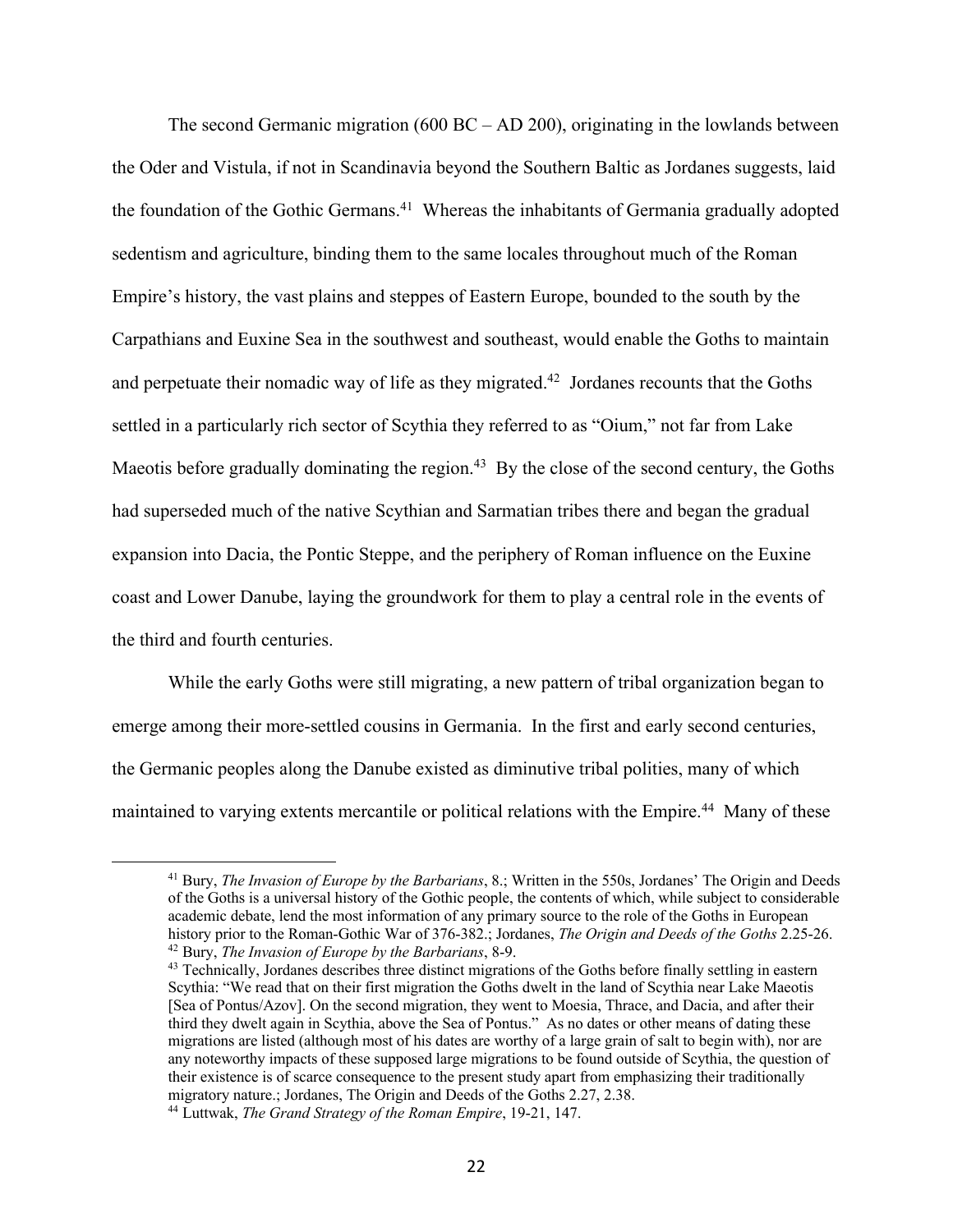small groups could be were subjected to Roman suzerainty as imperial "foederati," client tribes subsidized and guaranteed by Rome in exchange for manpower to maintain the legions and the passive service as an outer barrier on the peripheries of Roman influence.45 The latter service was critical to the early Empire, as the first permanent establishments of the rigid defensive infrastructure, or 'limes,' would not come into being at the earliest until well into the second century.46 The sporadic raids of hostile tribes in early imperial history, typically characterized by poorly disciplined light footmen, could often be repulsed without extraordinary difficulty by their Roman counterparts along the Danube. However, by the third and fourth centuries, numerous tribes had congregated into powerful tribal confederacies—the Alamanni, Franks, Lombards, Saxons, Burgundians, etc.—capable of fielding far greater forces to weigh against the Roman frontier.<sup>47</sup> Luttwak attributes this development in part to the shared history of adversity against the Romans, stating:

Having for so long confronted a single adversary whose culture had infiltrated all their separate lives, different barbarian groups found a common basis for action against the empire. It became much harder for Roman diplomacy to contrive divisions among men who now had much in common.<sup>48</sup>

These groups were not perfectly united; many of their constituent tribes fought with one another for dominance in a given area or within the hierarchy of the confederacy.<sup>49</sup> Nevertheless, their potential collective power remained a considerable threat to the Empire's European frontiers when they moved in unison.

<sup>45</sup> Ibid.

<sup>46</sup> Ibid., 17, 19-21, 56.

<sup>47</sup> Burns, *Rome and the* Barbarians, 279-281.; Guy Halsall, *Barbarian Migrations and the Roman West, 376-568* (Cambridge: Cambridge University Press, 2007.), 119-120.; Luttwak, *The Grand Strategy of the Roman Empire*, 19-21, 147.

<sup>48</sup> Luttwak, *The Grand Strategy of the Roman Empire*, 147.

<sup>49</sup> Halsall, *Barbarian Migrations and the Roman West*, 121-124.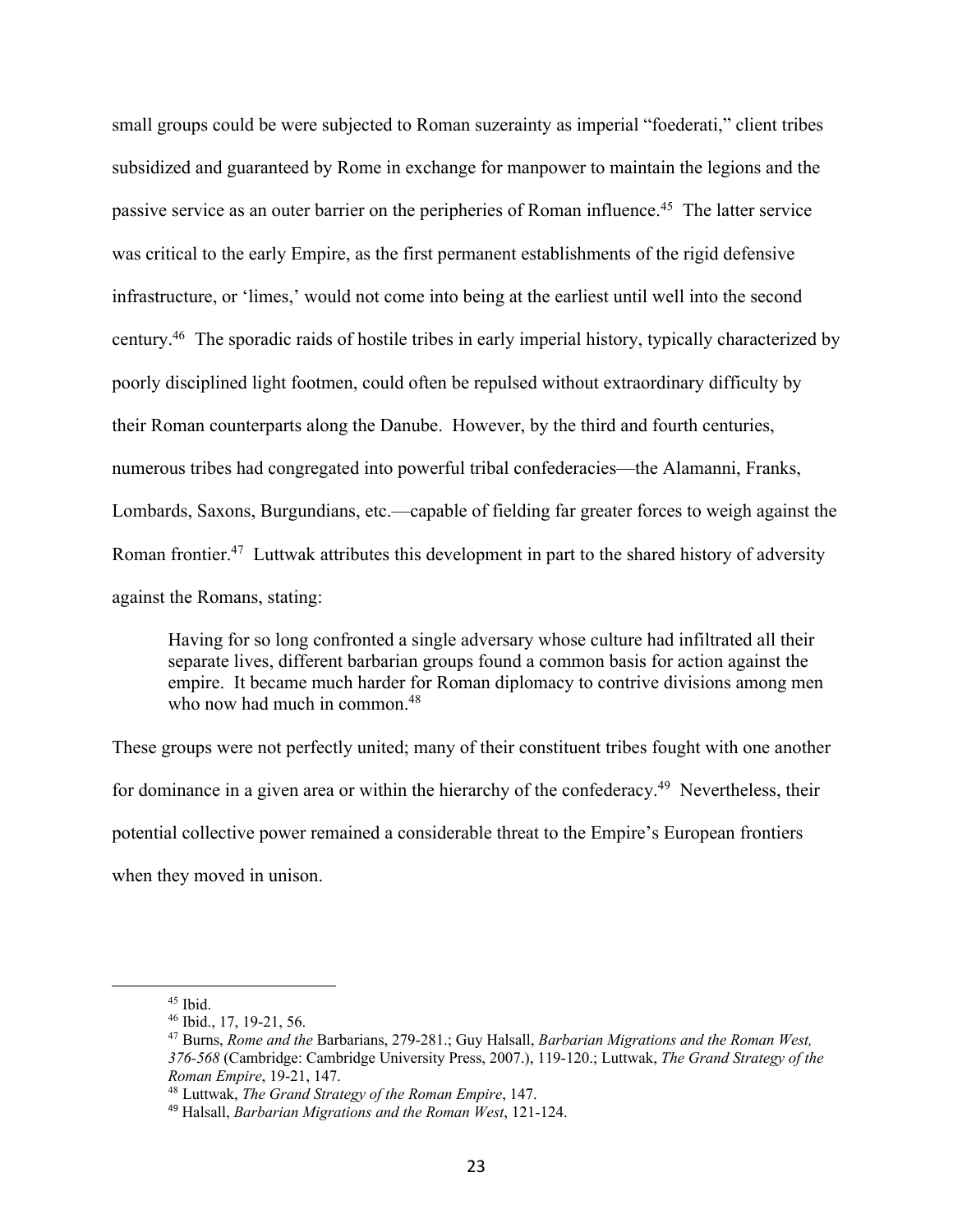Growing mercantile exchange across the frontier also drove the establishment of conglomerate German states. As the frontier coalesced and the number of frontier fortifications increased, barbarian tribes in the hinterlands of Germania, Carpathia, and Scythia beyond the Danube engaged in a proportionally increasing measure of trade with the Romans. Roman merchants, regularly operating in the vicinity of Danube fortifications and townships, acted as the primary middlemen for ferrying various goods in and out of the Empire and maintained the dominance of the Roman trade throughout Scythia, Carpathia, Germania, and the Southern Baltic.<sup>50</sup> Even before they made direct contact with the Roman Empire, the Goths also actively engaged with the Roman trade; as they established themselves in Scythia, they maintained trade routes along the Dnieper between their new dwellings in Scythia and their former homeland around the Baltic and northern Germania by which they could indirectly access the flow of imperial goods from Gaul, Italia, and the Danube provinces.<sup>51</sup> Mercantile activity reached its height in the second and early third centuries, particularly between the reigns of Nerva and Antoninus Pius, eventually culminating in the Gothic takeover of the Greek trade ports of Olbia,

<sup>&</sup>lt;sup>50</sup> Roman mercantile interests were an important aspect of their justification for subduing the Danube. While the tribes beyond the Danube were constantly jostling with one another, shifting geographically closer to or farther from the Roman frontier, their demand for Roman goods was insatiable. In exchange for manufactured goods and refined materials like pottery, wine, glass, fine fabrics, bronze, brass, and gold, the Germans, Dacians, and Sarmatians, offered whatever they could exchange—pottery, various ores, lumber, salt (a product of particularly enduring value on the Danube into the Medieval Era), honey, wax, skins, wool, slaves, the loyalty of their tribe, etc. Additionally, the Amber Road, an ancient trade route flowing between the Southern Baltic and the northern Adriatic (in the vicinity of Aquileia) over the Upper Danube, presented the late Republic and Empire with a constant influx of Baltic amber. This amber, famed for a range of uses from medicine to jewelry, was a valuable commodity around the Empire and could easily fetch a hefty exchange in Roman goods. In fact, in capturing Noricum and advancing the Empire to the Norican segment of the Upper Danube in the last decades BC, Augustus not only gained for his countrymen a stronger presence on the Amber Road, but also direct access to the famed iron mines of the region; Norican iron was of such exceptional quality that Horace even makes mention of "swords out of Noricum" in one of his Odes.; Horace, *Odes* 1.16.; Eugenijus Jovaiša, "The Balts and Amber," *Actą Academiae Artium Vilnensis* 22 (2001): 149-154.; Halsall, *Barbarian Migrations and the Roman West*, 124.; Keith Hitchins, *A Concise History of Romania* (Cambridge: Cambridge University Press, 2014.), 8.; Henri Pirenne, *Economic and Social History of Medieval Europe* (Orlando: Houghton Mifflin Harcourt Publishing Company, 1956.), 7.; Rostovtzeff, *Iranians & Greeks in South Russia*, 215-216.; Schmitz, *The Danube Frontier*, 40.

<sup>51</sup> Rostovtzeff, *Iranians & Greeks in South Russia,* 214-216.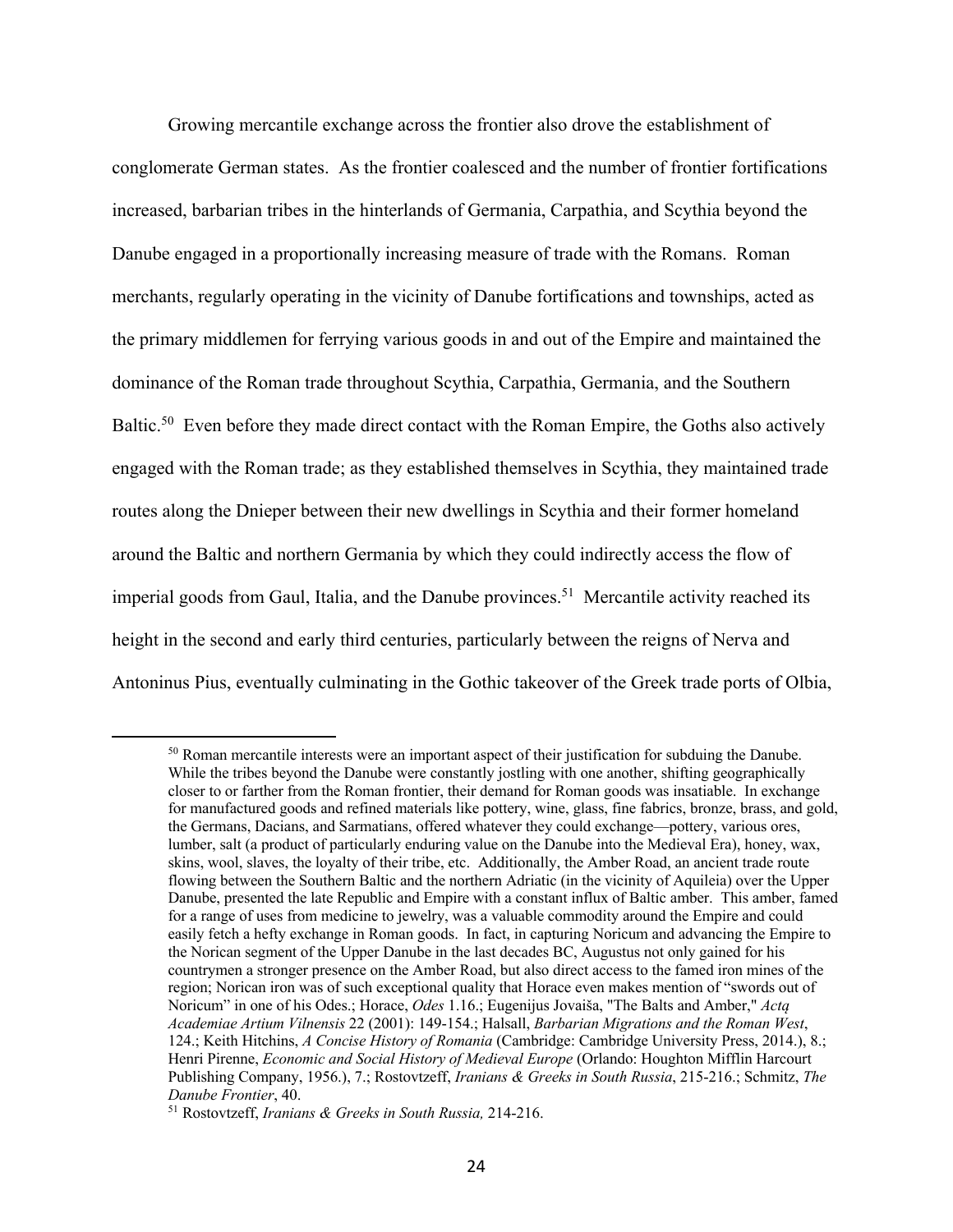Tyras, and others along the Euxine coast in the 230s, around the time of Severus Alexander's assassination on the Rhine and the initiation of the Third Century Crisis.52 Gothic civil centers in Scythia, both those which they subjugated and of their own construction, would serve as important bases of operation for conducting trade with and launching limited offensives into the wealthy Eastern Roman provinces in the third and fourth centuries.

As the Goths dominated Scythia, geography and their semi-nomadic tendencies gradually emphasized divisions within the corporate Gothic demographic, producing large subdivisions comparable in size and strength to their federating counterparts in the west. The *Thervingi*, bounded by the Carpathian Mountains, Euxine, and the Lower Danube, dwelt around and west of Dniester and as far south as the Romanian Plain.53 The *Greuthungi*, comprising the Gothic presence East of the Dniester, gradually expanded further east and north of Oium.<sup>54</sup> It would be from *Greuthungi* stock that the semi-legendary Gothic king Ermanric would arise to "subdue many warlike peoples" whose kingdom would eventually span the breadth of European Scythia from the close of the third century to the beginning of the Roman-Gothic War of 376-382, and whose reign would allegedly endure for an extraordinary breadth of time—as Jordanes claims, about 110 years.55 Only with the approach of the Huns in the late 360s and 370s would the developing Gothic nations north of the Euxine Sea and the Lower Danube be forced to collide so precipitously with their Roman neighbors along and behind the river frontier.

By the beginning of the third century, the Roman frontier boasted an entrenched, yet increasingly unstable control of the imperial periphery. The conquest of the frontier began with

<sup>52</sup> Theodor Mommsen, *The Provinces of the Roman Empire: From Caesar to Diocletian*, trans. William P. <sup>53</sup> Peter Heather, *Goths and Romans: 332-489* (Oxford: Oxford University Press, 1991.), 84-86.

<sup>54</sup> Ibid., 86-87.

<sup>55</sup> Peter Heather, *Goths and Romans*, 88-89.; Jordanes, *The Origin and Deeds of the Goths*, 2.116-120, 2.129-130; Ammianus Marcellinus, *Res Gestae* 31.3.1.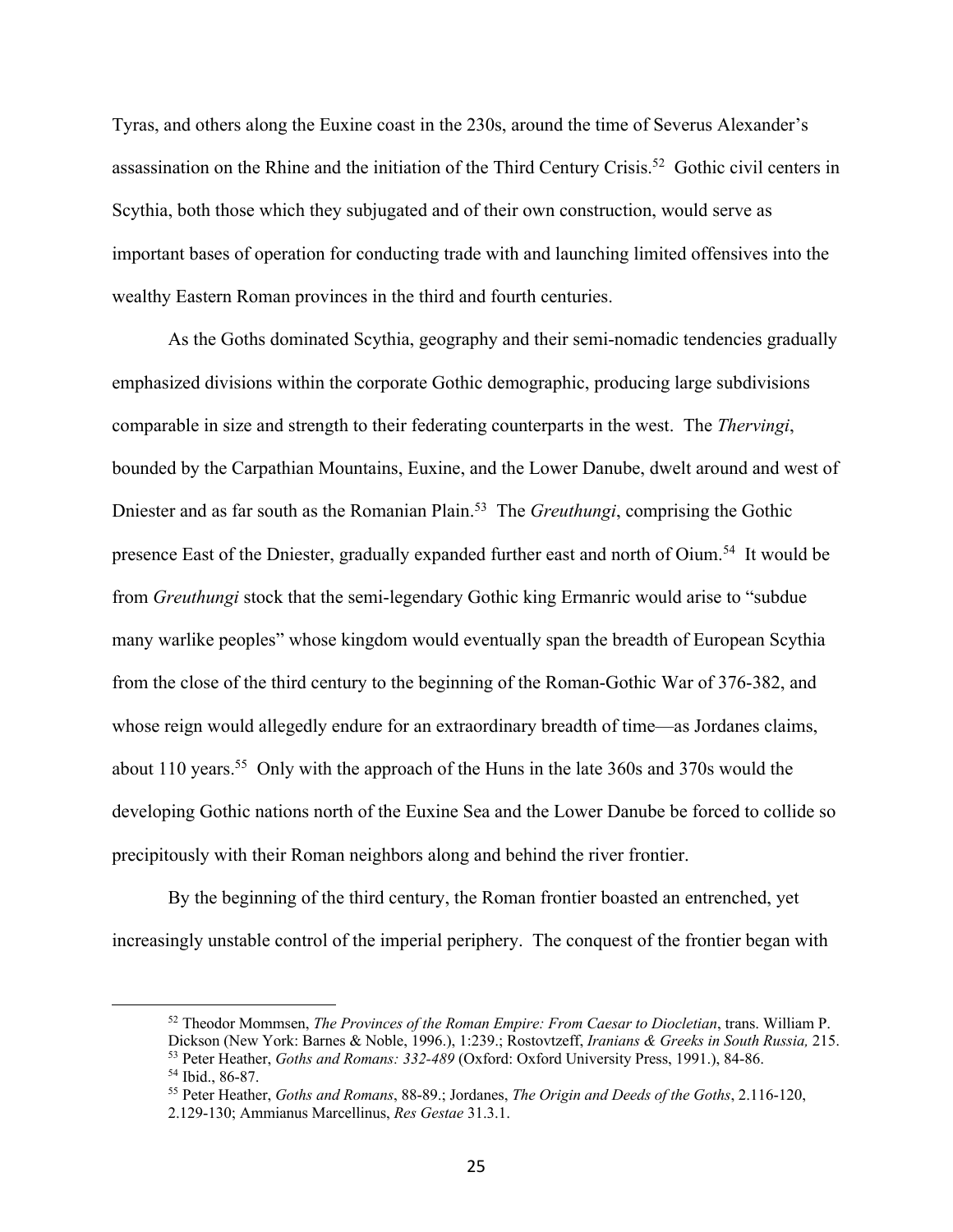the reign of Augustus and reached its apex in the final years of the Marcomannic Wars (AD 166- 180), during which time the Danube had assumed its role as the Empire's primary strategic vulnerability.56 Whereas Parthia—and later Sassanid Persia—in the east represented a sporadic regional threat in times of open warfare, and the Rhine and British Isles in the West represented native threats changing much more lethargically, the Danube presented the Empire with a permanent threat posed by an endlessly changing abyss of barbarous polities.57

It was during the Marcomannic Wars that the Germanic tribes began to exhibit signs of inter-tribal unity and a shared sense of awareness for the Empire's circumstances and their impact upon its northern frontier. Just after the Roman-Parthian War of 161-166 began, drawing Roman attention and resources, including numerous *vexillationes* from the legions of the Lower Danube provinces, eastwards, so too did the regular battery of the Danube frontier by the Germans, Sarmatians, Dacians, and others begin.<sup>58</sup> At the same time, the migration of the Goths southeastwards to Scythia along the northern Carpathians applied immense pressure to the barbarian polities of Eastern Germania and Carpathia.<sup>59</sup> It was this critical combination of a perceptibly weakening static—that is, generally non-aggressive beyond the Danube's immediate vicinity—Roman frontier and the external pressures from the East by an openly aggressive migratory force, as Jordanes describes, which "added to their victories" the Ulmerugi and Vandals as they traveled, that drove the Germanic tribes along the Danube out of fear to begin

<sup>56</sup> Luttwak, *The Grand Strategy of the Roman Empire*, 167.

<sup>57</sup> Ibid., 158, 166-167.

<sup>58</sup> Luttwak, *The Grand Strategy of the Roman Empire*, 166-167.; Mommsen, *The Provinces of the Roman Empire*, 1:229-230.; *Vexillationes* were sizeable detachments of Roman legions numbering between 1,000 and 2,000, typically with a numerical bias towards infantry. They were used increasingly in the mid- to late Empire as a rapidly deployable force able to function within a larger combat zone (e.g., a section of the Danube Frontier), while the main body of its parent legion remained in a designated *castra* (legionary fortress) along one the Empire's frontiers.; Luttwak, *The Grand Strategy of the Roman Empire*, 143. <sup>59</sup> Peter Heather, *Empires and Barbarians: The Fall of Rome and the Birth of Europe* (Oxford: Oxford University Press, 2010.), 103-107.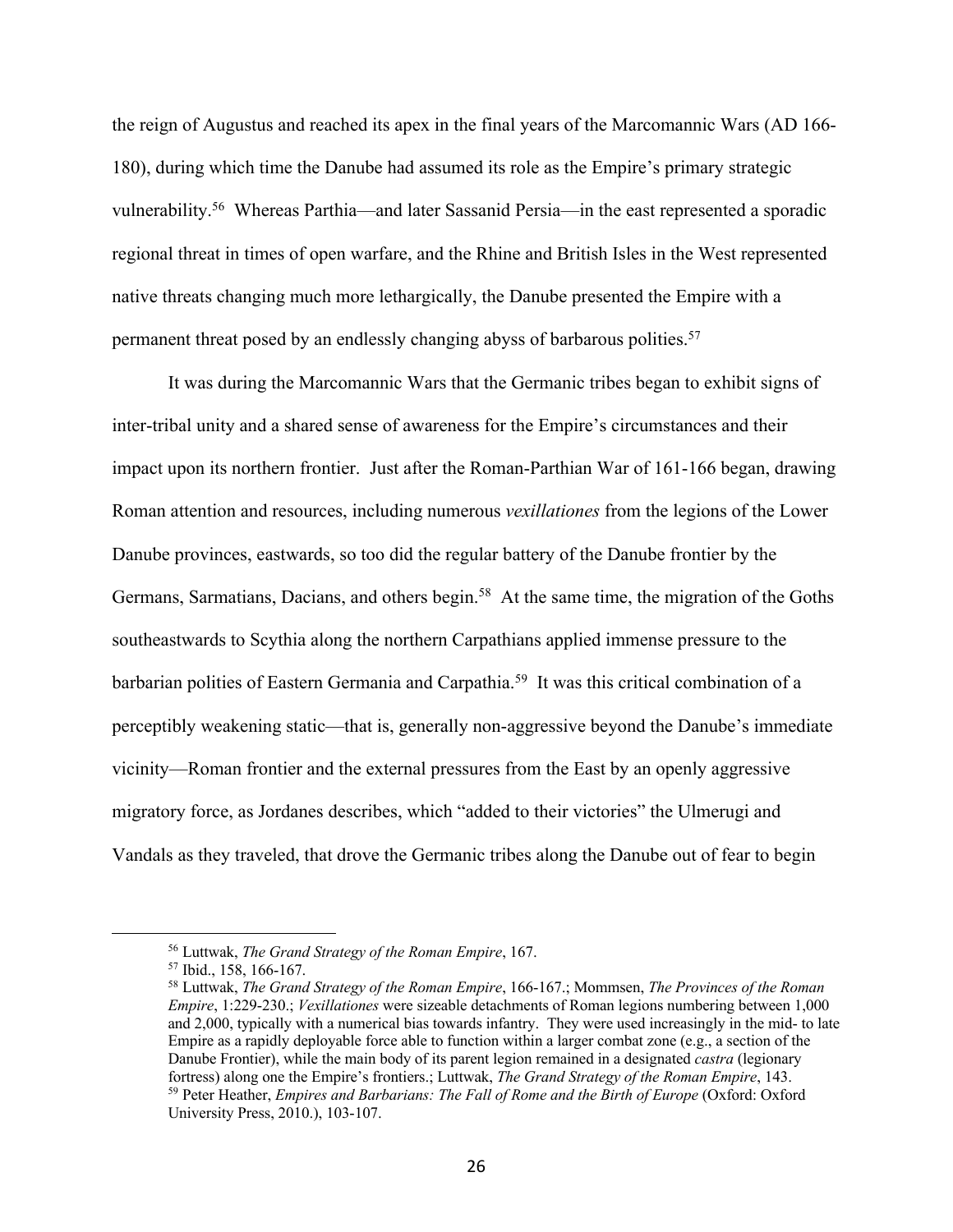both their inter-tribal collaboration and their collective action against Rome.<sup>60</sup> A very similar process would occur among the Goths less than two centuries later as the Hunnic Horde advanced into Europe.

Nevertheless, by 180, having reallocated the bulk of its forces to the troubled frontier, the Empire boasted firm control over not only the entire course of the Danube, but also Dacia, conquered by Trajan in 105-106, and Aurelius' conquests north of the Middle Danube, "Sarmatia" and "Marcomannia," which he wished to organize into proper provinces over the late 170s.61 However, as Avidius Cassius rose in revolt in the East in 175, forcing him to divert military resources east to handle the new threat, he would never get the chance.<sup>62</sup> Aurelius died on March 17, 180; Cassius Dio lamented in his Roman History, "Now if Marcus had lived longer, he would have subdued that entire region."<sup>63</sup> The late emperor's advisors pleaded with Commodus, his successor, to further the extraordinary offensive—the first campaign promising major trans-Danubian gains since Trajan's Dacian Wars and a considerable interruption to the federation of the Germanic tribes—"but," as Cassius Dio notes, "their suggestions and counsels Commodus rejected, and after making a truce with the barbarians he hastened to Rome; for he hated all exertion and craved the comfortable life of the city."64

As Aurelius' conquests were quietly subsumed back into the Germanic *barbaricum* between the 180s and 230s, the oncoming third century represented a dramatic shift in frontier policy. The slow economic growth and integration of the Danube provinces into the Mediterranean World, following the assassination of Alexander Severus in 235, was quickly

<sup>60</sup> Jordanes, *The Origin and Deeds of the Goths* 2.25-56.

<sup>61</sup> *Historia Augusta*, *Marcus Antoninus* 24.5-6.; Mommsen, *The Provinces of the Roman Empire*, 1:235- 236.; Schmitz, *The Danube Frontier*, 89-105, 113-126.

 $62$  Ibid.

<sup>63</sup> Cassius Dio, *Roman History* 72.33.1.

<sup>64</sup> Ibid., 73.1.1-2.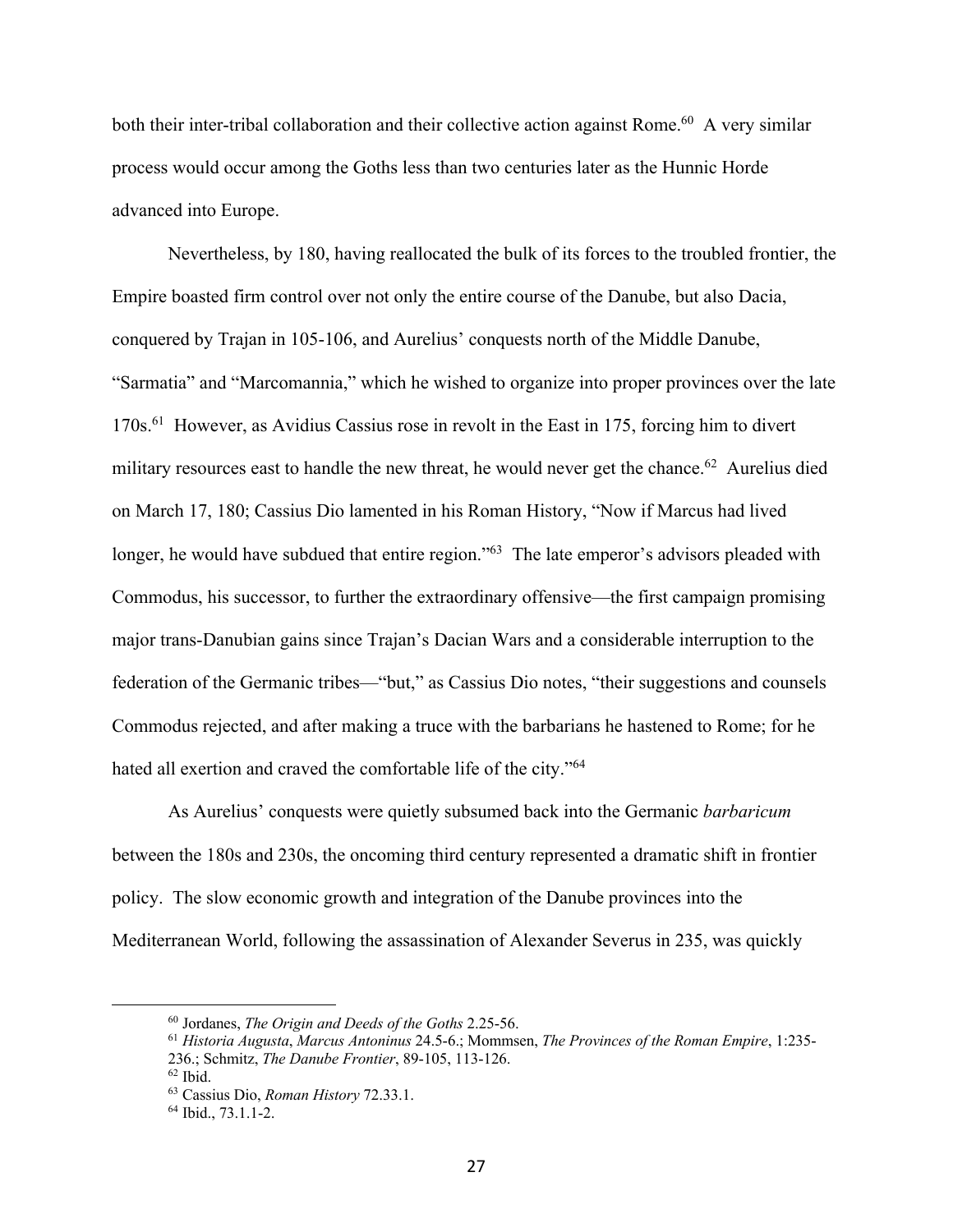replaced with continual invasions by the increasingly united barbarians beyond the opposing shore. Imperial policy transitioned from supporting a permeable frontier on the Danube, permitting open trade and routine political relations—especially the establishment and maintenance of *foederati*—with neighboring polities, to enforcing a fixed, monitored boundary against the shifting barbarous peoples beyond.<sup>65</sup> This change over the second and third centuries is evident in the layout of the Danube *Limes*.

Over the course of the second century, the legionary garrisons in the hinterlands of the Danube provinces from Noricum to Moesia were advanced to the shore of the river and were established in permanent stone "fortresses" ('*castra*') constructed at strategically selected sites along the river, particularly at the termini of natural river crossings and nearby the mouths of major tributaries capable of being employed as invasion routes into the Balkan heartlands.<sup>66</sup> Before the Third Century Crisis, these emplacements were meant simply to provide housing to the legion residing within rather than to serve as active defensive hardpoints for potential invaders to have to overcome or bypass as they advanced; the true defensive infrastructure of the Danube *Limes* at this point lay in the Roman road network, which connected the frontier with the logistical and economic network of the Empire and enabled routine overland patrols.<sup>67</sup> Along the roadways, watchtowers, fortlets, and signal stations ('*castella*') were erected at regular intervals between distant *castra* to keep surveillance over the river and its opposing shore and facilitate rapid communication.<sup>68</sup> Additionally, the effectiveness of Roman intelligence and surveillance along the river was greatly enhanced by naval patrols, the *Classis Pannonica* and

<sup>65</sup> Luttwak, *The Grand Strategy of the Roman Empire*, 66-67.

<sup>66</sup> Ibid., 74; C. T. Smith, *An Historical Geography of Western Europe Before 1800* (New York: Frederick A. Praeger Publishers, 1967.), 88-89.

<sup>67</sup> Luttwak, *The Grand Strategy of the Roman Empire*, 74-76.; Smith, *An Historical Geography of Western Europe Before 1800*, 75-78.

<sup>68</sup> Luttwak, *The Grand Strategy of the Roman Empire*, 69.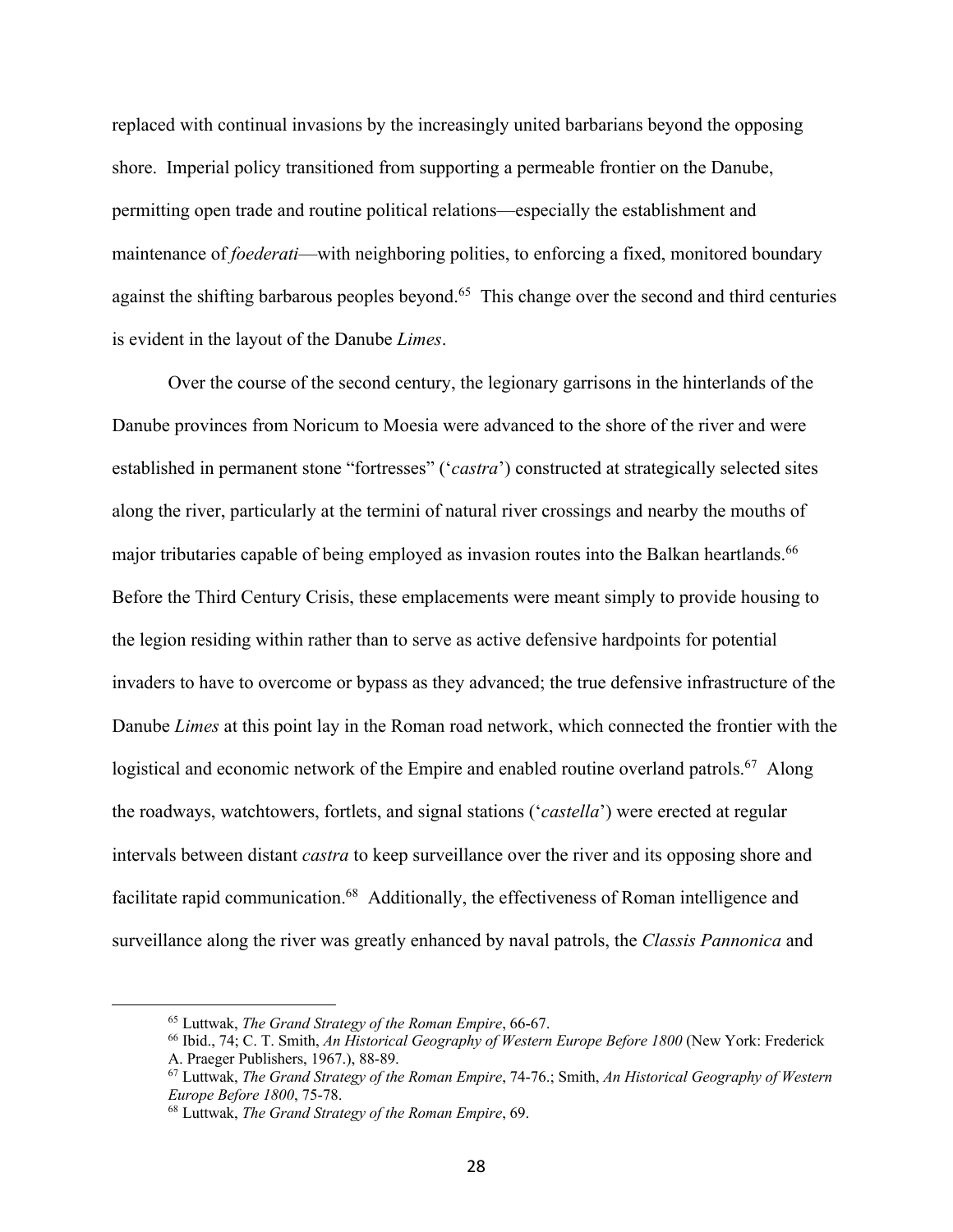*Moesica*, present along the Danube since the reign of Augustus, based out of small dockyards built into the chain of frontier fortifications.<sup>69</sup>

This infrastructure, however, was meant to provide passive defensive effect for the frontier, rather than actively defending against assailing barbarians.70 The *limes* were meant to serve as the support network for mobile Roman forces concentrated from reserves along the river front and the hinterlands of the Danube provinces as they offensively engaged with hostiles *beyond* the Danube.<sup>71</sup> Furthermore, the limes as they were prior to the Third Century Crisis served as a simultaneously physical and psychological barrier to partially-Romanized locals in the Danube provinces; it was a reminder of their residency within the Empire and reinforced their separation from their barbarous kin beyond the river.<sup>72</sup> In principle, the concept of the frontier as a boon to the process of assimilating barbarians was present until the very end of Roman control over the region in the fifth century, but its effect was often drastically hampered when the frontier's integrity was on a low ebb as during periods of internal calamity.

As the order and prosperity of the Pax Romana devolved into sanguinary chaos between the death of Marcus Aurelius and the beginning of the Third Century Crisis, wherein imperial resources and manpower were diverted from the frontier to brewing civil wars, barbarian hosts frequently breached the frontier and repeatedly raided the Upper Balkans so thoroughly as to lead Eutropius to ascribe the land as "depopulated."73 These barbarian offensives, however, revealed critical structural weaknesses in the Danube *Limes*. Spanning over 1,700 miles, concentrations of Roman defenders were necessarily spread thin; conversely, the offending

<sup>69</sup> Octavian Bounegru and Mihail Zahariade, *Les Forces Navales du Bas Danube et de la Mer Noire au Ier-VIe Siècles*, ed. Gocha R. Tsetskhladze (Oxford: Oxbow Books, 1996.), 7-22.; Luttwak, *The Grand Strategy of the Roman Empire*, 85.

<sup>70</sup> Luttwak, *The Grand Strategy of the Roman Empire*, 68-69.

 $71$  Ibid.

<sup>72</sup> Ibid., 84-85.

<sup>73</sup> Eutropius, *Abridgement of Roman History* 9.15.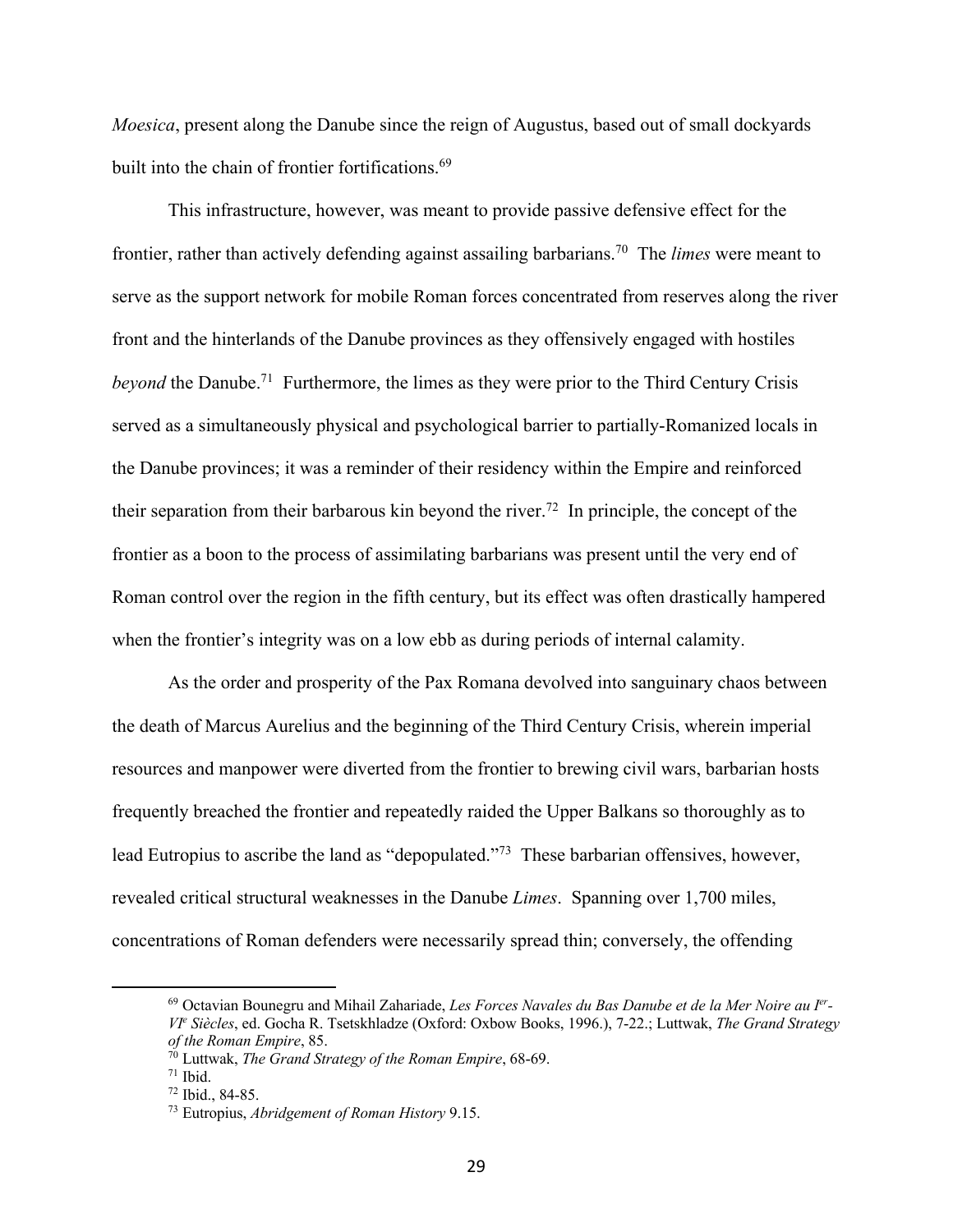barbarians, whose hosts could number by the third and fourth centuries well into the thousands, naturally concentrated their entire forces against singular points on the frontier.<sup>74</sup> Additionally, the hinterlands south of the river were largely devoid of major urban centers able to reinforce the scattered defenses along the river or hold invading forces long enough for a relief force to arrive from elsewhere in the Empire.75 At the same time, Roman field armies were often well out of reach to shore up the frontier troops in the event of a major invasion, not infrequently being withdrawn from their posts to serve the reigning emperor or imperial pretenders.<sup>76</sup>

In the midst of the Empire's chaotic Third Century Crisis, Aurelian, "born of a humble family at Sirmium [on the Danube]," rose through the ranks of the defensive forces on the Danube, gaining an intimate awareness of the region's the strategic importance.<sup>77</sup> After the death of emperor Claudius Gothicus, his troops hailed his brother, Marcus Quintillus, as emperor, after which the Senate swiftly followed suit.<sup>78</sup> Yet, after around seventeen days in office, Quintillus died, possibly having lost favor with the Danube legions, who instead appointed Aurelian as their new emperor.<sup>79</sup> Prioritizing the security of the Empire's most unstable frontier, he spent the first two years of his restorative reign prudently securing northern Italia and the Upper Danube, expelling Vandals, Sarmatians, Marcomanni and others invading through the Alps, though only so far as was necessary to rout them for long enough to recover the rebelling territories of Palmyra and Gaul between 272 and 275.80 Given how far the barbarians had advanced into the Balkans and Italia while imperial forces were engaged

<sup>74</sup> Luttwak, *The Grand Strategy of the Roman* Empire, 147.; Schmitz, *The Danube Frontier*, 127.

<sup>75</sup> Rostovtzeff, *Iranians & Greeks in South Russia*, 217-218.

<sup>76</sup> Luttwak, *The Grand Strategy of the Roman Empire*, 147-148.; An example would be when Septimus Severus recalled the Danube legions to march on Rome and claim the emperorship for himself.; Luttwak, *The Grand Strategy of the Roman Empire*, 146.

<sup>77</sup> *Historia Augusta*, *The Deified Aurelian* 3.1-2.

<sup>78</sup> Eutropius, *Abridgement of Roman History* 9.11-12.

<sup>79</sup> Eutropius, *Abridgement of Roman History* 9.12-13.; *Historia Augusta*, *The Deified Aurelian*, 16.1-2.

<sup>80</sup> Ibid., 9.13-15.; *Historia Augusta*, *The Deified Aurelian*, 17.1-35.5.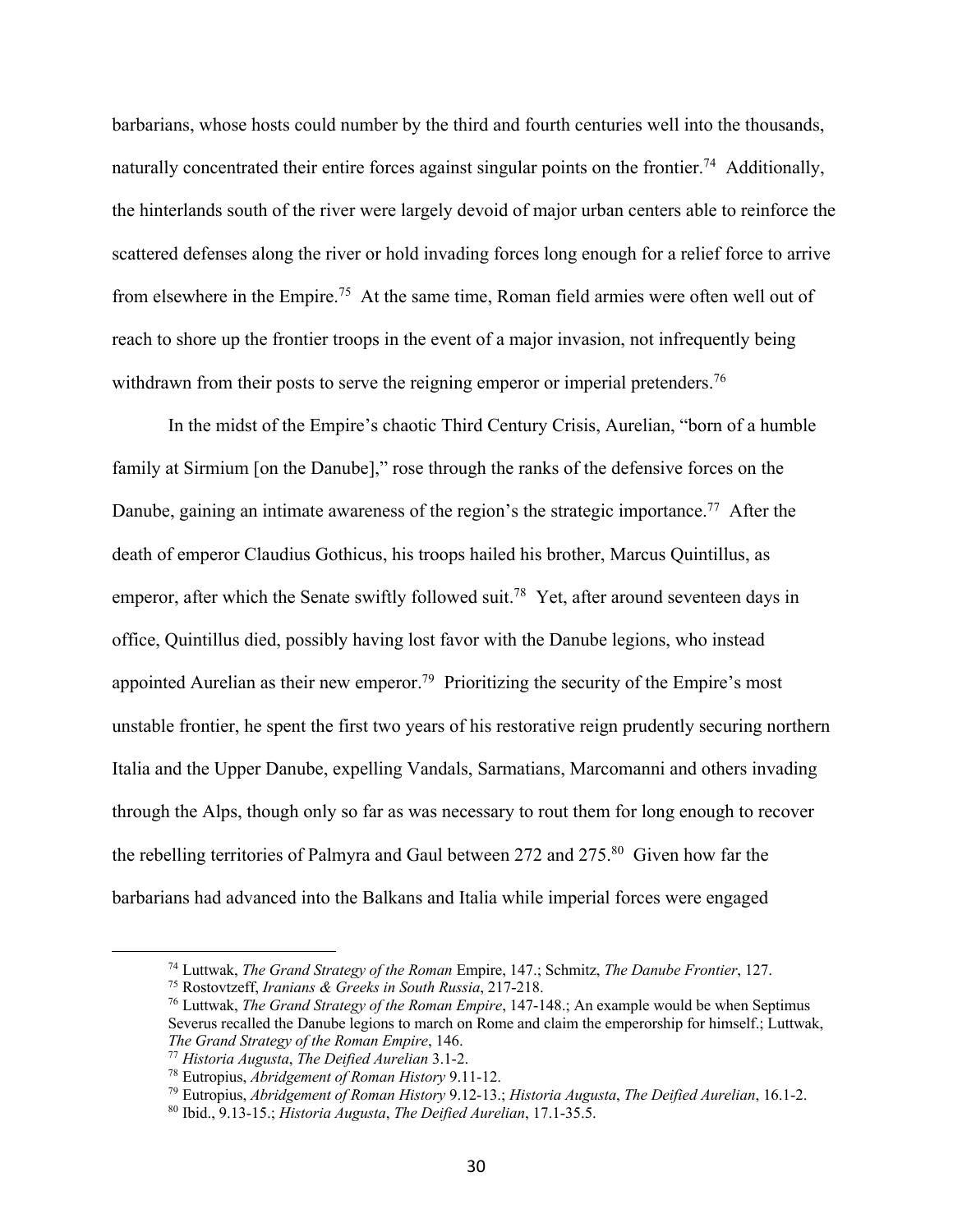elsewhere, Aurelian commissioned the establishment of a vast ring of walls and turrets around Rome, known thereafter as the 'Aurelian Walls,' the likes of which would in the coming century become increasingly common around the Empire, especially in the Rhine and Danube provinces.81

However, Aurelian's restoration of the Empire, legionary casualties and depopulation of the riparian provinces aside, cost the Romans a heavy price on their Danube frontier. Dacia, having been repeatedly raided on all sides from the beginning of the Crisis, was abandoned by the Empire by the end of Aurelian's reign.<sup>82</sup> Its continued defense proved too costly in light of the Empire's already exasperated manpower reserves, strapped finances, and more imposing threats in Palmyra and Gaul. Much of Dacia's Roman and Romanized populace was evacuated south of the Danube to a new 'Dacia' carved from Moesia Superior and Inferior, later divided under Diocletian into 'Dacia Ripensis' directly on the Danube and 'Dacia Mediterranea' to its south, expectant of a Roman reconquest that would never materialize; as Eutropius later recounts,

The Roman citizens, removed from the town and lands of Dacia, he settled in the interior of Moesia, calling that 'Dacia' which now divides the two Moesiae, and which is on the right hand of the Danube as it runs to the sea, whereas Dacia was previously on the left.<sup>83</sup>

Instead, in the absence of Roman opposition, the Thervingi and Vandals moved into Dacia between the 270s and 290s, pressuring the remaining Sarmatians, Carpi, Bastarnae, and other smaller groups in the region against the Roman frontier.

The withdrawal from Dacia, coupled with his immediate successors Tacitus and Florianus, each reigning as emperor for mere months, not having the time or opportunity to

<sup>81</sup> Eutropius, *Abridgement of Roman History* 9.15.; Luttwak, *The Grand Strategy of the Roman Empire*, 187.

<sup>82</sup> Eutropius, *Abridgement of Roman History* 9.15.

 $83$  Ibid.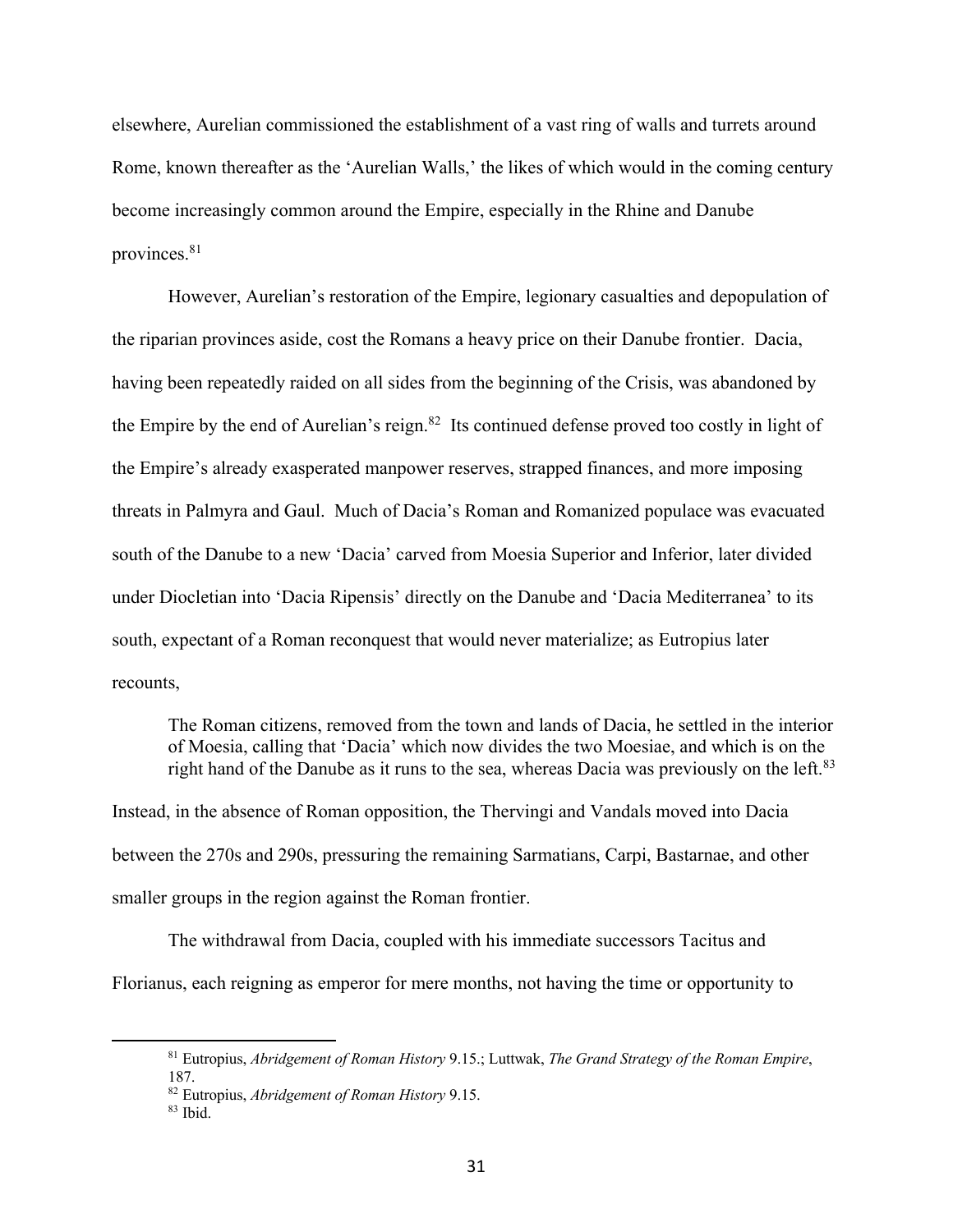maintain Roman momentum on the frontiers, enabled barbarian hostilities along the Rhine and Danube to steadily resume between 276 and 280.<sup>84</sup> Instead of permitting the frontier to be overrun again, Emperor Probus, ascending the throne in the summer of 276, reasserted not only Rome's preeminence on the Rhine and Danube frontiers as temporarily recovered during Aurelian's reign, but elevated the integrity of the frontiers to their pre-Third Century Crisis stature. By conducting numerous wars along the Rhine and Danube, he reestablished the old practices of both *foederati* relationships with various Germanic tribes, some among them even belonging to larger federative Germanic peoples, as well as routine Roman preemptive offensives into the *barbaricum*. 85 In so doing, he reintegrated numerous rural communities and barren hinterlands along the frontiers, throughout the latter of which he ordered his troops to plant vineyards—seeking to keep them too busy to plot a rebellion similar to those which saw the overthrow of his predecessors—in the efforts of invigorating lost economic potential.<sup>86</sup>

<sup>84</sup> Heather, *The Fall of the Roman Empire*, 85.; As the author of the biography of Tacitus tersely writes it in the *Historia Augusta*, "So then there arose two princes from one house, of whom the one ruled for six months and the other for scarce two—merely regents, so to speak, between Aurelian and Probus, and themselves named princes after a regency." The same tone is reflected in Eunapius' *Abridgement*.; Eutropius, *Abridgement of Roman History* 9.16.; *Historia Augusta*, *Tacitus* 14.5.

<sup>85</sup> Burns, *Rome and the Barbarians*, 296-297.; Averil Cameron, *The Later Roman Empire: AD 284-430* (Cambridge: Harvard University Press, 1993.), 30-31.; Eutropius, *Abridgement of Roman History* 9.17.<br><sup>86</sup> Burns, *Rome and the Barbarians*, 297.; Eutropius, *Abridgement of Roman History* 9.17.; Sextus Victor Aurelius, *Epitome De Caesaribus* 37.3-4.; Technically, the wine trade had been active along the Danube for centuries by the time Probus rose to the throne. The wine of ancient Greece gained an economic foothold in the region before the fifth century BC, having been imported either overland through the Balkans or aboard ship via the Euxine and up the Danube from its mouth. The prominence of the wine trade thereafter varied widely, but depended upon the geopolitical stance of Greece relative to its neighbors. The arrival of Roman influence in the Upper Balkans in the first century BC brought with it the practice of viticulture on a small scale, with most wine along the Danube originating either in Italy or the Aegean, but it was only under Probus that the practice became widespread and in some areas survived the withdrawal of Roman power. Asterius of Amasea remarked in his fifteenth *Homily* that the Huns, having recently arrived from Asia in Scythia, "Living without bread and wine, are nevertheless manly, and are ready to wage war against entire nations and subjugate many to themselves; nor does the absence of bread and wine bring forth any harm to them." As Priscus' visit to the court of Attila over fifty years later would display, the Huns of his time, having settled largely on the Pannonian Plain and along the Middle and Lower Danube, had developed an endless thirst for Probus' agricultural progeny. While Rome would suffer at the hands of Attila, Danubian viticulture as a regional tradition has stood the test of time, as the nations which line the Danube's banks boast innumerable unique wine traditions.; Asterius of Amasea, *Homily* 15.; Maenchen-Helfen, *The World of the Huns*, 189.; Priscus, Fragment 13.1.40-65.; Tom Standage, *A History of the World*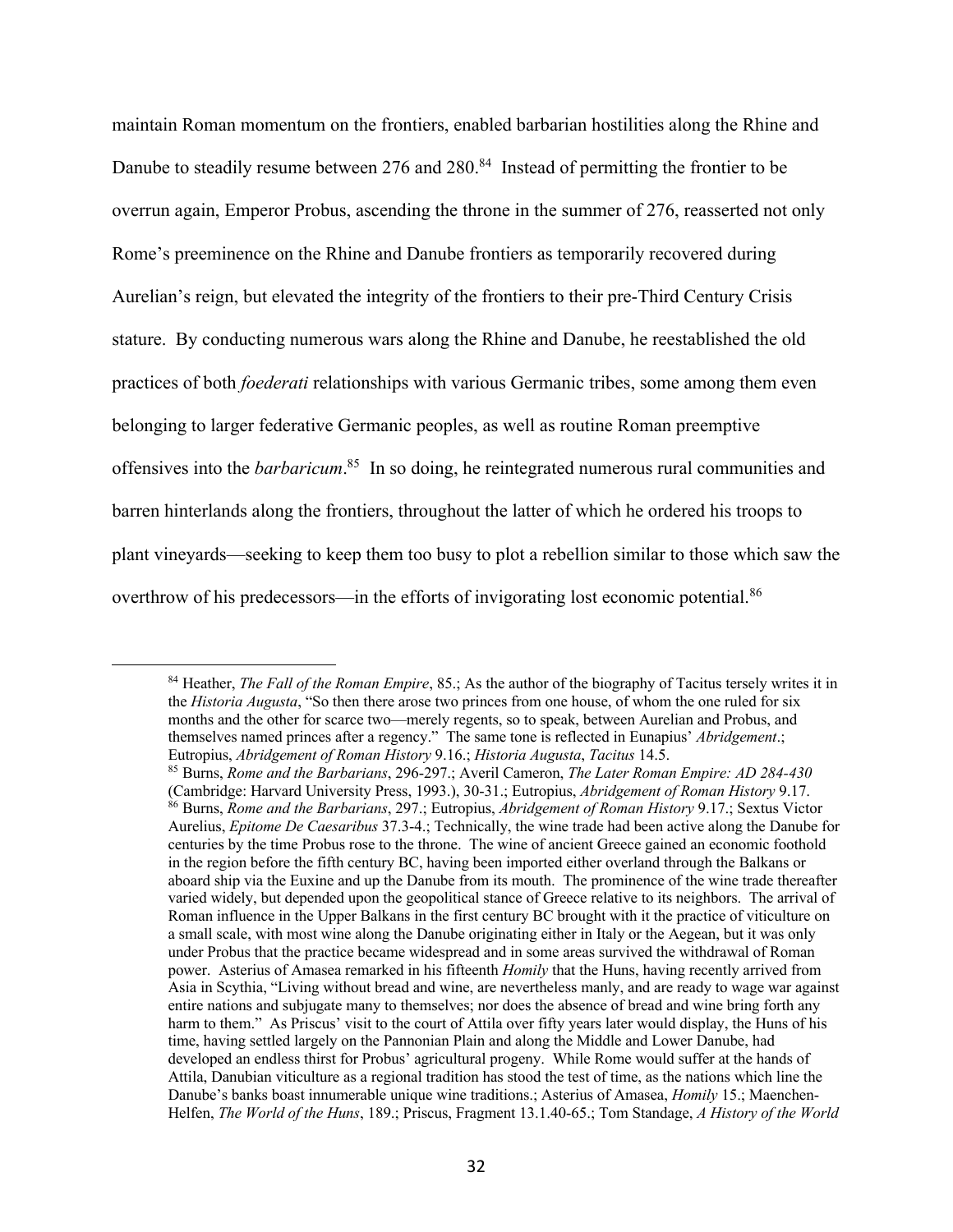However, his most enduring precedent lay in the practice of settling large numbers of barbarians within the Empire behind and along its frontiers.<sup>87</sup> The frontier conflicts of the Third Century damaged and destroyed numerous settlements and minor fortifications along the Danube, creating gaps in the Roman defensive line; by settling large barbarian groups within the imperial frontier, Probus aimed to solve both the problem of barbarian hostilities and the weaknesses of the Danube *Limes* at the same time.<sup>88</sup> Additionally, these resettled barbarians, as they were gradually assimilated, could fill in the rugged hinterlands of the Rhine and Danube to provide deep logistical support to the Empire's immediate defense, as well as taxes and manpower for governmental and military affairs.

Probus' policy offered his successors a profoundly useful secondary tool for maintaining the Empire's European frontier, and some accounts of its early employment during his reign have survived in primary sources. In addition to several smaller groups of Germans, Sarmatians, Carpi, and others, the *Historia Augusta* records that Probus settled approximately 100,000 Bastarnae, a group that had plagued Roman efforts at conquering the Balkans and subduing the Danube for centuries, in the heavily-Romanized province of Thrace; even when other smaller groups of recently settled barbarians arose as "brigands" to be quashed by Roman detachments, the Bastarnae remained loyal to their adoptive emperor.<sup>89</sup>

Eutropius makes mention of a second major settlement of Bastarnae by Diocletian not long after his engagements with Narseh, King of Persia, which places it in the mid- to late-290s.90 Additionally, the Carpi, having harassed the Lower Danube since the 230s and having

*in 6 Glasses* (New York: Bloomsbury, 2005.), 67.; J. J. Wilkes, "The Roman Danube: An Archaeological Survey," *The Journal of Roman Studies* 95 (2005): 169, 170, 172.

<sup>87</sup> Gibbon, *The History of the Decline and Fall of the Roman Empire*, 1:366-368.; Zosimus, New History 1.67.1-1.68.3.

<sup>88</sup> Gibbon, *The History of the Decline and Fall of the Roman Empire*, 1:366-368.

<sup>89</sup> Ibid., 1:366-368.; *Historia Augusta*, *Probus* 18.1-3.

<sup>90</sup> Eutropius, *Abridgement of Roman History* 9.25.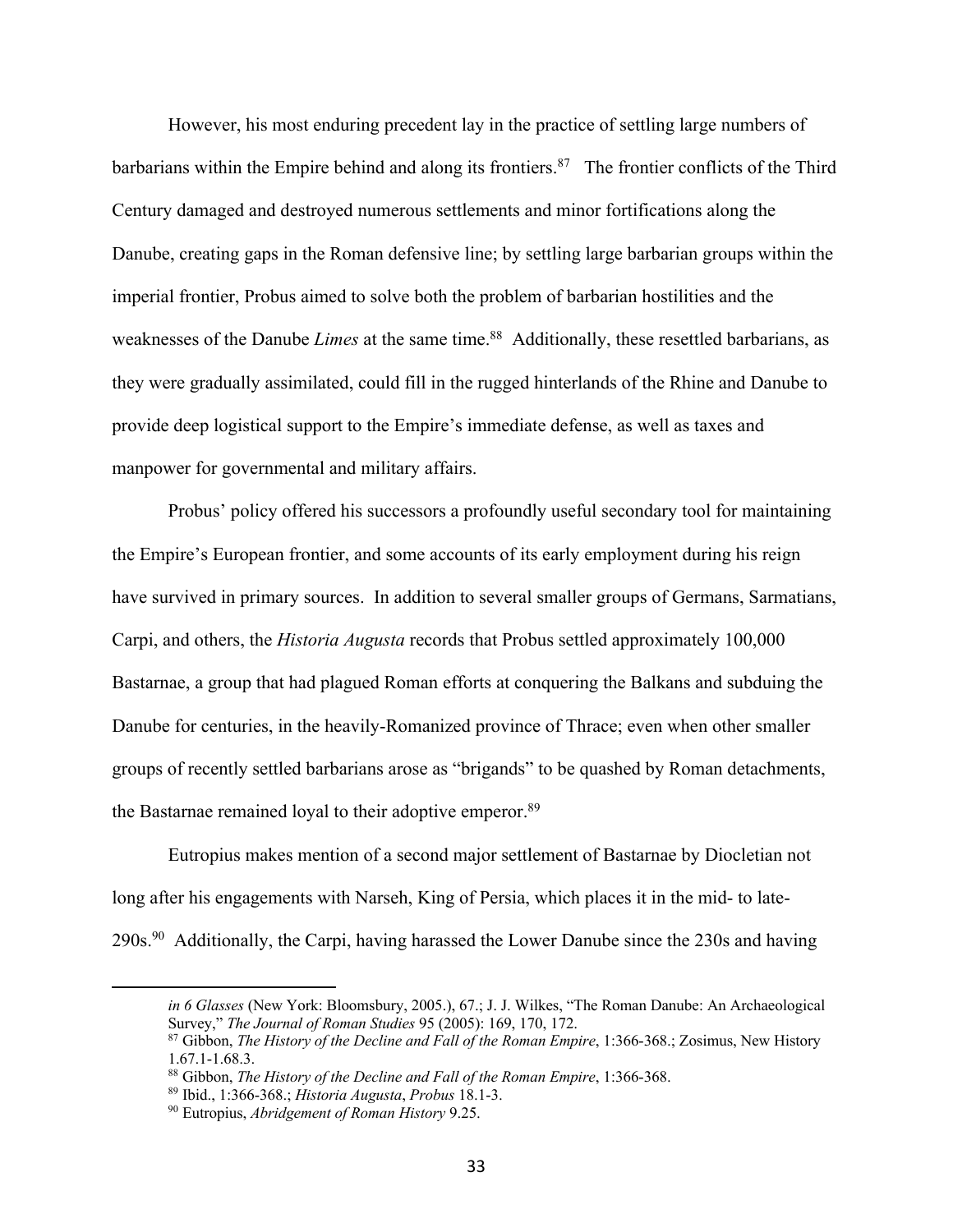been repeatedly defeated throughout the Third Century, were resolutely crushed and largely resettled within the Empire under the campaigns of Diocletian in the late 290s and Constantine in 318.91 In both cases, after a single generation, the Bastarnae and Carpi almost completely vanish from written accounts, likely having assimilated fully enough into Roman society as to be scarcely distinguishable from native born Romans along the Danube and throughout the Balkan provinces.92 Aurelius Victor later wrote of the latter, "the Marcomanni were slaughtered and the whole nation of the Carpi was transferred to our soil, where some of them had already been settled from the time of Aurelian."<sup>93</sup> For over a century after his death in 284, Probus' method of barbarian resettlement would see the integration of innumerable smaller bands from beyond the frontier into Roman territories.

Complimenting Probus' new frontier policy, his successors set about radically updating the *limes* and the operational structure of the military. Between Diocletian and Constantine, the Roman army gradually segregated into two distinct bodies: the '*limitanei*' constituted the frontier forces dedicated to holding the imperial borderlands along the *limes*, whereas the '*comitatenses*' were the main field armies, typically commanded by the reigning emperor, constituted by partial or whole legions and their auxiliaries.<sup>94</sup> This format would remain in place to the fall of the West in 476 and well beyond, laying an important part of the groundwork for Byzantine tactics and strategy from the fifth century onwards.<sup>95</sup>

 $91$  Ibid.

<sup>92</sup> Eutropius, *Abridgement of Roman History* 9.25. Sextus Victor Aurelius, *De Caesaribus* 39.43.

<sup>93</sup> Sextus Victor Aurelius, *De Caesaribus* 39.43.

<sup>94</sup> Hugh Elton, *The Roman Empire in Late Antiquity: A Political and Military History* (Cambridge: Cambridge University Press, 2018.), 97-98.; Luttwak, *The Grand Strategy of the Roman Empire*, 195-199, 206-207, 215-216.

<sup>95</sup> Edward N. Luttwak, *The Grand Strategy of the Byzantine Empire* (Cambridge: The Belknap Press of Harvard University Press, 2009.), 3.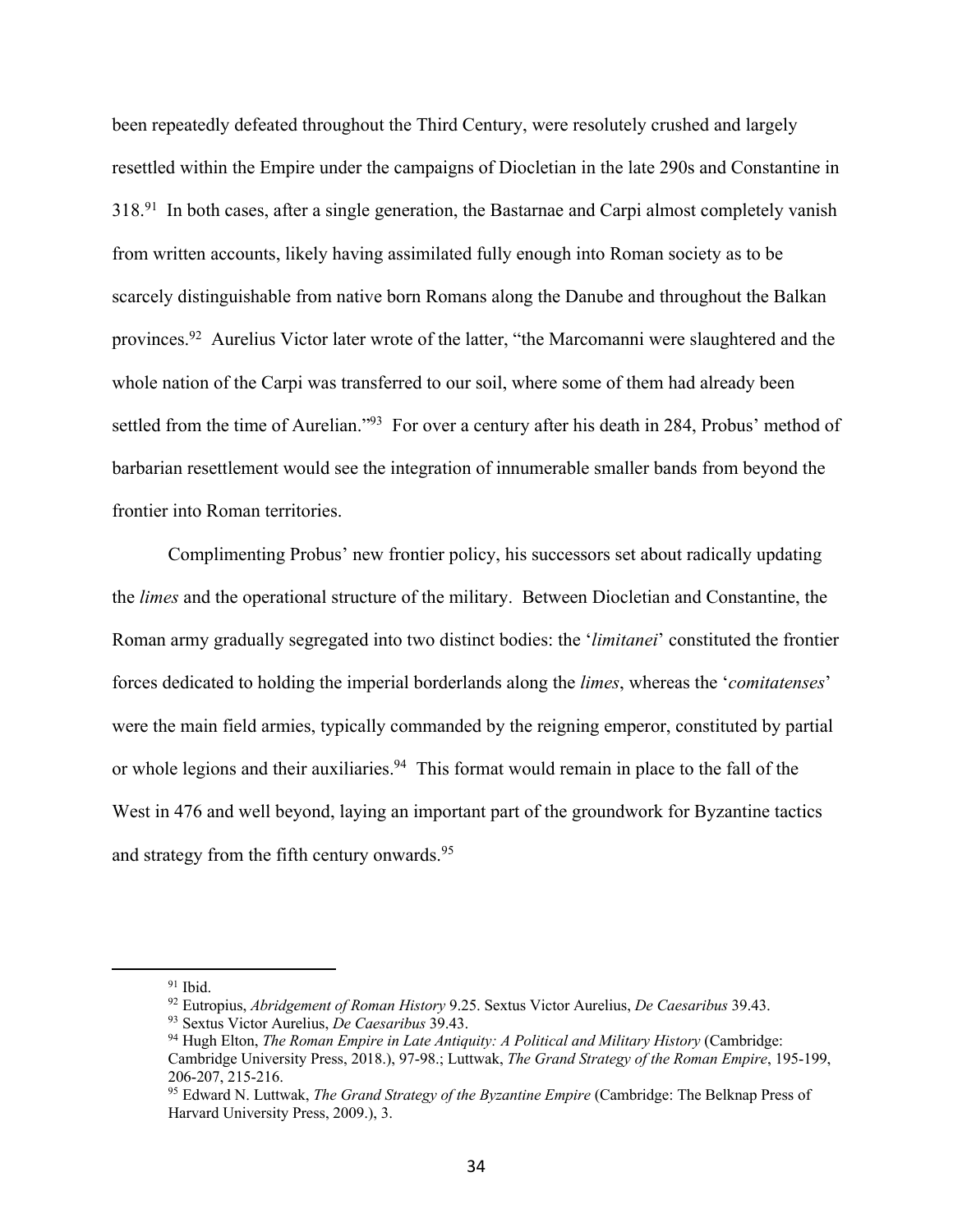Diocletian, already famed throughout the Empire's interior for his governmental and monetary reforms, undertook several construction efforts along the Empire's frontiers, especially the Danube, and implemented a series of policies dictating the nature of their management.<sup>96</sup> The old fortresses and encampments along the frontier were expanded and reconstructed, the main *castra* receiving massive concave bastions, dedicated artillery, and higher walls, which, unlike the low walls of the previous model *castra*, supported broad combat platforms at the top.<sup>97</sup> The Romans had observed that many of their barbarian neighbors, most notably the Goths, did not possess the technological or tactical understanding of how to conduct effective sieges of fortified strongholds; increasing the defensibility of static fortifications therefore served as both a weighty deterrence against and a severe obstacle for barbarian incursions.<sup>98</sup> Complementing the refurbished fortresses, road forts along major routes of travel and rural fortlets were vigorously built throughout the Danube provinces.<sup>99</sup> Even advance forts, largely unseen since before the Third Century Crisis, and fortified landing stages were erected on the opposing side of the river in critical areas.100 Galerius, Constantine, Constantius II, and Valentinian, among others, also occasionally undertook additional construction efforts on the Danube in the early to mid-fourth century; in 364, Valentinian directed Tautomedes, the governor of Dacia Ripensis to, "annually

<sup>96</sup> Jill Harries, *Imperial Rome AD 284 to 363: The New Empire* (Edinburgh University Press, 2012.), 55- 59.; Luttwak, *The Grand Strategy of the Roman Empire*, 148, 151, 202-206.; Stephen Williams, *Diocletian and the Roman Recovery* (New York: Routledge, 1997.), 75-77.; Going beyond merely building and rebuilding fortifications on the frontiers, as John Malalas reports, Diocletian also built arms factories at Edessa and Damascus.; John Malalas, *The Chronicle of John Malalas*, trans. Elizabeth Jeffreys, Michael Jeffreys, and Roger Scott (Leiden: Brill, 2017.), 12.307-308.

<sup>97</sup> Heather, *The Fall of the Roman Empire*, 172.; Luttwak, *The Grand Strategy of the Roman Empire*, 155- 156.

<sup>98</sup> Luttwak, *The Grand Strategy of the Roman Empire*, 156.

<sup>99</sup> Ibid., 153-154.

<sup>100</sup> Williams, *Diocletian and the Roman Recovery*, 75-77.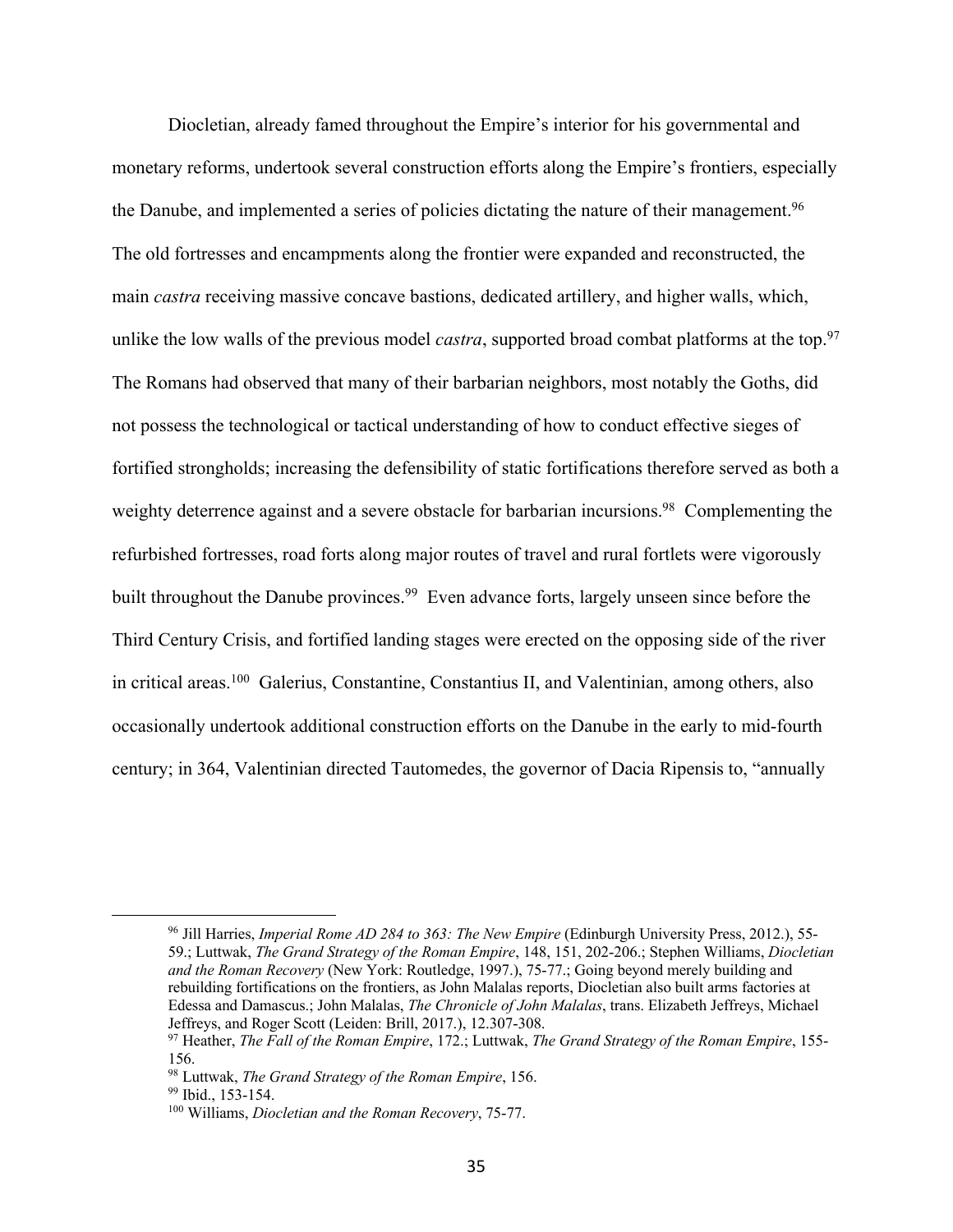construct towers in suitable places" in addition to repairing and maintaining those already extant and in service.101

Additionally, as Roman units on the frontier entrenched themselves, many of the original *castra* built over the second and third centuries had become the nuclei of large civilian settlements, known as '*canabae*.'102 While many of these sizable townships were fortified with walls and redoubts as their *castra* were, this development had the effect of tying troops to a certain area, as their departure to serve in the Empire's interior or beyond the frontier would leave their families increasingly vulnerable.<sup>103</sup> While limiting strategic options for regional commanders, regionalization of the *limitanei* at least reduced the risk for internal disruptions, though not direct orders from regional authorities, to swiftly compromise the *limes*.

Nevertheless, the remarkable accomplishments of Aurelian, Probus, and Diocletian did not unilaterally solve the profound weaknesses of the frontier. Instead, almost every Constantinian and Valentinianic emperor whose reign lasted more than a year spent considerable time on campaign along the Danube frontier, micromanaging the Empire's foreign relations with those along its northern frontier more so than any other. While unable to maintain peace throughout the Upper Balkans, continual punitive campaigns, revolving treaties, and ongoing construction and reconstruction efforts set at maintaining and improving upon the frontier's infrastructure, at least preserve the *status quo* on the Empire's northern periphery and peace in the Empire's core provinces. The corresponding status quo of the European barbaricum remained relatively static but well beyond the Empire's ability to control.

<sup>101</sup> *Codex Theodosianus* 15.1.13.

<sup>102</sup> Smith, *An Historical Geography of Western Europe Before 1800*, 86, 88-89.

<sup>103</sup> Luttwak, *The Grand Strategy of the Roman Empire*, 147-148.; Smith, *An Historical Geography of Western Europe Before 1800*, 88-89.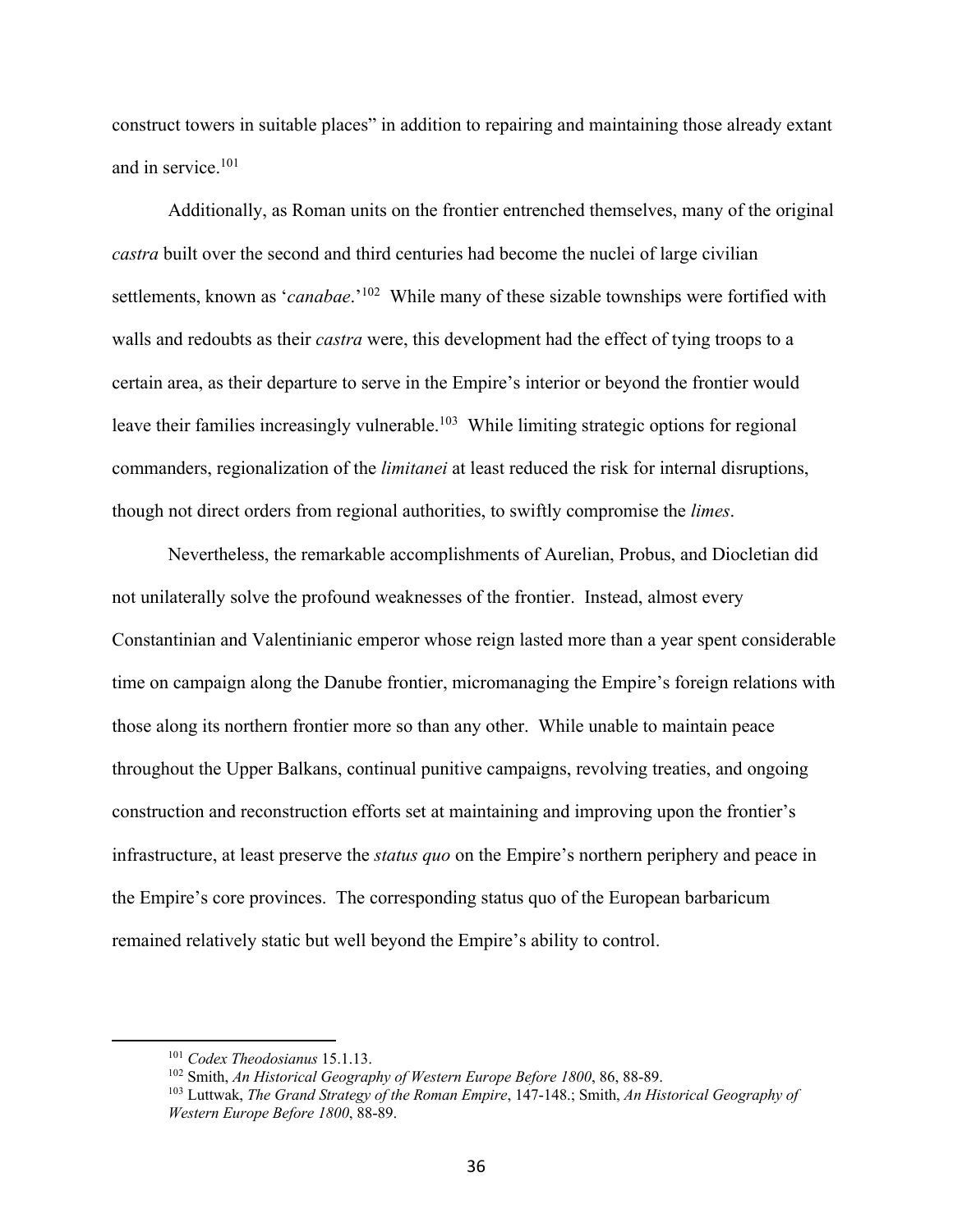The existing balance of power between the Romans and their ever-shifting European neighbors, albeit pockmarked by sporadic raids into Moesia, Pannonia, and Rhaetia, remained relatively stable until the early 370s when, emerging from the vast steppes of Central Asia, the Hunnic Horde set foot on European soil. Sweeping westwards, the Huns quickly overran the Alans, Greuthungi, and Sarmatians among others dwelling north of the Euxine Sea, migrating as far as the Pannonian Plain by the mid-380s.<sup>104</sup> The Gothic kingdom of Ermanric, whatever its ultimate extent, was demolished and its holdings subjected to Hunnic dominance; Ammianus later wrote,

He was astonished at the violence of this sudden tempest, and although, like a prince whose power was well established he long attempted to hold his ground, he was at last overpowered by a dread of the evils impending over his country, which were exaggerated by common report, till he terminated his fear of great danger by a voluntary death.<sup>105</sup>

As they expanded westward, the Huns' reputation of ruthless ferocity preceded them. They overwhelmed Gothic Scythia and approached the northern bounds of the Romanian Plain in 375 and early 376.106 The Thervingi residing there, pressured in much the same way their ancestors had pressured the Germanic tribes on the Middle and Upper Danube before and during the Marcomannic Wars, steadily amassed on the Lower Danube across from Durostorum and appealed to Emperor Valens for admission into the Empire.<sup>107</sup> As Probus' policy of settling large numbers of barbarians within the Empire was still an integral facet of late imperial frontier

<sup>104</sup> Jordanes, *The Origin and Deeds of the Goths* 4.126.; Maenchen-Helfen, *The World of the* Huns, 43. <sup>105</sup> Ammianus Marcellinus, *Res Gestae* 31.3.2.; The actual means of Ermanric's death is a matter of dispute between the writings of Ammianus and Jordanes, the only two Roman works to mention him. While Ammianus declares Ermanric's death to be of his own election, Jordanes ascribes it to the vengeance of Sarus and Ammius, the brothers of a certain Sunilda, whom Ermanric ordered to be executed for belonging to a tribe that betrayed him as the Huns approached.; Ammianus Marcellinus, *Res Gestae* 31.3.1-2.; Jordanes, *The Origin and Deeds of the Goths* 2.129-130.

<sup>106</sup> Heather, *The Fall of the Roman Empire*, 145. <sup>107</sup> Ammianus Marcellinus, *Res Gestae* 31.4.1.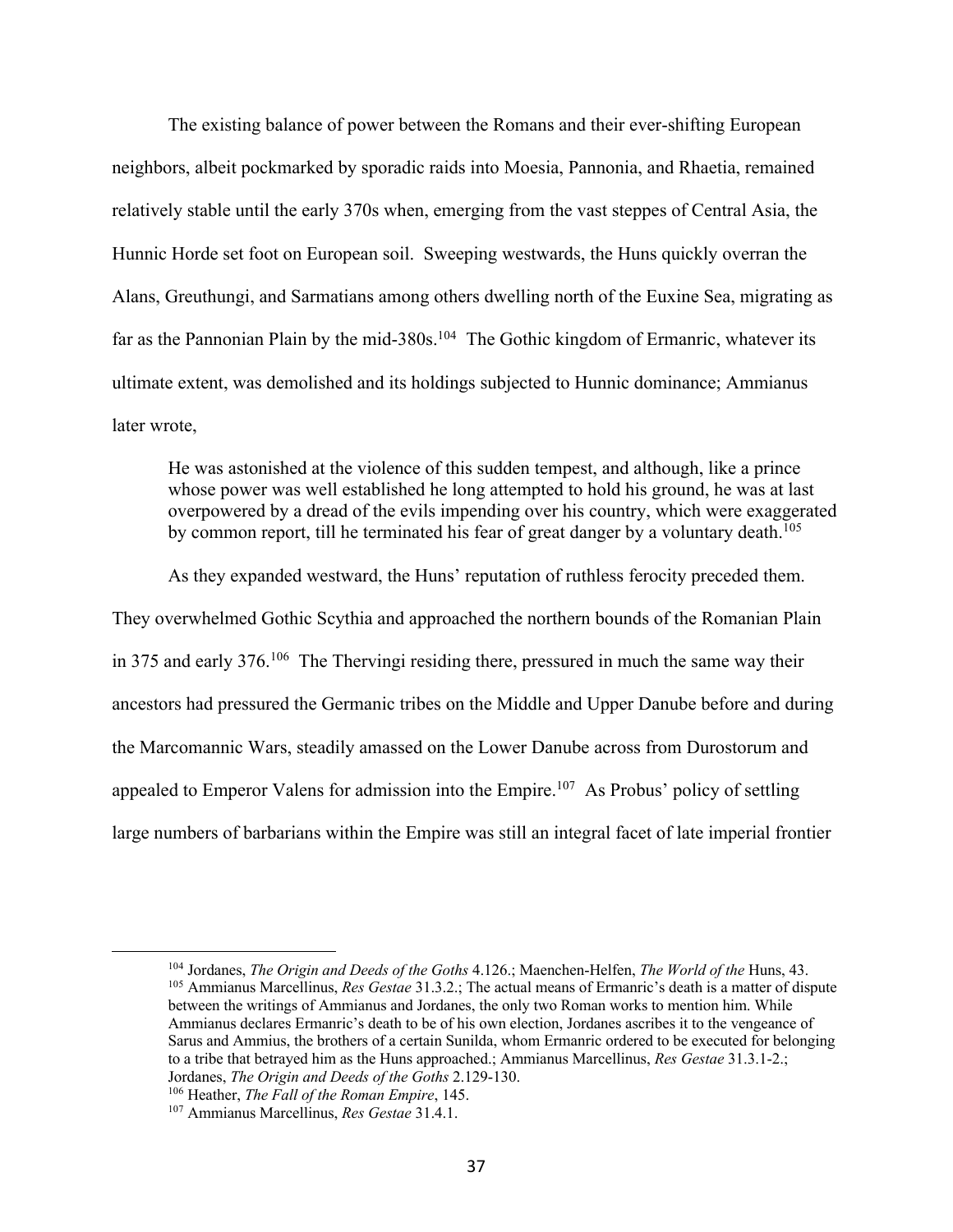policy, the Visigothic request and its promise of additional manpower for the Eastern Roman army must have appeared somewhat enticing to two reasons.

Firstly, at the time of their request, Valens was in Syria waging a major war against Persia over the suzerainty of Armenia.<sup>108</sup> After the Third Century Crisis, manpower proved increasingly difficult to come by during major wars far from the eastern metropole of Constantinople (Constantinopolis) and Empire's core provinces, and the Goths had as a condition of their entry into the Empire offered a force of their own number as disposable manpower.<sup>109</sup> As the Goths would scarcely have anywhere to flee if they rebelled, and as they had over the previous two centuries learned to fight in the saddle from their nomadic neighbors, particularly the Sarmatians and Alans, Gothic contingents in his retinue would be extremely advantageous against his Persian adversaries.<sup>110</sup>

Secondly, despite frequent punitive campaigns beyond the Danube over the previous half-century, border skirmishes and raids had nevertheless taken a weighty toll on the frontier troops stationed along the Danube's southern shore. In 375, mere months before the Goths would make their request, two elite legions of the Moesian and Pannonian *limes* under the command of Equitius, Emperor Valentinian's *magister militum* of Illyricum, were lost combatting an offending force of Sarmatians in Pannonia.<sup>111</sup> The loss of such experienced forces—outlying instances in a decades-long period of the continual accrual of casualties would have been fresh in the minds of Roman officers and officials as the Visigoths began to amass, and only elevated the need for fresh recruits on the Danube. Ammianus himself

<sup>108</sup> Kelly, *The End of Empire*, 13.

<sup>109</sup> Ammianus Marcellinus, *Res Gestae* 31.4.1.

<sup>110</sup> Richard Brzezinski and Mariusz Mielczarek, *The Sarmatians: 600 BC–AD 450* (Botley: Osprey Publishing, 2002.), 11, 41.

<sup>111</sup> Gibbon, *The History of the Decline and Fall of the Roman Empire*, 2:588.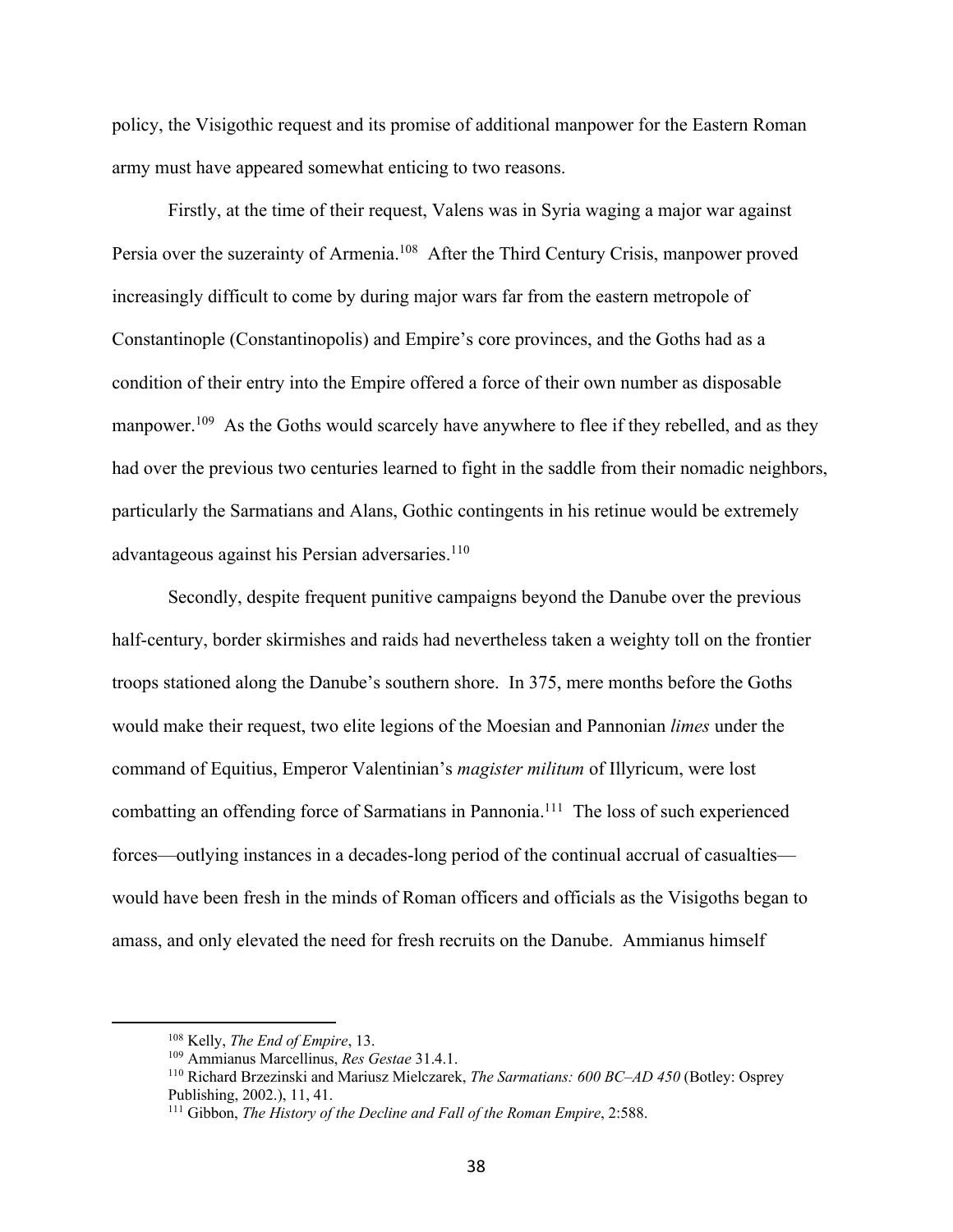acknowledged the worrisome state of the frontier, writing, "At that time the defenses of our provinces were much exposed, and the armies of barbarians spread over them like the lava of Mount Etna."<sup>112</sup> At the same time, in the case of Roman refusal, the frontier defenses in the area were likely not strong enough to repulse the Goths in the event of a forced crossing, though Durostorum, one of the few *castra* on the Lower Danube, was well fortified and could provide the immediate surroundings with a safe haven in such an event.<sup>113</sup>

As the permittance of a barbarian population to enter the Empire was a matter disposed with solely at the emperor's discretion, negotiations must have taken several months.<sup>114</sup> Travelling along the Roman roads, unladen couriers could manage in optimum conditions no more than fifty miles each day on horseback, though such speeds were uncommon and no travelling baggage train or stock of provisions could keep pace.<sup>115</sup> As a round trip from Durostorum to Valens' emplacement in Syria constituted over 1,200 miles of riding, the emperor's reply could not have reached the frontier until the autumn of 376.<sup>116</sup> As no

<sup>112</sup> Ammianus Marcellinus, *Res Gestae* 31.4.9.

<sup>113</sup> Kelly, *The End of Empire*, 13.; Michael Kulikowski, *Rome's Gothic Wars: From the Third Century to*  Alaric (Cambridge: Cambridge University Press, 2006.), 130.

<sup>114</sup> Kulikowski, *Rome's Gothic Wars*, 129, 131.

<sup>115</sup> Luttwak, *The Grand Strategy of the Roman Empire*, 152-153.; In fact, those travelling to conduct the negotiations may not necessarily have been Roman at all; a close reading of Ammianus' account describes how "they [the Gothic refugees] occupied the banks of the Danube; *and having sent ambassadors to Valens*, they humbly entreated to be received by him as his subjects," and how those which came before the Emperor at Antioch were "foreign ambassadors." Naturally such foreigners would require Roman guides and interpreters for their venture to Syria, but if no experienced Roman diplomats were present to conduct the affair, the foreign ambassadors' language barrier and difference of culture and custom could only slow the journey and the negotiations.; Ammianus Marcellinus, *Res Gestae* 31.4.1., 31.4.4.

<sup>116</sup> Kelly, *The End of Empire*, 13.; Kulikowski, *Rome's Gothic Wars*, 129.; In theory, a voyage by sea from the Lower Danube to Syria may have produced a faster turnaround for those conducting the negotiations. However, setting aside the lack of such a proposition being mentioned in primary sources, there are a few problems with this postulation. Assuming a point of departure at one of the major cities on the Euxine coast (e.g., Tomis or Odessus), the journey by sea would present a similar length to that by land, around 2,000 miles of open water, in addition to between one and two weeks of riding between Durostorum and the Euxine and two to six weeks between a major Syrian port (e.g., Seleucia Pieria or Laodicea) and wherever Valens was encamped in Syria. While this method of venture would be feasible in principle, travelling by sea introduces a range of variables (swiftly finding a vessel for hire or under the control of Roman mercantile auxiliaries in the Euxine; making routine stopovers for resupply at other Roman ports in the Southern Euxine, Aegean, and Eastern Mediterranean Seas; hoping for fair weather and good wind;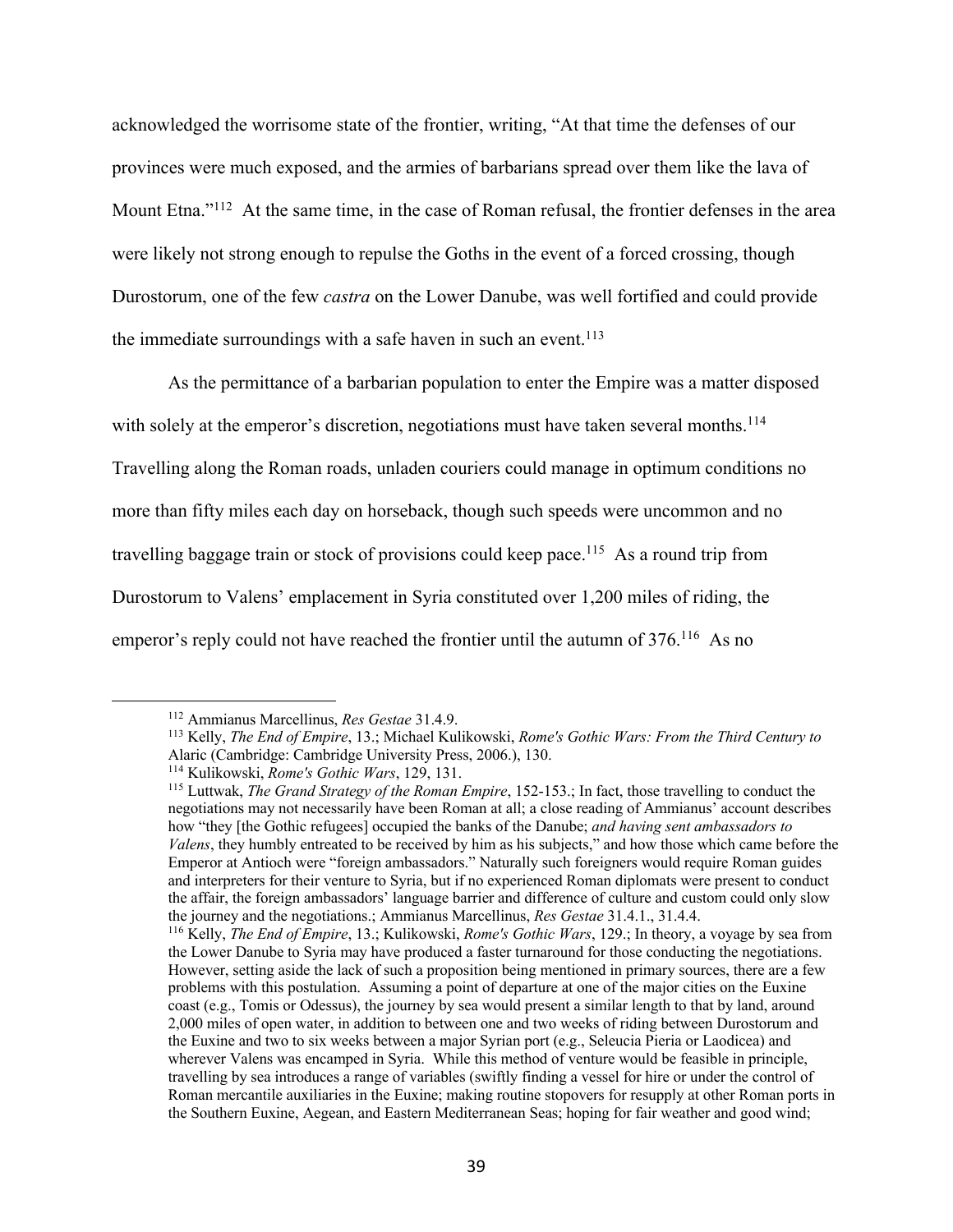contradictory primary sources are mentioned, the Goths' collective behavior in the meantime must have been relatively tractable, given it would be a foremost factor in the Roman decision regarding their entry into the Empire.<sup>117</sup> The crowd of Gothic refugees were almost certainly not a homogenous collective, being composed of a slew of distinct tribes and clans; Alavivus and Fritigern, the only Gothic leaders of sufficient consequence among the Thervingi to appear in contemporary sources by name, were likely solely leaders of large tribes within the growing throng. Valens' decision to grant the Goths their request arrived sometime around the autumn of 376 permitting tens of thousands of desperate Gothic men, women, and children to cross the Danube into the Roman Balkans unopposed.<sup>118</sup> Ammianus paints a grim scene:

Having obtained permission of the emperor to cross the Danube and to cultivate some districts in Thrace, they crossed the stream day and night, without ceasing, embarking in troops on board ships and rafts, and canoes made of the hollow trunks of trees, in which enterprise, as the Danube is the most difficult of all rivers to navigate, and was at that time swollen with continual rains, a great many were drowned, who, because they were too numerous for the vessels, tried to swim across, and in spite of all their exertions were swept away by the stream. $119$ 

Following this event, the crossing lasting for several days, the Goths were contained in an improvised camp outside of Durostorum.<sup>120</sup> For the time being, as their safe presence within the Empire was largely dependent upon their quiescence to Roman authority, the refugees could only sustain themselves on what the Romans gave them. Insufficient Roman support, exhibited by

having sufficient money in hand to cover additional expenses for commissions, rations, and other expenses; etc.) to what on land could be a comparatively simple venture of journeying by horse from city to city and road station to road station. Additionally, if the Gothic delegation was being presented by Gothic foreigners rather than experienced Roman officials, that may complicate or preclude the employment of naval or maritime assets. As no evidence presents a ready case for assuming a maritime route of transit, however, and as it is not the purpose of this study to offer such an extreme supposition on this subject, an overland route of travel is assumed.

<sup>117</sup> Kulikowski, *Rome's Gothic Wars*, 129.

<sup>118</sup> Heather, *The Fall of the Roman Empire*, 163.; Kulikowski, *Rome's Gothic Wars*, 129.

<sup>119</sup> Ammianus Marcellinus, *Res Gestae* 31.4.5.

<sup>120</sup> Heather, *The Fall of the Roman Empire*, 163.; Kelly, *The End of Empire*, 13.; Kulikowski, *Rome's Gothic Wars*, 130.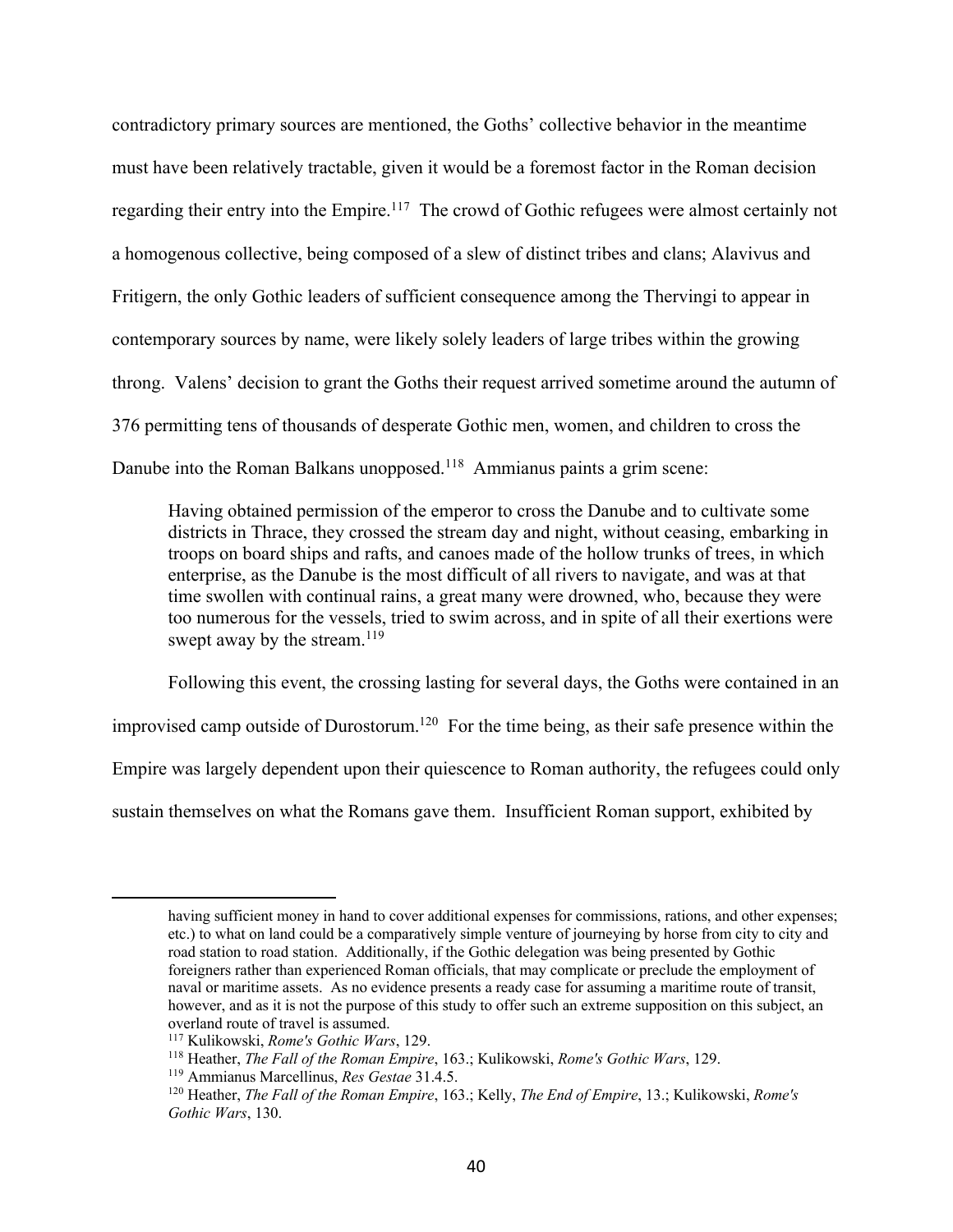inadequate food shipments and exacerbated by the outbreak of disease, sowed the seeds of unrest among the refugees; given the crossing had happened after the harvest and most food for the winter season had already been gathered into walled towns and fortified strongholds, those managing the Goths, Lupicinus, a *comes et militaris* and commander of Lower Danube, and Maximus, *dux* of either Moesia or Scythia, were likely struggling to acquire sufficient food for them.121

It was amidst this already tense setting that, as Ammianus records, "those detested generals conceived the idea of a most disgraceful traffic: and having collected hounds from all quarters with the most insatiable rapacity, they exchanged them for an equal number of slaves, among whom were several sons of men of noble birth."<sup>122</sup> Following several increasingly restless months of internment, Lupicinus and Maximus elected to escort them directly southwards to Marcianople where they could set about effectively distributing them where necessary along the frontier and throughout the Balkan hinterlands.123

Enabling this procession, not unlike as often occurred during the Third Century Crisis, as there were no other nearby forces to supervise the Visigoths, the *limitanei* were pulled from their posts on the Lower Danube to form the Goths' escort, greatly weakening the already overstretched frontier defenses.<sup>124</sup> This created enough of a defensive void along the Lower Danube to permit a sizeable host of Greuthungi under Saphrax and Alatheus, veteran commanders in combatting the Huns, to quietly penetrate the frontier further downstream fully

<sup>121</sup> Halsall, *Barbarian Migrations and the Roman West*, 177.; Heather, *The Fall of the Roman Empire*, 163.; Kelly, *The End of Empire*, 14.; Ammianus Marcellinus, *Res Gestae* 31.4.9.

<sup>122</sup> Halsall, *Barbarian Migrations and the Roman West*, 177.; Jordanes, *The Origin and Deeds of the Goths* 3.134-135.; Ammianus Marcellinus, *Res Gestae* 31.4.11.

<sup>123</sup> Halsall, *Barbarian Migrations and the Roman West*, 177.; Kelly, *The End of Empire*, 14.

<sup>124</sup> Halsall, *Barbarian Migrations and the Roman West*, 177.; Ammianus Marcellinus, *Res Gestae* 31.5.2.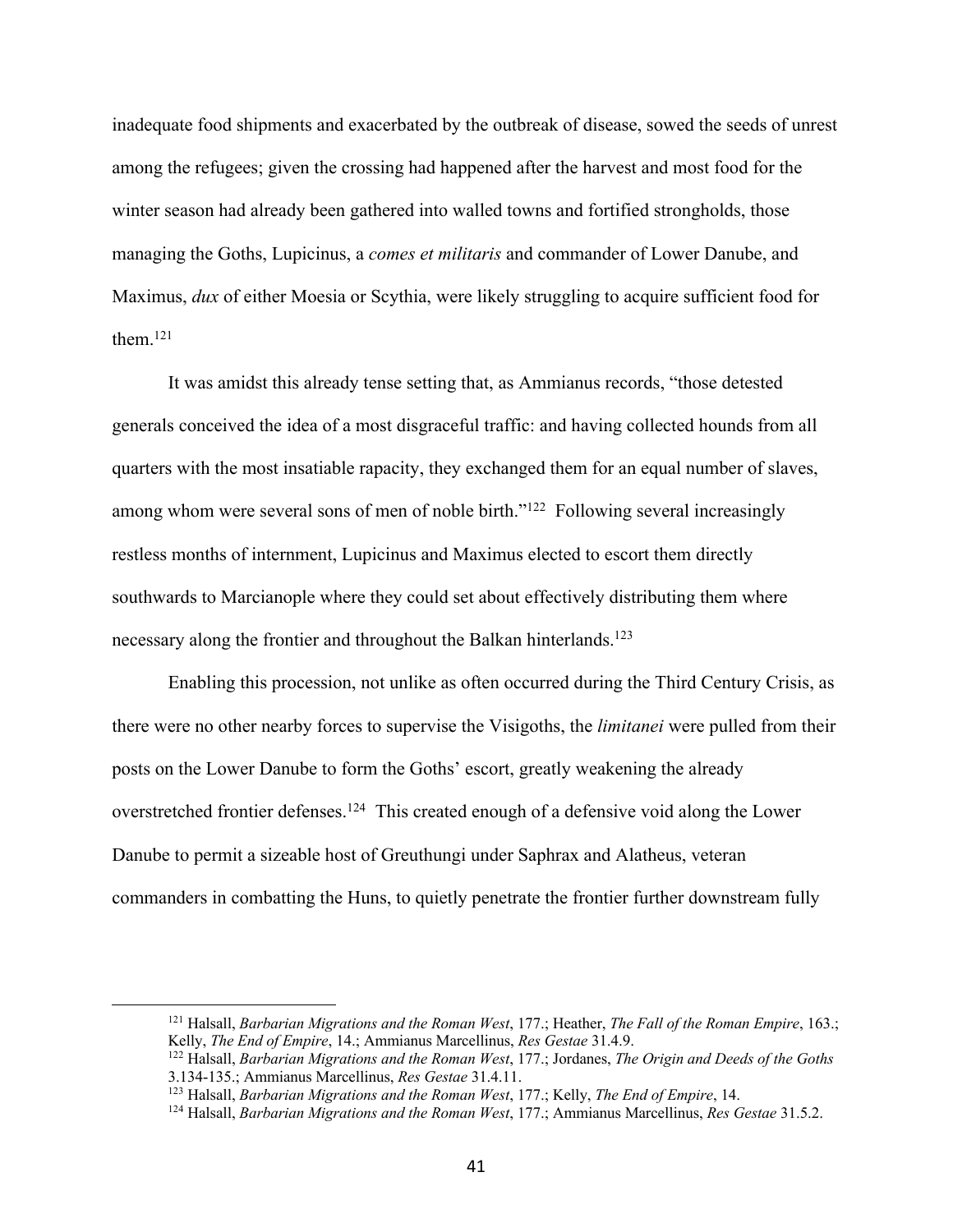armed and without notable Roman resistance.<sup>125</sup> The Thervingi, in close communication with their Greuthungi brethren both before and after crossing the frontier, deliberately slowed their progression southwards to permit the force of Saphrax and Alatheus to keep pace.126 Aiding this process, much of the Greuthungi were mounted. After shadowing the column of Visigoths and their Roman attendants to Marcianopolis, pillaging segments of the Roman countryside as they went, the Greuthungi set camp further afield from their fellows and waited for further developments.127

They would not have to wait for long. Once the mass of Thervingi had encamped a few miles from Marcianopolis, Lupicinus and Maximus elected to invite Alavivus, Fritigern, and their attendants to a night of feasting and entertainment in the city. The details as to what exactly transpired that night are lost, but following an armed scuffle between a party of Goths, who were barred from entering the city to purchase food and supplies, and the Roman garrison, Lupicinus decided to have the Gothic leadership put to death while within the city.<sup>128</sup> Nevertheless, Roman forces botched the collective assassination attempt; while Alavivus appears to have fallen amidst the chaos, thereafter completely vanishing from the historical record, Fritigern by some means managed to return to his increasingly agitated people beyond the walls.<sup>129</sup> After rejoining his people, Fritigern committed his people to rebellion and sought to gather as many willing Gothic volunteers settled in Moesia as possible to his banner:

[Fritigern's Goths] mounted their horses and fled, in order to kindle wars in many quarters. ... The whole nation of the Thuringians [Thervingi] became suddenly inflamed with a desire for war; and among many preparations which seemed to betoken danger, the standards of war were raised according to custom, and the trumpets poured forth sounds

<sup>125</sup> Halsall, *Barbarian Migrations and the Roman West*, 177.; Kulikowski, *Rome's Gothic Wars*, 132.; Ammianus Marcellinus, *Res Gestae* 31.5.3.

<sup>126</sup> Heather, *The Fall of the Roman Empire*, 164.; Ammianus Marcellinus, *Res Gestae* 31.5.4.

<sup>127</sup> Kulikowski, *Rome's Gothic Wars*, 132.

<sup>128</sup> Jordanes, *The Origin and Deeds of the Goths* 3.135-136.; Kulikowski, *Rome's Gothic Wars*, 133.; Ammianus Marcellinus, *Res Gestae* 31.5.5-6.

<sup>129</sup> Kulikowski, *Rome's Gothic Wars*, 133.; Ammianus Marcellinus, *Res Gestae* 31.5.7.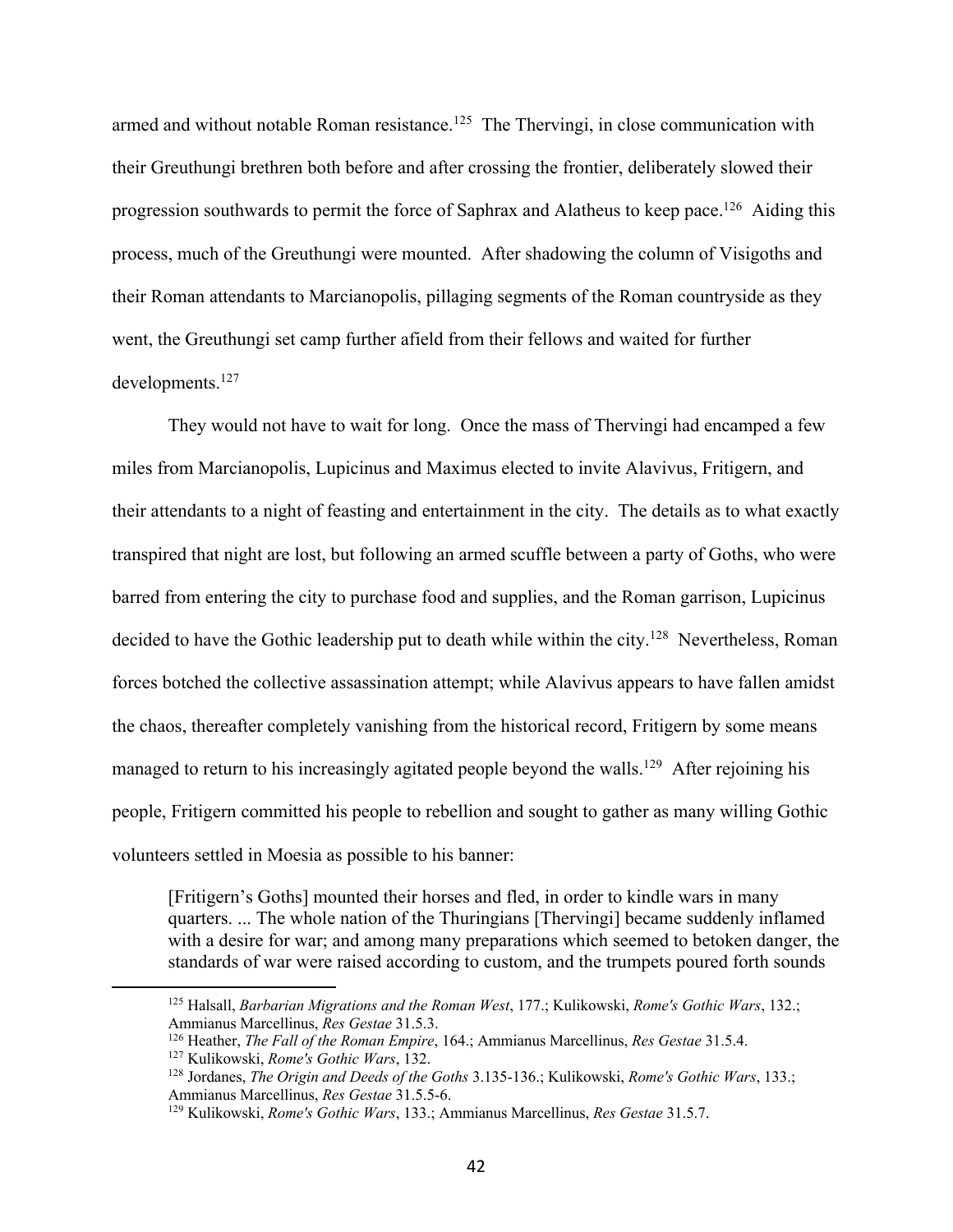of evil omen; while the predatory bands collected in troops, plundering and burning villages, and throwing everything that came in their way into alarm by their fearful devastations.130

As the Thervingi took up arms and set about pillaging the local landscape, the Greuthungi under Alatheus and Saphrax arrived to join them.131 Lupicinus gathered as many Roman troops from the city garrison and the escort force of *limitanei* as he was able to bring the rouge barbarians into subjection, and met them in pitched battle within ten miles from the city center.132 The following Battle of Marcianopolis was a disaster. Despite the Romans' resolve, the superior Gothic numbers charged Lupicinus' force before they were fully deployed, killing approximately half their number and entire junior officer corps, seizing their unit standards, and driving the remainder, including Lupicinus, from the field.<sup>133</sup>

Equipping themselves with the arms and armor of fallen Romans, though not having the numbers or technological capabilities to lay siege to Marcianopolis, Fritigern led his forces along the Roman roads and throughout the Moesian hinterlands east and south of the city.<sup>134</sup> Having bypassed the frontier and dispatched the only Roman force of consequence in the region, the Goths were free to spread out and plunder the fertile agrarian countryside of Moesia Inferior as they went, and put all they could not take with them to the torch, as Jordanes dismally reports, "thus, that day put an end to the famine of the Goths and the safety of the Romans, for the Goths no longer as strangers and pilgrims, but as citizens and lords, began to rule the inhabitants and to hold in their own right all the northern country as far as the Danube."<sup>135</sup> Taking place not long after their victory at Marcianopolis, Ammianus describes a brief foray of the Goths south to

<sup>130</sup> Ammianus Marcellinus, *Res Gestae* 31.5.7-8.

<sup>131</sup> Halsall, *Barbarian Migrations and the Roman West*, 177.

<sup>132</sup> Ibid., 31.5.9.

<sup>133</sup> Kulikowski, *Rome's Gothic Wars*, 134.; Ammianus Marcellinus, *Res Gestae* 31.5.9.

<sup>134</sup> Kulikowski, *Rome's Gothic Wars*, 134.

<sup>135</sup> Jordanes, *The Origin and Deeds of the Goths* 3.137.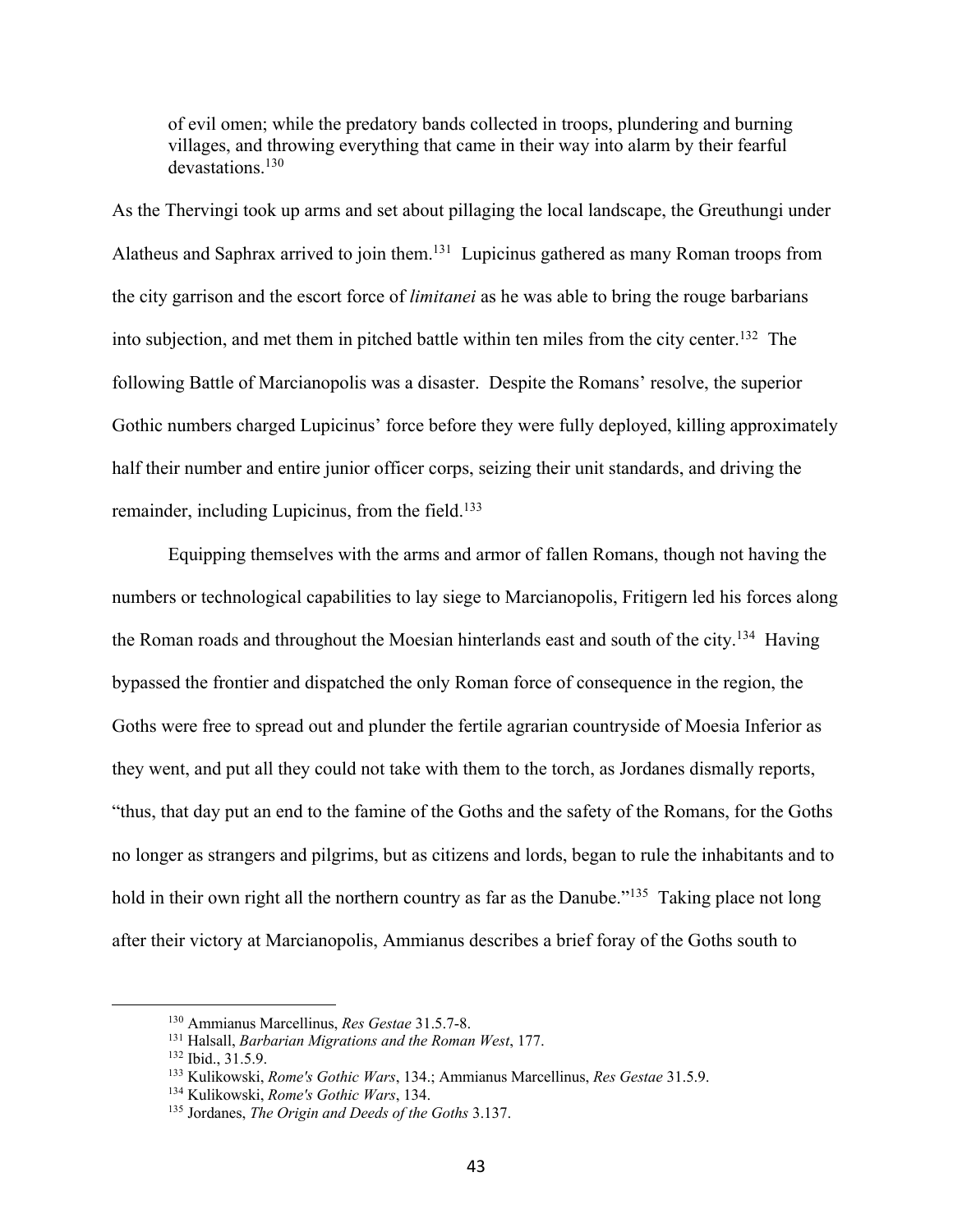Hadrianopolis, seeking to winter there, but after failing to take the walled and fiercely defended city by storm, Fritigern:

Perceiving that his men, who were unaccustomed to sieges, were struggling in vain, and sustaining heavy losses, advised his army to leave a force sufficient to maintain the blockade, and to depart with the rest, acknowledging their failure, and saying that "He did not war with stone walls," advising them also to lay waste all the fertile regions around without any distinction, and to plunder those places which were not defended by any garrisons.136

Additionally, numerous Roman malcontents, many among them knowledgeable of the Roman road network and agricultural centers in the Balkans, volunteered with Fritigern's force, enabling him to better plan his route of plunder through the provinces in the coming months.<sup>137</sup> Having failed to take Hadrianopolis, the Goths retreated northwards to Moesia to endure the winter.

The effects of the Battle of Marcianopolis along the Danube in particular cannot be understated. Following the Gothic victory, no Roman reinforcements able to repair and garrison the *limes*' damaged infrastructure existed in the northern Balkans. Furthermore, by virtue of the Gothic presence in Moesia, directly between Constantinopolis and other major population centers in the southern Balkans and the Lower Danube, and their having ravaged the region's farmlands to sustain themselves, no Eastern Roman force would be able to reestablish the frontier's cohesion for the foreseeable future. Much of the Lower Danube was thus virtually left open to other parties of barbarian refugees and raiders to venture into the Empire without any formal arrangements having taken place to officiate their status as subjects of the Empire or to direct them to regions in which the imperial government deemed best to settle them. This weakness would be exploited by Fritigern to calamitous effect late in the following year.

<sup>136</sup> Ammianus Marcellinus, *Res Gestae* 31.6.4.

<sup>&</sup>lt;sup>137</sup> Ibid., 31.6.5.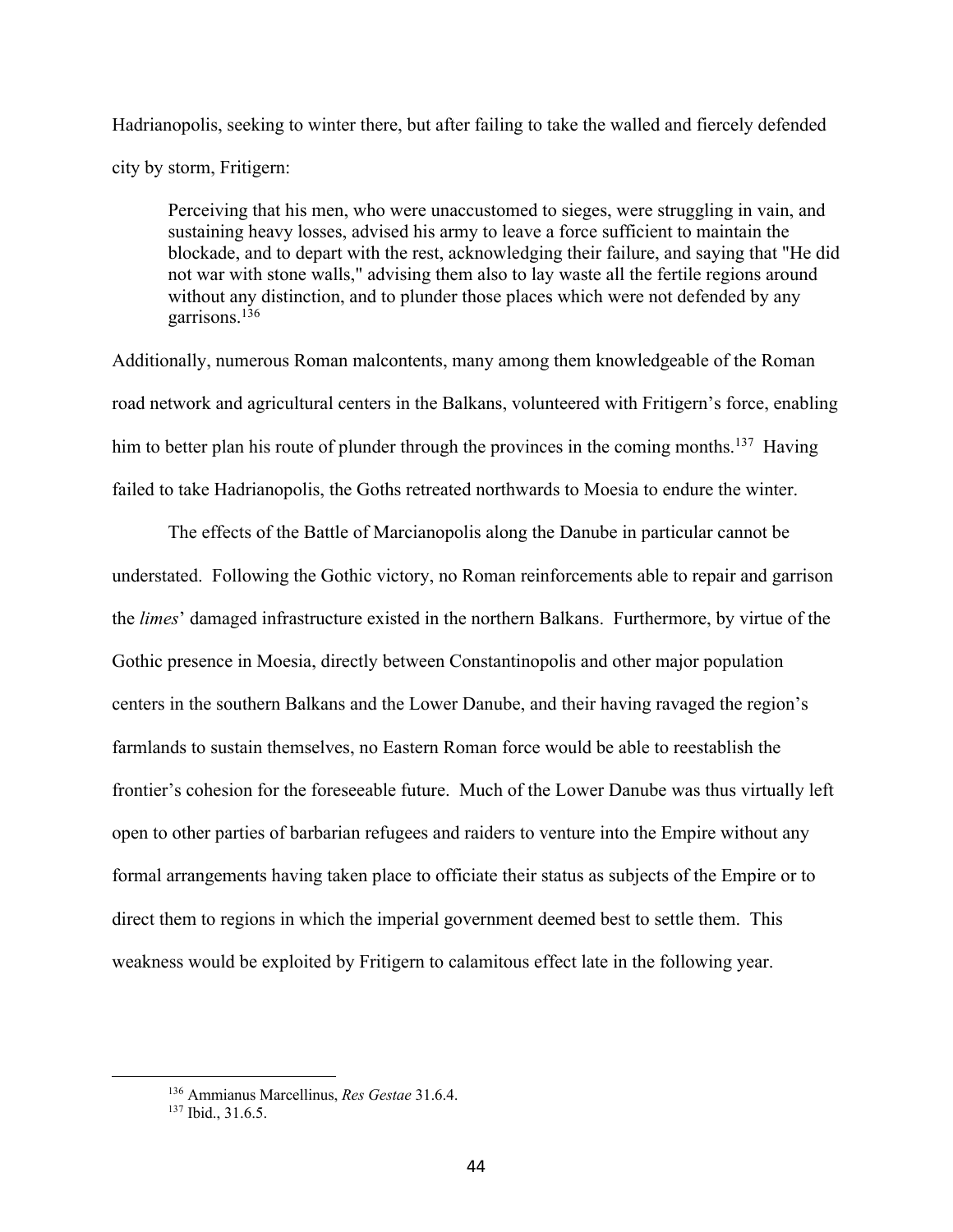By collecting the survivors of the Battle of Marcianopolis, drawing on scattered units of Roman auxiliaries from elsewhere in the southern Balkans, and receiving a collection of Western Roman cohorts under the command of Richomer, the Romans formed a substantial, though far from overwhelming, second army to confront the wandering Goths.138 This force advanced north beyond the Haemus Mountains and engaged the Goths in Scythia Minor near the end of the campaign season at *ad Salices*, '[Town] by the Willows;' the location of this engagement is not known with certainty, nor the specific sizes of the opposing forces or the order of battle, but the cost to both parties was considerable.<sup>139</sup> In the wake of the inconclusive Battle of the Willows, the Eastern Roman leadership planned to utilize the remainder of 377 and 378 to starve Fritigern's force into submission by withdrawing from Moesia and occupying the few passes of the Haemus Mountains lining the southern bound of Moesia Inferior.<sup>140</sup> In so doing, the Roman forces cut off Fritigern's access to the rich farmlands of the Thracian Plain; as the Goths numbered at least 50,000 men, women, and children and were unable to breach fortified cities to seize agricultural stockpiles therein, the resources of Moesia Inferior and Scythia Minor would be unable to sustain the combined Gothic host for more than a year or two. Fritigern therefore faced a critical decision: either the Goths could retreat back across the Danube to fend for themselves against the Huns, risk a confrontation in the near future in unsuitable mountain terrain outside of the campaign season against dug-in Roman defenders, or seek a pitched battle later in 378 after the Romans had had ample time to regather themselves. In the meantime, Valens and his staff had been sent word of the affairs in the Balkans, and were preparing to venture westwards to counter the Gothic threat.

<sup>138</sup> Ammianus Marcellinus, *Res Gestae* 31.7.4.

<sup>139</sup> Halsall, *Barbarian Migrations and the Roman West*, 178.; Ammianus Marcellinus, *Res Gestae* 31.7.5- 16.

<sup>140</sup> Ammianus Marcellinus, *Res Gestae* 31.8.1.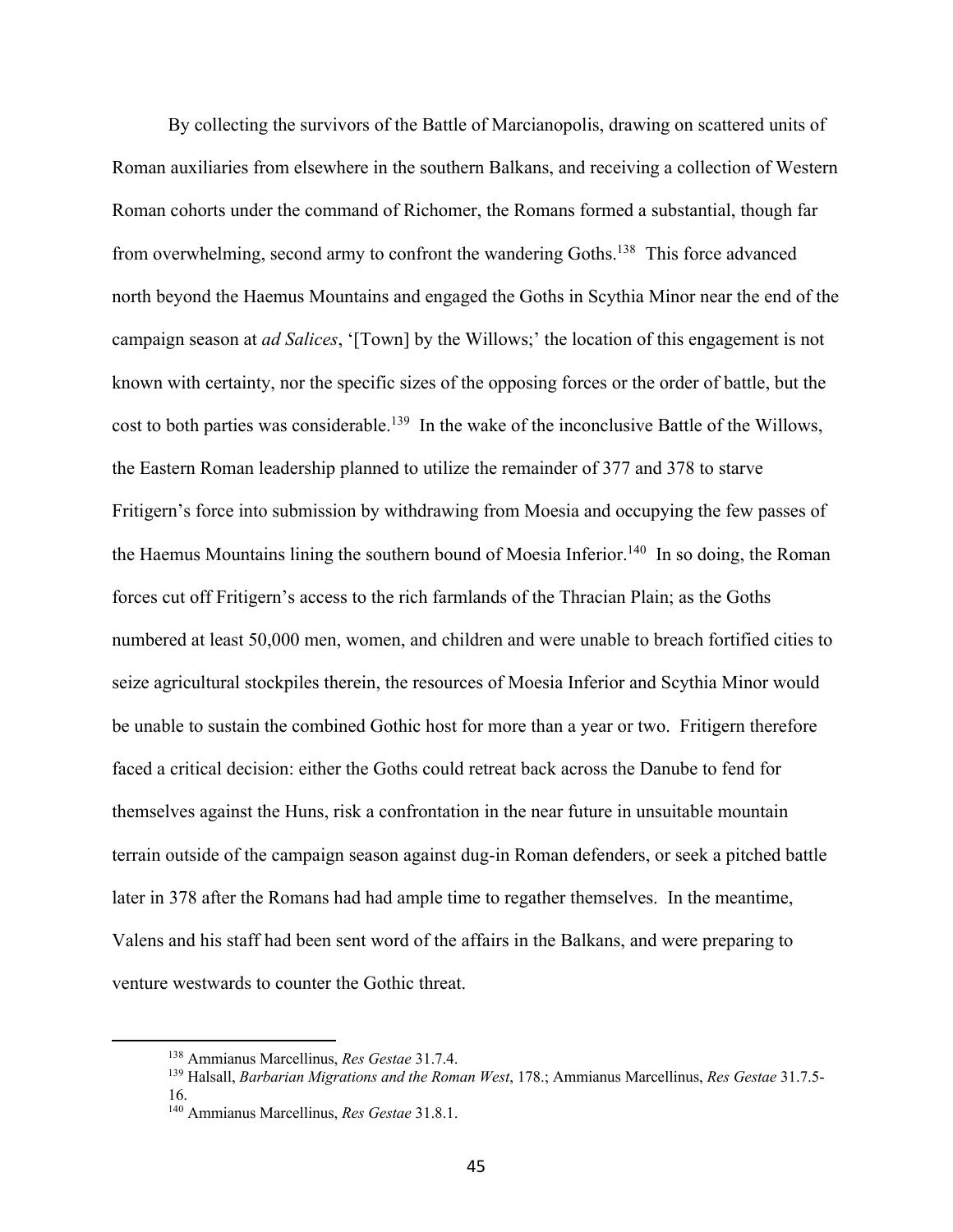While the Roman occupation of the mountains dissuaded the Goths from attempting to venture southwards, their proximity to the partially-collapsed frontier enabled them to communicate with the barbarians of the Romanian Plain and beyond—before the close of the year, Fritigern had found an escape to his strategic dilemma. Promising "extensive plunder" in the rich Roman provinces, a sizeable party of Huns and Alans breached the frontier and joined the Gothic force.<sup>141</sup> As news of this development spread southwards, anticipating a barbarian force now easily able to overwhelm any single mountain pass and thereby encircle the rest from the south, Roman leadership elected to withdraw the Roman units in the mountains southwards.<sup>142</sup> In response, the Goths immediately began to migrate southwards towards Thrace.

While most Roman forces guarding the mountains retreated swiftly and successfully, those holding the easternmost passage along the coastal road south to Dibaltum could not withdraw in time. A mass of Goths, Huns, and Alans—the combined barbarian cavalry and Gothic footmen complimenting one another—fell upon the Romans while setting a marching camp as they withdrew; like the Battle of the Willows, little information exists on the Battle of Dibaltum, but the Roman force appears to have been utterly destroyed, after which the barbarians proceeded southwards to sack the undefended city of Dibaltum and other townships in the region.<sup>143</sup> With the Roman blockade along the Haemus range broken, Thrace was open to the taking from the beginning of 378.

Valens, having brokered an unfavorable though necessary peace with the Persians, set out on the lengthy journey back to Constantinople in early 378. His reception at the capital was less

<sup>141</sup> Ibid. 31.8.4.

<sup>142</sup> Heather, *The Fall of the Roman Empire*, 175.; Ammianus Marcellinus, *Res Gestae* 31.8.5.

<sup>143</sup> Heather, *The Fall of the Roman Empire*, 175.; Ammianus Marcellinus, *Res Gestae* 31.8.9-11.; Herwig Wolfram, *History of the Goths*, (Berkeley: University of California Press, 1990.), 123.; Given the losses at Marcianopolis and Valens' concentration of troops in the Persian frontier, this force likely wasn't more than 1,000-2,000 men. The numbers of barbarian attackers remain indeterminate.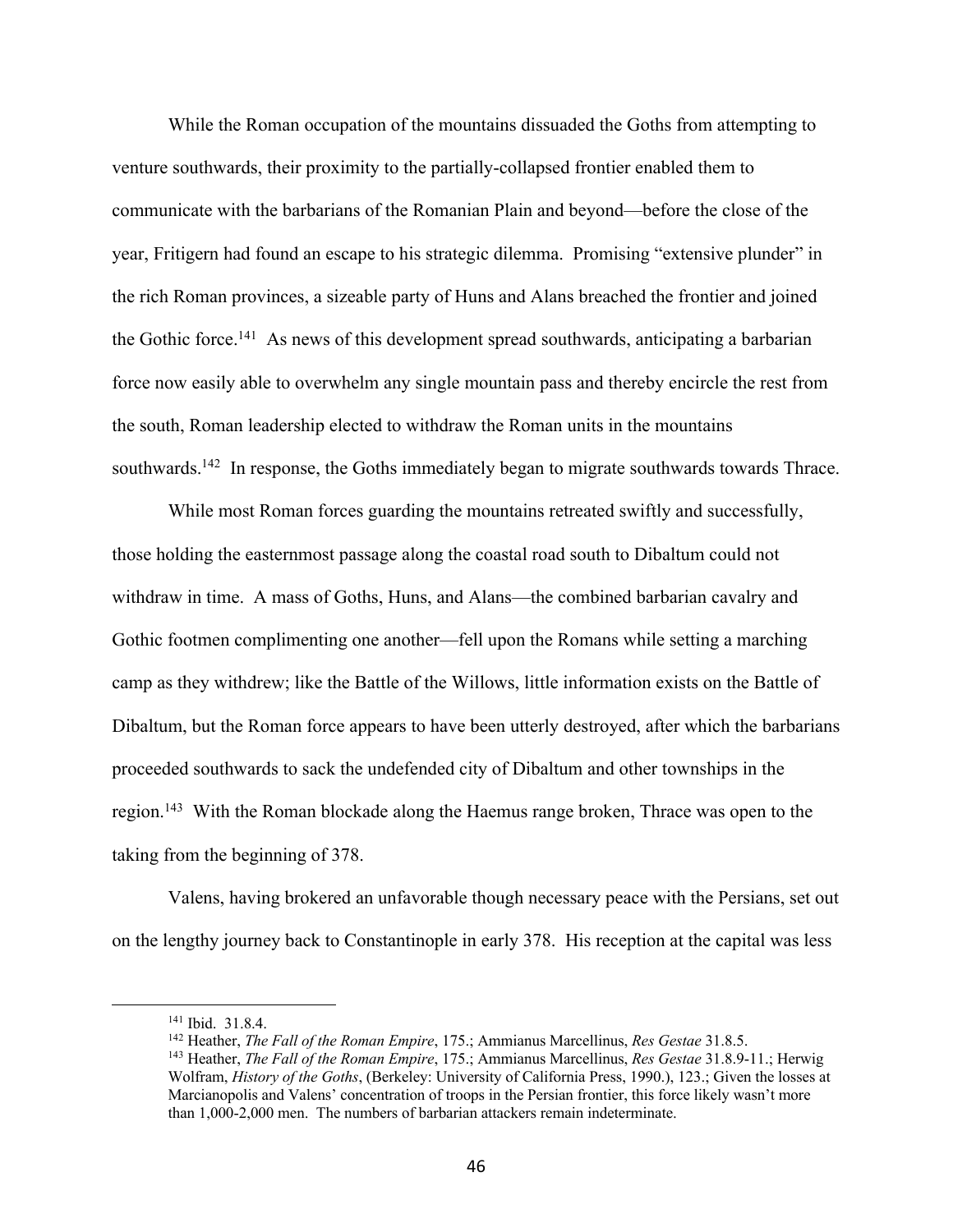than warm among the city's inhabitants, given the two years of pillaging the combined barbarian forces had enjoyed throughout Moesia Inferior, Scythia Minor, and, most recently, the Balkan agricultural hinterlands of the great city itself.<sup>144</sup> He left the city after a mere twelve days and by June was once again among his field forces beyond the old Constantinian Walls.<sup>145</sup> He advanced his force approximately twenty miles from the city to a private villa at Melantius where his host could prepare for the coming campaign as Western Roman forces advanced to their aid.<sup>146</sup> Likely before the close of 377, Valens and his entourage had received word that Western Emperor Gratian and veteran forces from the Rhine were mustering to jointly quash the marauding barbarians.

While a few elite detachments of Western Romans under Richomer had successfully traversed the Succi Pass to join the Romans in preparation for the Battle of the Willows in the previous year, the main body of the Western Roman forces proved unable to depart from Gaul.<sup>147</sup> The federative barbarians of Germania, particularly the Alamanni, quickly noticed the thinning lines of Roman defenders manning the Rhine and Upper Danube *Limes*, and began probing the frontier for viable points of armed intrusion.<sup>148</sup> His forces tied down holding the Rhine and Upper Danube, Gratian, while still promising to come to Valens aid at the earliest opportunity, could not meet his colleague's need for support until well after the summer of 378 had passed.

While residing at Melantius, Valens had received intelligence of a band of Gothic raiders in the vicinity of Hadrianopolis approximately 120 miles northwest of his position and ordered an advance column of his forces to ambush them.<sup>149</sup> After a swift night attack, the Romans

<sup>144</sup> Kelly, *The End of Empire*, 19.; Kulikowski, *Rome's Gothic Wars*, 139.; Ammianus Marcellinus, *Res Gestae* 31.11.1.

<sup>145</sup> Ibid.

<sup>146</sup> Heather, *The Fall of the Roman Empire*, 177.; Ammianus Marcellinus, *Res Gestae* 31.11.1.

<sup>147</sup> Heather, *The Fall of the Roman Empire*, 177.; Kulikowski, *Rome's Gothic Wars*, 137-139. <sup>148</sup> Ibid.

<sup>149</sup> Heather, *The Fall of the Roman Empire*, 177.; Ammianus Marcellinus, *Res Gestae* 31.11.2-3.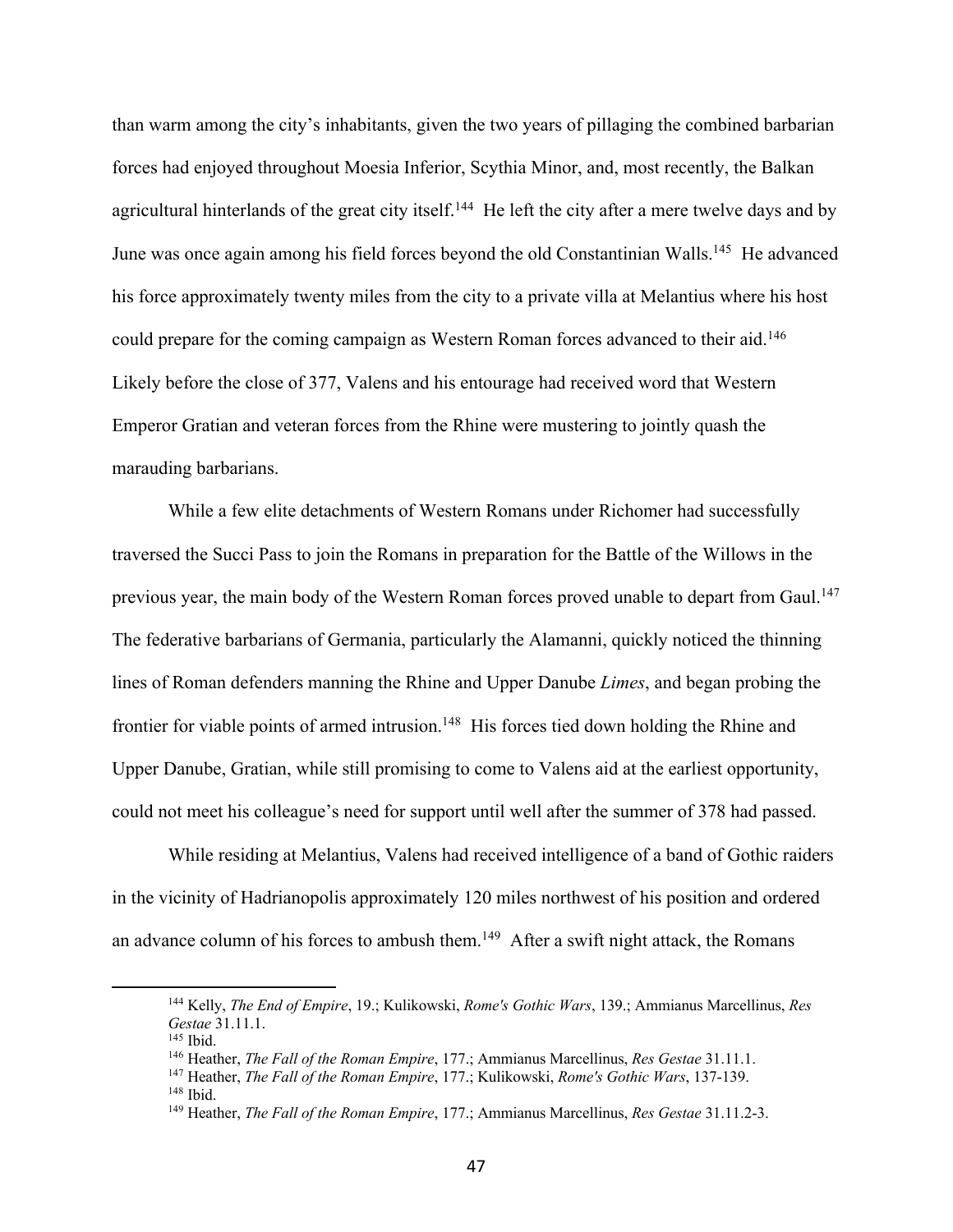easily overwhelming the foragers, Fritigern, sensing the vulnerability of his raiding and foraging parties, regathered his forces and advanced southwards from the upper bounds of the Thracian Plain to Hadrianopolis.<sup>150</sup> By early autumn, Gratian's advance forces has wrested control over the Succi Pass 120 miles northwest of Hadrianopolis, preventing barbarian forces from advancing into Moesia Superior and the Middle Danube territories beyond, and enabling Gratian's force to advance directly to Hadrianopolis along the *Via Militaris*. 151 After the Westerners' arrival in the last months of 378, the combined Roman force at Hadrianopolis would easily outmatch the barbarian host.

Yet while encamped in the southeast of Thrace, Valens received faulty intelligence denoting the number of hostile combatants to be around  $10,000$ .<sup>152</sup> In reality, this number may have described merely the number of the Thervingi.<sup>153</sup> Given this misinformation, from his perspective Valens' field army likely well outnumbered his adversary's combined force. Additionally, letters depicting and exaggerating the accomplishments of Gratian against the Germans continued to arrive elevated Valens envy and impatience; unlike Gratian, the eastern emperor did not have any great victories to his name—a fact only compounded by months before having to make an unfavorable truce with Persia.<sup>154</sup> As he waited for Gratian to arrive, the morale of his increasingly restless army was waning and the campaign season was moving into its closing autumn months. In early August, Valens advanced his army to Hadrianopolis, encamping in the suburbs of the city.<sup>155</sup> Ammianus wrote that even Richomer himself arrived to inform Valens of Gratian's approach, and "to wait a little while for him that he might share his

<sup>150</sup> Heather, *The Fall of the Roman Empire*, 177-178.; Ammianus Marcellinus, *Res Gestae* 31.11.4.

<sup>151</sup> Heather, *The Fall of the Roman Empire*, 177.; Kulikowski, *Rome's Gothic Wars*, 138-139.

<sup>152</sup> Ammianus Marcellinus, *Res Gestae* 31.12.3.

<sup>153</sup> Heather, *The Fall of the Roman Empire*, 178.

<sup>154</sup> Ibid.

<sup>155</sup> Kulikowski, *Rome's Gothic Wars*, 140.; Ammianus Marcellinus, *Res Gestae* 31.12.4.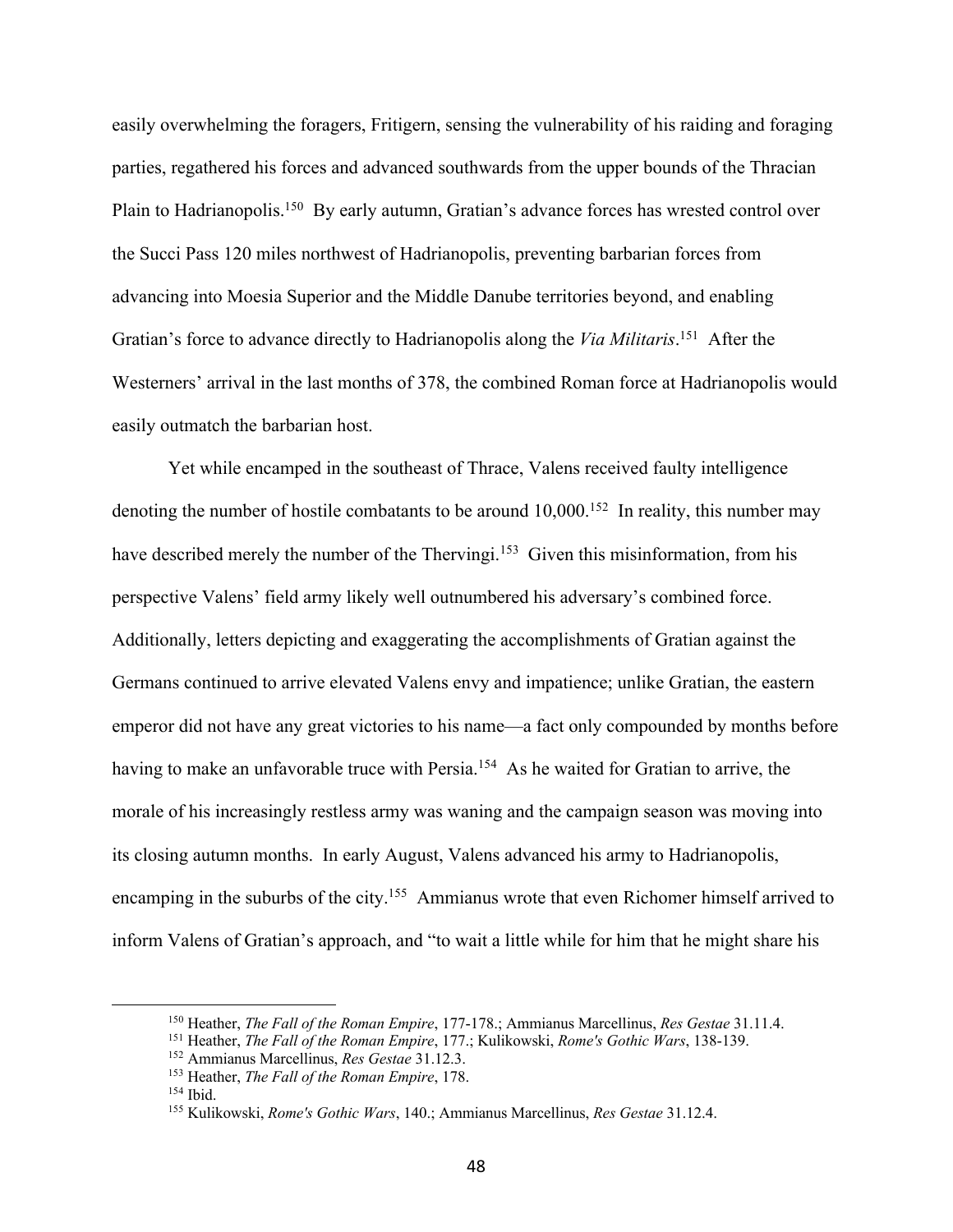danger, and not rashly face the danger before him single handed."<sup>156</sup> After having discussed the situation with his command staff, who were themselves divided over the prospect of giving battle without Western Roman support, sensing an opportunity to bolster his prestige without the support of his accomplished fellow emperor, Valens ignored Gratian's pleas and elected to roll the dice. $157$ 

The results were disastrous. The Romans left Hadrianopolis on the morning of August 9 to meet the Gothic host, having marched south to meet them from northern Thrace over the proceeding weeks, a few miles from the city walls.<sup>158</sup> By the afternoon, however, when the two forces faced one another across an open field, the Romans were not as well prepared for combat as when they had departed Hadrianopolis; there was rampant hunger through the ranks, as they had just marched with full equipment around eight miles, and were made to stand continuously in battle array.159 The heat of summer had been augmented by dust and ash whipped up by the Goths, as they set local crops ablaze to make the battlefield all the more miserable for their foes.160 Valens, seeing the weakening state of his troops, relented, seeking to take up Fritigern's continual requests for peace.<sup>161</sup> Yet, during a hostage exchange, part of the Roman lines advanced without orders, enkindling the battle which moments before seemed likely to be avoided.<sup>162</sup> The two forces crashed against one another with many perishing in the crush; while the battle was a stalemate for its first hours, the sudden arrival of the Greuthungi cavalry on the scene—as to that point they had been raiding the countryside—quickly caused the Roman force

<sup>156</sup> Ammianus Marcellinus, *Res Gestae* 31.12.5.

<sup>157</sup> Kulikowski, *Rome's Gothic Wars*, 140.; Ammianus Marcellinus, *Res Gestae* 31.12.5-7.

<sup>158</sup> Kelly, *The End of Empire*, 20., Ammianus Marcellinus, *Res Gestae* 31.12.10-11.; Wolfram, *History of the Goths*, 126.

<sup>159</sup> Kelly, *The End of Empire*, 20-21., Ammianus Marcellinus, *Res Gestae* 31.12.13.; Wolfram, *History of the Goths*, 126-127.

<sup>160</sup> Ammianus Marcellinus, *Res Gestae* 31.12.13.

<sup>161</sup> Ibid.

<sup>162</sup> Ibid., 31.12.13-17.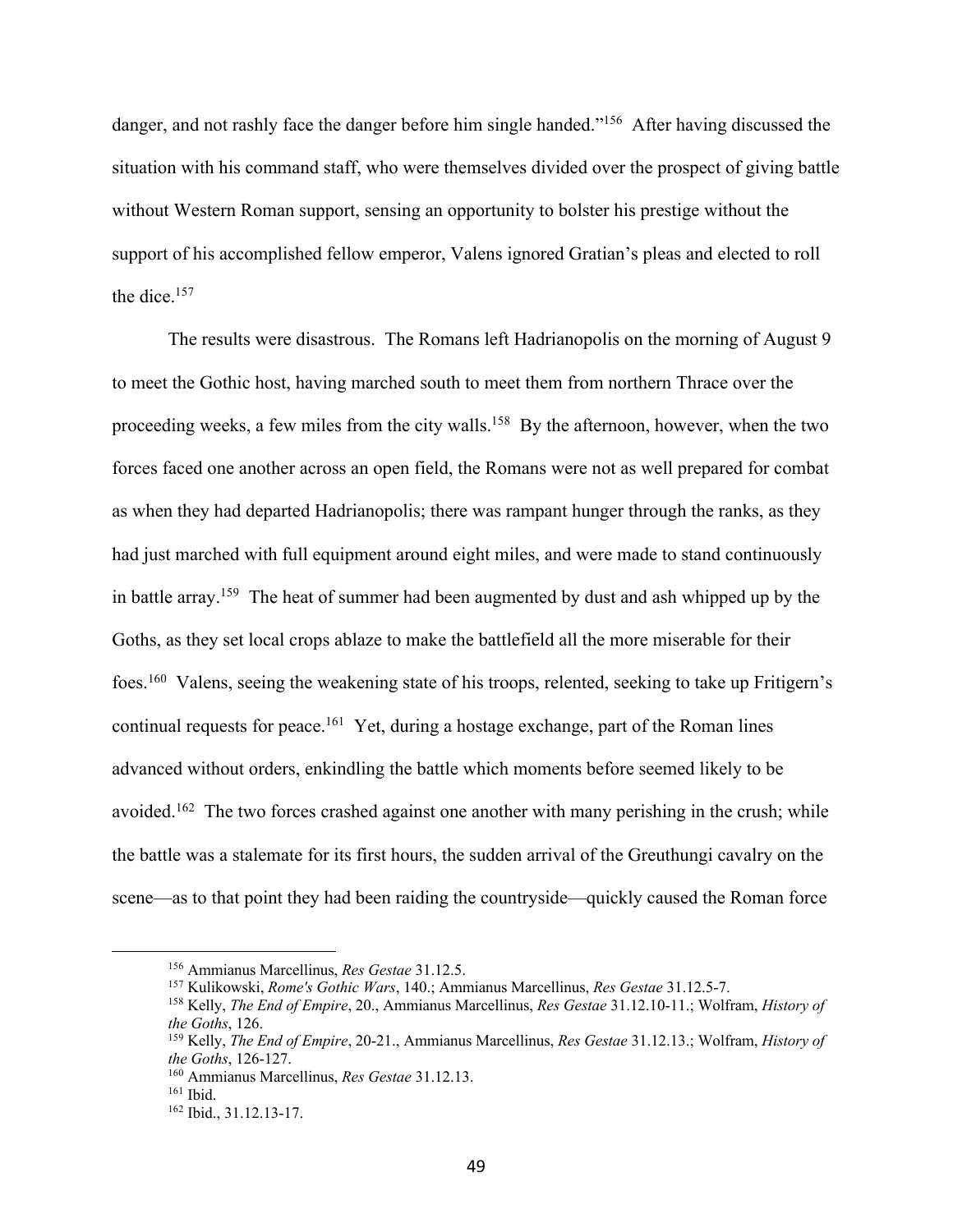to buckle from the flanks.<sup>163</sup> By the end of the day, between half and three-quarters of the Eastern Roman field army, its entire command staff, and its emperor fell on the field.<sup>164</sup>

The Roman defeat at the Battle of Hadrianopolis, while not the last major defeat the Romans would receive in the Roman-Gothic War, was the climax of a destructive, and ultimately fruitless, campaign in which the Romans fought themselves to exhaustion. The annihilation of Lupicinus' *ad hoc* force at Marcianopolis, having been composed largely of Lower Danube *limitanei*, left the already buckling frontier open to whomever wished to cross into the vulnerable Balkans. The imposition thereafter of Hunnic and Alanic reinforcements undid the Romans' defensive strategy in the Haemus Mountains, leading to the devastation of most of the rich Thracian farmlands and laying the foundations for a crippling loss at Hadrianopolis. In the immediate aftermath of the climactic battle, the Eastern Roman Empire's defense, internal and external, lay in its infrastructure—what was left of the Danube *limes*, city walls, and isolated hardpoints such as road forts, watchtowers, and fortified farmhouses—and the scattered troops and desperate locals defending them, as well as whatever Western Roman forces were able to attend to the devastated Balkans.

Following their unprecedented victory, and failing to breach fortified Hadrianopolis for a second time, Fritigern led his forces south along the *Via Militaris* to the foot of Constantinopolis, only to be so disheartened by the extensive Constantinian Walls, and by the tendency of the Arabic warriors manning the defenses to drink the blood of their enemies after having slit their throats, to return to sacking the rich Thracian countryside.<sup>165</sup> After retreating from

<sup>164</sup> Thomas S. Burns, *Barbarians within the Gates of Rome: A Study of the Roman Military Policy and the Barbarians, Ca. 375-425 A.D*. (Bloomington: Indiana University Press, 1994.), 33.; Kelly, *The End of Empire*, 21.; Ammianus Marcellinus, *Res Gestae* 31.13.18.; Wolfram, *History of the Goths*, 127. <sup>165</sup> Ammianus Marcellinus, *Res Gestae* 31.15.1-15, 31.16.4-7.

 $163$  Ibid.,  $31.13.2-11$ .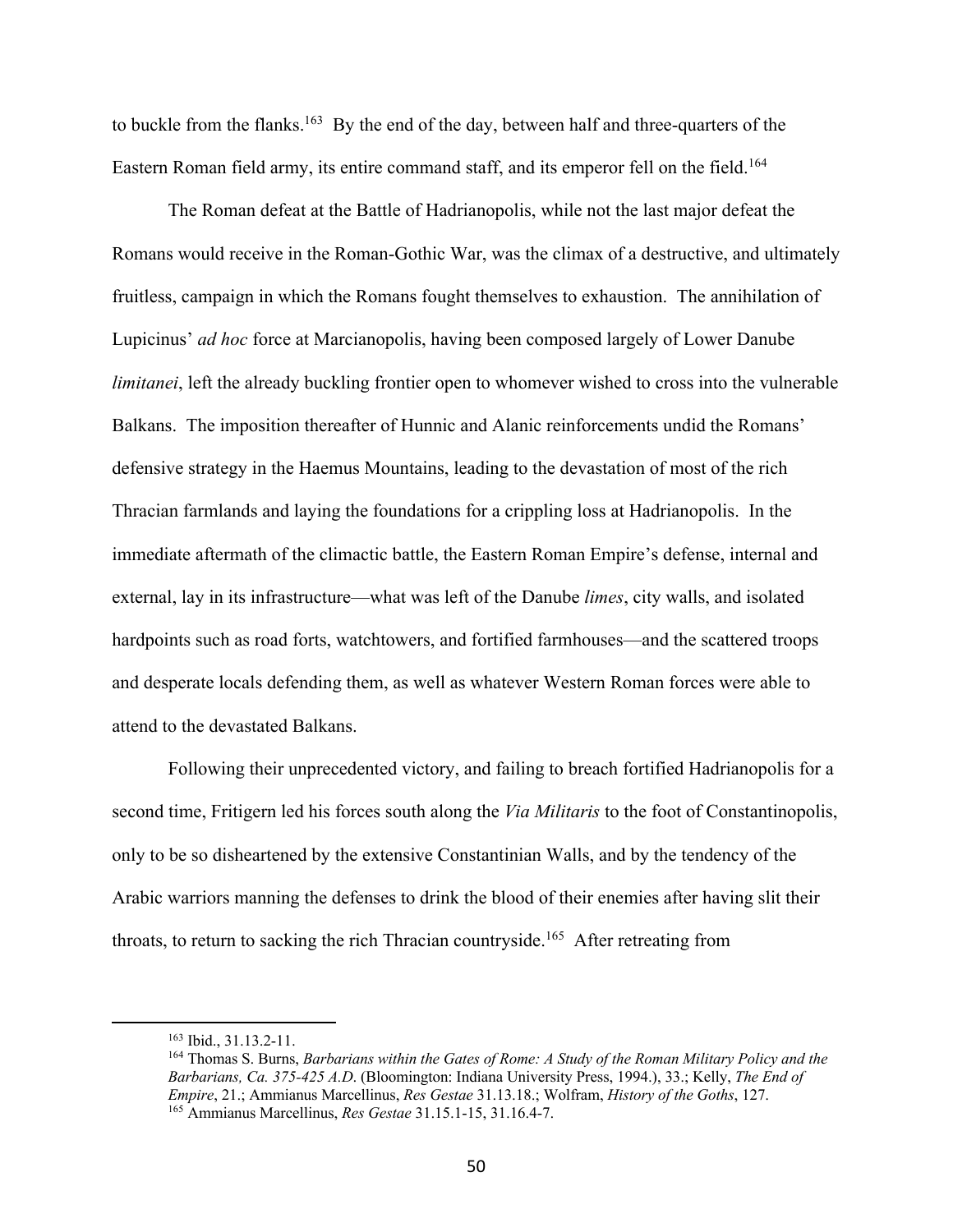Constantinopolis, a large segment of the Greuthungi under Alatheus and Saphrax, perhaps nearly all present, separated from the barbarian force. These Goths ventured over the following months along the Roman roads northwestwards through Illyricum to Pannonia, wherein, likely following an arrangement with Gratian, they would settle in the hinterlands of the Middle Danube.<sup>166</sup>

Pannonia was a region already accustomed to the process of assimilating non-Roman peoples into the Empire, as it already boasted a considerable population of partially Romanized Vandals, Sarmatians, and other groups from beyond the river, but the settling of another large body of barbarians in an already inherently unstable region as pressures on the Danube frontier mounted weakened the province's integrity more than the Romans likely realized. In the meantime, over the following two years, Fritigern and the Thervingi ravaged Thrace and Macedonia before finally being cornered by the newly reconstituted Eastern Roman army under Theodosius I, Gratian's replacement for Valens as of January 19, 379, at Salonica only for the Romans to suffer a second major defeat.<sup>167</sup> After this defeat, Gratian resumed control in subduing the Goths, driving them back to the war-torn lands of Moesia beyond the Haemus over the following two years and forcing them to sue for peace on October 3, 382.<sup>168</sup>

The typical peace the Romans enforced throughout the Empire's history in the wake of a major victory over the barbarians, usually along or beyond the Rhine and Danube frontiers, entailed the subjection of barbarous peoples to the will and suzerainty of the Empire as client states of one form or another, mass enslavement or impressment into the Empire's agrarian centers and armed forces, and, in the case of a large population entering the Empire, dispersal amidst provinces far from the frontier of their nativity to ensure assimilation and dissuade

<sup>166</sup> Heather, *The Fall of the Roman Empire*, 183.; Peter Heather, *The Goths* (Oxford: Blackwell Publishing, 1996.), 135.; Wolfram, *History of the Goths*, 132.

<sup>167</sup> Heather, *The Fall of the Roman Empire*, 188.; Heather, *The Goths*, 135.; Zosimus, *New History*, 4.24.3. <sup>168</sup> Heather, *The Fall of the Roman Empire*, 183.; Heather, *The Goths*, 135.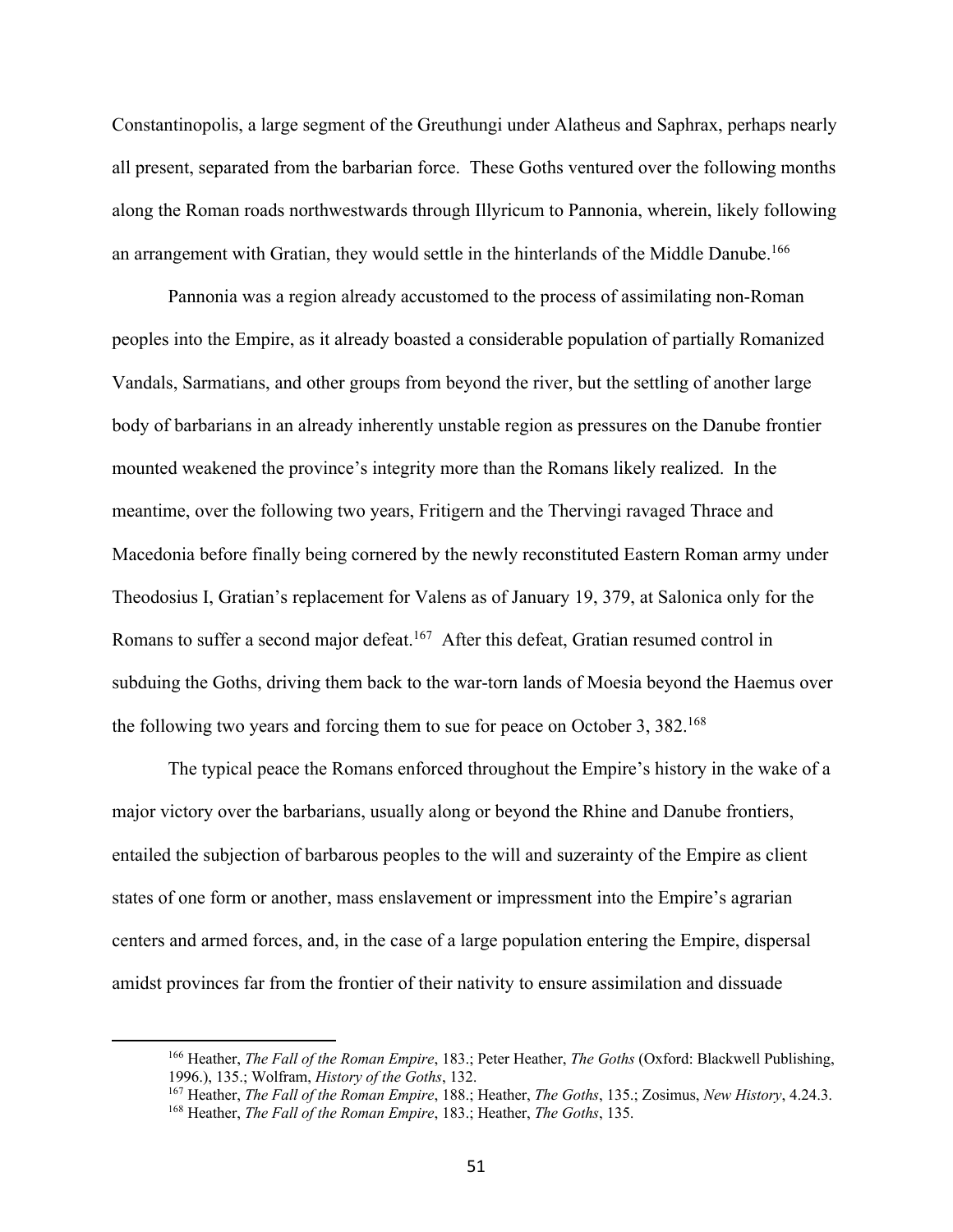revolt.<sup>169</sup> The peace deal settled in 382, however, dramatically diverged from standing precedent and had profound implications for the Danube frontier and the Empire at large going forward. While the exact stipulations of the agreement are lost to history, Themistius, an aged Roman orator and rhetorician, preserved the official narrative of the nature of the peace:

We have seen their leaders and chiefs, not making a show of surrendering a tattered standard, but giving up the weapons and swords with which up to that day they had held power, and slinging to the king's [the emperor Theodosius'] knees more tightly than Thetis, according to Homer, clung to the knees of Zeus when she besought him on her son's behalf, until they won a kindly nod and a voice which did not rouse war but was full of kindness, full of peace, full of benevolence, and the forgiveness of sins.<sup>170</sup>

The Romans played off the uneasy peace established with Goths in benevolent terms for the sake of the commoner's perspective.171 In truth, the Eastern Roman Empire was militarily exhausted after the defeats at Hadrianopolis and Salonica, and was therefore unable to seek a more typical retributive response to a barbarous group responsible for such widespread devastation in the Balkans, the deaths of so many civilians and soldiers alike, and the loss of an emperor on the field.172

Instead of cutting them down wholesale or settling them as imperial clients beyond the Danube from whence they came, to arrest the potential for a popular Gothic rebellion for the time being, the Romans made a critical change to their policy towards the frontier and their treatment of barbarians. In a combination of the precedent established by Probus and the Roman policy of seeking the creation of loyal barbarian client states beyond the frontiers, the Thervingi—and possibly the Greuthungi—would be settled as *foedera within the Empire*. The Thervingi were permitted to settle in the Eastern Balkans, particularly the regions of Moesia

<sup>169</sup> Heather, *The Fall of the Roman Empire*, 184-185.

<sup>170</sup> Heather, *The Fall of the Roman Empire*, 184.; Themistius, *Orationes* 16.210.

<sup>171</sup> Heather, *The Fall of the Roman Empire*, 184-185.

<sup>172</sup> Heather, *The Fall of the Roman Empire*, 188.; Kulikowski, *Rome's Gothic Wars*, 152-153.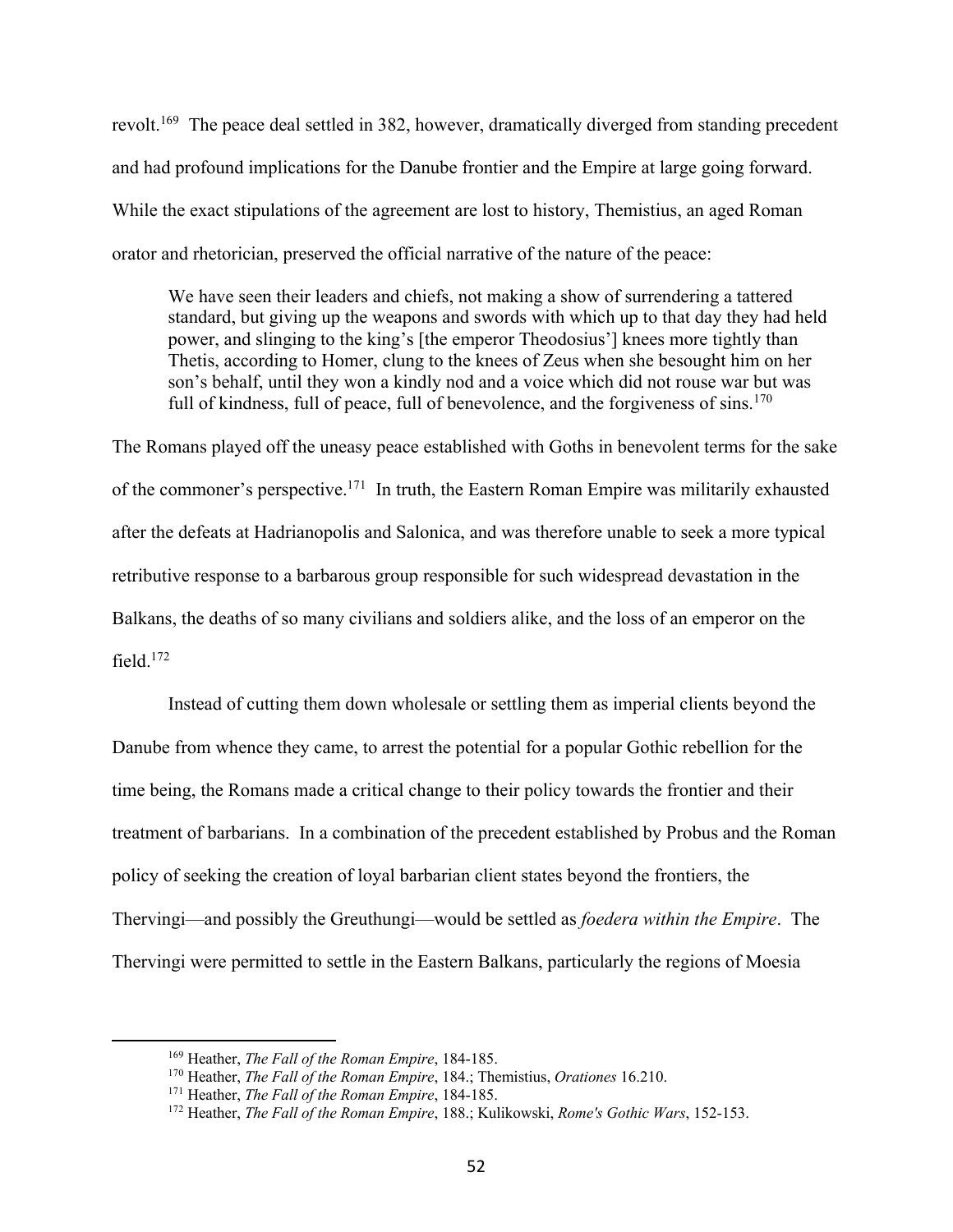Inferior and Scythia Minor between the Danube frontier and the Haemus to which Roman forces had concentrated them, while the Greuthungi that split from the barbarian force and ventured to Pannonia remained in place.<sup>173</sup> After they had settled, as with typical Roman foederati arrangements, the Goths would provide taxes and manpower to the Empire. Gothic manpower in particular proved increasingly important as the Romans had lost so many troops during the Gothic War and the pressures on the Roman frontiers only continued to grow. As they were not broken up and resettled around the Empire, but were instead permitted to settle as whole populations in regions with only scattered Roman civil centers, both groups of Goths were able to maintain the integrity of their tribal identities and act with their own distinct wills, either in obeisance or defiance of their Roman masters, as it suited their ambitions.

The dubious loyalty of the Goths presented the *limitanei* with a logistical and strategic dilemma. Instead of merely facing the veritably unending sea of constantly shifting barbarians beyond the opposing shore, the once-barren hinterlands south of the Lower Danube now presented the frontier troops with considerable populations of likewise potentially hostile Goths. The exact same problem, arguably on a lesser scale given the Greuthungi's smaller number and the greater number of Roman cities in the region, could be said of the frontier on the Middle Danube beyond the Iron Gates. This tense *status quo* remained in place along the Danube for less than thirteen years before new geopolitical developments within and without the Empire upset the peace of 382.

After the close of the Gothic War, the Romans hastily repaired and garrisoned vulnerable tracts of the frontier, but while significant concentrations of disloyal barbarians in Pannonia, Moesia, and Scythia, along with a temporary shortage of fielded troops in the East, exacerbated

<sup>173</sup> Wolfram, *History of the Goths*, 133.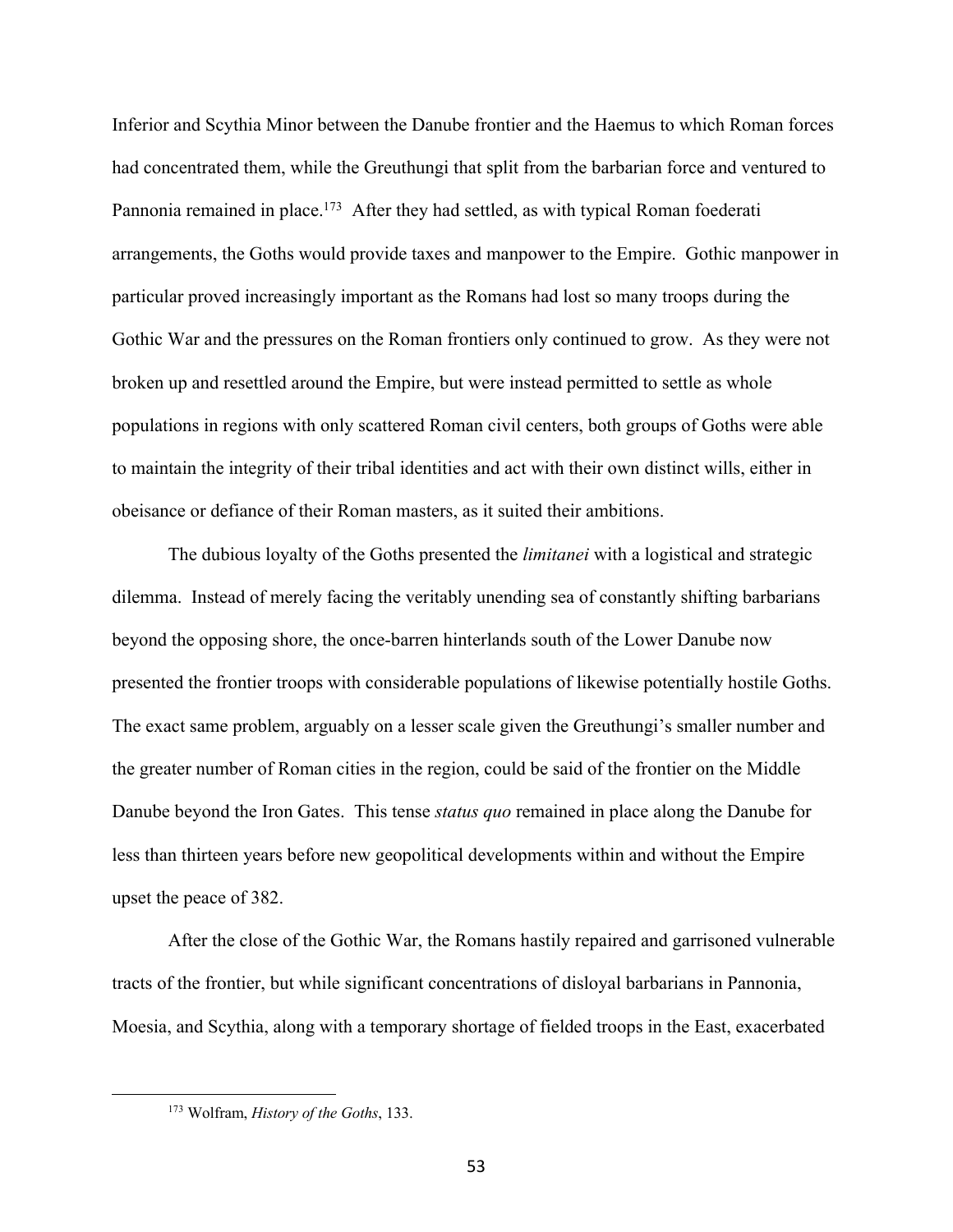geographical problems for the Roman Danube and other frontiers, the Empire was still predominantly sound in its structure.<sup>174</sup> Within a few years, the Eastern Roman field army could be restored to exact a brutal vengeance upon the Empire's unwelcome Gothic residents, dispersing the survivors around the Empire to suit its economic and logistical needs. Themistius' rose-tinted account of forgiveness and fatherly kindness on the part of emperor Theodosius and the Empire belied the undeniable resentment the Romans bore towards the newcomers. A mere four years following the peace of 382, a Greuthungi chieftain from beyond the Lower Danube named Odotheus led a large population of men, women, and children to cross the Roman frontier as they fled the oncoming Huns; accounts as to the degree of success he and his people had in the crossing vary, but within days, his host had been soundly defeated, and the Romans dispersed the survivors throughout Anatolia, particularly in Phrygia, as per their usual fashion.<sup>175</sup> Yet as the Huns continued to advance into Europe, displacing still greater numbers of peoples endemic to the steppes of Scythia and the forested mountains of Carpathia, the pressure on the Danube frontier only grew. Having lost so many elite units and needing to rebuild the Eastern Roman field army from the ground up whilst concurrently maintaining a perilously unstable riverine frontier against a growing composite barbarian threat from the north and east, the Romans would never find the opportunity to properly redress the Goths, enabling their internal threat, much like that of the external Huns, to snowball into ultimately fatal proportions, both for the aging frontier and the Empire it was established to defend.

<sup>174</sup> Heather, *The Fall of the Roman Empire*, 185, 189.

<sup>175</sup> Ibid., 188.; Wolfram, *History of the Goths*, 134-135.; Zosimus, *New History* 4:35.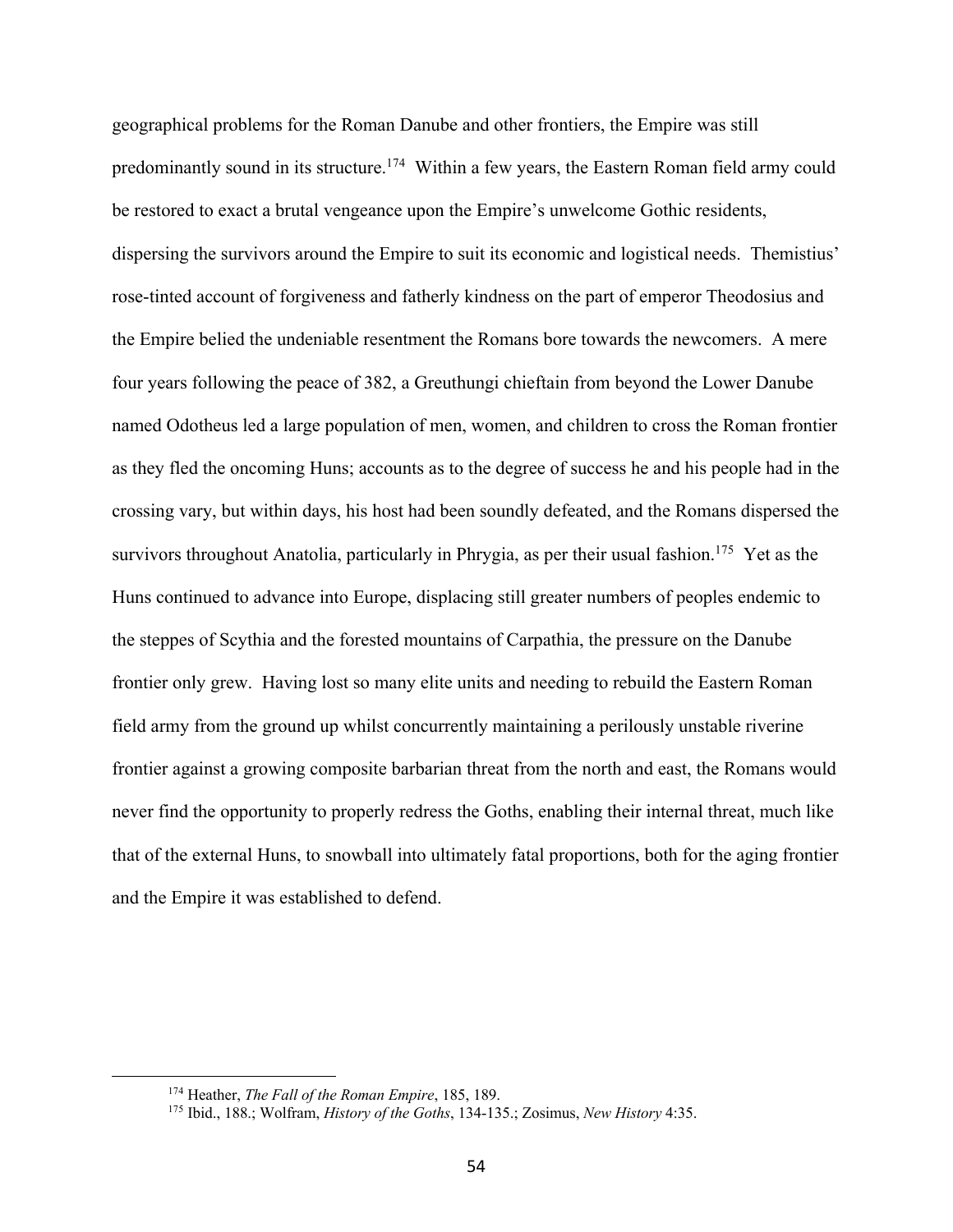## **Chapter 2: Decline of the Danube Frontier, A.D. 382—A.D. 420**

*…the following spring they collected such a large army that the land of the Huns was swept bare of fighting men and there were five 'thousand' in each legion, each 'thousand' containing thirteen 'hundreds,' and each 'hundred' four times forty men; and these legions were thirty-three in number. When these troops had assembled, they rode through the forest which was called Myrkviðr, and which separated the land of the Huns from that of the Goths…*—*Saga of Hervör and Heiðrekr*

uring the Roman-Gothic War of 376-382, while the Goths unilaterally disrupted the Danube *Limes*' defensive integrity, the Huns, having served as their impetus for crowding upon the Roman Empire's borders, began to amass in the Pontic Steppe and the fringes of the Danubian territories. From the perspective of Oescus, Durostorum, or any other *castra* on the Danube—let alone Constantinopolis—the thought of this new, barely recognized collection of various steppe tribes from the ether of Central Asia having such a uniquely deleterious impact on the Empire's most critical frontier between the early 370s and the emergence of a unified Hunnic Empire in the 420s would have been unthinkable. After all, once Fritigern and his forces had been pacified in 382, the Romans had reclaimed control over the Danube and Theodosius I was in the process of building a new Eastern Roman army. Nevertheless, in proceeding westwards, the Huns drove native Gothic, Sarmatian, and Dacian populations into the Empire *en masse*, and would follow suit to do so themselves with increasing frequency and ferocity from the 370s onwards. Between their disorderly migration into Europe to their reemergence as a tribal empire worthy of rivalling Rome's supremacy over the European continent, Hunnic incursions against and beyond the Roman Danube set a dangerous precedent, portending the destructive nature of future Hunnic affairs in the mid-fifth century. D

The dynamic process of Roman-Hunnic relations—hostilities along the Danube gradually arising as one their recurrent central features—began from the Roman perspective almost passively. During the Gothic War and the years of recovery which followed it, Greek and

55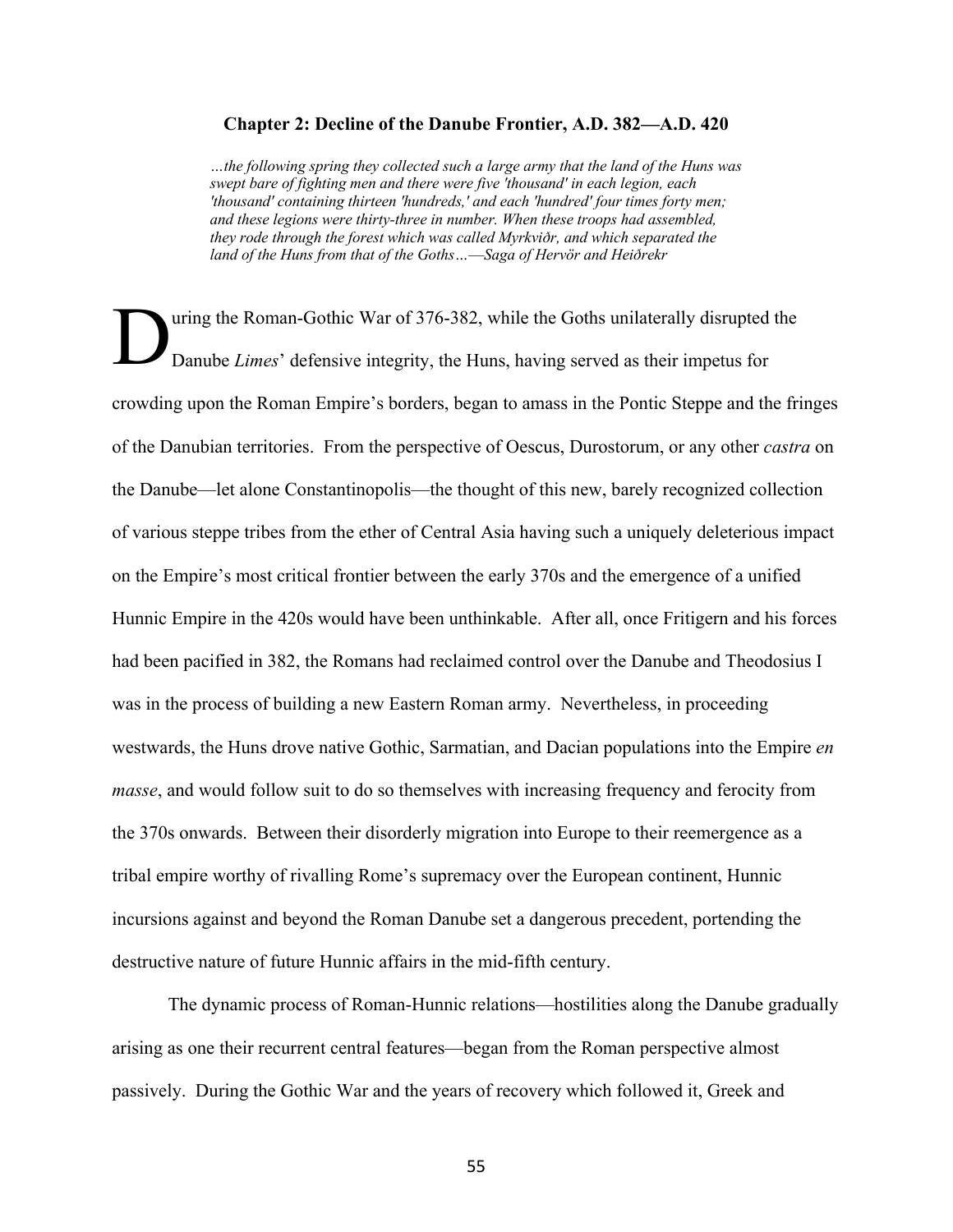Roman historians paid the peoples of the steppes beyond the Euxine, the Hunnic newcomers from beyond the Caspian foremost among them, comparatively scant literary attention, leaving the subject of their origins a matter of protracted academic debate for posterity.<sup>1</sup> Their lack of knowledge regarding the geographical and tribal layout of the lands to the north and northeast of the Euxine, was not, however, without precedent. Capturing the Mediterranean perspective on the region 800 years prior to the Gothic War, Herodotus wrote in his *Histories*,

With regard to the regions which lie above the country [Scythia] whereof this portion of my history treats, there is no one who possesses any exact knowledge. Not a single person can I find who professes to be acquainted with them by actual observation. The country has no marvels except its rivers, which are larger and more numerous than those of any other land. These, and the vastness of the great plain, are worthy of note. 2

Throughout his limited writings on Scythia, contained mostly in his *Histories*' fourth volume,

Herodotus remarked with considerable frequency for the reader's sake just how little he and his

countrymen truly knew of the vast, sparsely populated steppes on the fringe of the Mediterranean

World. Strabo, composing his *Geographica* around the turn of the first century AD, paints a

similar picture:

We are acquainted with the mouths of the Don, ... but a small part only of the tract above the mouths is explored, on account of the severity of the cold, and the destitute state of the country; the natives are able to endure it, who subsist, like the wandering shepherd tribes, on the flesh of their animals and on milk, but strangers cannot bear the climate nor its privations.3

<sup>1</sup> The traditional thesis regarding the Huns' origins, developed by Joseph de Guignes in his *Histoire Générale des Huns, des Turcs, des Mogols, et des autres Tartares Occidentaux, &c. avant et depuis Jesus-Christ jusqu'a Present* (3 Vols., 1756) and cemented in Roman and Hunnic historiography by Edward Gibbon's *The History of the Decline and Fall of the Roman Empire* (6 Vols., 1776-1789), ascribes them as the descendants of the ancient Xiongnu Confederacy infamous in ancient Han Chinese sources, which, between the first and fourth centuries AD, migrated westwards across Asia. De Guignes' thesis, while important for instigating discussion of the Hun's early history and for at least presenting a superficial plausibility, has since been called into question by various historical and archaeological experts in the fields of Roman history, Hunnic history, Mongolian studies, and sinology, most notably John B. Bury, Otto J. Maenchen-Helfen, and David C. Wright, among others. Detractors of de Guignes' thesis highlight instead the plausibility of the Huns' relation to various other nomadic peoples present in Central and Southern Asia at the time. Both parties have remained active in historical and archaeological circles to the present day.

<sup>2</sup> Herodotus, *Histories* 4.16.

<sup>3</sup> Strabo, *Geographica* 11.2.2.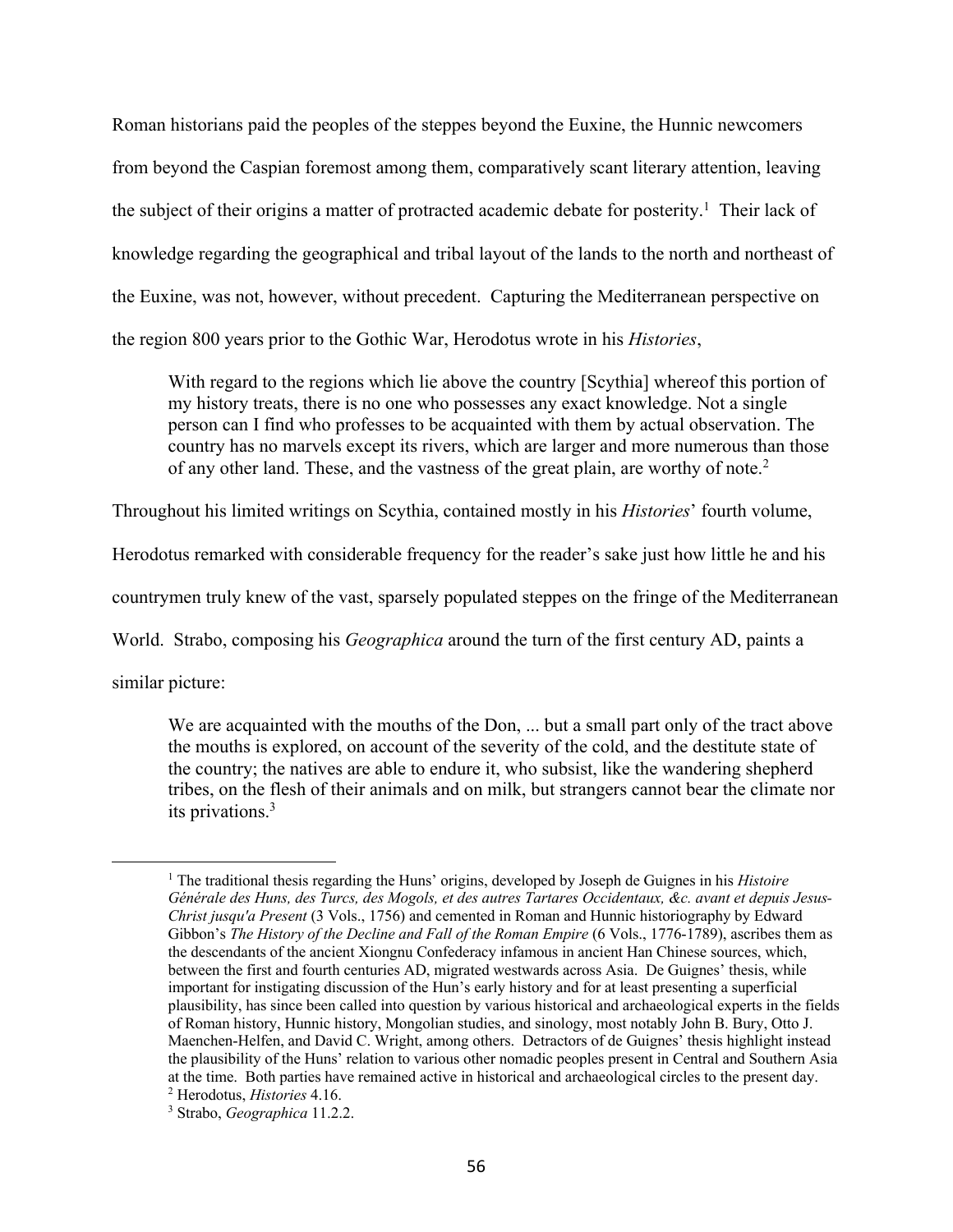By the reign of Valens, the Roman perspective of the steppes had become mired in routinized ignorance, reinforced by an expectation of discovering nothing of note, leaving curiosity as the sole impetus—and a weak one at that—of any potential expedition into the barren territories beyond the Euxine. Greco-Roman awareness of the steppes and their inhabitants reached its limits either in the unsteady writings of foregoing historians and geographers or, more empirically, the string of ancient Greek trade ports founded between the eight and sixth centuries BC along the northern shore of the Euxine to facilitate maritime trade with the natives.

As these venerable mercantile cities aged and the steppe peoples with which they traded steadily supplanted one another over the centuries, the nature of traditional life on the steppes of Central and Western Asia had changed relatively little. The rugged conditions of the barren rolling grasslands had so conditioned the disparate tribes that eventually comprised Huns and their migratory horde that, by the mid-fourth century, they were eminently capable of overrunning the nations which lay before them on the Pontic Steppe and Central Europe beyond.4 While the exact migration routes and methods of conquest employed by those constituting the Hunnic Horde are lost to history, the invasion clearly consisted of two distinct offensives. The majority of the Horde proceeded directly over the Don River into the territories of the Greuthungi Kingdom of Ermanric, while a much smaller contingent ventured southwards across the Straits of Kerch into the Crimea, driving the Goths living there into the mountainous southwestern quadrant of the peninsula or off of the peninsula altogether via the isthmus in the

<sup>4</sup> The Pontic Steppe is roughly analogous to Western Scythia and constitutes the Western portion of the Pontic-Caspian Steppe. For all intents and purposes, the present study generally considers the boundaries of the Pontic Steppe to lie between the eastern limits of the Carpathian Mountains and Romanian Plain in the west, the Euxine in the south, and the Caucasus Mountains and Volga River in the east. The northern bound of the steppe is more difficult to define, as the open steppes and plains of southern Russia blend with the varied forestlands of Polesia and Southern Russia approximately 200-400 miles north of the Euxine coast.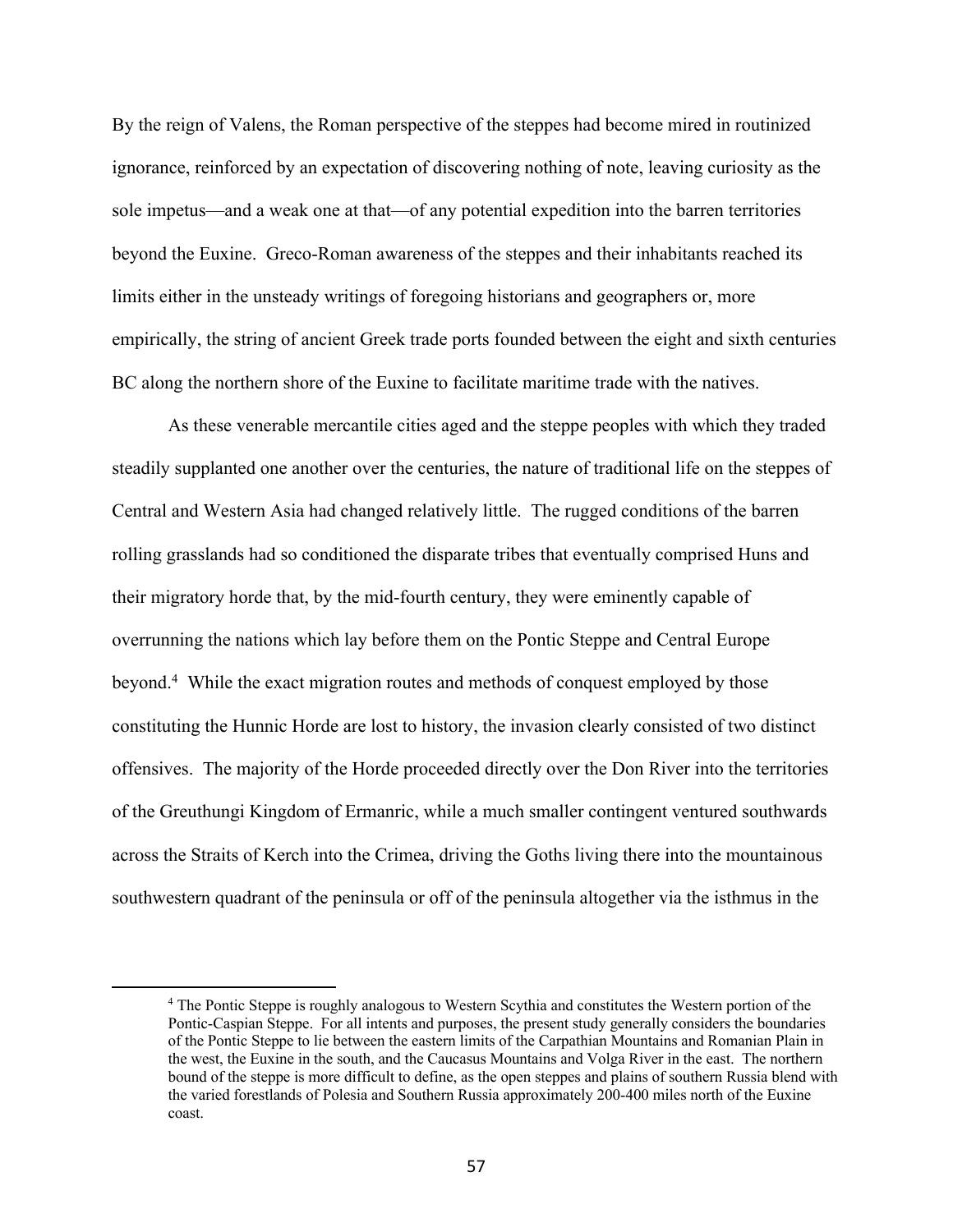north, before moving across the isthmus themselves to rejoin their countrymen in the westward advance.5

Most of the once-flourishing trade ports along the northern coasts of the Euxine, generally loyal to the Roman Empire—though their political orientation depended in part on that of the peoples inhabiting the Pontic Steppe around them—and representing the northeastern extreme of its sphere of influence, vanished from the historical record in the years following the Hunnic invasion of the Gothic territories.<sup>6</sup> As they were only lightly defended, having existed on reasonably amicable terms with their neighbors and trade partners in the Goths, Sarmatians, and other natives of the Pontic Steppe, and were conspicuously wealthy, they represented undeniably attractive targets for the Huns as they migrated westwards. Chersonesus, a sizable, fortified trade hub on the west coast of Crimea, whose fortifications were greatly enhanced by Valentinian, was one of the few civil centers to survive the arrival of the Huns and the only township in the Crimea to remain independent of both the Goths and the Huns as Rome's last stronghold in the northern Euxine.<sup>7</sup>

<sup>&</sup>lt;sup>5</sup> Effectively every Roman and Byzantine historian recounts the legendary accounts of the Huns venturing over the Maeotis [the Straits of Kerch] in pursuit either or a cow stung by a botfly or a deer during a hunt. In either tale, the fleeing animal, cow or deer, is pursued by a band of Huns into the shallow waters across to the previously unknown inhabited land mass of Crimea, and, after reporting their discover to their countrymen, the Huns elect to seize the attractive territory by force. The parallel accounts were first transcribed by Eunapius, whose now-fragmented history remains among the earliest detailing the events of the Hunnic invasion of the Pontic Steppe. Alexander Vasiliev has postulated that the crossing may have been facilitated in part by the Maeotis' tendency to freeze over during the winter season—a theory backed both by the region's exceptionally frigid winters enticing it to freeze over to the present day and the accounts of numerous ancient writers discussing the region's climate and geography.; Alexander Alexandrovich Vasiliev, *The Goths in the Crimea* (Cambridge: The Mediaeval Academy of America, 1936.), 23-32.

<sup>6</sup> Rostovtzeff, *Iranians And Greeks In South Russia*, 217. 7 Ibid.; Vasiliev, *The Goths in the Crimea*, 23.; Chersonesus, abbreviated to 'Cherson/Kherson' under Eastern Roman rule, would feature prominently as a midway point of interactions between the Eastern Roman Empire and numerous pastoral peoples between the fifth and twelfth centuries. It would feature most famously in the interactions, as preserved in the *Russian Primary Chronicle* [*The Tale of Bygone Years*], among other documents, as the place of Vladimir the Great's conversion to Orthodox Christianity and the beginning of the Christianization of the Kievan Rus' in the tenth century.; Samuel Hazzard Cross and Olgerd P. Sherbowitz-Wetzor, trans., *The Russian Primary Chronicle: Laurentian Text* (Cambridge: The Mediaeval Academy of America, 1953.), 111-122.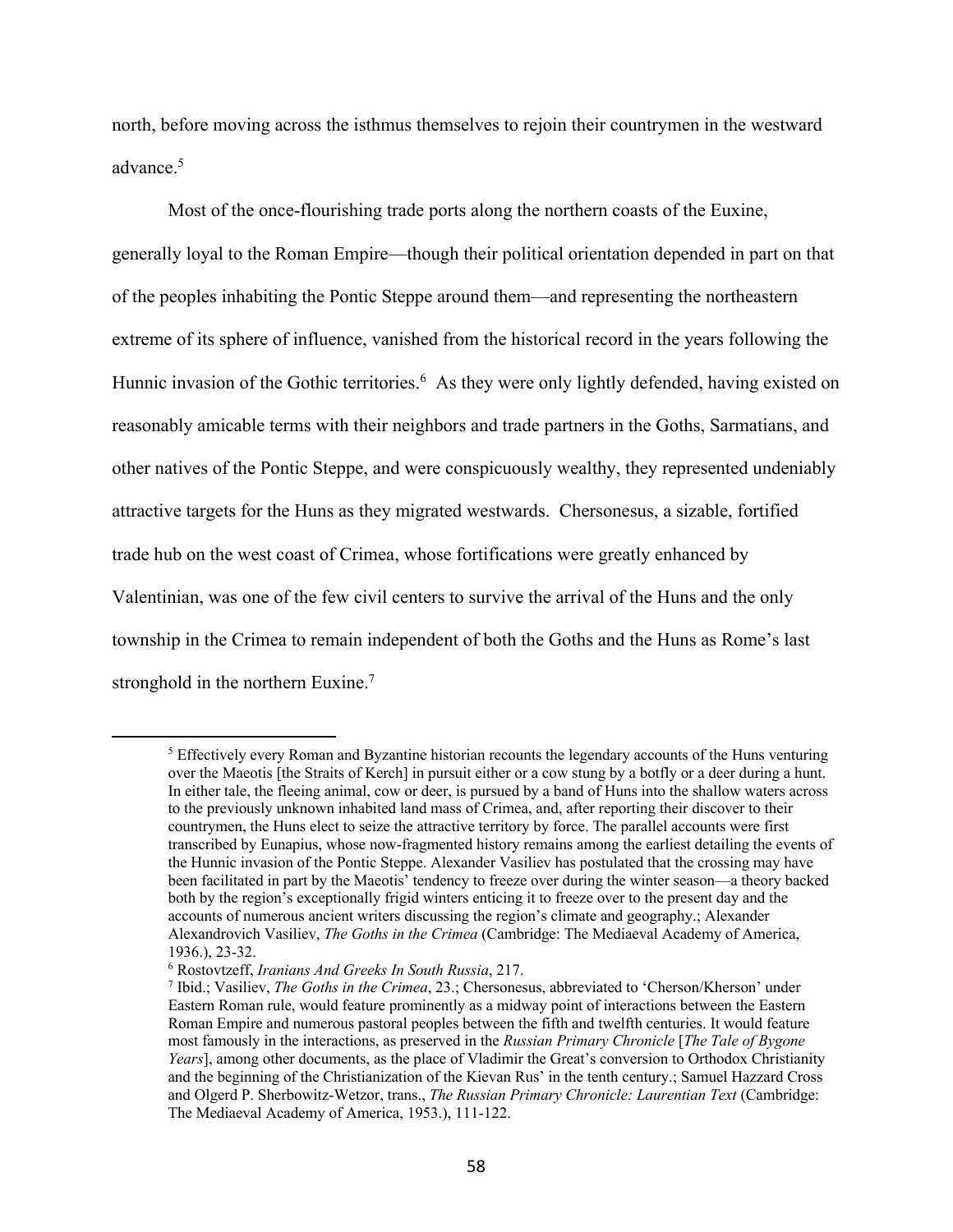Chersonesus' remarkable survival notwithstanding, while the specific dates of their individual destructions are indeterminable, the loss of the ancient Euxine trade ports represented the subtle first stage of the Huns' repulsing Roman power to the Danube. As the Hunnic Horde thundered into Europe, its leadership occasionally struck alliances with defeated peoples that had offered especially staunch resistance and folded them into the Horde, such as in the case of the Alans of the eastern Pontic Steppe; Jordanes wrote, "The Alani also, who were their equals in battle, but unlike them in civilization, manners, and appearance, they [the Huns] exhausted by their incessant attacks and subdued."8 These arrangements were enabled by the structure of the Horde; effectively a migratory confederacy akin in form to those of Germania, the Horde was comprised by a large collection of individual tribes and clans.<sup>9</sup> Its social and administrative construction was markedly flexible, able to attach or detach individual tribes as necessary, and could to muster a much greater host of mounted warriors than any singular tribe.<sup>10</sup> Most native peoples, such as the Thervingi and Greuthungi Goths, Vandals, and Carpi, were however either brought under Hunnic suzerainty by conquest or driven westwards beyond the Huns' reach. Between the early 370s and the mid-380s, while the bulk of the Horde had slowed in the Pontic Steppe with many of its clans electing to settle in a landscape similar to that from whence they came, some Hunnic groups would ride further westwards into the Romanian and Pannonian Plains.

The small band of Huns and Alans that joined Fritigern in the Gothic War demonstrates that at least some of the Hunnic Horde had successfully reached the Romanian Plain directly opposite the Lower Danube by 377. Between 377 and 378, several bands of Huns had proceeded

<sup>8</sup> Jordanes, *The Origin and Deeds of the Goths* 2.126.

<sup>9</sup> Thompson, *The Huns*, 63.

 $10$  Ibid.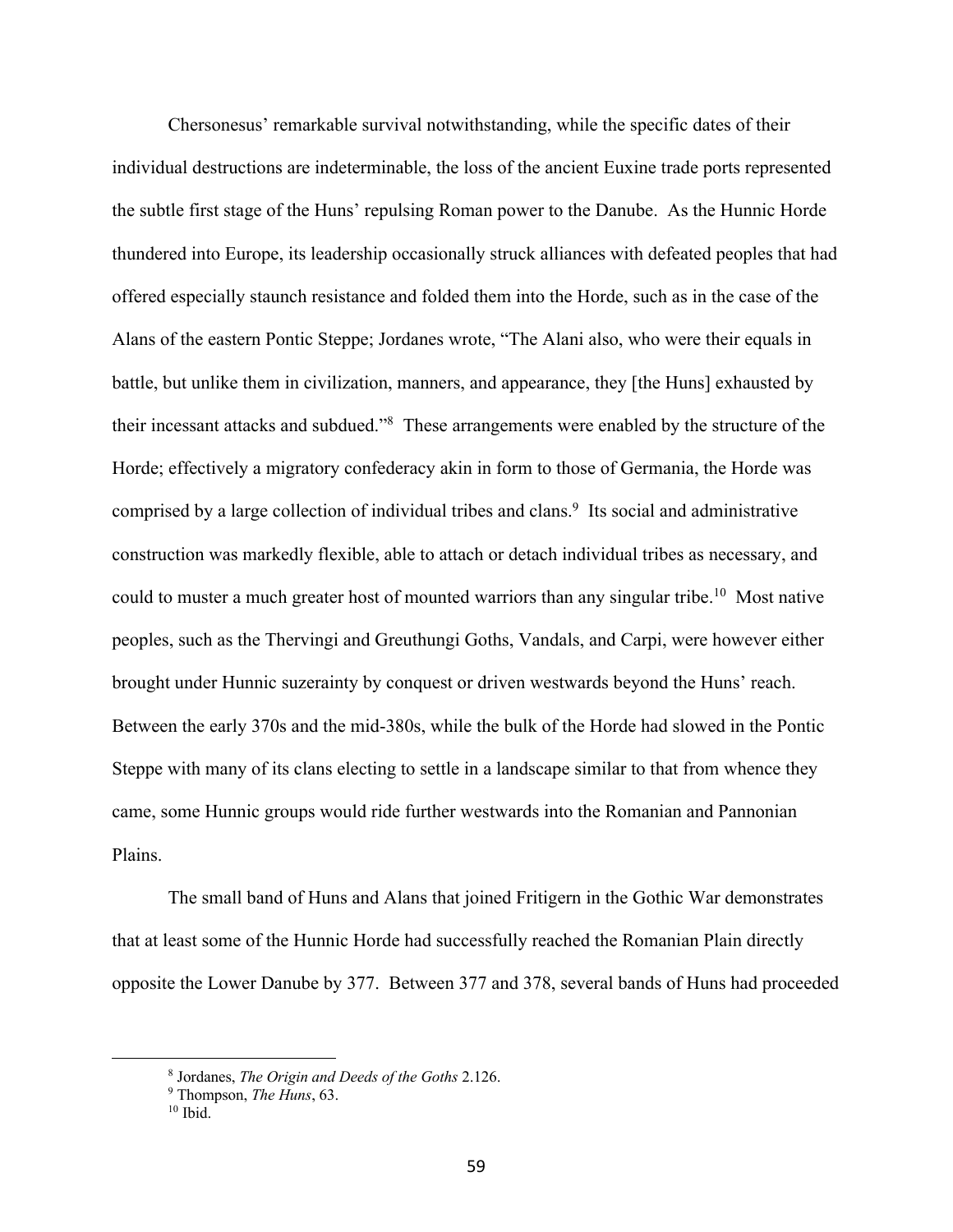further westwards, crossing the Carpathian Mountains into the southeast corner of the Pannonian Plain. Otto Maenchen-Helfen, citing passages in Zosimus' *New History*, Ambrose's *De Fide*, and Theodoret's *Ecclesiastical History*, has argued that these pathfinding tribes of the Hunnic Horde, having entered the Pannonian Plain beyond the Danube, forcibly drove whole barbarian populations across the Middle Danube in such numbers as to delay Gratian's relief force while on its way to aid Valens against the Goths.<sup>11</sup> Pannonia Valeria, the northeastern-most Pannonian province, bounded in the north and east by half of Roman Pannonia's segment of the Middle Danube, was completely overrun.<sup>12</sup> From Valeria, innumerable Sarmatians, Goths, and Huns, pushed inland to the rest of Pannonia, though Gratian's force was able to maintain the relative security of Pannonia Secunda in the south.<sup>13</sup>

Gregory of Nazianzus, seeking a contemporary allusion for championing peace in a theological tract on the subject, remarked on the affairs of the Danube frontier:

But horrible are what we both see and hear in our own day too: regions depopulated, casualties in the thousands, an earth groaning under the weight of blood and corpses, a race speaking a foreign tongue overrunning a country not their own as if it were their private preserve.14

With communication and logistics disrupted along the Middle and Lower Danube, Gratian could not, for the time being, effectively command the entire theatre as well as the rest of the Empire's affairs. It was for this reason that the Western Roman Praetorian Prefecture of Illyricum was divided in two, with Dacia and Macedonia being officially transferred to the governance of Constantinopolis.15 Sometime between 387, after Maximus forced Valentinian II from Italy, and

<sup>11</sup> Maenchen-Helfen, *The World of the Huns*, 30-35.

<sup>12</sup> Ibid., 33-34.

<sup>13</sup> Ibid., 33.

<sup>14</sup> Gregory of Nazianzus, *Orationes* 22.2.

<sup>15</sup> Maenchen-Helfen, *The World of the Huns*, 34-35.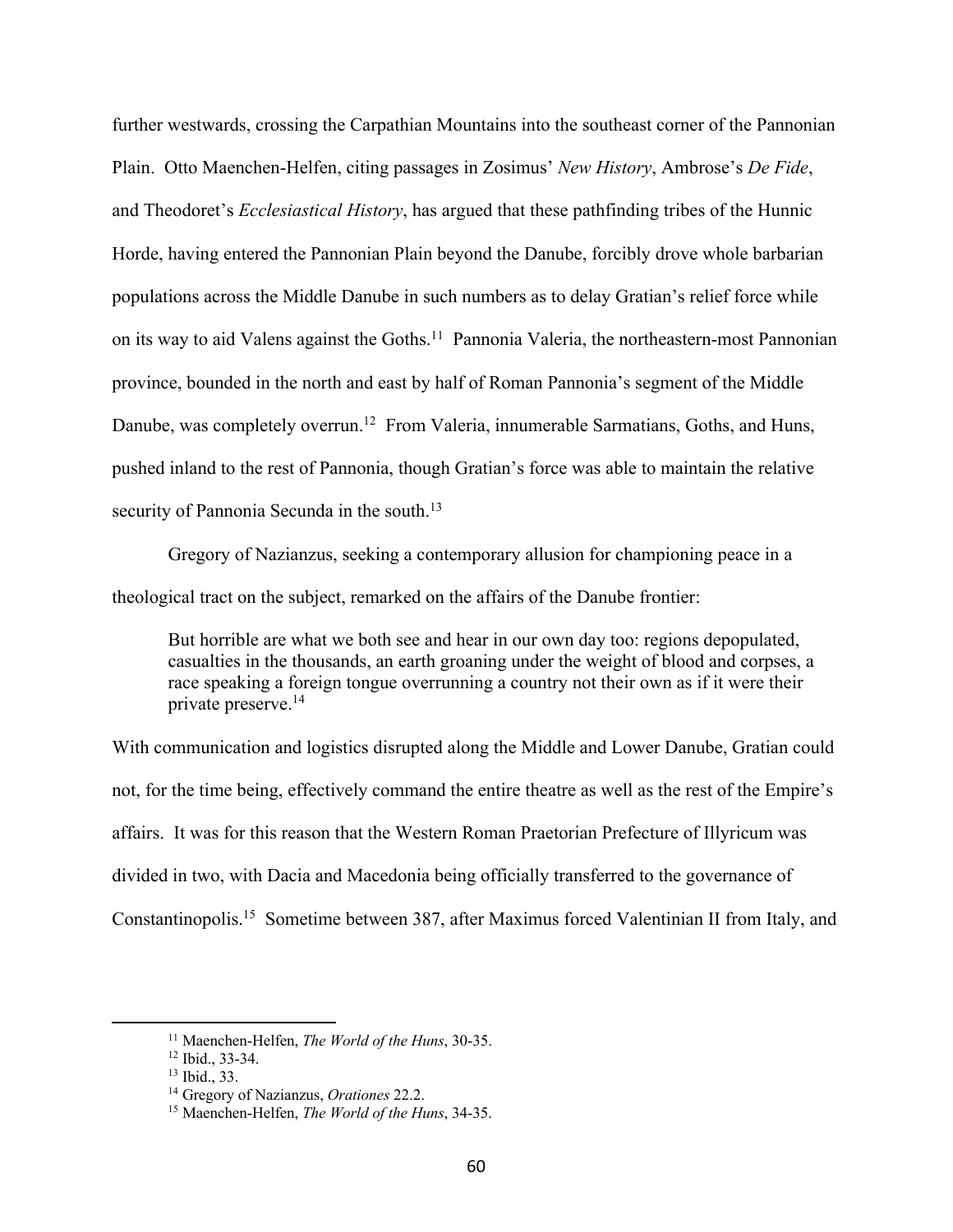392, the entirety of Illyricum would fall under the administration of Theodosius.16 This division, gradually encumbering frontier command and logistics from the late 380s onwards, would remain an ongoing controversy in imperial politics and an internal frontier between the Eastern and Western Roman governments for decades to come.

After the defeat of Valens and his standoff with Fritigern no longer a pressing issue for Gratian to have to attend, the latter was free to sort out the mixed barbarian invasion of Pannonia. Some months after the invasion of Valeria, Theodosius arrived from his abode in Hispania to take up a command along the Danube. Before long, he would claim a number of modest victories, particularly over the Sarmatians, and it was this scarcely documented period of open warfare along the Danube *Limes* and in the Pannonian hinterlands that underscored his candidacy for the Eastern Roman throne.<sup>17</sup> Orosius even mentions that Gratian "invested him with the purple at Sirmium," the capital of the Praetorian Prefecture of Illyricum and major administrative center for the Middle Danube.<sup>18</sup> Not long after he was appointed emperor, Theodosius initiated a massive recruitment drive, impressing as many able-bodied men as he could to bolster the armies, including those which had maimed themselves in the hopes of escaping the draft.<sup>19</sup> Before long, his new recruits—the East would remain strapped for manpower for the foreseeable future—and capable leadership would see the conflict through. By mid-379, after the better part of a year of border wars, the Middle Danube appeared to have sufficiently stabilized for Gratian to leave the region in the care of his commanders and returned to managing the affairs of the Western Roman Empire.

<sup>16</sup> Burns, *Barbarians Within the Gates of Rome*, 164.; Maenchen-Helfen, *The World of the Huns*, 34-35. <sup>17</sup> Ibid., 33-34.

<sup>18</sup> Paulus Orosius, *Seven Books of History Against the Pagans* 7.34.2.

<sup>19</sup> Lars Brownsworth, *Lost to the West: The Forgotten Byzantine Empire that Rescued Western Civilization* (New York: Three Rivers Press, 2009.), 42.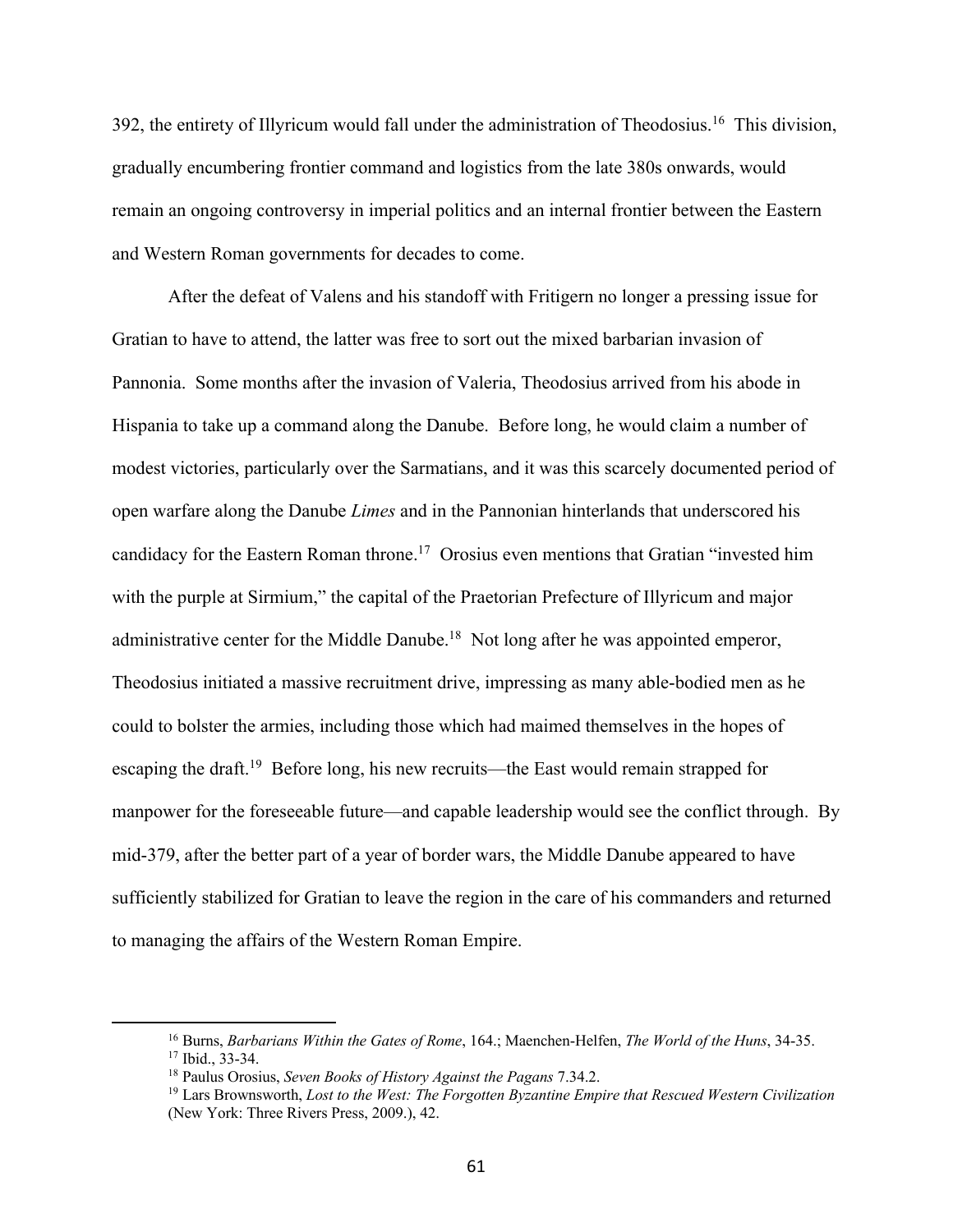After the invasions of 378 and 379 had been quelled, and after Gratian and Theodosius I, newly appointed as emperor of the East, had departed from the Middle Danube to deal with Fritigern, the Pannonian *Limes* were greatly reinforced, but they were not free from barbarian raids. Hostilities with some peoples in the Pannonian Plain, most notably the Sarmatians, lingered intermittently until around 383 or 384.<sup>20</sup> By around 384 or 385, perhaps slowed by the imposition of the Carpathian Mountains, the Huns and their subjects had settled large tracts of the increasingly overpopulated Pannonian Plain.<sup>21</sup> Some Hunnic and Alanic tribes continued further west, with the Alans serving as the Hunnic Horde's vanguard, pressuring the Germanic nations beyond Carpathia against the Rhine and Upper Danube and creating ample living space for the Huns as far as southern Germania.<sup>22</sup> While documentation regarding the affairs of the Huns beyond the Danube flatlines after 386, by the late 380s, the Huns had permeated to varying degrees every territory bordering the Middle and Lower Danube.<sup>23</sup> Roman Pannonia would never fully recover from the invasions of the 370s and 380s, and the weakening of its frontiers, compounded by the Pannonian Plain's indefensible geography and the increasing pressures from the populations of Huns and other peoples beyond the Middle Danube, enabled the slow dissolution of Roman control over the Pannonian provinces from the 390s onwards.

By the early 390s, with effectively all Roman-aligned settlements beyond the Euxine having been raised to the ground and the northern bank of the Danube bearing a mixed population of barbarians under increasing pressure from the oncoming Huns, the Hunnic Horde

<sup>&</sup>lt;sup>20</sup> Ibid., 40.; The victories Theodosius gained over the Sarmatian tribes during his few months of service on the Danube (December 378 to spring of 379) were only achieved against some of the Sarmatian tribes inhabiting the Pannonian Plain. Those which had not been fought and defeated perpetuated the conflict into the 380s.

<sup>21</sup> Ibid., 43.

<sup>22</sup> Maenchen-Helfen, *The World of the Huns*, 40-44.; George Vernadsky, *Ancient Russia* (New Haven: Yale University Press, 1943.), 137.

<sup>23</sup> Maenchen-Helfen, *The World of the Huns*, 44-51.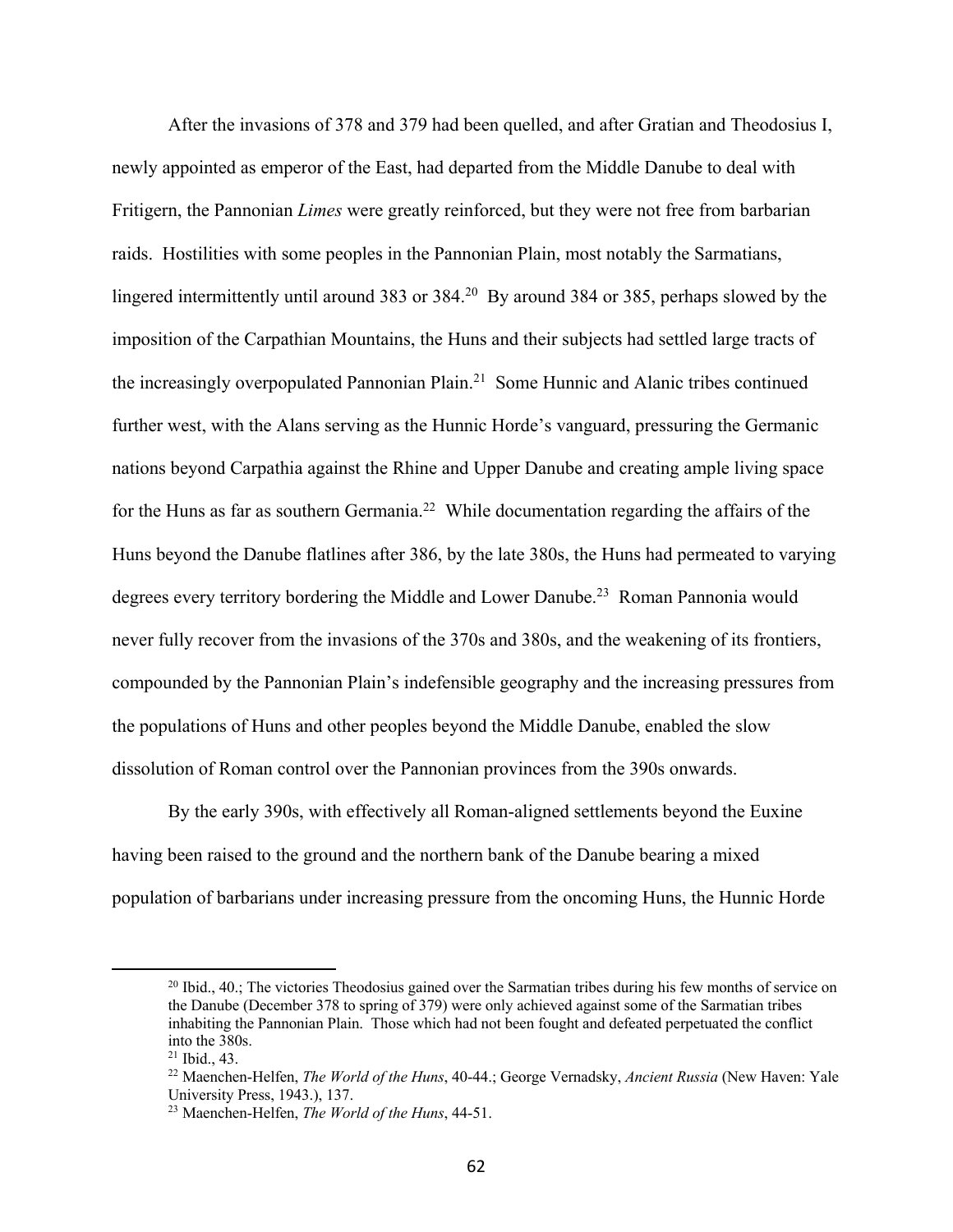had driven the northern bound of Roman influence squarely back to the banks of the Danube and the southern Euxine coast.<sup>24</sup> The decentralized power structure and inter-tribal organization of the Hunnic Horde notwithstanding, the Huns and their subjects as a demographic unit possessed the geopolitical initiative in the hinterlands beyond the Roman Danube frontier, but a lack of information regarding their impact on the layout of various barbarian realms, coupled with pressing internal affairs within the Empire, led to the Romans making no particular efforts to alter their management of the frontier from its regular patterns of operation after 382. Ongoing maintenance and permanent garrisons of *limitanei*, riverine patrols by the *Classibus Flavia Moesica* and *Pannonica*, and land patrols along the roadways of the Danube *Limes*, largely restored after the Gothic War, continued as usual, completely unprepared for the coming wars that in less than a century's time would prove the undoing of both the Empire and its Danube frontier.

These brewing conflicts were, however, not to say that the Romans had absolutely no idea that something unusual was brewing in the wild north. Undoubtedly, at the very least, as north-south trade over the Euxine dried up between the 370s and 380s, those dwelling in the ports and market towns ringing the southern Euxine would have had some vague perspective on the affairs of the Pontic Steppe. Those living near to the Danube would also be aware of new movements among the barbarians in the lands beyond the opposing shore. Echoing the writings of his literary forerunners—for Herodotus and Strabo, the Danube would have seemed almost as remote as the Pontic Steppe relative to the prosperous cities of the Mediterranean—Ammianus

<sup>24</sup> Vasiliev, *The Goths in the Crimea*, 23.; Cherson's survival may have enabled the Eastern Romans to maintain a marginal exchange of goods and information regarding the affairs of the Crimea, and while the Romans made a deliberate effort to supply arms to and defend the township, its maintenance was not in the immediate a platform for Roman power projection beyond the Euxine. The Empire had more pressing domestic issues to handle.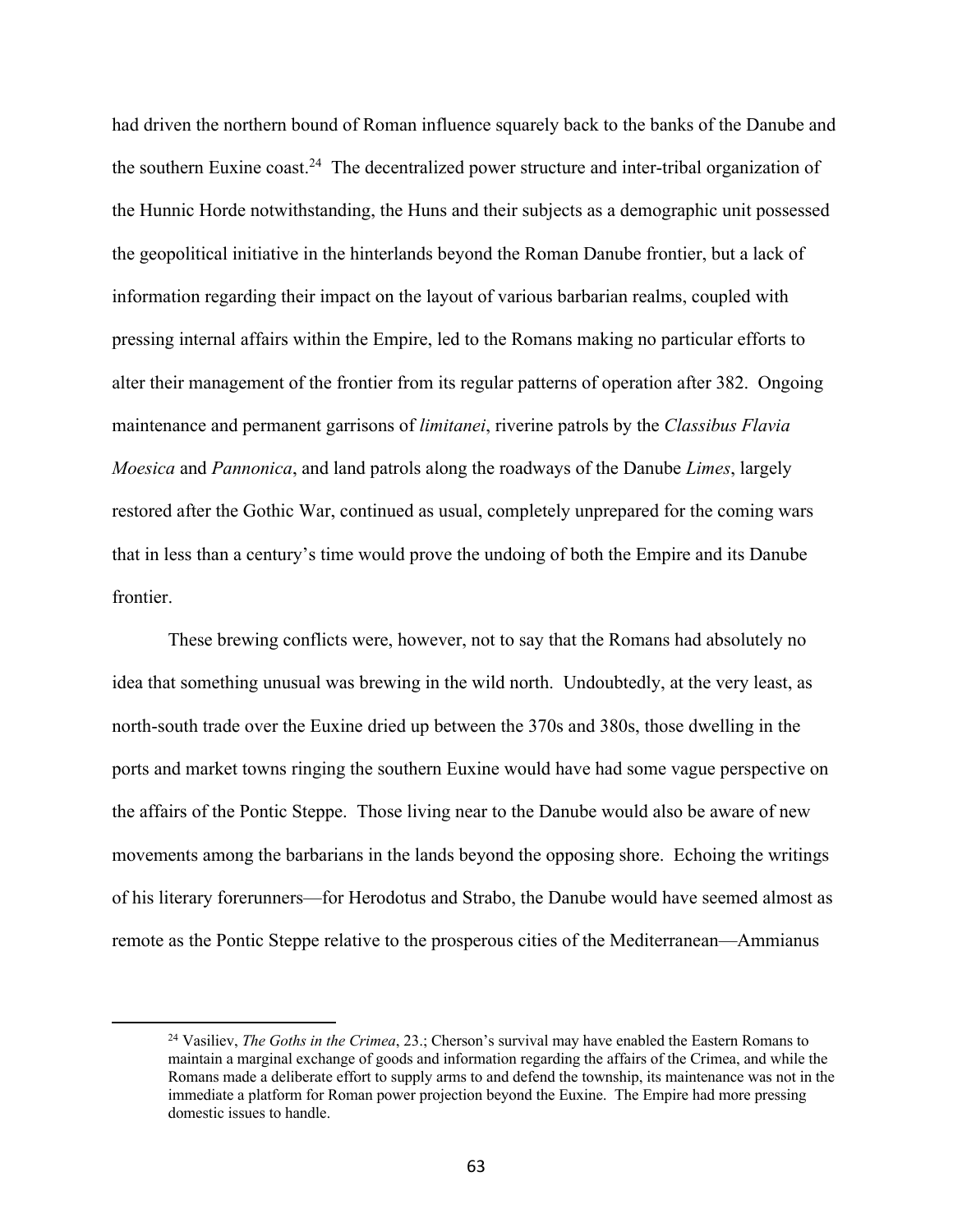communicates as much himself, as in referring to the gathering of the Goths on the Danube, he wrote:

While these events were passing in foreign countries, a terrible rumour arose that the tribes of the north were planning new and unprecedented attacks upon us ... At first this intelligence was lightly treated by our people, because they were not in the habit of hearing of any wars in those remote districts 'till they were terminated either by victory or by treaty. But presently, as the belief in these occurrences grew stronger, being confirmed, too, by the arrival of the foreign ambassadors...<sup>25</sup>

Clearly the news of increased activity in the north was readily available information to the common citizen—at least to those living in or around townships capable of communicating with the Empire at large. Why, then, were the Danube *Limes* not bolstered to meet the potential threat of oncoming barbarians, either before the Roman-Gothic War or in the years immediately thereafter?

Throughout the fourth century, the Eastern Roman emperor never admitted a force of barbarians across the frontier on the basis of trust alone.<sup>26</sup> Instead, the Emperor was always present at the head of an overwhelming force of *comitatenses*, and had a pre-arranged network of supply lines able to support the logistical weight of his field armies and the barbarian immigrants during the immigration and settlement process.<sup>27</sup> The crossing of the Goths in 376 had no such organization, as Valens and effectively his entire field force was committed against Persia on the other end of the Eastern Roman Empire; his distant campaign, having removed the only reserve forces typically available to the *limitanei*, paved the way for the Gothic War and the frontier's initial collapse.<sup>28</sup> The Goths, both as a force directly between Constantinopolis and the Danube, and having thoroughly ravaged the farmlands of the Eastern Balkans necessary to support both

<sup>25</sup> Ammianus Marcellinus, *Res Gestae* 31.4.2-3.

<sup>26</sup> Heather, *The Fall of the Roman Empire*, 160-161.

 $27$  Ibid.

<sup>28</sup> Ibid., 161.; Wolfram, *History of the Goths*, 118-119.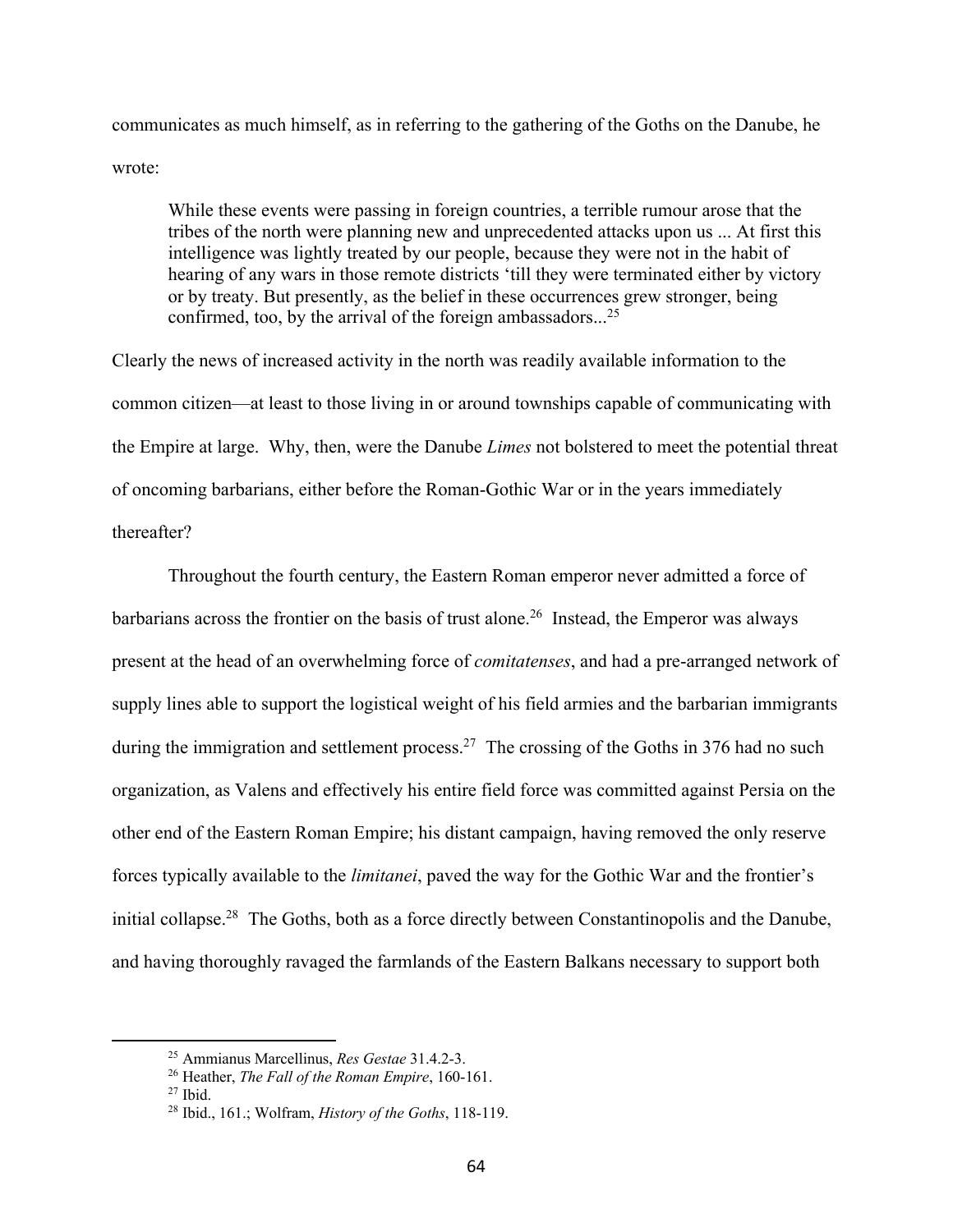local populations and a north-bound Roman relief force, prevented Roman high command from reorganizing the frontier during the conflict. Only after the Goths had been contained in Moesia Inferior and Scythia Minor, largely by Gratian's Western Roman forces, over the course of 381 and 382 could the decrepit Lower Danube be restored and managed from Constantinopolis once more. The reestablishment of Eastern Roman control over the Lower Danube in the early 380s proved fortunately timely; recording the events of the winter of 381-382, Zosimus writes:

Theodosius had other fortunate successes, when he defeated the Sciri and the Carpodaces, among whom were some Huns, and forced them to cross the Danube and return home. This heartened the soldiers and they seemed for a short time to recover from their previous misfortunes, while farmers were able to attend to their land, and farm animals and their young grazed without fear.<sup>29</sup>

Having to rely on the aid of Western Roman troops to maintain the Danube frontier aside,

the critical defeats at Hadrianopolis and Salonica only compounded the Empire's martial and

administrative difficulties. Themistius later lamented:

Although it is possible for me to go through the man's valorous exploits in the war, I think I will leave these for the poets and historians whose task it is to celebrate and exalt 'battles and slaughterings of men.' For my part, inasmuch as I am a lover of peace and peaceful and untroubled words, I will proceed to these things, having first brought to mind some small matters, so that you may realize more fully the kind of circumstance from which, and to which, through the king's foresight we have passed. For after the indescribable Iliad of evils on the Ister [Danube] and the onset of the monstrous flame [invasions and border warfare], when there was not yet a king set over the affairs of the Romans [referring to the interregnum between the death of Valens and the appointment of Theodosius I], with Thrace laid waste, with Illyria laid waste, when whole armies had vanished completely like a shadow, when neither impassable mountains, unfordable rivers, nor trackless wastes stood in the way, but when finally nearly the whole of the earth and sea had united beside the barbarians, and from here and there, encircling them on one side and another Celts, Assyrians, Libyans, and Iberians, as many as faced the Romans.30

<sup>29</sup> Zosimus, *New History* 4.34.5-6.; The exact dating of this event is impossible to discern with certainty. Maenchen-Helfen dates the brief combined barbarian raid Zosimus describes to the winter of 381-382, as, given the lack of legislation passed in Constantinopolis between January 13, 382 and February 20, 382, and given the freezing of the Danube in the winter season, this time best fits with the sparsely available facts.; Maenchen-Helfen, *The World of the Huns*, 37.

<sup>30</sup> Themistius, *Orationes* 16.206c-207a.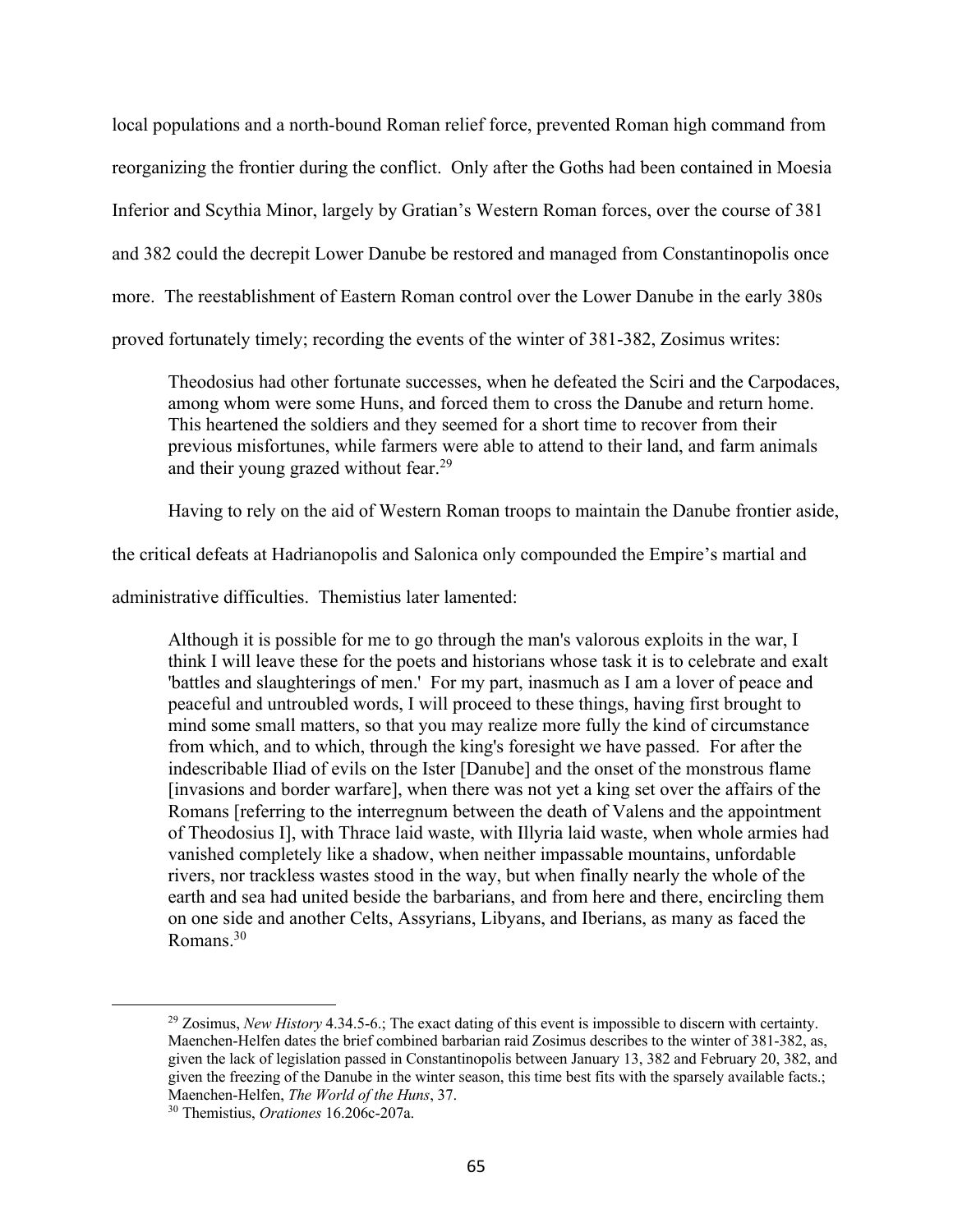After the Gothic War, Theodosius spent the rest of his reign working to rebuild the Eastern Roman field army from the ground up.<sup>31</sup> This herculean effort, complicated by the need to put down two imperial usurpers in 388 and 394, both heightened the inward focus of Eastern Roman military administration and consumed most remaining Eastern Roman manpower. In other words, by the close of 382, the Eastern Roman military was utterly exhausted and its leadership, while slowly learning through continual frontier warfare, remained largely ignorant of the nature of the force bearing down on the Roman Danube. Thus, the frontier, having been repaired as immediately necessary after the Gothic War, was left without considerable augmentation, and was therefore vulnerable to the aggression of the Huns and their thralls. Their remarkable prowess in conducting both maneuver and siege warfare against their sedentary Greek and Roman counterparts had been profoundly exhibited in their westward campaigns through Gothic Scythia and against the scattered townships along the Euxine coast and in the Pontic interior within years, their martial skill would see the offending steppe nomads deep into the Roman provinces on the Danube and elsewhere.

By the early 390s, the Goths that had settled on imperial soil, particularly the Thervingi, had rebounded from the losses incurred during the Gothic War, and had maintained their distinct Gothic identity in the face of a pervasive, hostile Roman culture to the chagrin of the Roman leadership that had begrudgingly officiated their continued presence.<sup>32</sup> As part of the peace of 382, the constituent *foederati* arrangement, necessitated by Eastern Roman losses throughout the recent conflict, facilitated the Goths quick accession to the Roman ranks. Amplifying the slow Germanization of numerous Roman units, among both the *limitanei* and *comitatenses*, Theodosius also sought to attract recruitable barbarians from along the opposing shores and

<sup>31</sup> Heather, *The Fall of the Roman Empire*, 188-189; Kulikowski, *Rome's Gothic Wars*, 150.

<sup>32</sup> Halsall, *Barbarian Migrations and the Roman West*, 180.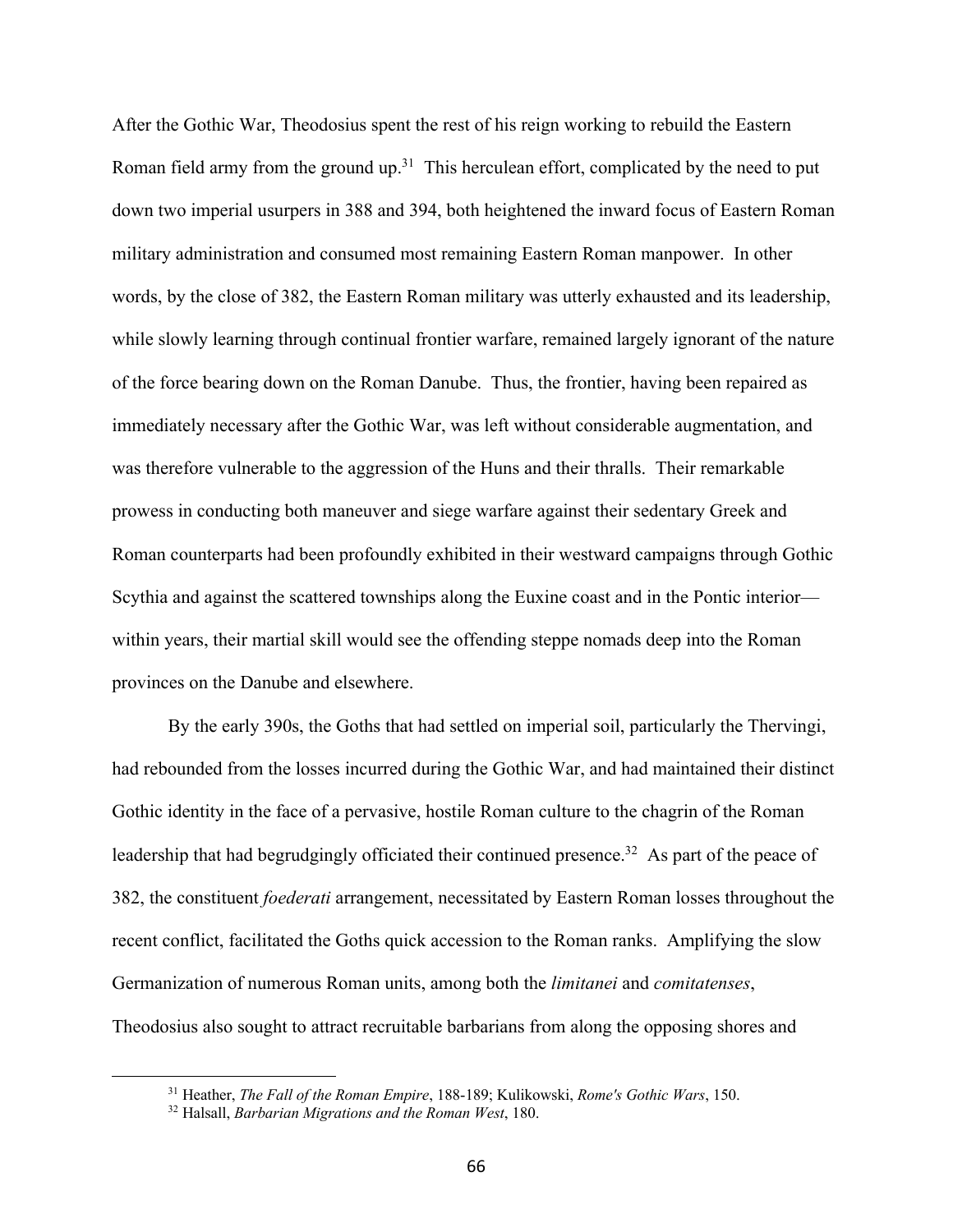hinterlands beyond of the Rhine and Danube—a move which the archaeological record from Gaul to the Middle East seems to indicate was at least somewhat successful.<sup>33</sup>

By the late 380s, even a number of officer's positions in the reconsolidating Eastern Roman field armies had been occupied by barbarian recruits, and while some probably came from Germanic populations from beyond the Rhine and Danube, many among them were veterans or the sons of veterans of the recent Gothic War.<sup>34</sup> Gothic commanders like Gainas, Tribigild, and Alaric all possessed remarkable martial ability in the service of the Roman state, yet the intense distrust of the barely settled barbarians in the Roman Balkans, both among the common imperial citizenry and the Eastern government at Constantinopolis, led to their careers never acceding to the heights they had imagined. Gainas was among the first Gothic commanders of note in the Eastern Roman army, rising through the ranks gradually in the 380s and early 390s under Theodosius to a limited command over a force consisting primarily of Goths; his role in Eastern Roman politics would arise later in the 390s, but his command in the meantime witnessed the rise of a much more impactful Gothic leader.

In the summer or autumn of 391, the Moesian Goth Alaric led a sizeable inter-tribal confederation south across the Haemus into Thrace. Among his eclectic host appear numerous long since extinct barbarian peoples; Claudian records Bastarnae, Getae, Alans, Huns, and Sarmatians having joined Alaric's march.<sup>35</sup> While the actuality of these groups is doubtful, they do reveal that the Goths had enrolled the assistance of various peoples from beyond the Lower Danube.<sup>36</sup> Theodosius I marched out to meet them with his reconstituted field army, only for Alaric's forces to ambush the Roman columns while on the march in the vicinity of the Maritsa

<sup>33</sup> Burns, *Barbarians within the Gates of Rome*, 354-356.

<sup>34</sup> Kulikowski, *Rome's Gothic Wars*, 153.

<sup>35</sup> Claudian, *De consulatu Stilichonis* 1.94-111.; Wolfram, *History of the Goths*, 137-138.

<sup>36</sup> Wolfram, *History of the Goths*, 138.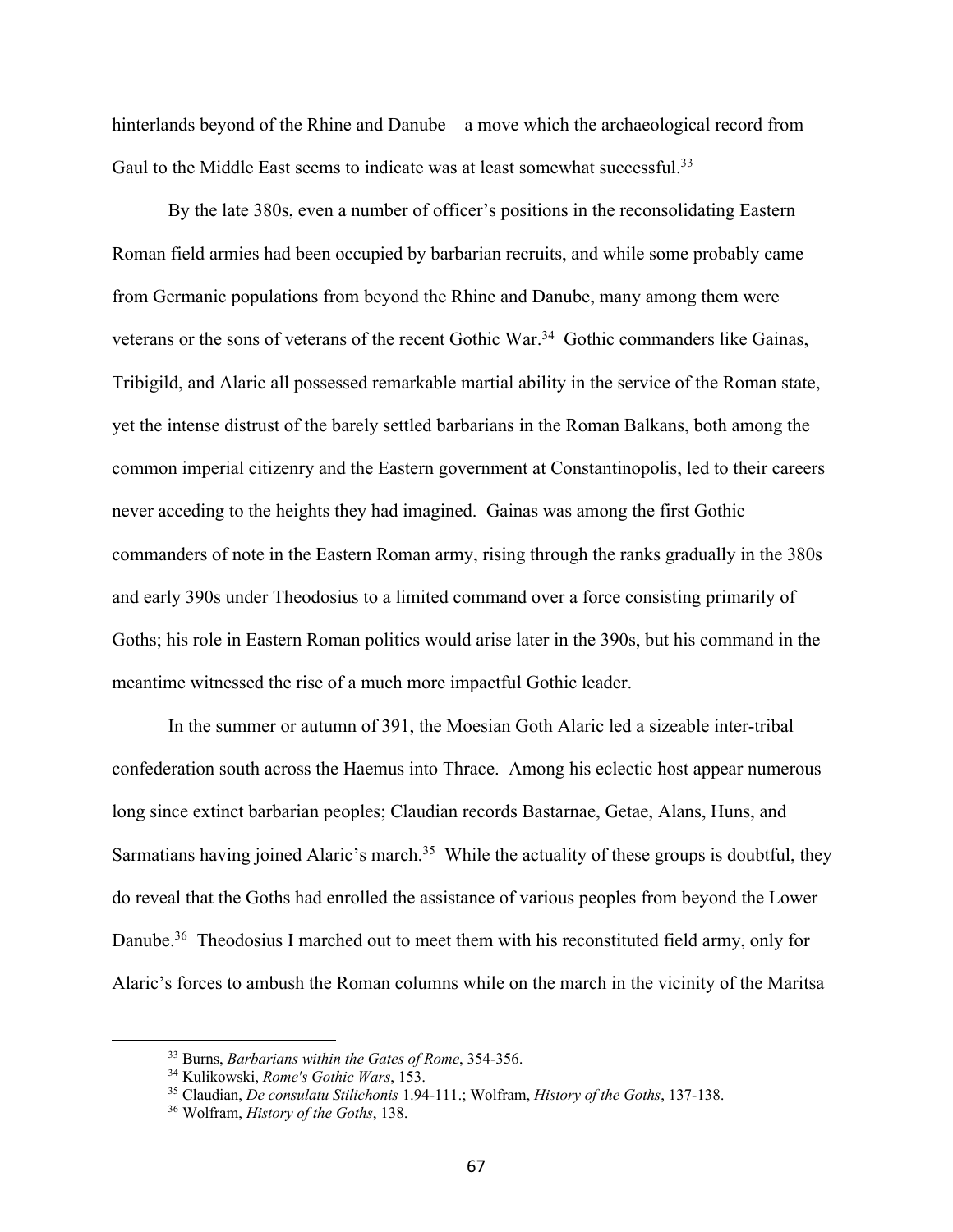River. The following defeat must have set Eastern Roman recruitment and morale back several years; Theodosius retired from the war effort after having been pulled from the slaughter at Maritsa by his faithful commander Promotus, the latter famed for having quashed Odotheus' attempt at crossing the Danube in 386.<sup>37</sup> For his service, Theodosius gave Promotus command over the remains of the Eastern Roman forces to crush Alaric and his entourage, only for his to fall in the line of duty within a year's time.<sup>38</sup> He was replaced by Stilicho, who whittled down and encircled Alaric's force over the course of 392, but instead of executing the marauder and selling off his following into slavery throughout the provinces as was so common in such cases, Theodosius had other things in mind.<sup>39</sup>

Alaric was let off lightly and enrolled with several contingents of Goths within the Eastern Roman army under Gainas' command.40 Given the losses incurred by the already strapped regular Eastern Roman field army in attempting to put Alaric's forces down, forcing the Goths to fight *and die* in the place of Roman troops in Rome's conflicts, so long as they could be kept in line otherwise, seemed to best service the Empire's present needs. Theodosius and his government would not have to wait long to put its dubious new arrangement to the test. On September 5-6, 394, Theodosius led his forces under Stilicho, Gainas, and Alaric against imperial usurper Eugenius and *magister militum* Arbogast at the Battle of the Frigidus in the effort of securing the Western Roman throne for his son and recently-appointed *Augustus* Honorius.41 Alaric commanded Theodosius' vanguard, comprised mainly of Goths, which sustained a disproportionately high casualty rate due to their placement in the battleline, though,

<sup>37</sup> Ibid., 136.

<sup>38</sup> Ibid.

 $39$  Ibid.

<sup>40</sup> Ibid., 136, 138.

<sup>41</sup> Heather, *Goths and Romans*, 199.; Wolfram, *History of the Goths*, 138.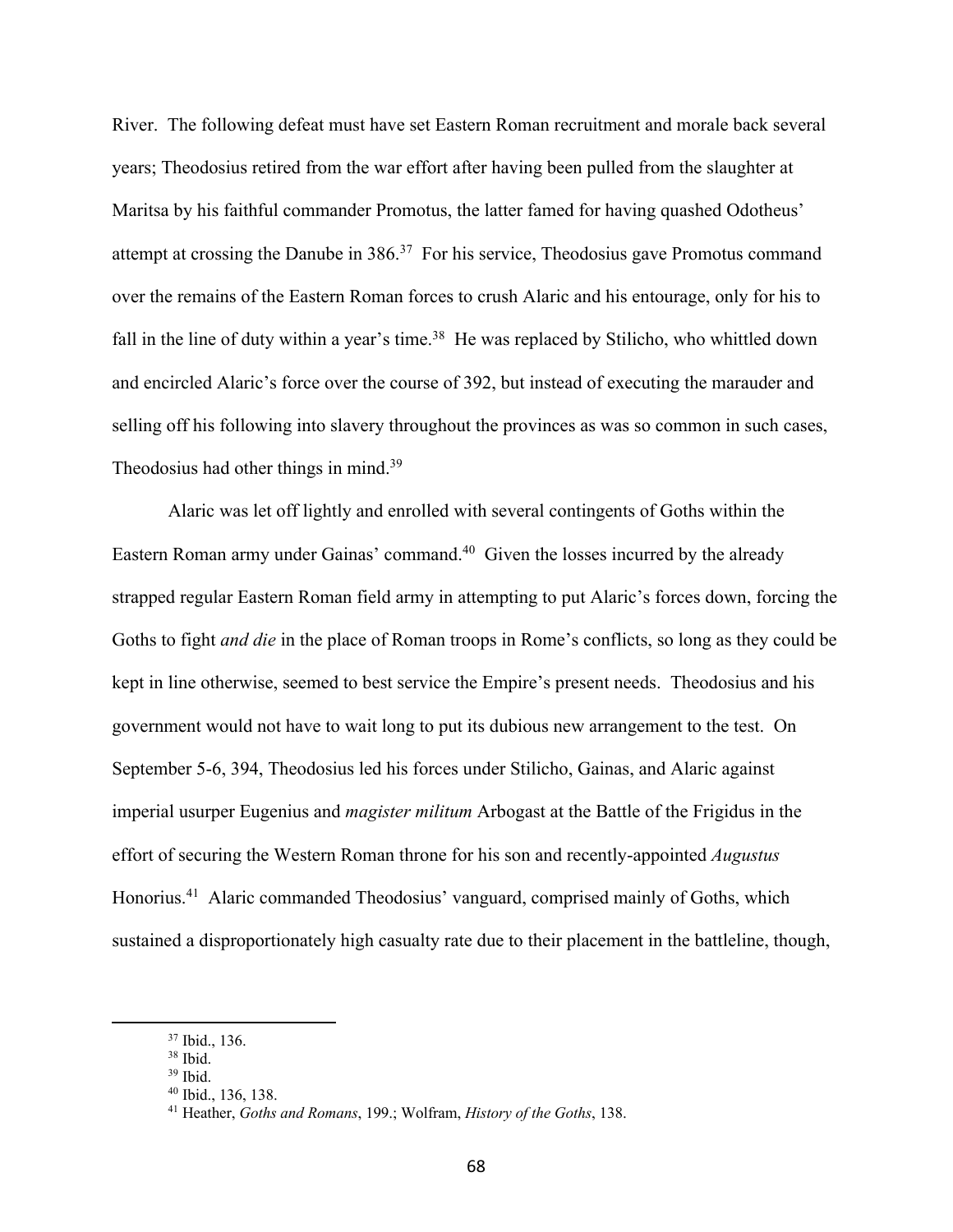after the Eastern Romans proved victorious, this was not seen as a particularly grievous loss. Orosius recounted the Roman perspective on the fallen Goths with

Thus in this case too, the fires of civil war were quenched by the blood of two men, leaving out of account the ten thousand Goths, who, it is said, were sent ahead by Theodosius and destroyed to a man by Arbogastes; for the loss of these was certainly a gain and their defeat a victory.42

Between the loss of nearly the entire Gothic contingent in the battle and not receiving a noteworthy command in the Roman army for his gallantry and the sacrifice of so many of his countrymen, mistrust and resentment for the Roman regime on both the part of Alaric as well as his fellow Goths only grew.<sup>43</sup>

Since the close of the Gothic War, Theodosius I's appointment to the Eastern Roman throne provided a stabilizing influence for the Roman Empire. His reign oversaw the dispulsion of several threats to imperial integrity, including the repair and garrisoning of the Middle and Lower Danube *limes*' most critical regions in the 380s, the beginning of the slow process of rebuilding the Eastern Roman army after the defeats at Hadrianopolis and Salonica, the defeat of the usurper Magnus Maximus at the Battle of the Sava River (388), and, near the end of his reign, the defeat of usurper Eugenius at the Battle of the Frigidus. After the lattermost victory, Theodosius I was left indisputably as the Roman World's sole emperor, and would enjoy a brief few months of peaceful unitary governance, the last such period in Roman history before the Fall of the Western Empire in 476, before his death of a severe edema on January 17, 395 in Mediolanum.44

<sup>42</sup> Paulus Orosius, *Seven Books of History Against the Pagans* 7.35.19.

<sup>43</sup> Heather, *Goths and Romans*, 199-201.

<sup>44</sup> Paulus Orosius, *Seven Books of History Against the Pagans* 7.35.22.; Mediolanum was the Roman precursor to present-day Milan, Italy.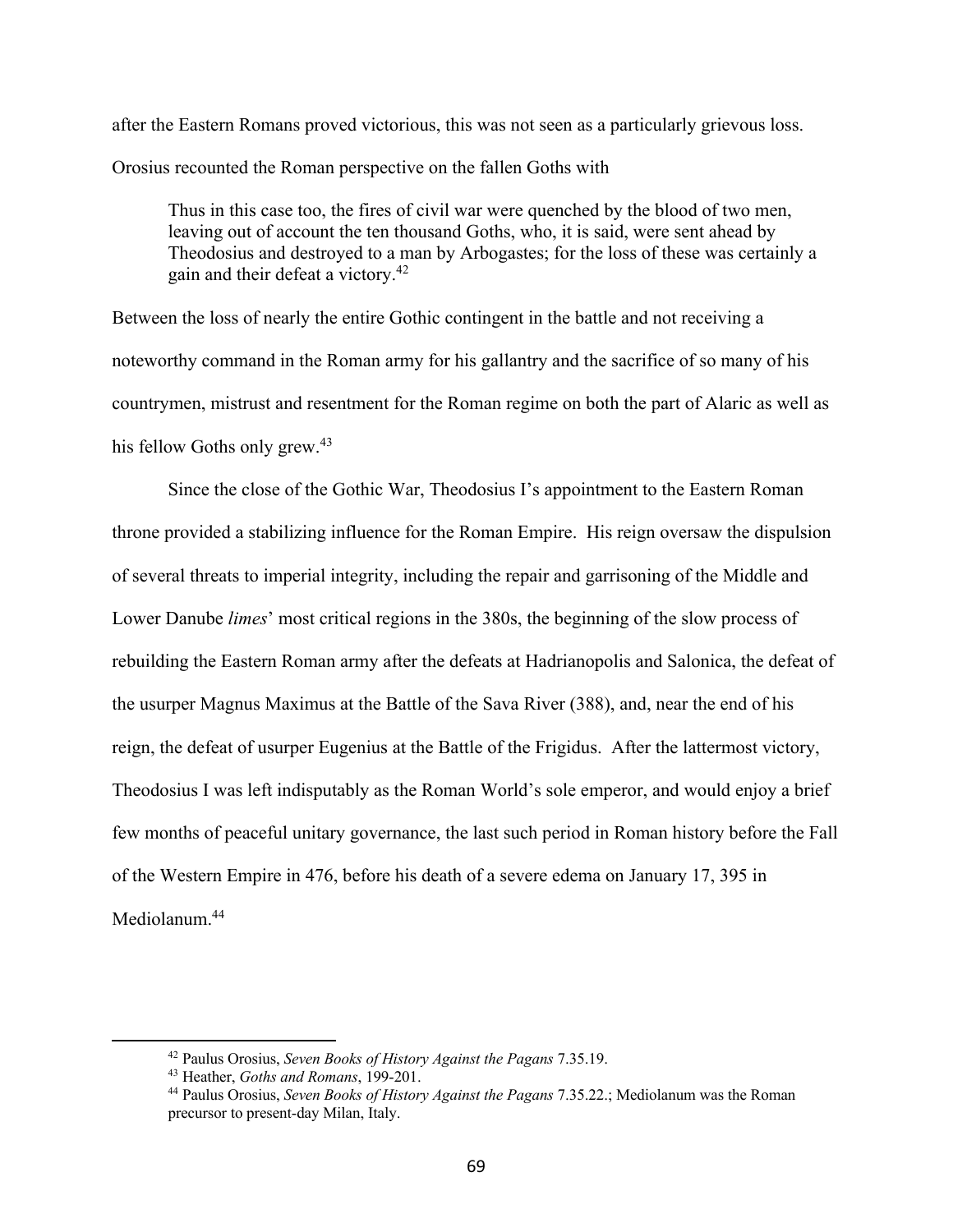His death in early 395 sent destabilizing shockwaves through the Empire. Imperial authority was spilt between his two young sons, Arcadius and Honorius, both of whom were inexperienced and susceptible to political subversion by ambitious Roman officers of their late father's regime.45 For his years of faithful service to the ailing emperor, Theodosius "commended his children to the care of Stilicho," and while Honorius, merely ten years old at the time of his father's death, acceded to the Western throne under his careful guardianship, Arcadius would not prove so easy to maintain influence over.<sup>46</sup> Philostorgius described the seventeen-year-old Arcadius as:

short of stature, and weak in bodily frame; his personal strength was slight, and his complexion dark. The sloth of his natural disposition showed itself in his speech, and in the blinking of his eyes, which remained closed like those of persons asleep, and were kept open with an effort.<sup>47</sup>

As Stilicho remained at a considerable distance to Arcadius' Eastern Roman court at Constantinopolis, the dimwitted Eastern Emperor quickly fell under the influence of Rufinus, Praetorian Prefect of the East.<sup>48</sup> Before long, the two halves of the Empire, divided more so by the rivalry between Stilicho and Rufinus than any other factor, were vying for dominance.

Apart from splitting the Empire's political consciousness in two, Theodosius' death had profound implications for the Empire on a strategic level. While the integrity of the frontier as a whole had been reestablished after 382, segments of the Danube *limes* remained in an enervated state as Theodosius, strapped for new recruits in the wake of the Gothic War, pressed several frontier detachments and local garrisons into his composite field army to adequately address and

<sup>45</sup> John Bagnell Bury, *History of the Later Roman Empire* (New York: Dover Publications, 1958.), 1:106- 108.; Bury, *The Invasion of Europe by the Barbarians*, 31-32.; Paulus Orosius, *Seven Books of History Against the Pagans* 7.36.1.

<sup>46</sup> Bury, *History of the Later Roman Empire*, 1:106-107.; Bury, *The Invasion of Europe by the Barbarians*, 31.

<sup>47</sup> Philostorgius, *Ecclesiastical History* 11.3.

<sup>48</sup> Bury, *History of the Later Roman Empire*, 1:107-108.; Bury, *The Invasion of Europe by the Barbarians*, 33.; Philostorgius, *Ecclesiastical History* 11.3.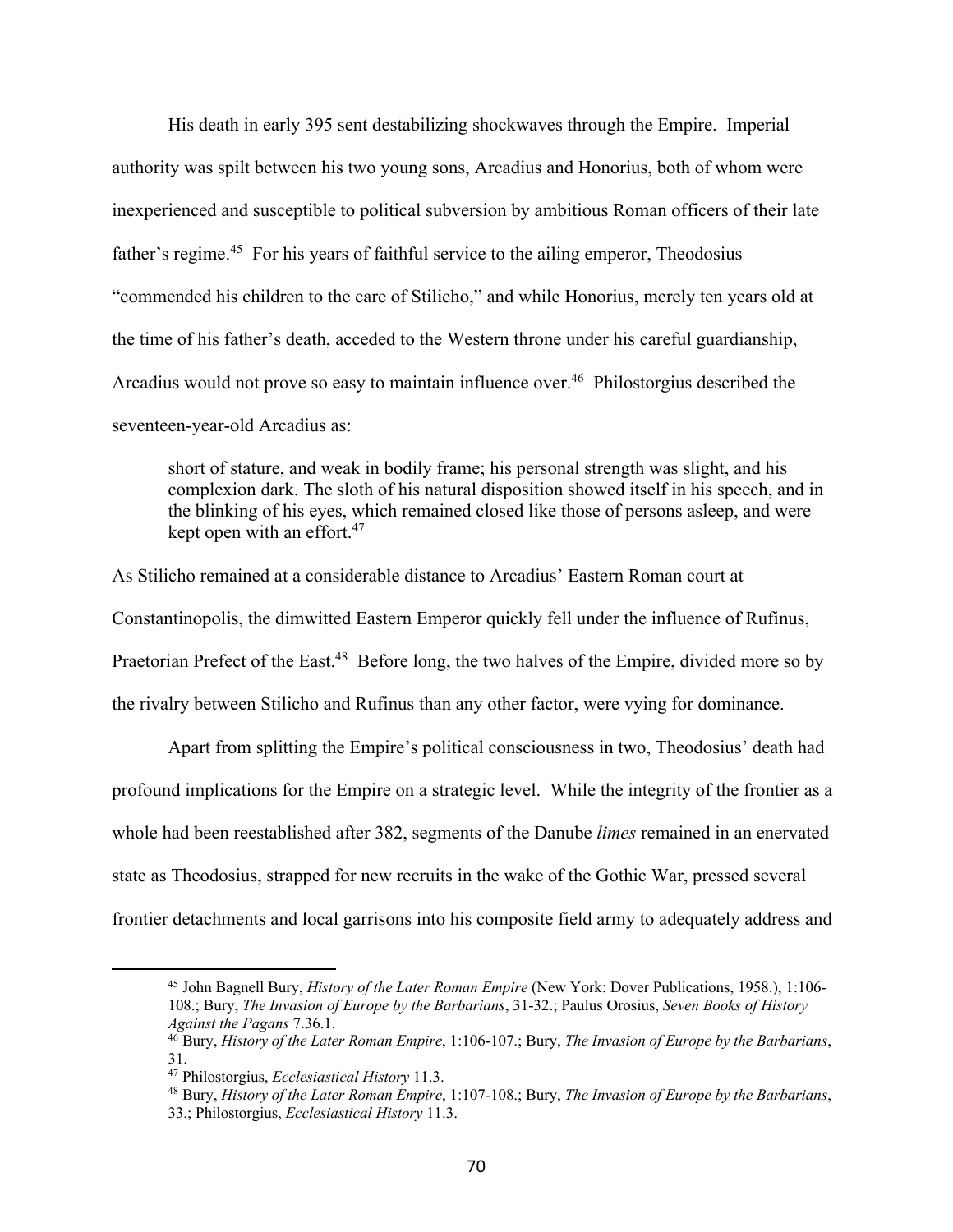dispatch the civil wars of 388 and 394. Such was the fate of various internal defensive networks, most notably the defensive infrastructure—road forts, *castella*, and other local defensive hardpoints—of the Julian Alps, the bulwark guarding eastern overland access to the Italian Peninsula, as it was stripped virtually bare of manpower in the mid-380s.<sup>49</sup> While economical in the face of Rome's immediate civil wars, Theodosius' failure to redeploy men to these areas after his victory at the Frigidus left the northwesterly route into Italia open to any enterprising hostile force south of the Middle or Lower Danube.

As Arcadius rose to the throne in Constantinopolis, the Eastern Roman Empire had only scattered field units and local garrisons at its immediate disposal. Most of Theodosius' Eastern Roman units had been with him when he died in Italia and had defaulted to Stilicho's command.50 Political disorder precipitating from Theodosius' death only further compounded the martial convalescence of the Eastern Roman Empire as recruitment and training efforts rapidly faltered across its holdings, particularly in the Balkans; the Hunnic presence beyond the Danube also made Roman recruitment directly from the barbaricum unfeasible.<sup>51</sup> Sensing the weakness of Roman defensive potential, as much of the Balkan and Anatolian regions were unprepared to rebuff endemic rebellions and hosts from beyond the Danube and the Euxine,

The momentum of Hunnic immigration into Europe had begun to subside over the 380s and, as both greater volumes of land fell under their dominion and the greatest hostile forces among the native barbarous peoples were either subjected to Hunnic suzerainty or driven into the Roman Empire, the intertribal unity that perpetuated the intertribal structure of the Hunnic Horde steadily weakened. Between the 370s and 390s, individual Hunnic tribes dispersed over Pontic

<sup>49</sup> Burns, *Barbarians Within the Gates of Rome*, 107-108, 110.

<sup>50</sup> Bury, *History of the Later Roman Empire*, 1:108.

<sup>51</sup> Burns, *Barbarians Within the Gates of Rome*, 174-175.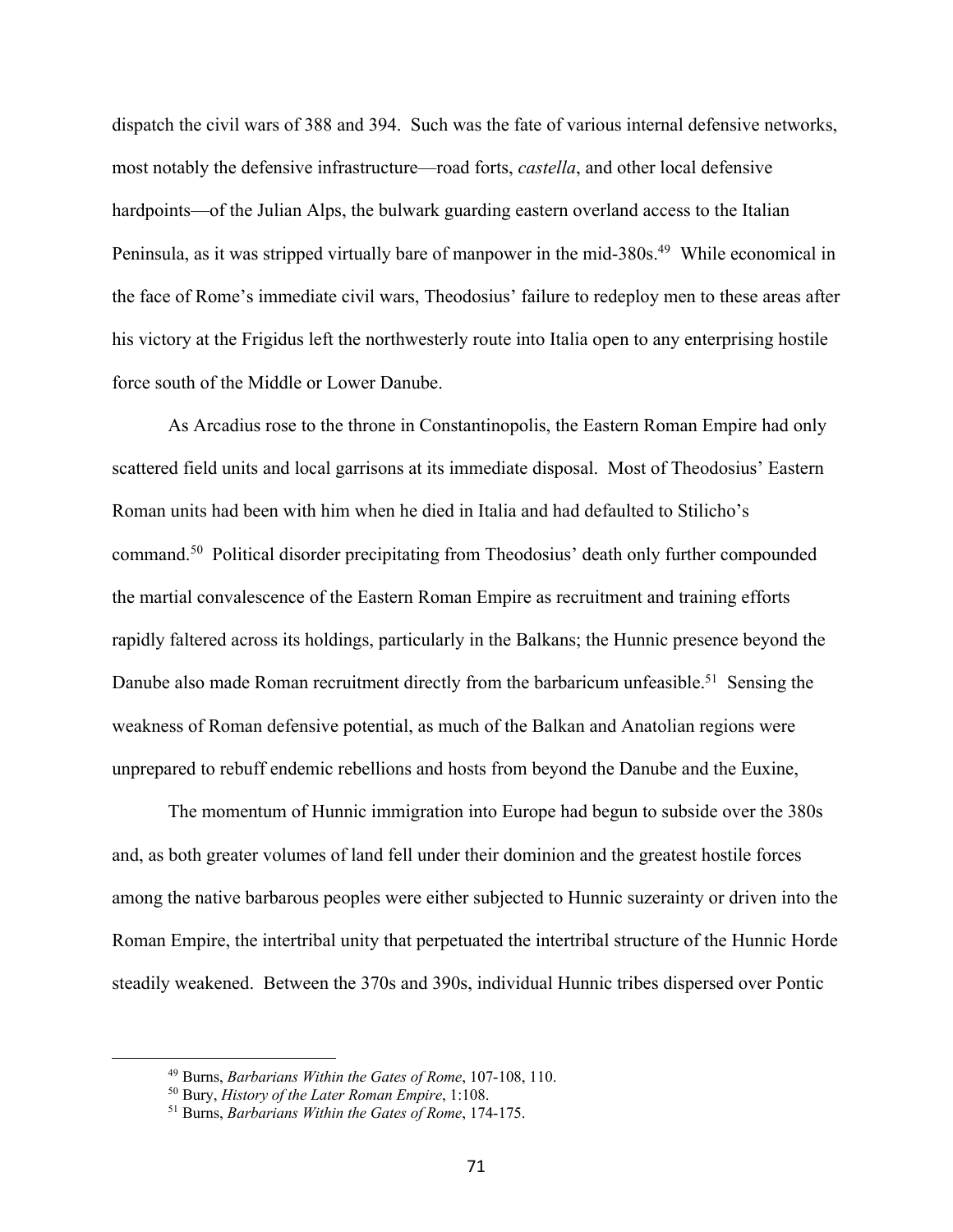Steppe and Carpathia with varying degrees of intertribal cooperation, though the Roman Danube, a more robust, albeit degraded, obstacle than the forests and mountains of Eastern Europe, presented the oncoming Hunnic tribes with a common impasse. The Hunnic tribes venturing westwards thereby created a pileup in the plains beyond the Middle and Lower Danube, and within a couple generations, intertribal confederation would produce the first localized Hunnic kingdoms.

At the same time, Theodosius' conservative employment of his field forces after the Gothic War and in the face of the civil wars of 388 and 394, coupled with the lack of preemptive strikes into regions beyond vulnerable sections of the frontiers, as had been common under Valens and his predecessors, enabled large numbers of Hunnic tribes to gather and cooperate beyond both the Danube and Caucasus frontiers uncontested. By his death in 395, two major Hunnic invasion forces had coalesced beyond these frontiers. The first came during the winter of 394-395, as Philostorgius records:

The Huns, who had seized upon that part of Scythia [Romanian Plain and the southwestern Pontic Steppe] which lies across the Ister [Danube] and laid it waste, afterwards crossed the river when it was frozen over, and made an irruption into the Roman territory: then spreading themselves over the entire surface of Thrace, they laid waste all Europe.<sup>52</sup>

While the existence of scattered Huns settled in and around Thrace in the first decades of the fifth century would point to a number of these Huns having established permanent residences within the Roman Balkans, literary sources fail to detail the fate of this invasion force.<sup>53</sup> As the Eastern Romans did not have the requisite forces to blunt the Hunnic offensive, the raiders likely

<sup>52</sup> Philostorgius, *Ecclesiastical History* 11.8.

<sup>&</sup>lt;sup>53</sup> Otto Maenchen-Helfen has asserted that Philostorgius' account of the 395 Hunnic invasion of the Balkans was in actuality a telescoping of three or more decades, as no other primary source, particularly Socrates or Sozomen, definitively corroborates this account despite detailing the Hunnic invasion of the eastern provinces of the same year. While this could account for the lack of information on what became of this body of marauders, the subject remains a matter of academic debate.; Maenchen-Helfen, *The World of the Huns*, 53.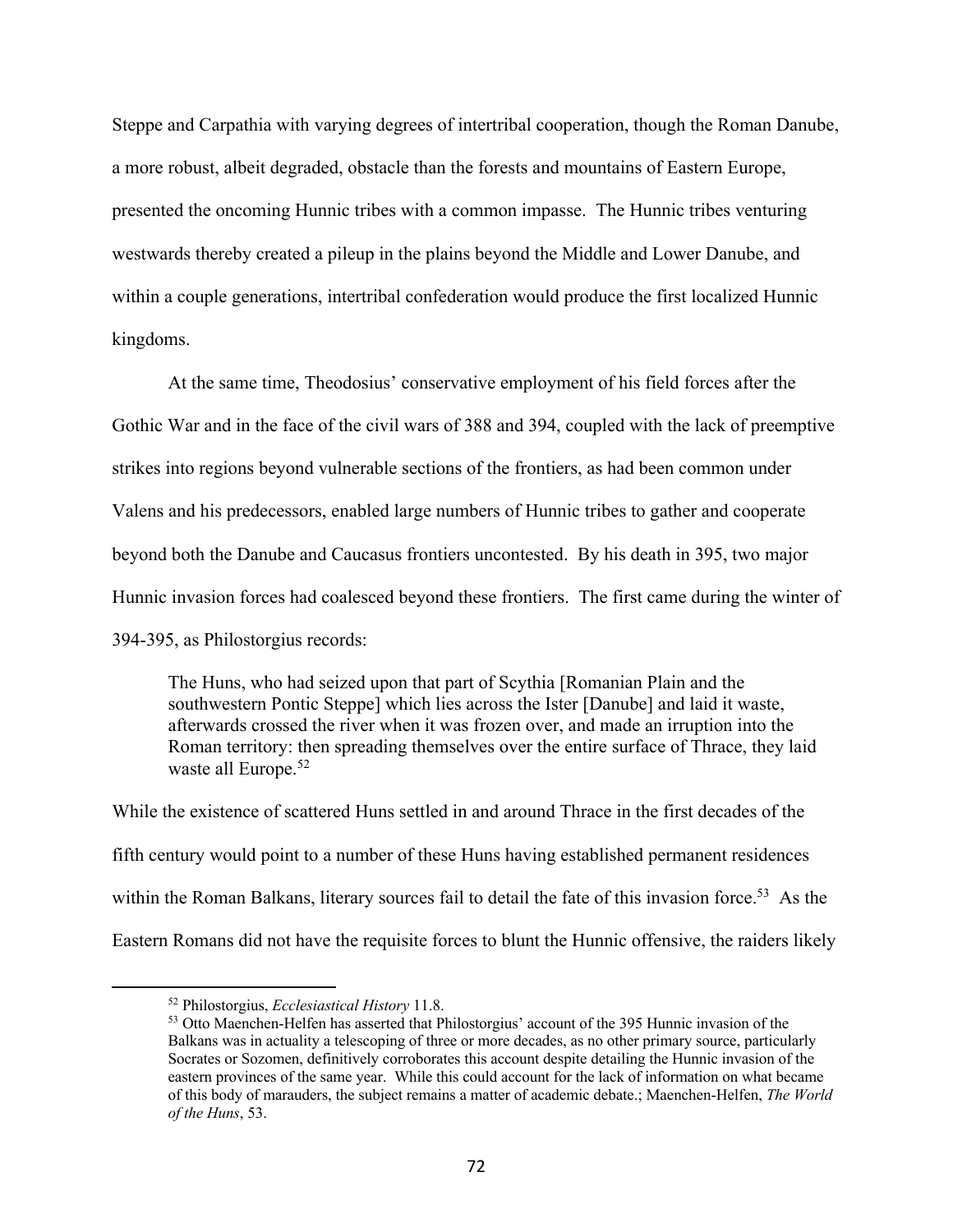either withdrew the way they had come of their own accord or dispersed so thoroughly into the Balkan demographic as to no longer constitute a discernable population. A combination of both potentials is also possible.

Later that year, in the summer of 395, another large force of Huns advanced through the Caucasus and Roman Armenia into the borderlands between Rome and Persia:

But the Eastern Huns crossed the river Tanais, and pouring into the provinces of the East, made an irruption through the Greater Armenia into a district called Melitine. Thence they proceeded to attack the parts about the Euphrates, and penetrated as far as Coele-Syria, and having overrun Cilicia, destroyed an incredible number of its inhabitants.<sup>54</sup>

This force segmented into at least three distinct detachments, mutually venturing into Eastern Anatolia, Syria, and Persia's Mesopotamian heartlands as far as the vicinity of Ctesiphon.<sup>55</sup> While the Hunnic raid of the eastern provinces in 395 would inflict scarce permanent damages on the Roman or Persian landscapes of the Middle East, their presence would take the Eastern Romans two years to forcibly dissuade from their looting campaign, distracting what few resources Constantinopolis had at its disposal after the death of Theodosius from brewing conflicts in the Balkans.

As the Hunnic raiders advanced over the Danube in 395, the imperial territories settled by the Thervingi in Moesia Inferior and Scythia Minor were first to be pillaged.<sup>56</sup> Only months prior, Alaric's Gothic contingent served as collateral at the Battle of the Frigidus in a Roman civil war with little bearing on the Gothic communities along the Danube.<sup>57</sup> Both events demonstrated that the Goths' fortunes and security, ostensibly under the protection of the

<sup>54</sup> Philostorgius, *Ecclesiastical History* 11.8.; Sozomen recounted the same events in comparatively brief detail: "Armenia and the Eastern provinces were at this time overrun by the Huns." Unlike Philostorgius, Sozomen did not mention the Hunnic invasion of the Balkans.; Sozomen, *Ecclesiastical History* 8.1. <sup>55</sup> Maenchen-Helfen, *The World of the Huns*, 52.

<sup>56</sup> Wolfram, *History of the Goths*, 139-140.

<sup>57</sup> Heather, The Fall of the Roman Empire, 213.; Wolfram, *History of the Goths*, 138.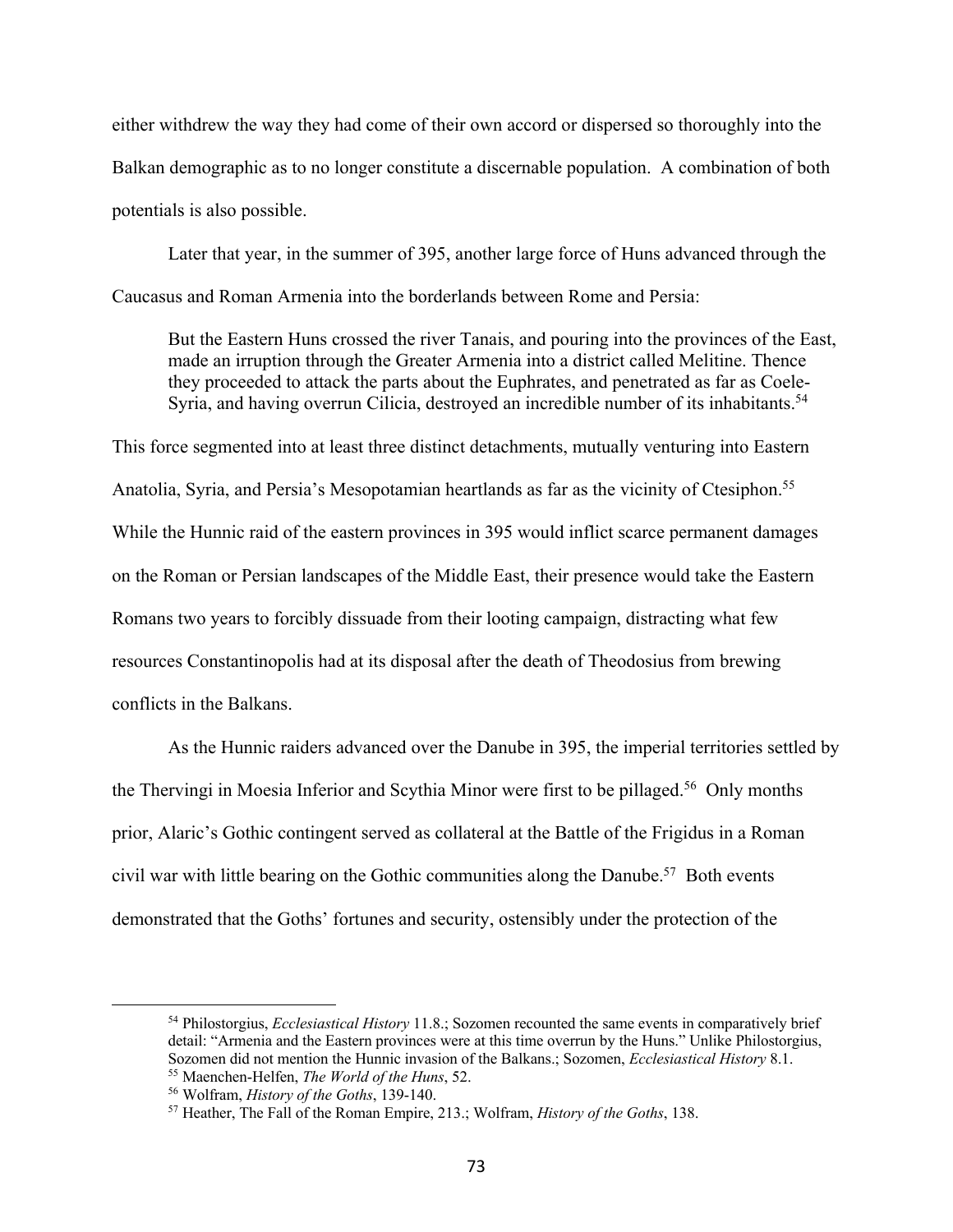Romans—both those defending the Danube *limes* in the immediate, and, more holistically, those governing the Empire—could not be guaranteed so long as the nature of their existence within the confines of the Roman world remained unchanged.58 As little remained to bind his countrymen to their ravaged homesteads in the Upper Balkans, Alaric and the Goths under his limited command in the Roman army, enkindled the Lower Danube Thervingi and numerous Gothic volunteers in the Balkans, to war. Before long, Alaric found himself elevated to the status of 'king' over the largest armed force in the Roman Balkans, whose collective exploits against Rome cemented a new poly-Gothic community which, before long, was ascribed the name 'Visigoths' by their Roman observers.59

Early in 395, he set out towards Constantinopolis, reaching the perimeter of the Constantinian Walls within weeks, though his purposes in doing so are not entirely clear.<sup>60</sup> He may have sought, as some assert, merely to demand the proper command as *magister militum* he believed his actions before and during the Battle of the Frigidus warranted, although, given the all but undefended state of Eastern Rome, it is plausible he sought to instill new living and social arrangements for his Gothic kinsmen within imperial affairs.<sup>61</sup> In any case, upon reaching the city walls a few months thereafter, in much the same fashion as Fritigern had experienced a few decades prior, the imposing façade of *Nova Roma*'s Constantinian Walls turned his attention to softer targets elsewhere in the Balkans, pillaging through southern Thrace, Macedonia, and down the Greek Peninsula.62

<sup>58</sup> Ibid., 211-212.

<sup>59</sup> Wolfram, *History of the Goths*, 143-146.

<sup>60</sup> Bury, *History of the Later Roman Empire*, 1:110.

 $61$  Ibid.

 $62$  Ibid.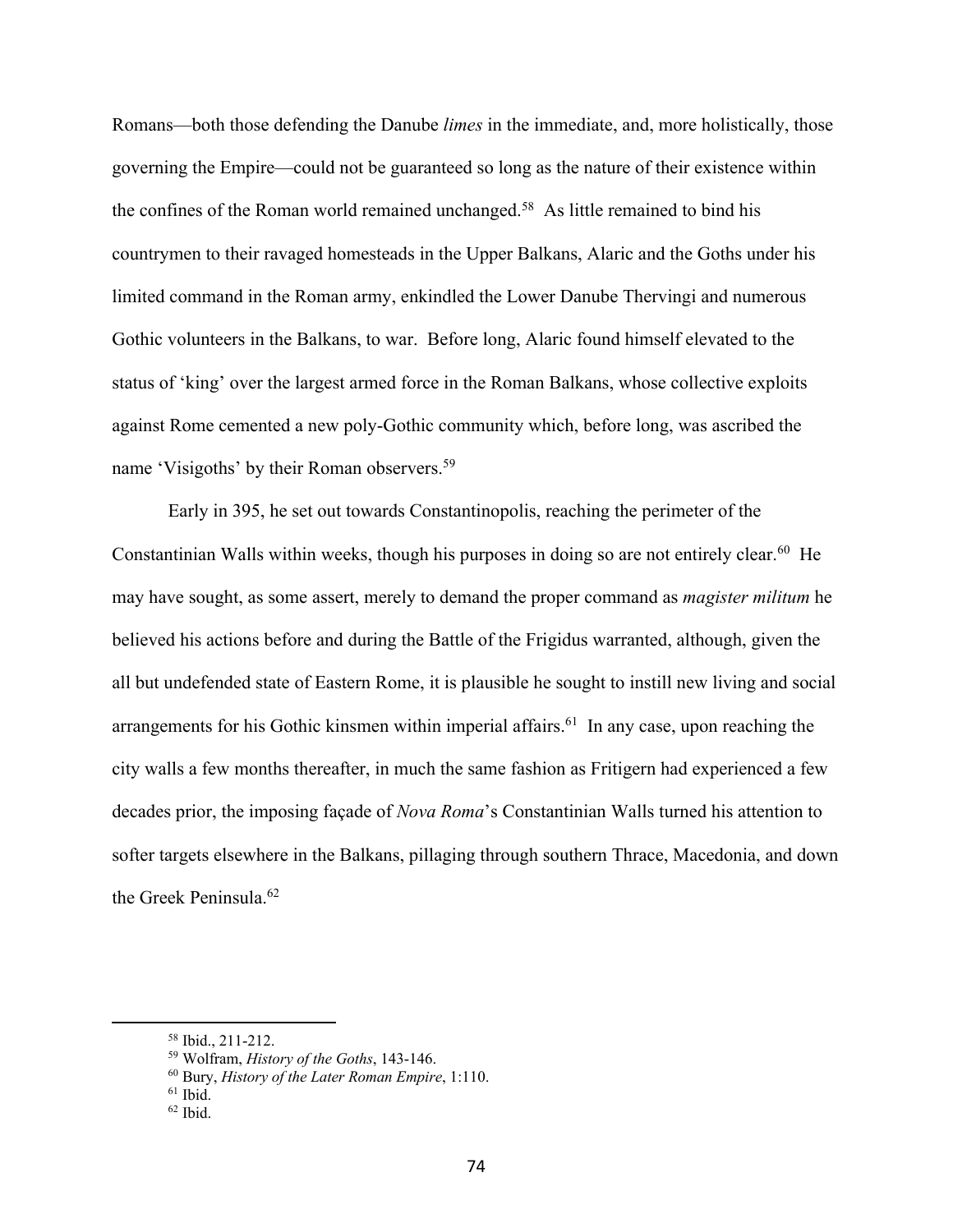Stilicho had in the meantime mustered his combined host, comprised of some of the Empire's most veteran field units, and began marching long the Dinaric Alps to deal with Alaric.<sup>63</sup> Yet, despite having ample forces to corner Alaric's roving force in Greece and destroy it in pitched battle, Stilicho released the Eastern Roman units under his command to Constantinopolis for redeployment.<sup>64</sup> Claudian spun this event as being Stilicho's dutiful response to a request sent by Arcadius to yield the East its field army, though this just as well could have been a response of his own initiative to the East's indefensibility along the Danube as well as his recognition of the difficulties of logistics and effective command in directing both a large segment of the Western Roman field army and virtually the entirety of its Eastern counterpart at the same time.<sup>65</sup>

Stilicho sent the Eastern troops, already composed in part by Germanic barbarians, along with a considerable detachment of Gothic auxiliaries to Constantinopolis, all under the leadership of Gainas, still an Eastern Roman field commander just as he had been under Theodosius.<sup>66</sup> After detaching Gainas and the Eastern Roman units, Stilicho withdrew from the northern Balkans to his quarters in Italia for the winter, after which he spent the bulk of 396 restoring Roman control of the Germanic frontiers on the Rhine and Upper Danube neglected during the recent civil wars and his abortive campaign into the Balkans.<sup>67</sup> Arriving late in the autumn of 395, Gainas was met a short distance from the capital by an imperial delegation consisting of the young Arcadius, Rufinus, and numerous other attendants. The personal weaknesses of Arcadius as emperor, Philostorgius explains:

<sup>63</sup> Ibid., 111.

<sup>64</sup> Ibid., 111-112.

<sup>65</sup> Claudian, *De consulatu Stilichonis* 2.95-96.; Kulikowski, *Rome's Gothic Wars*, 166.

<sup>66</sup> Bury, *History of the Later Roman Empire*, 1:112.

<sup>67</sup> Ibid., 118-119.; Kulikowski, *Rome's Gothic Wars*, 166.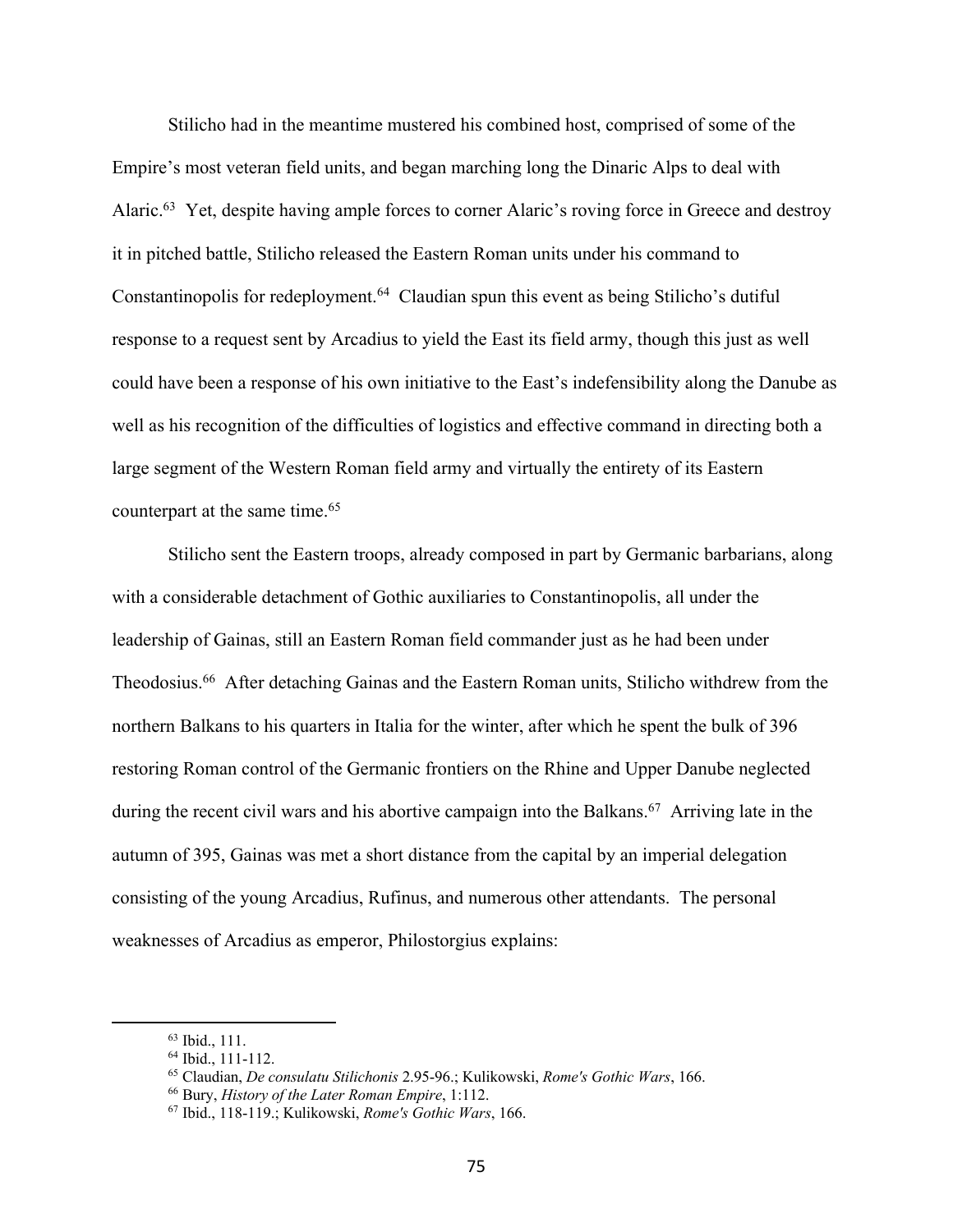caused Rufinus to miscalculate his chance, for he thought that at the very first sight the army would gladly choose him as emperor, and depose Arcadius. Moreover, the soldiers having cut off Rufinus' head, inserted a stone into its mouth, and carrying it about upon a pole they marched forth in every direction. They cut off his right hand too, and carried it about through all the workshops of the city, adding these words, "Give something to the insatiate one." In this way they collected together a large amount of gold, for they who saw the head, gladly gave their gold on account of the pleasure they derived from the spectacle. The ambition and thirst after power which marked Rufinus met with this end.<sup>68</sup>

With the Praetorian Prefect having been dispatched, Gainas assumed martial control over Constantinopolis with his Gothic forces. Guardianship over the young emperor, however, was seized by Eutropius, an influential Eastern Roman eunuch serving as Arcadius' head chamberlain and the leader of a faction opposed to the governance of the late Rufinus.<sup>69</sup> The relationship between Gainas and the emperor's new regent was quickly strained by their mutual ambitions, and as Gainas received little recognition from his role in bringing Eutropius to power, his dissatisfaction with the sitting Eastern Roman regime only grew.<sup>70</sup>

Meanwhile, Alaric ravaged Greece as far south as the Peloponnese.<sup>71</sup> While Constantinopolis was embroiled in repulsing the Huns terrorizing the eastern provinces, Stilicho, having satisfactorily reasserted Roman control over the Rhine and Upper Danube, launched a new offensive against Alaric in the spring of 397.72 Having made landfall in Thessaly, Stilicho bottled the marauding Goth and his forces into the mountains of Epirus and southern Illyricum with only light fighting, causing an anxious stir among the government offices at Constantinopolis.73 Eutropius, more threatened by Stilicho than the Goths, convinced Arcadius to proclaim Alaric as *magister militum* of Illyricum, giving him the requisite civil and military

<sup>68</sup> Philostorgius, *Ecclesiastical History* 11.3.; Zosimus, *New History* 5.7.6.

<sup>69</sup> Kulikowski, *Rome's Gothic Wars*, 166.; Philostorgius, *Ecclesiastical History* 11.4.; Zosimus, *New History* 5.8.1.

<sup>70</sup> Zosimus, *New History* 5.13.1.

<sup>71</sup> Ibid., 5.5.5-8.

<sup>72</sup> Bury, *History of the Later Roman Empire*, 1:120.

 $73$  Ibid.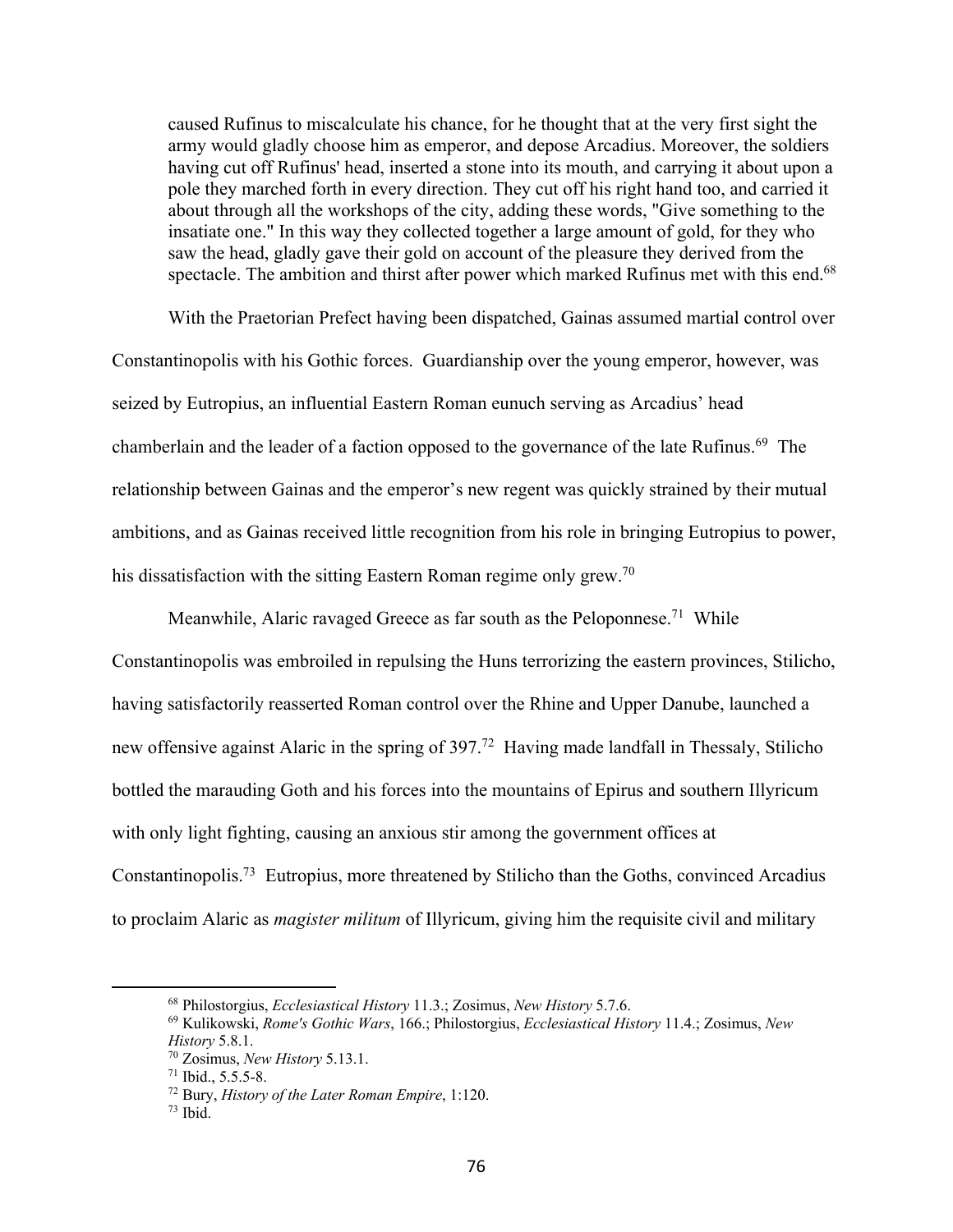authority to requisition food and supplies from the various townships in the Western Balkans for sustaining his countrymen.<sup>74</sup> Having been politically outflanked, Stilicho embarked his landing force once again and returned to Italia only to find that, in an effort to ostracize him from Eastern Roman affairs going forward, Eutropius had implored Arcadius to declare Stilicho a *hostis publicus*, thereby depriving him of the same logistical support to which Alaric had recently been granted access.75 This arrangement quelled Alaric's pillaging for the next few years, but by no means offered a solution to the potential for chaos his people represented to both the Eastern and Western Roman Empires.

As he continued to consolidate his control over Eastern Roman affairs, Eutropius gathered what Eastern Roman units he could, many among them having come from Stilicho's command, and launched a counteroffensive in 398 against a second major Hunnic raid into the Eastern provinces, successfully repulsing them in Roman Armenia and returning to the capital in triumph.76 With a victory over the Huns behind him, Eutropius convinced the Eastern Emperor to appoint him as consul in 399 to the Eastern Roman Senate; such a move was unprecedented, given that he was both a eunuch and a former slave, and instigated a sea of intrigue in Constantinopolis and a political crisis throughout the Eastern Roman Empire.<sup>77</sup> Eunapius wrote of the situation:

The eunuch held power in the palace and, coiling around through the halls, like a true serpent seized everything and dragged it off to his lair. Eutropius made endless and eager use of his opportunities and good fortune and he immersed himself so much in his meddling that if a father hated his son, a husband his wife, a mother her daughter, none escaped his notice.78

 $74$  Ibid.

<sup>75</sup> Ibid.; Kulikowski, *Rome's Gothic Wars*, 167.

<sup>&</sup>lt;sup>76</sup> It ought to be noted this was not the last Hunnic raid into Armenia; several more would take place later in the fifth century.; Bury, *History of the Later Roman Empire*, 1:126.

<sup>77</sup> Kulikowski, *Rome's Gothic Wars*, 168.

<sup>78</sup> Eunapius, *History* 9.65.2., 9.52.5.; Evidently, Eutropius' position was so astounding to his fellows that, as Eunapius records, many sought to mimic his nature: "In the time of Eutropius the eunuch, the guardian of the Emperor Theodosius, because of the former's importance and power the tribe of the eunuchs became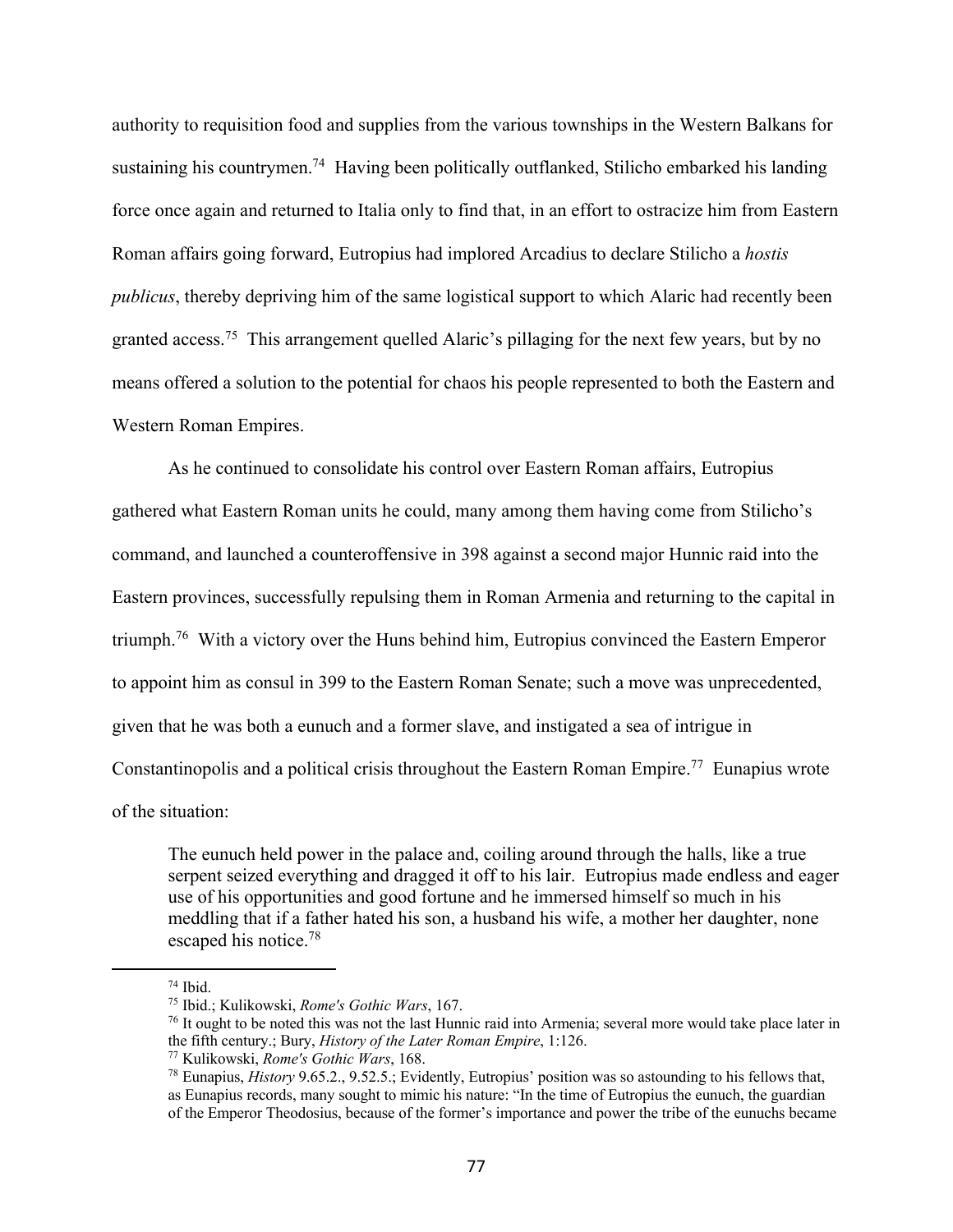In Phrygia, many of the Greuthungi which had been resettled there during the 380s and 390s, took advantage of the political disorder and rose in revolt under a Gothic *comes* named Tribigild, pillaging the Anatolian interior and demanding the deposition of Eutropius.<sup>79</sup> Arcadius dispatched a sizable host under *magister militum* Leo, noted as "a placid man and easily led because of addiction to drink," only for it to be defeated with months of its departure from Constantinopolis.80 Sensing an opportunity to undermine his rival after Leo's defeat, Gainas met with Arcadius and convinced him of the Anatolian Greuthungi's invincibility, advising him to accede to their demands.<sup>81</sup> Within days, Eutropius' power base collapsed beneath him as his assets were seized, edicts repealed, and influential seat in the palace replaced with a grim banishment to the island of Cyprus.<sup>82</sup>

In the meantime, Gainas, recently appointed as Leo's replacement for the East's *magister militum*, amassed a second army to engage with Tribigild's forces, yet after having marched into Anatolia, he elected to finally brake with Roman authority and joined the rouge Greuthungi forces.83 While Tribigild would by some means perish along the way to Constantinopolis, Gainas led the combined force of Goths across the Hellespont to collectively occupy Constantinopolis in early 400. His rule, markedly unsuccessful due to both his own tyrannical incompetence as governor—while in control of the Roman court, he would even have the disgraced Eutropius put to death—and the mass resentment of the predominantly-Christian,

so numerous that even some persons who had beards, in their eager haste to become eunuchs and Eutropiuses, lost their wits and their testicles, enjoying the advantages of Eutropius. Golden statues of him were set up everywhere, and he built splendid palaces more magnificent than the whole city.;" Eunapius, *History* 9.65.7.

<sup>79</sup> Kulikowski, *Rome's Gothic Wars*, 168-169.; Sozomen, *Ecclesiastical History* 8.4.

<sup>80</sup> Eunapius, *History* 9.67.5.

<sup>81</sup> Sozomen, *Ecclesiastical History* 8.4.; Zosimus, *New History* 5.17.5.

<sup>82</sup> Zosimus, *New History* 5.18.1.

<sup>83</sup> Halsall, *Barbarian Migrations and the Roman West*, 200.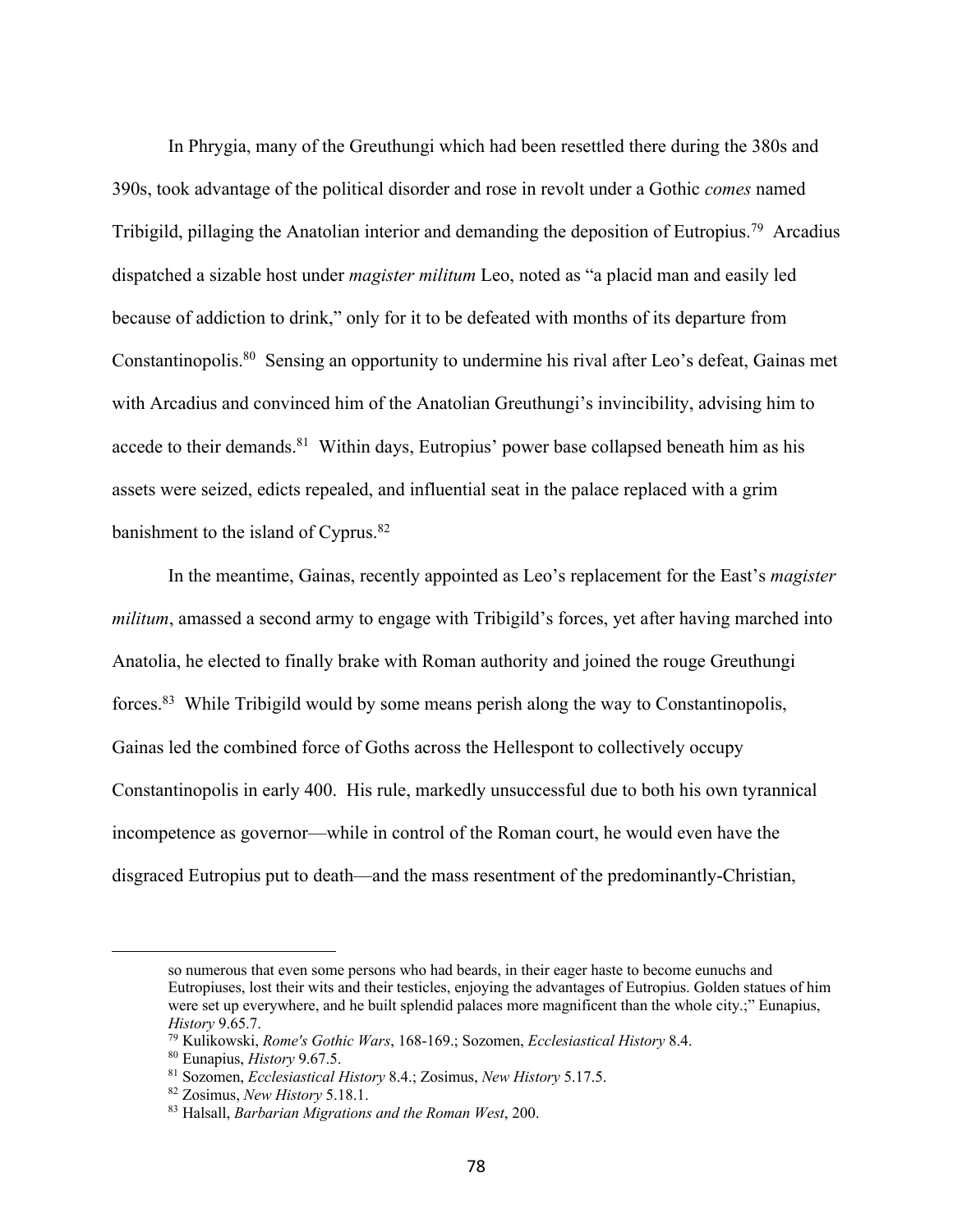Graeco-Roman Constantinopolitans of their predominantly-Arrian, barbarian occupiers, lasted several months, but by the summer of 400, the social and political tension behind the Constantinian Walls had reached a boiling point. In July, while Gainas and much of his Gothic force was beyond the walls in the Thracian countryside, the citizenry of Constantinopolis took up arms, barred the gates, and slew 7,000 Goths trapped within the city's confines, constituting perhaps one fifth of the Gothic host.<sup>84</sup> In the wake of this sudden, costly rebellion, Gainas took what remained of his barbarian host and attempted to cross the Hellespont back into Anatolia. At was at this critical moment that Fravitta, a Gothic general in Roman service, having been indisposed suppressing "brigands" in Cilicia and the Levant since 395, as Eunapius wrote, "so that brigandage almost disappeared from the lips of men," returned to the vicinity of Constantinopolis.85 His host annihilated the Goths at sea as they attempted to cross to Anatolia, trouncing the final major Gothic force east of Illyricum and returning to Arcadius' court to receive an appointment as consul in 401.86

In the wake of the Gothic defeat, Gainas took what little remained of his forces and retreated northwards through the Balkans, crossing the Danube, and attempted to settle just north of the Lower Danube "in his native land."87 By the early 400s, the Huns had taken thorough possession of the lands beyond the Danube frontier, and while the Hunnic Horde had effectively dissolved by the beginning of the fifth century, local Hunnic tribes throughout the territories it had conquered had begun to produce small semi-nomadic kingdoms of their own, particularly along the Danube frontier. Not long after their arrival in the Romanian Plain in the autumn of 400, a Hunnic king named Uldin, having taken note of the newcomers' activities, amassed a host

<sup>84</sup> Ibid.; Zosimus, *New History* 5.19.4.

<sup>85</sup> Eunapius, *History* 9.69.2.

<sup>86</sup> Ibid., 9.69.4.; Marcellinus Comes, *Annales* 2.13.

<sup>87</sup> Zosimus, *New History* 5.21.6.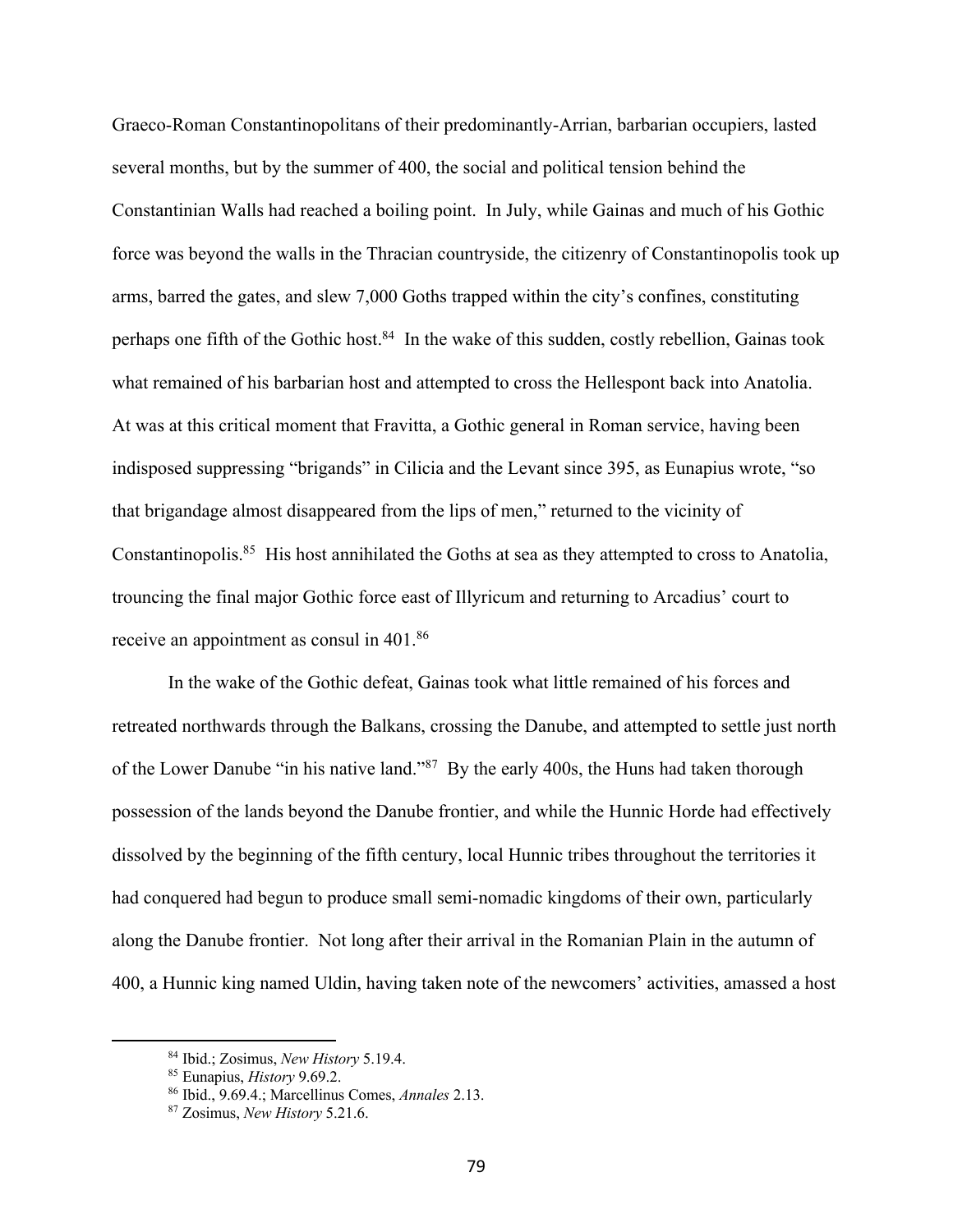of Hunnic warriors and, through a series of bloody pitched battles, wore down Gainas' numbers and finally slew him on the field in the vicinity of the Roman *castrum* Novae.<sup>88</sup> The existence of an independent Gothic settlement on the periphery of Hunnic territory posed a serious threat to Uldin and his countrymen as it presented a rallying point for the Goths living under Hunnic dominance, and, if left unopposed, could in time serve as a major point of Germanic resistance to the Huns.<sup>89</sup> Worse still, as Gainas had remained near to the Roman border, despite his history with the Eastern Roman court, his presence could potentially have been used as a tool to extend Roman influence beyond the Danube once more. After his short campaign, Uldin fixed the head of the former *magister militum* on a pole and sent it to Constantinopolis as a diplomatic gift, receiving in turn a peace agreement with the Eastern Romans.<sup>90</sup> While such an exchange portended good relations between the Empire and its Hunnic counterparts along the Danube frontier, Uldin would engage in a range of operations to the benefit and detriment of both halves of the Roman Empire over the coming decade.

In the meantime, between the summer and autumn of 401, Alaric mustered his forces and proceeded to advance against Italia. His reasons for this move are not specified by primary sources, but any combination of various factors could have driven him to take up arms against the domain of Stilicho. With the fall of Eutropius in 399, the official sanctioning of his role as *magister militum* of Illyricum dropped out from under him; the loss of official logistical support for his Gothic forces from Roman settlements in the region, coupled with the comparatively sparce agricultural facilities present amidst the Dinaric Alps, would have put a serious supply constraint on the Visigoths. Venturing into the fertile plains of northern Italia could certainly

<sup>88</sup> Maenchen-Helfen, *The World of the Huns*, 59.; Zosimus, *New History* 5.22.1-2.

<sup>89</sup> Zosimus, *New History* 5.22.1-2.

<sup>90</sup> Marcellinus Comes, *Annales* 2.14.; Zosimus, *New History* 5.22.3.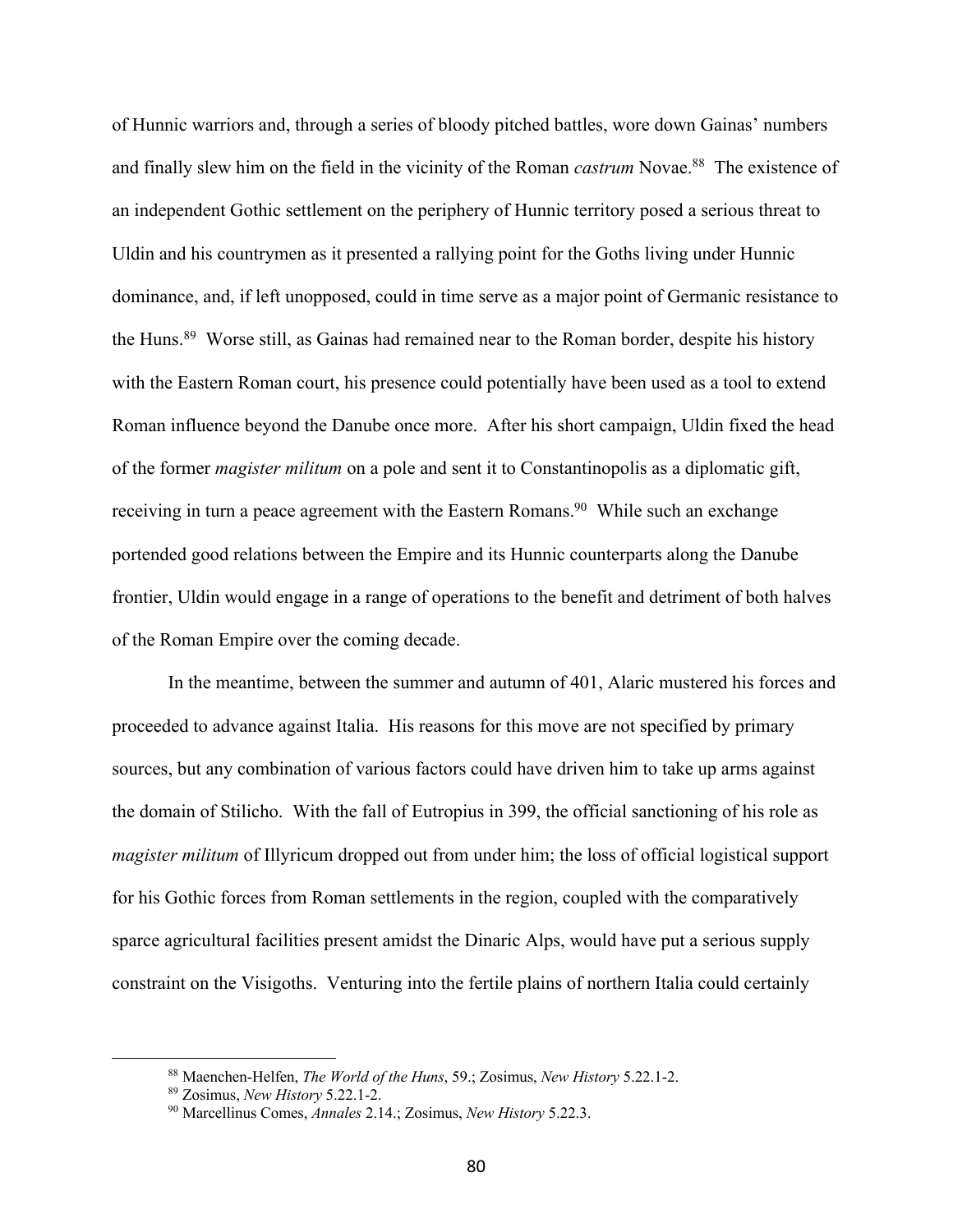alleviate this difficulty. Alternatively, their reasoning could just as easily have been the desire "to seek out a kingdom by their own exertions rather than serve others in idleness" as Jordanes later describes.<sup>91</sup> Such a motive had precedent among the Goths which settled south of the Danube in 382; Fritigern made overtures at being recognized as the overall leader of the Goths within Roman territory multiple times during the Gothic War, and while his death prior to 382, compounded by Roman efforts to keep the Thervingi divided, may have made such a reality impossible in the immediate, the idea of a Gothic kingdom not unlike that of Ermanric gained a new lease on life in the reign of Alaric, even if he was for the time being merely the king of an army.

Having remained relatively stationary in Illyricum, situated on the overland route of communication between East and West, Alaric and his Visigoths could have been well informed as to the strategic position of the Empire and the frailty of its frontiers, exhibited along the Rhine in Stilicho's frequent combat tours against the tribes of Germania, and along the Danube in Gainas' apparent ability to cross the river with a modest entourage of Goths. He could have just as easily known about the sparce defenses throughout the Julian Alps, still all but unmanned since Theodosius I stripped Italia's foremost northeastern defenses in the mid-380s.<sup>92</sup> Whatever his reasoning, Alaric breached the perimeter of Italia between the autumn of 401 and the spring of 402, threatening the historic heartlands of the entire Roman World.

This development was far from a welcome one for Stilicho. The Upper Danube in the latter months of 401 was already unstable enough, as a combined force of Vandals and Alans,

<sup>91</sup> Jordanes, *The Origin and Deeds of the Goths* 3.147.

<sup>&</sup>lt;sup>92</sup> Jordanes made specific mention of Alaric's uncontested entry into Italy, stating, "in the consulship of Stilicho and Aurelian he [Alaric] raised an army and entered Italy, which seemed to be bare of defenders, and came through Pannonia and Sirmium along the right side.;" Jordanes, *The Origin and Deeds of the Goths* 3.147.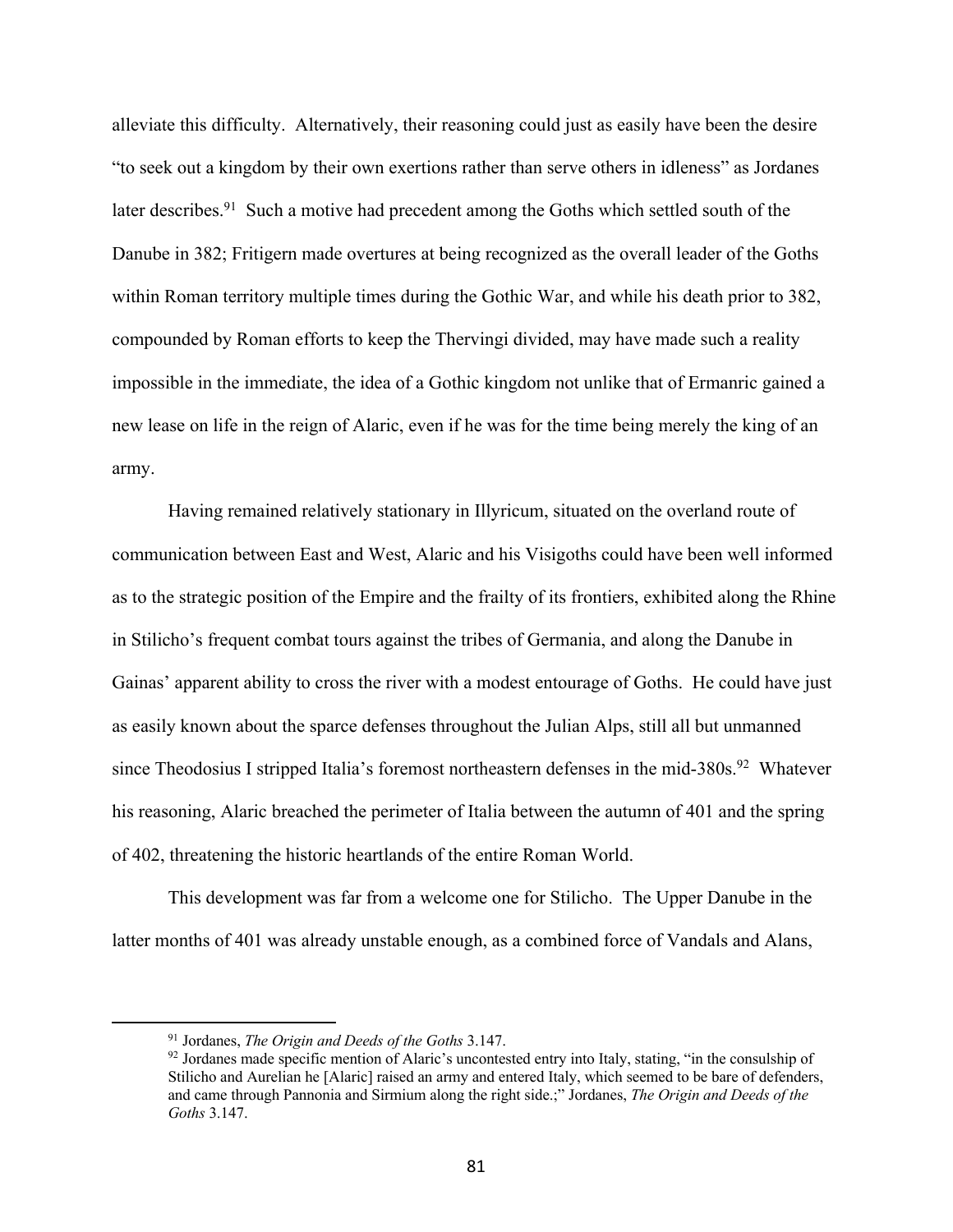their westward migration at the forefront of the Huns having stalled at the southeastern perimeter of Germania, were assaulting the Rhaetian and Norican segments of the Upper Danube.<sup>93</sup> As Stilicho had deployed all available forces on the peninsula to the Upper Danube to face these threats, Honorius' court, situated at Mediolanum on the western face of northern Italia, was vulnerable to Alaric's host; while the emperor had planned to evacuate the city for a temporary residence in Gaul, Stilicho persuaded him to remain in place.<sup>94</sup>

Stilicho immediately began to bolster his field forces with numbers from the nearby Gallic legions and barbarian mercenaries from beyond the frontier.<sup>95</sup> During this brief period in the closing months of 401, along with detachments from the Gallic legions, Stilicho enticed several thousand Alans and Vandals and various detachments from the Danube *Limes* into his composite field army.96 While his recruitment from his former enemies had alleviated some pressure on the Danube, his recruitment from the defensive forces along the frontiers with Germania would have problematic implications for handling Alaric a year later. Between January and March of 402, Stilicho traversed the Alps, forced and crossing of the Adda, and moved to intercept the Gothic host before they could reach Honorius and his court, hoping the threat of retaliation would be sufficient to hold the increasingly tempestuous peoples of Germania at bay.97

Alaric, having learned of Stilicho's approach, proceeded southwest away from the capital. Within days they came upon the township of Hasta, only for Stilicho to arrive with his army before extensive Gothic siege operations could get underway, driving them further

<sup>93</sup> Halsall, *Barbarian Migrations and the Roman West*, 201.; Wolfram, *History of the Goths*, 150-151.

<sup>94</sup> Wolfram, *History of the Goths*, 151.

 $95$  Ibid.

<sup>96</sup> Ibid.

 $97$  Ibid.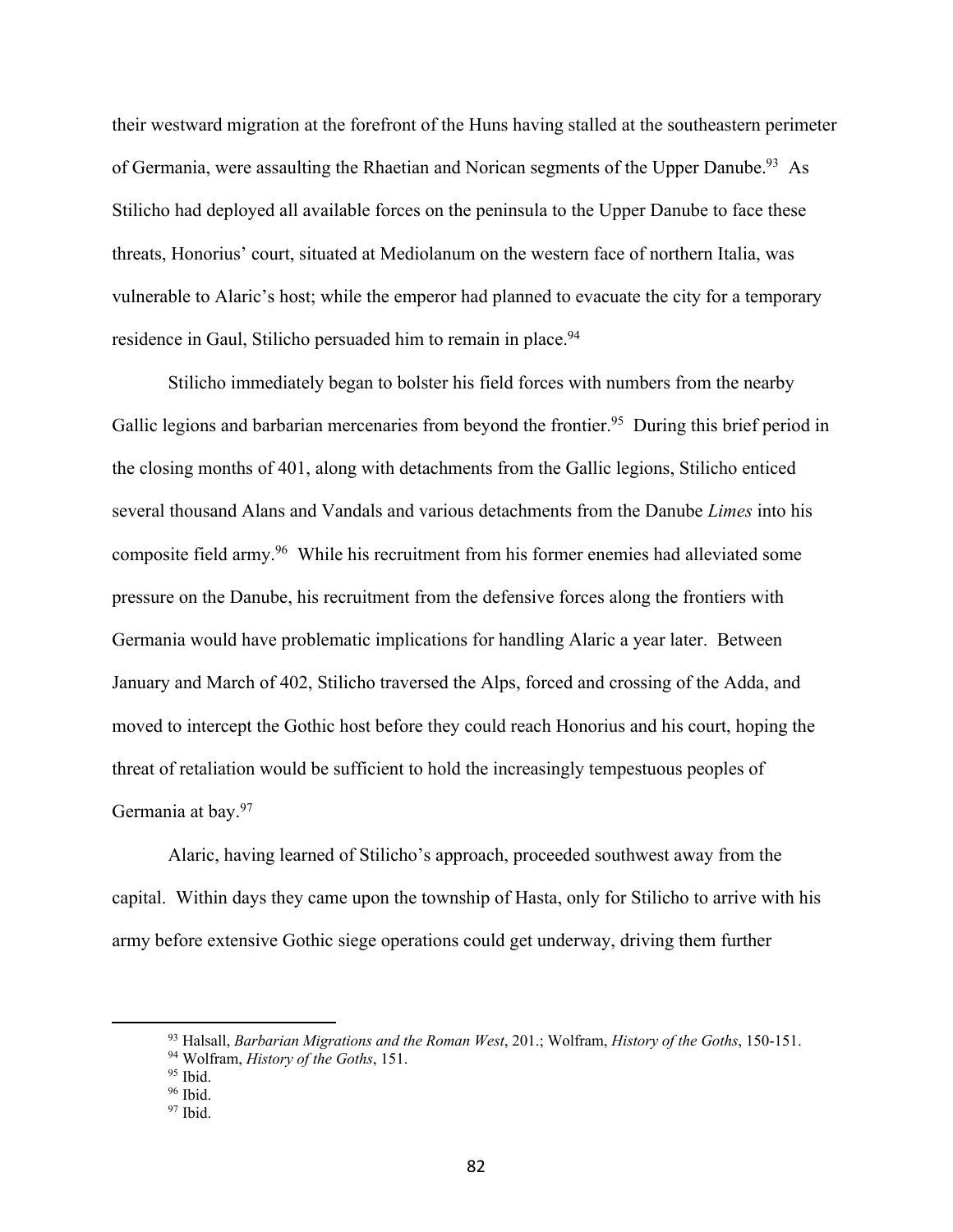southwards into increasingly unknown territories. The Goths set camp near Pollentia wherein Alaric chose to begin preparations for a pitched battle.<sup>98</sup> Yet, while the predominantly Arian Goths celebrated the festivities of Easter on Sunday, April 6, 402, the Roman army befell their unsuspecting numbers.<sup>99</sup> The battle proved a modest yet important victory for Stilicho, and saw the capture of numerous Gothic prisoners of war, including Alaric's own family, and a great deal of loot the Goths had plundered over the previous several years.100 In the wake of the battle, as the majority of his cavalry had reportedly survived the engagement, Alaric and his forces fled and encamped on a nearby mountain after which talks began.

Stilicho probably offered the Visigoths a typical *Foedus* arrangement, including subsidies, a command within the Western Roman military, and the return his prisoners if Alaric swiftly departed the Italian peninsula.<sup>101</sup> After some deliberations, Alaric and his men agreed and moved northeastwards from whence they came, all the while a suspicious Stilicho kept tabs on the barbarians' movements. His concern soon proved well-founded; having discontentedly remained on the Italian border through the remainder of 402, Alaric began to plan a new offensive into the West, targeting the Gallic provinces by way of the mountain passes north of Verona.102 If the Goths could traverse the Alps into the already weakly-held frontier provinces of Rhaetia and Germania Superior, the consequences for both the Upper Danube and Rhine frontiers could be severe. Not unlike when Fritigern bid a modern band of Huns and Alans to join him during the Gothic War whilst enclosed between the Haemus and the Lower Danube, Alaric, having approached the Upper Danube defenses from the rear, could have easily

<sup>98</sup> Kulikowski, *Rome's Gothic Wars*, 170.

<sup>99</sup> Ibid.; Wolfram, *History of the Goths*, 152. <sup>100</sup> Ibid.

<sup>101</sup> Heather, *Goths and Romans*, 208-209.

<sup>102</sup> Ibid., 209.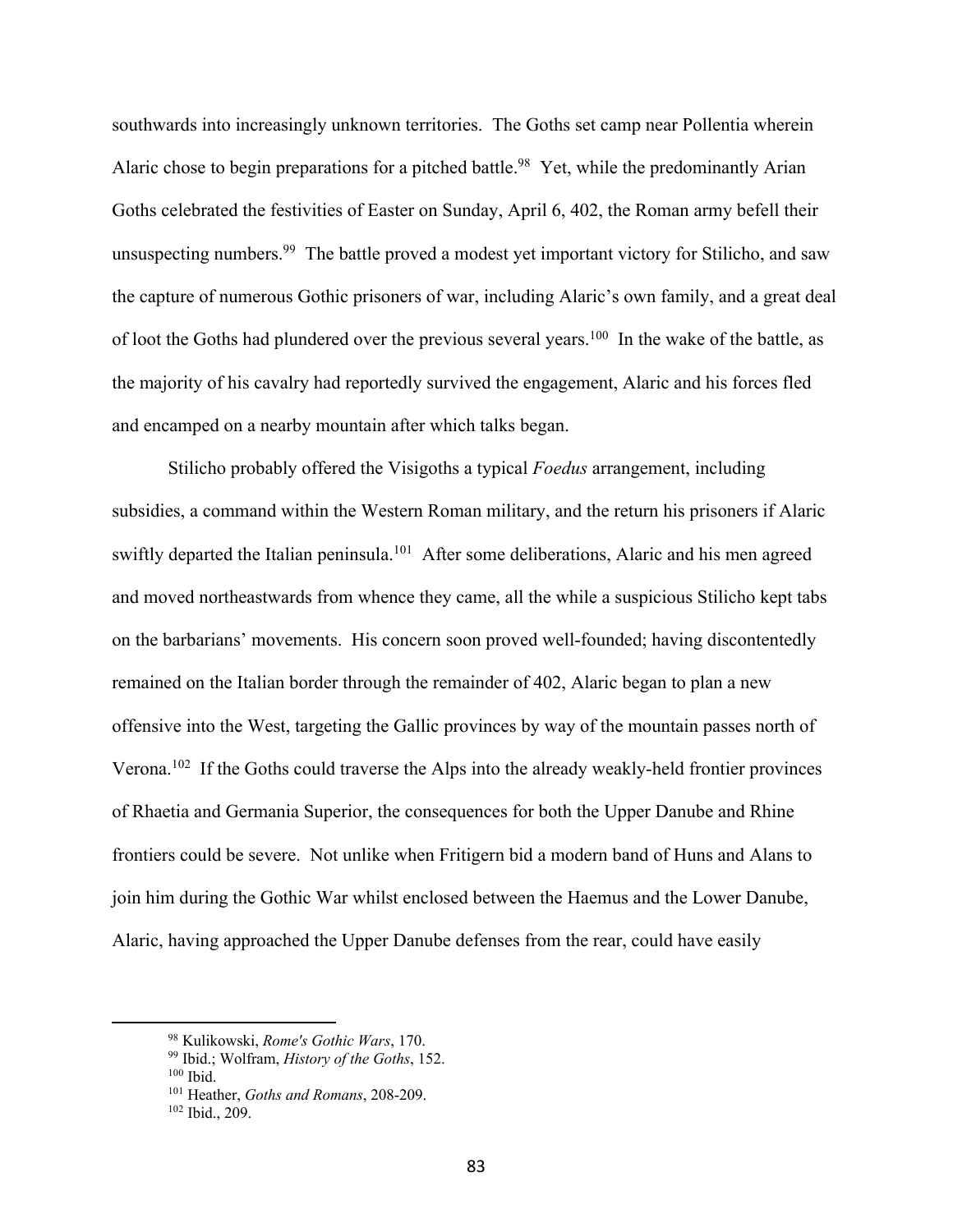perforated the *Limes* and beckoned untold numbers of his Germanic cousins into the Roman West.

Recognizing the threat, both immediate and, potentially, existential, to the Western Roman Empire, Stilicho sent an advance force ahead to occupy the mountain passes from the north while the main body of his army slowly corralled the Goths into the ambuscade they had lain. By June of 402, the Goths were entrapped in the mountains not far from Verona, completely cut off from the plunderable farmlands of northern Italia.<sup>103</sup> With no other option, Alaric turned to give battle, losing in the process the vast majority of his once vaunted host.<sup>104</sup> In the aftermath, despite being utterly at the mercy of Stilicho's combined army, the Western Roman *magister militum* merely reiterated the terms of their previous agreement, after which Alaric and the tattered remains of the Visigoths departed Italy.

By autumn of 403, the would-be Gothic king had encamped in one of the Pannonian provinces. His presence there introduced yet another uncontrollable variable into a rapidly destabilizing region of the Danube frontier; while in the years since 395 the Upper Danube was managing to hold the lines against the *barbaricum*, albeit with considerable micromanagement under Stilicho, the Middle Danube was slowly weakening. By 392 at the latest, Pannonia was transferred to Eastern Roman command as part of the Praetorian Prefecture of Illyricum, rendering it the most distant, and arguably most exposed, of all Eastern Roman segments of the Danube frontier commanded from Constantinopolis.<sup>105</sup> Given the distance and geographical obstacles between the Pannonian *Limes* and the agricultural centers of the southern Balkans, the material upkeep of the area's limitanei must have been extraordinarily taxing. The Huns

<sup>103</sup> Bury, History of the Later Roman Empire, 1:162.

<sup>104</sup> Ibid.

<sup>105</sup> Burns, *Barbarians Within the Gates of Rome*, 164.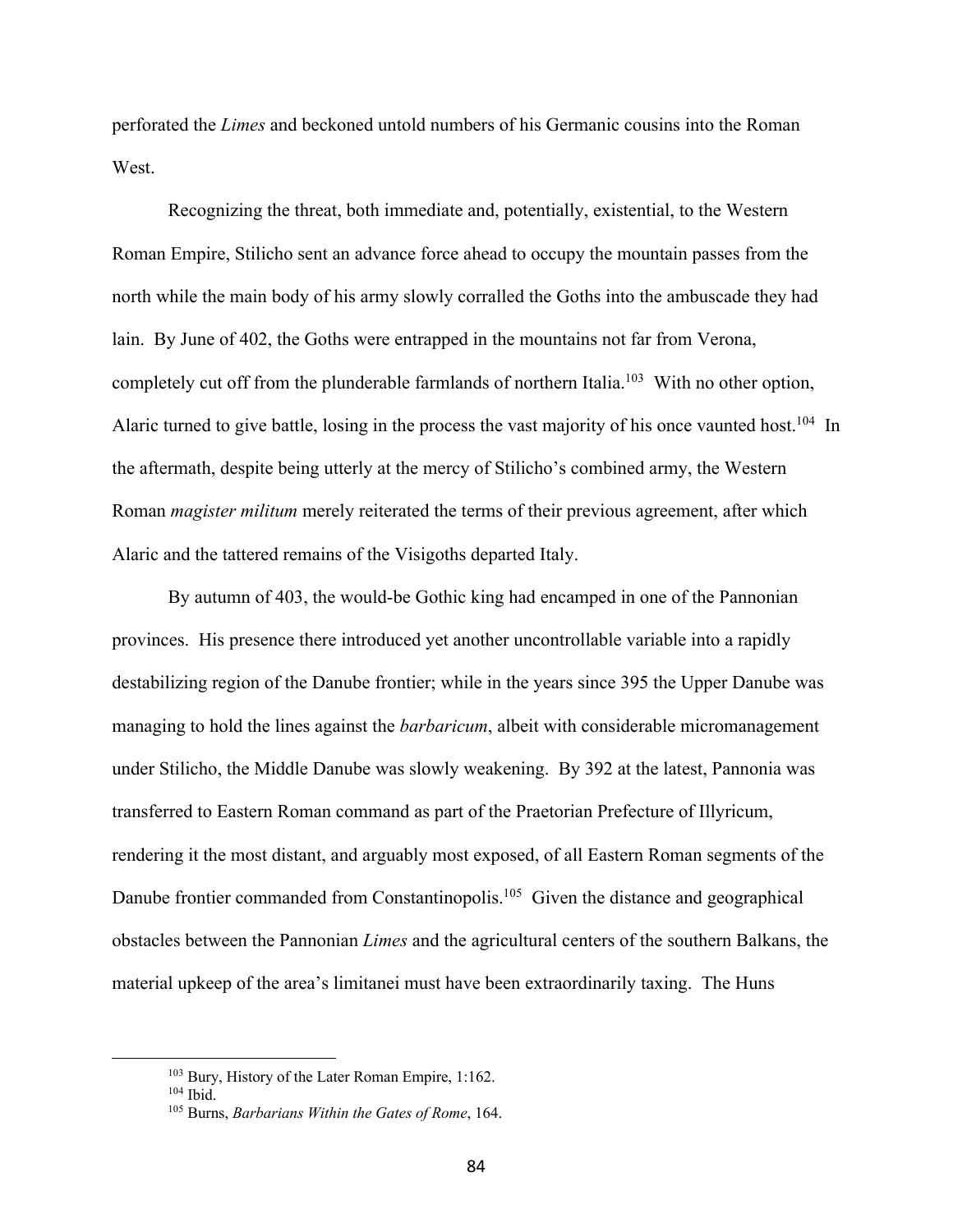migration onto the Pannonian Plain, compounded by the instability of Roman Pannonia's partially-Romanized populace of Goths, Vandals, Sarmatians, and others, applied extreme external pressure on the already exasperated defenders. "During the early years of Honorius," Bury writes, "the Pannonian frontier was almost abandoned," and while Roman Pannonia alone would be returned by the East to Honorius' governance around late 399 or early 400, solidifying the political boundary between the East and West going forward, the years of neglect and atrophy from the 380s onwards enabled much greater threats to endanger the most remote segment of the Danube frontier.<sup>106</sup> The presence of Alaric and his unassimilated Visigoths furthermore offered the inhabitants of Roman Pannonia a de-Romanizing alternative to life as imperial citizens—should the thinning Roman frontier separating the barbaricum from Roman Pannonia collapse, it could quickly lead to a permanent loss of the region for the Empire.<sup>107</sup>

Two years after Alaric's arrival in Pannonia, a new threat emerged from the Pannonian Plain beyond the Danube. Led by a Gothic king named Radagaisus, a large band of Goths, Suevi, Vandals, and Alans broke through the weakening Middle Danube *Limes* in the closing months of 405 and proceeded towards Italy, sacking vulnerable cities as they went.<sup>108</sup> Unlike many Goths who by this point had adopted Arianism, Orosius described Radagaisus as, "by far the most savage of all our enemies ... who, according to the custom of the barbarous tribes, had vowed the blood of the entire Roman race as an offering to his gods."<sup>109</sup> For the first six months of 406, Radagaisus and his forces held sway in northern Italy. In the meantime, Stilicho again set about organizing a new force to face the offending Goths. He managed to recruit around

<sup>106</sup> Ibid., 175.; Bury, *History of the Later Roman Empire*, 1:167.

<sup>107</sup> Bury, *History of the Later Roman Empire*, 1:167. Heather, *The Fall of the Roman Empire*, 194-195. <sup>108</sup> Flavia Solvia and Aguntum, both major regional cities, were largely destroyed by fire around this time. Flavia Solvia resided at the westernmost corner of the Pannonian Plain, whereas Aguntum lay deep in the Italian Alps due north of Aquileia.; Heather, The Fall of the Roman Empire, 194.

<sup>109</sup> Paulus Orosius, *Seven Books of History Against the Pagans* 7.37.4-5.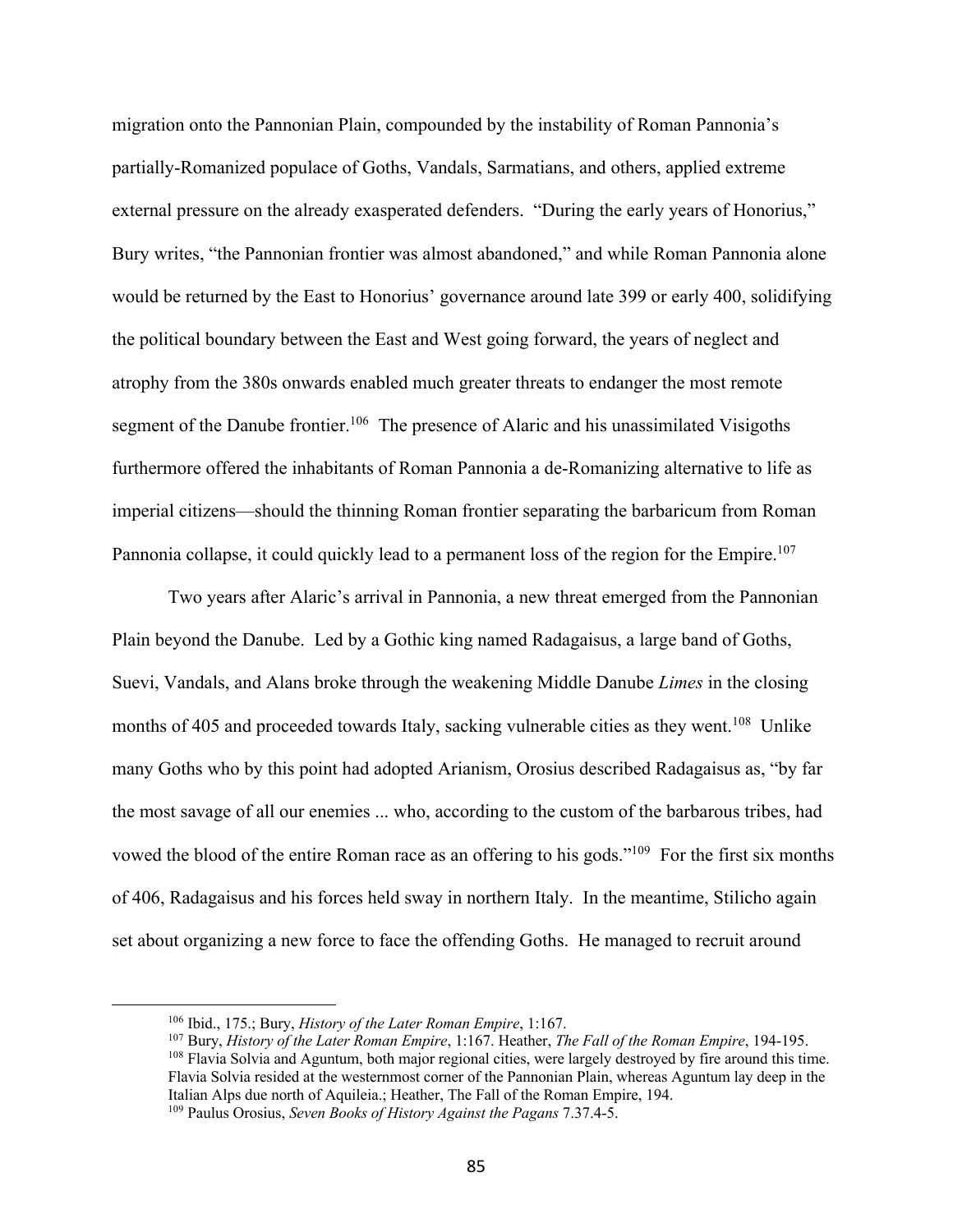fifteen thousand from the frontiers beyond the Alps, virtually liquidating the Rhine *Limes* of their garrisons, and enlisted the aid of several thousand Huns and Alans.110 The Huns in his service originated very likely from the westernmost quarter of Uldin's Hunnic kingdom.<sup>111</sup> With this force in hand, the Romans marched south to intercept the Gothic king.

By the early summer of 406, Radagaisus and his followers had advanced southwards on their way towards Rome as far as Florentia and elected to put the latter to siege; nevertheless, the loss of as much as one third of his fighting force in doing so demonstrated that the Goths had still not mastered the practice of taking fortified strongholds.<sup>112</sup> Stilicho and his forces arrived on the scene not long thereafter, easily dispatching a large portion of the Goths' number and putting the rest to flight. What remained of their force encamped a few miles away, after which Radagaisus abandoned his people and attempted to flee only to be captured and executed on August 23.113 Stilicho then proceeded to divide up his people. Desperate for new troops, both to hold the frontiers and reconstitute the core of his field army, he pressed 12,000 of the best Gothic warriors into his ranks.<sup>114</sup> The rest, along with the bulk of the non-combatant populace were then sold off to the Roman slave markets—in fact, so many were sold as slaves that under the glut of people the Roman slave market briefly collapsed, as Orosius writes, "The Gothic captives are said to have been so numerous that droves of them were sold everywhere like the cheapest cattle for an aureus apiece."<sup>115</sup>

In the wake of Radagaisus' defeat, the slave market was not the only thing to implode. As Stilicho had stripped the Rhine of most of its manpower, in the summer and autumn of 406,

<sup>110</sup> Zosimus, *New History* 5.26.4-5.

<sup>111</sup> Maenchen-Helfen, *The World of the Huns*, 55, 59.

<sup>112</sup> Heather, The Fall of the Roman Empire, 194.

<sup>113</sup> Ibid.

<sup>114</sup> Ibid., 198.

<sup>115</sup> Paulus Orosius, *Seven Books of History Against the Pagans*, 7.37.16.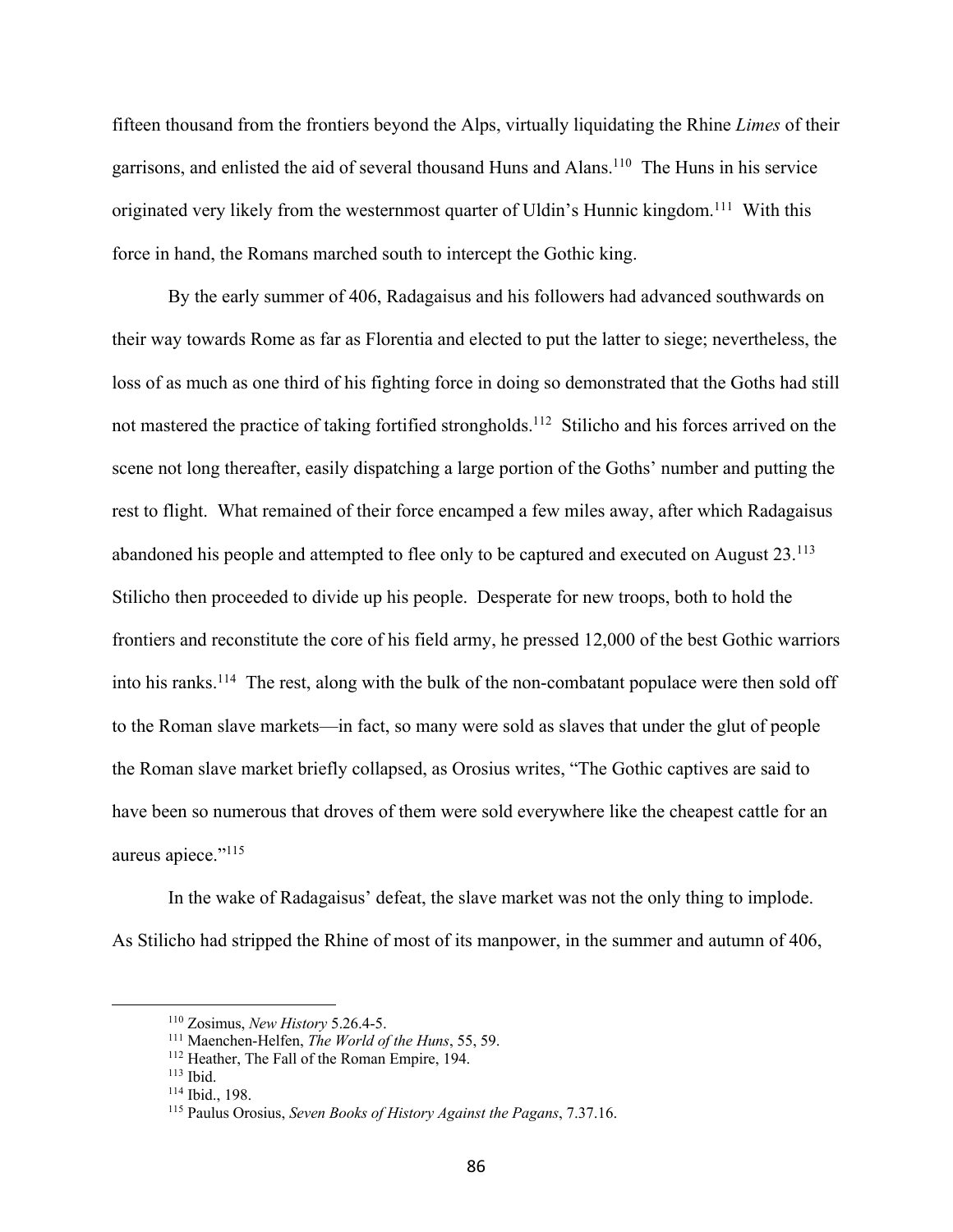numerous peoples from Germania and beyond migrated steadily towards the Rhine.<sup>116</sup> Living on the opposing side of the river, the Franks offered staunch resistance to the oncoming Goths, Vandals, Alans, and others, but were overcome by their opposition's sheer numbers. On December 31, as the Rhine had frozen over in the harsh winter, the Rhine *Limes* and Northern Gaul were swiftly overrun by a human wave, the momentum of which Stilicho could not hope to arrest with his meager forces.<sup>117</sup> In the wake of the Rhine crossing, as Britannia feared the potential of the barbarians crossing the English Channel, the island revolted under an imperial pretender by the name of Marcus in 406.<sup>118</sup> This first pretender, after reigning for less than a year, was deposed and replaced with Gratian who reigned until 407.<sup>119</sup> His successor, a soldier entitled Constantine III, later spread the Britannic rebellion into Gaul wherein he won the loyalties of the Gallic legions and achieved some success in stemming the tide against the people flooding over the Rhine; as Honorius was unable to dispel this revolt, Constantine was simply affirmed as co-emperor in the West in 409.120 The Rhine crossing, losses of control over Britannia and Gaul, and other internal political and military failures precipitated the deposition and execution of Stilicho in August of 408. The death of the Western Roman Empire's foremost general enabled the Alaric—whose numbers were greatly reinforced after the Goths Stilicho had enrolled in his army from the host of Radagaisus fled to him following Stilicho's execution—to inflict a terrible vengeance upon the dominion of Honorius less than two years later in the Sack of Rome.

<sup>116</sup> Bury, *The Invasion of Europe by the Barbarians*, 38.

<sup>117</sup> Bury, *History of the Later Roman Empire*, 1:169.; Heather, *The Fall of the Roman Empire*, 194-195.

<sup>118</sup> Peter Hunter Blair, *Roman Britain and Early England: 55 B.C. – A.D. 871* (New York: W. W. Norton & Company, 1963.), 155.; Olympiodorus, Fragment 13.  $119$  Ibid.

<sup>120</sup> Ibid.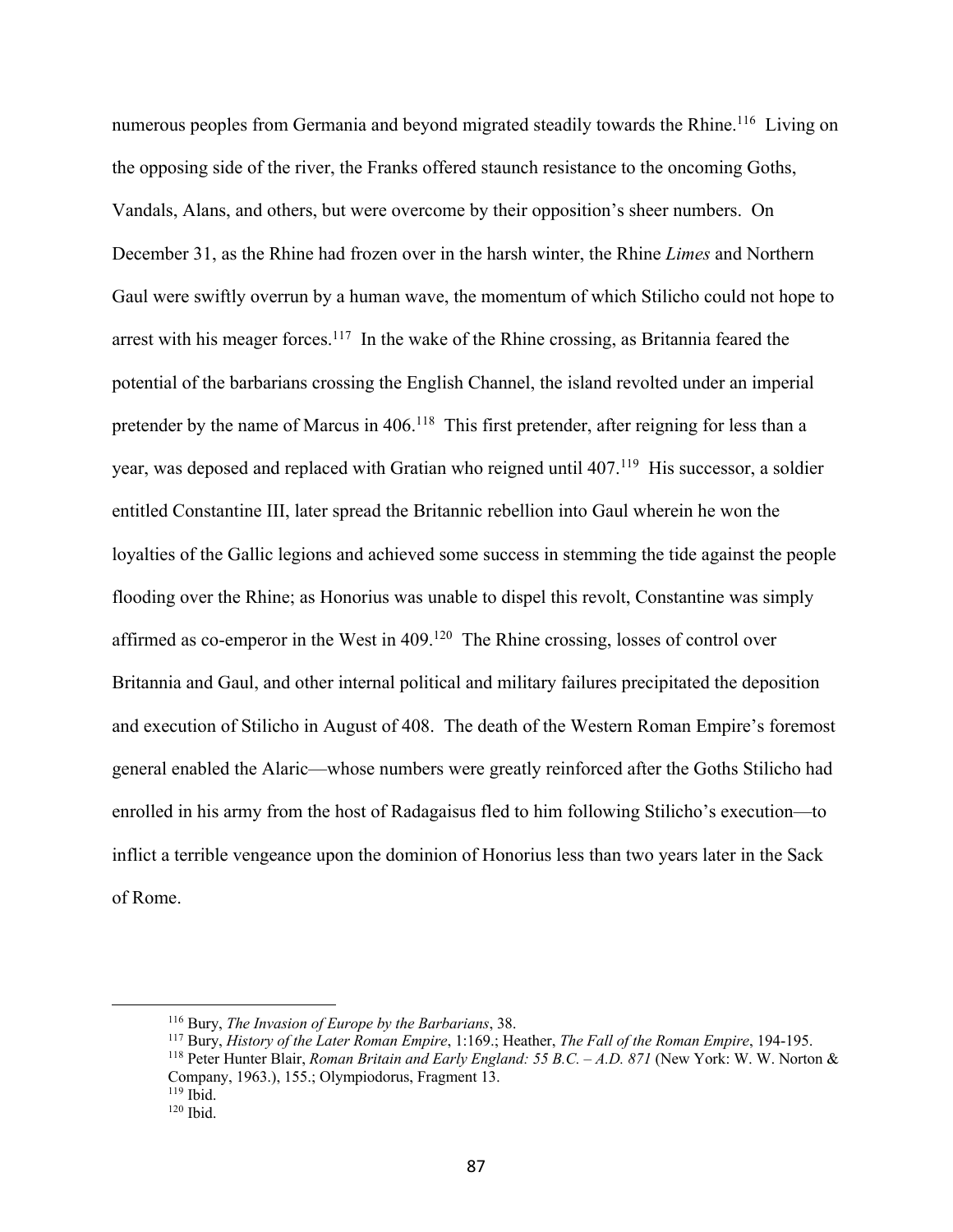In the meantime, Uldin and his Huns were proving themselves a threat to the integrity of the Lower Danube frontier. Some months before the intrusion of Radagaisus and his people into Pannonia, in late 404 or early 405, Uldin led a sizable force of Huns across the Lower Danube to raid the Roman Balkans as far as Thrace.<sup>121</sup> The fine details of this invasion—numbers of combatants, routes of travel, and dates—are not known, as Sozomen, the only writer of the time to make note of it, does so only in passing.<sup>122</sup> A few years thereafter, in the summer of 408, he initiated a second major offensive over the Danube. This invasion was well timed; as Alaric's Goths were migrating back to Italy in the wake of Stilicho's fall and many of the troops stationed along the Lower Danube *Limes* had been pulled from their posts and sent eastwards to the Persian frontier in anticipation of renewed hostilities with the Empire's eastern neighbor.<sup>123</sup> By treachery, Uldin and his forces seized control of Castra Martis, a *castrum* situated twenty miles southwest of the riverfront *castrum* Bononia along the road from Bononia to Naissus.<sup>124</sup>

While situated there, he proceeded to plunder the surrounding countryside. Sozomen notes, "the prefect of the Thracian cohorts made propositions of peace to him, but he [Uldin] replied by pointing to the sun and declaring that it would be easy to him to him, if he desired to do so, to subjugate every region of the Earth that is enlightened by that luminary."125 He demanded heavy tribute from Constantinopolis in exchange for his withdrawal.<sup>126</sup> While he certainly boasted leadership of a strong unitary polity beyond the Danube and held a fortified position within Roman territory, his position was far from secure. While the Roman commander engaged him in pursuit of peace, secret negotiations were also carried out between the Romans

<sup>121</sup> Maenchen-Helfen, *The World of the Huns*, 62-63.; Sozomen, *Ecclesiastical History* 8.25.

<sup>122</sup> Maenchen-Helfen, *The World of the Huns*, 63.

<sup>123</sup> Ibid., 63-64.

<sup>124</sup> Maenchen-Helfen, *The World of the Huns*, 64.; Sozomen, *Ecclesiastical History* 9.5.; Thompson, *The Huns*, 32.

<sup>125</sup> Sozomen, *Ecclesiastical History* 9.5.

 $126$  Ibid.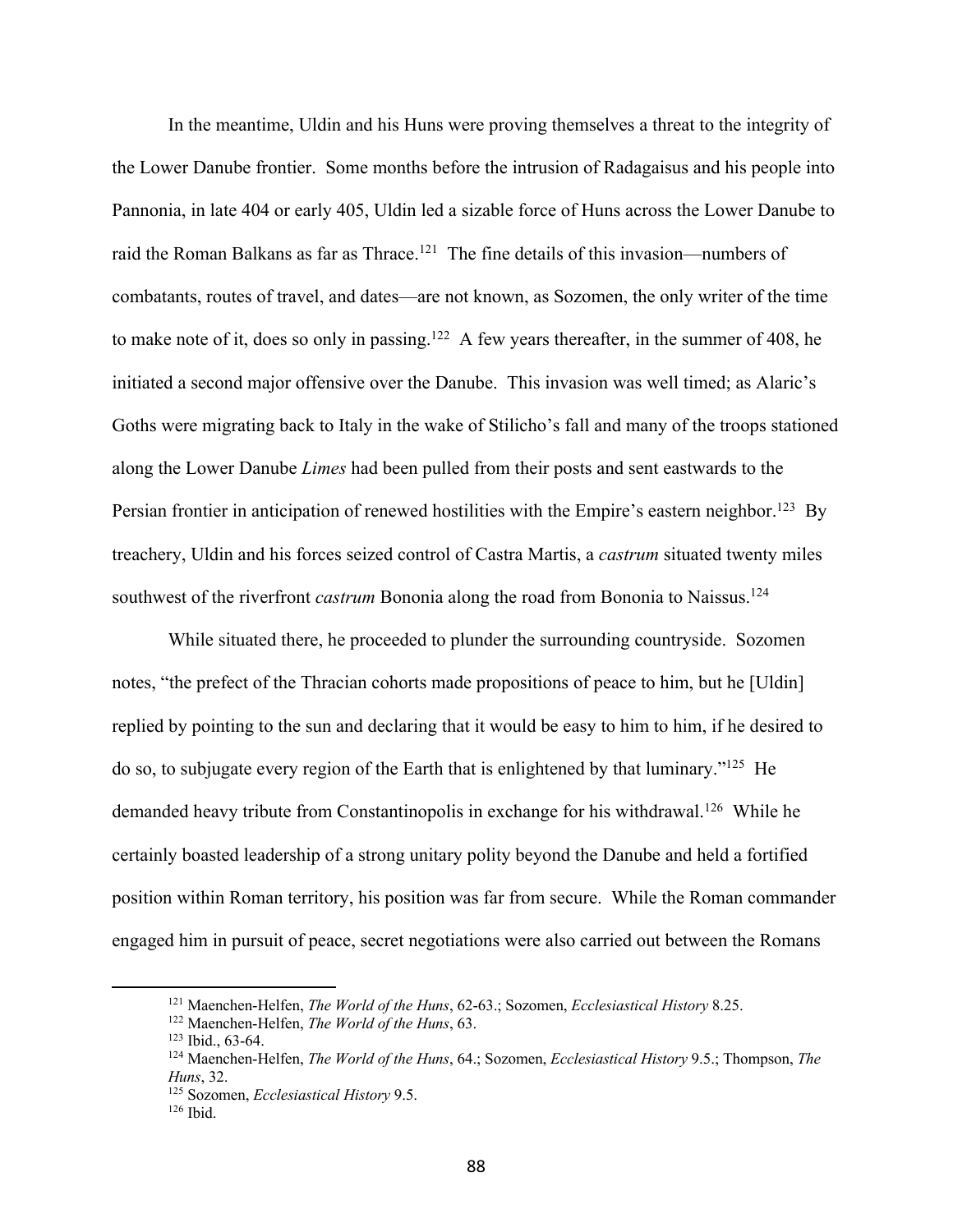and Uldin's officers; they were told of the emperor's humanitarian benevolence and rewards he offered to brave soldiers in his ranks.<sup>127</sup>

Before long, the bulk of Uldin's host deserted him for the Roman camp, after which only through sanguinary difficulty were he and a handful of his loyalists able to battle their way back to and across the Danube.<sup>128</sup> While Uldin quickly fades from the historical record after his withdrawal from the Roman Balkans, peace between his purportedly mighty Hunnic kingdom and the Eastern Roman Empire was not yet a certainty, as neither Sozomen nor any other contemporary writer make any reference of when the conflict drew to a close.<sup>129</sup> However, evidence for a peace of sorts—however formal or informal is indeterminable—forged in the spring of 409, along with a series of building campaigns set on repairing the Eastern Empire's strategic and defensive infrastructure, may be found in the decrees of the Eastern Roman court and those controlling it.

After the death of Arcadius' wife Eudoxia in October of 404, who had battled Constantinopolitan Archbishop John Chrysostom for the role of the impressionable Eastern emperor's foremost influencer after the death of Gainas, an experienced Praetorian Prefect by the name of Anthemius arose to manage the emperor and his government's affairs.<sup>130</sup> Having steadily arisen through the ranks of the Eastern Roman bureaucracy, the veteran administrator was elected the Eastern consul in 405, after which he was elevated to his enduring role as Praetorian Prefect of the East. Arcadius "slumbered" on his throne for the final three and a half years of his reign, dying on May 1, 408.131 However, unlike when he and Honorius had

<sup>127</sup> Sozomen, *Ecclesiastical History* 9.5.; Thompson, *The Huns*, 33.

<sup>128</sup> Sozomen, *Ecclesiastical History* 9.5.

<sup>129</sup> Maenchen-Helfen, *The World of the Huns*, 66.

<sup>130</sup> Bury, *History of the Later Roman Empire*, 1:155-159.

<sup>131</sup> Ibid., 159.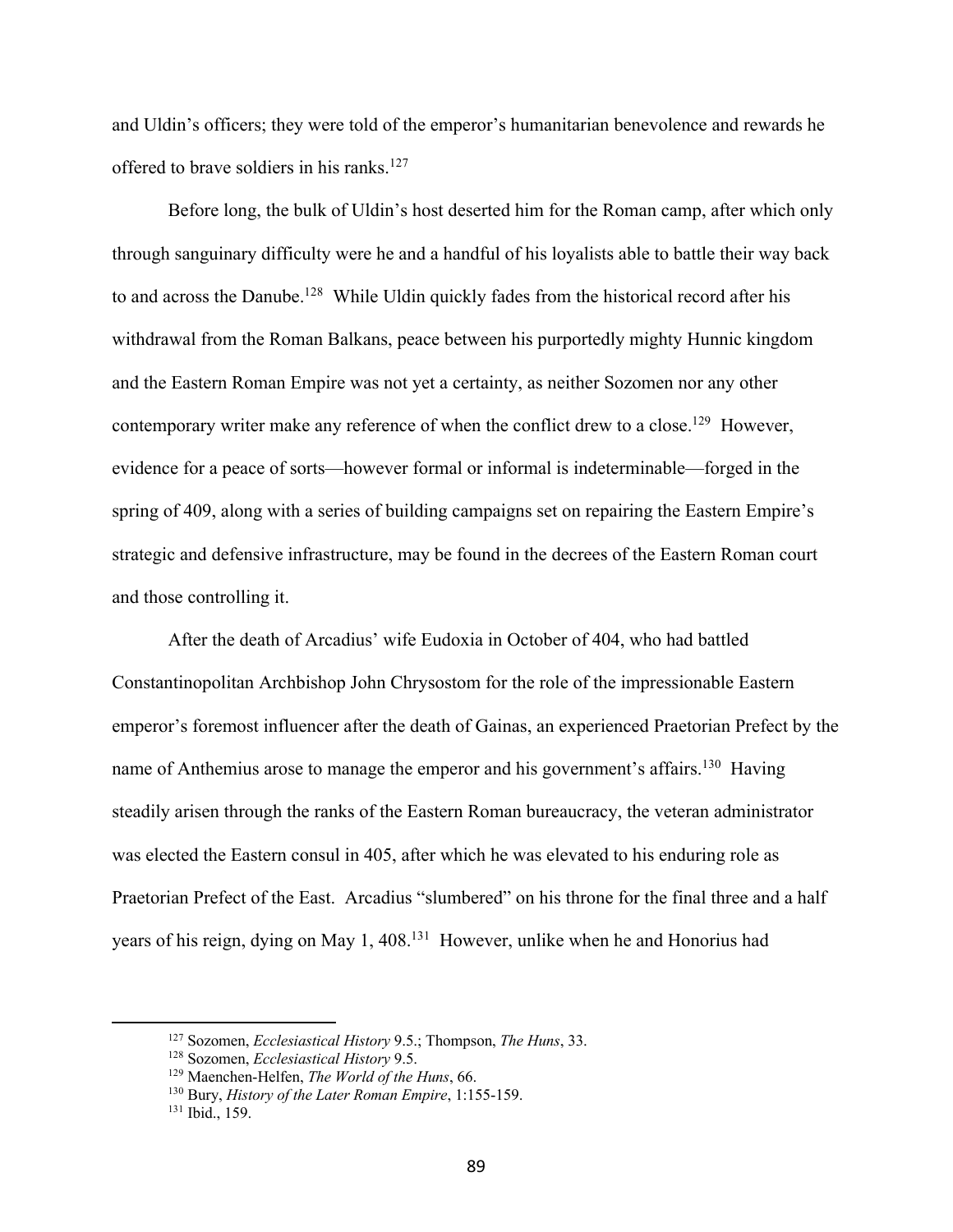ascended to the throne after the death of Theodosius I, the transition of power to his seven-yearold son Theodosius II went uninterrupted by the all-too familiar Roman tradition of succession crises, as appointed the young sovereign as co-emperor back in 402.132

Serving as the young ruler's regent, Anthemius set about reestablishing Eastern Roman authority along the Empire's frontiers. In 408, he reaffirmed the Empire's non-aggression pact with Yazdegerd I of Persia that he had assisted in negotiating eight years earlier; once any doubts regarding security of the Empire's eastern frontier had been set aside, the praetorian prefect was free to turn his attention towards the Empire's less stable northern periphery.133 On March 23, 409, in the wake of Uldin's failed invasion, the Eastern government passed a law provisioning for the division and dispersal of barbarian loot seized by the military; this included persons bound for slavery, as many of the thousands who had defected to the Romans were destined to be dispensed with via the markets.<sup>134</sup> Many among them were Germanic Sciri, who were "conveyed in chains to Constantinopolis."135 The authorities therein feared the prospect of a popular revolt if they should be permitted to live as a single population, as had been the case with the Thervingi settled along the Danube, and mandated that they should be distributed "throughout the transmarine provinces" to those desiring to take them on as slave labor, thereby facilitating their assimilation into the imperial populace.<sup>136</sup>

<sup>132</sup> Kelly, *The End of Empire*, 75.

<sup>133</sup> Ibid., 76-77.

<sup>134</sup> *Codex Theodosianus* 5.6.1-2.

<sup>135</sup> Sozomen, *Ecclesiastical History* 9.5.

<sup>136</sup> *Codex Theodosianus* 5.6.3.; Sozomen makes note in his Ecclesiastical History of having seen a number of these Sciri "cultivating the earth in Bithynia, near Mount Olympus." Bithynia constitutes the coast and hinterlands of the extreme northwest of the Anatolian Peninsula, and the "Mount Olympus" Sozomen refers to is not the famed dwelling of the gods comprising the Hellenic pantheon, but Uludağ, the anomalous mountain towering over the horizon on the Anatolian shore of the Sea of Marmara, known to the ancients as the Mysian or Bithynian Olympus.; Sozomen, *Ecclesiastical History* 9.5.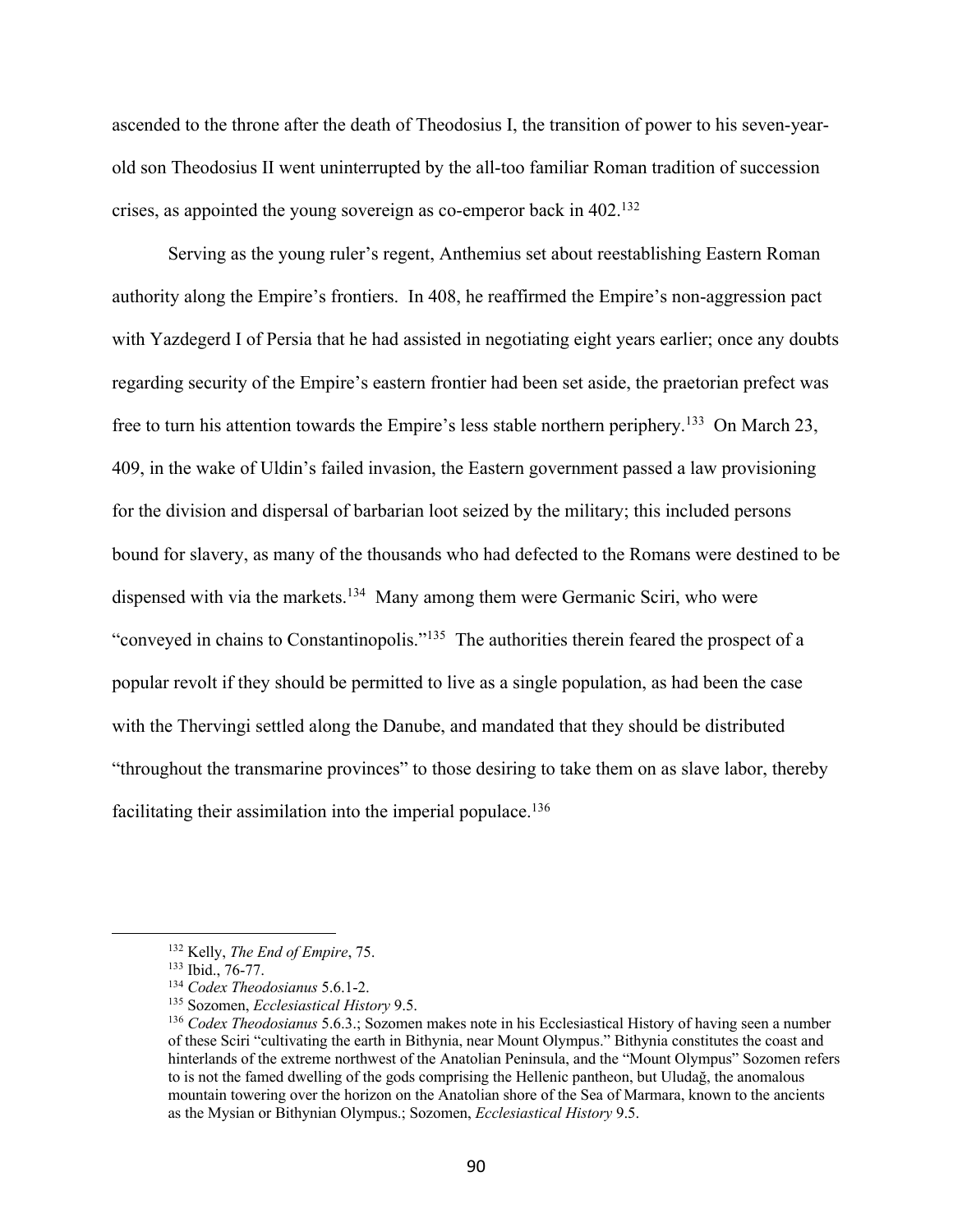Once Stilicho had fallen from power in the West, Alaric had marched westwards from Illyricum, and the Huns along the Lower and Middle Danube had been temporarily humbled, Anthemius began a radical reconstruction and reorganization campaign along the increasingly fragile frontier. The territories around the Danube *Limes*, especially the *castra*, and their possessors were of especial importance to Anthemius and his advisors, as a measure passed on

April 29, 409, stipulated:

Whereas we have learned that the tracts of land which had been granted by a benevolent provision of the ancients to the barbarians for the care and protection of the border and of the border fortifications are being held by some other persons, if such persons are holding these lands because of their cupidity or desire, they shall know that they must serve with zeal and labor in the care of the border fortifications and in the protection of the border, just as did those persons whom antiquity assigned to this task. Otherwise, they shall know that these tracts of land must be transferred either to the barbarians of they can be found, or certainly to veterans, not undeservedly, so that by the observance of this provision there may be no suggestion of fear in any portion of the border fortification and the border.<sup>137</sup>

Clearly Anthemius recognized the danger of resettling barbarians within imperial territory as homogenous populations as had been done in 382, and while this measure clearly casts preference for Roman veterans to hold frontier territories, he does at least—possibly wishing to avoid sowing the seeds of dissention among them—give the partially- and non-Romanized barbarians still dwelling in Scythia Minor, Moesia, and Pannonia the sanctioned opportunity to help hold the line.

These defensive measures continued beyond the *Limes*' static infrastructure and their surroundings. Stilicho in his final months had established garrisons along busy points of entry into the Western Roman Empire, particularly major highways, harbors and trade ports, and coasts suitable for landing ships, in an effort to preclude the growth of Eastern Roman power

<sup>137</sup> *Codex Theodosianus* 7.15.1.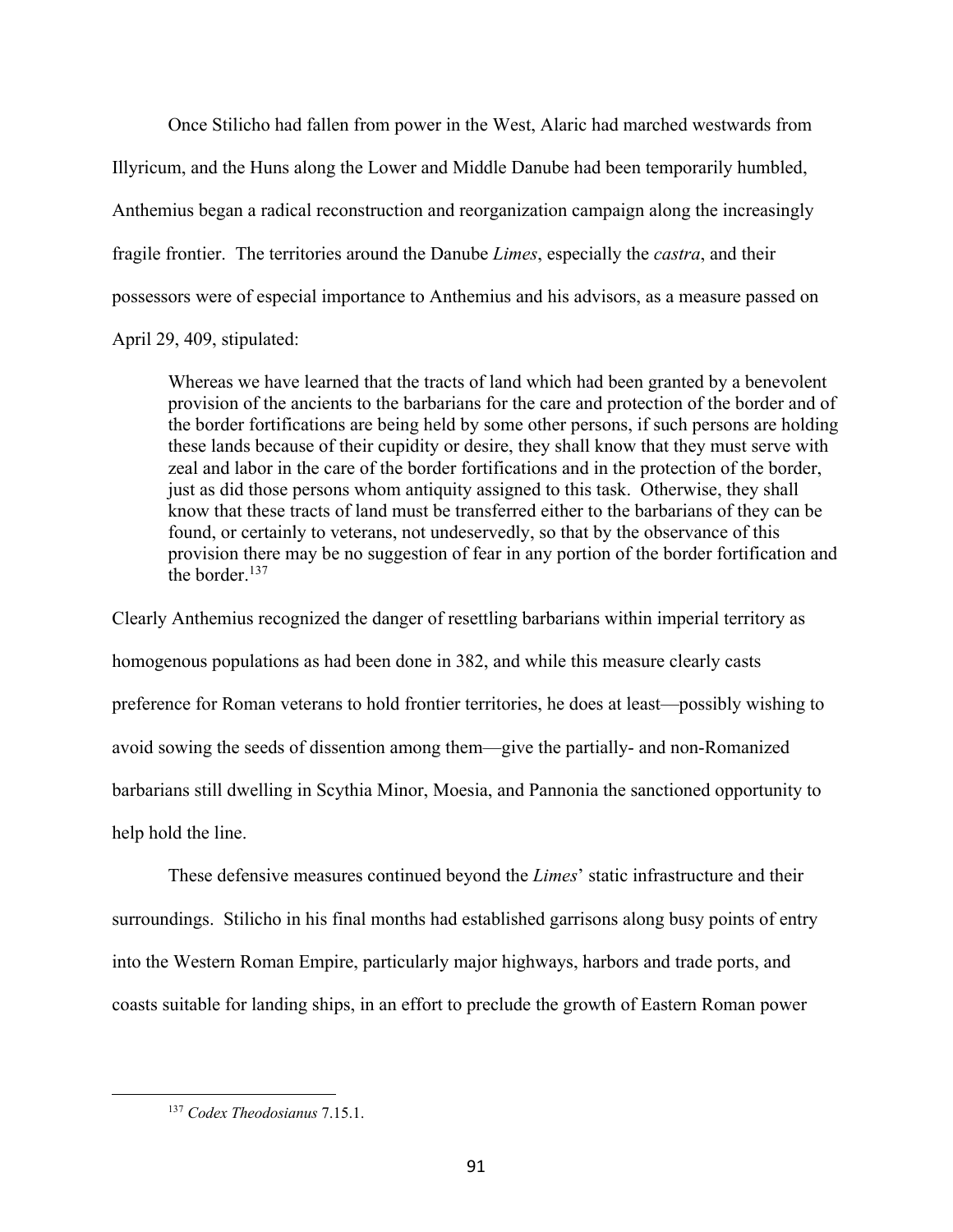beyond Illyricum.138 After his death the Eastern Roman government would decry and demand the removal of this "unaccustomed practice," highlighting its detrimental effect upon travel and economic ties between the East and West, they would enact the exact same measure in the East in April of 410.139 Nearly two years later, in January of 412, the *Classis Flavia Moesica* received a seven-year shipbuilding program, as Anthemius ordered the restoration of all aging vessels and the construction of a minimum of 225 new riverine ships for the purposes of reinforcing surveillance patrols and the efficient transport of men and materiel along the river as needed.140

However, what was undoubtedly Anthemius' most abiding contribution to the Eastern Roman Empire's defense lay well south of the Danube. As the Constantinopolitan population grew and its urban layout sprawled well beyond the confines of the original Constantinian Walls it had received as part of Constantine's rededication of the city as *Nova Roma*, its continued defense required a grossly expanded defense system.<sup>141</sup> Demarcating its bounds a mile west of the existing defenses, Anthemius oversaw the construction of the great Theodosian Walls, so named for the young Eastern emperor; these extraordinary defenses, complete with ninety-six towers standing over sixty feet in height represented the most formidable battlements of the late Roman World, attested by the Eastern Roman Empire's survival at Constantinopolis for the next millennium.<sup>142</sup> As desperately needed and impressive as Anthemius' administration and defensive reorganization were, they represented the last period of Roman supremacy along the Danube frontier. After 414, the uniquely capable praetorian prefect vanished from the historical

<sup>138</sup> Ibid., 7.16.1.

<sup>139</sup> *Codex Theodosianus*, 7.16.1-2.; Thompson, *The Huns*, 34.

<sup>140</sup> *Codex Theodosianus*, 7.17.1.; Kelly, *The End of Empire*, 77.; Thompson, *The Huns*, 34.

<sup>141</sup> Bury, *History of the Later Roman Empire*, 1:69-70.

<sup>142</sup> Kelly, *The End of Empire*, 77-78.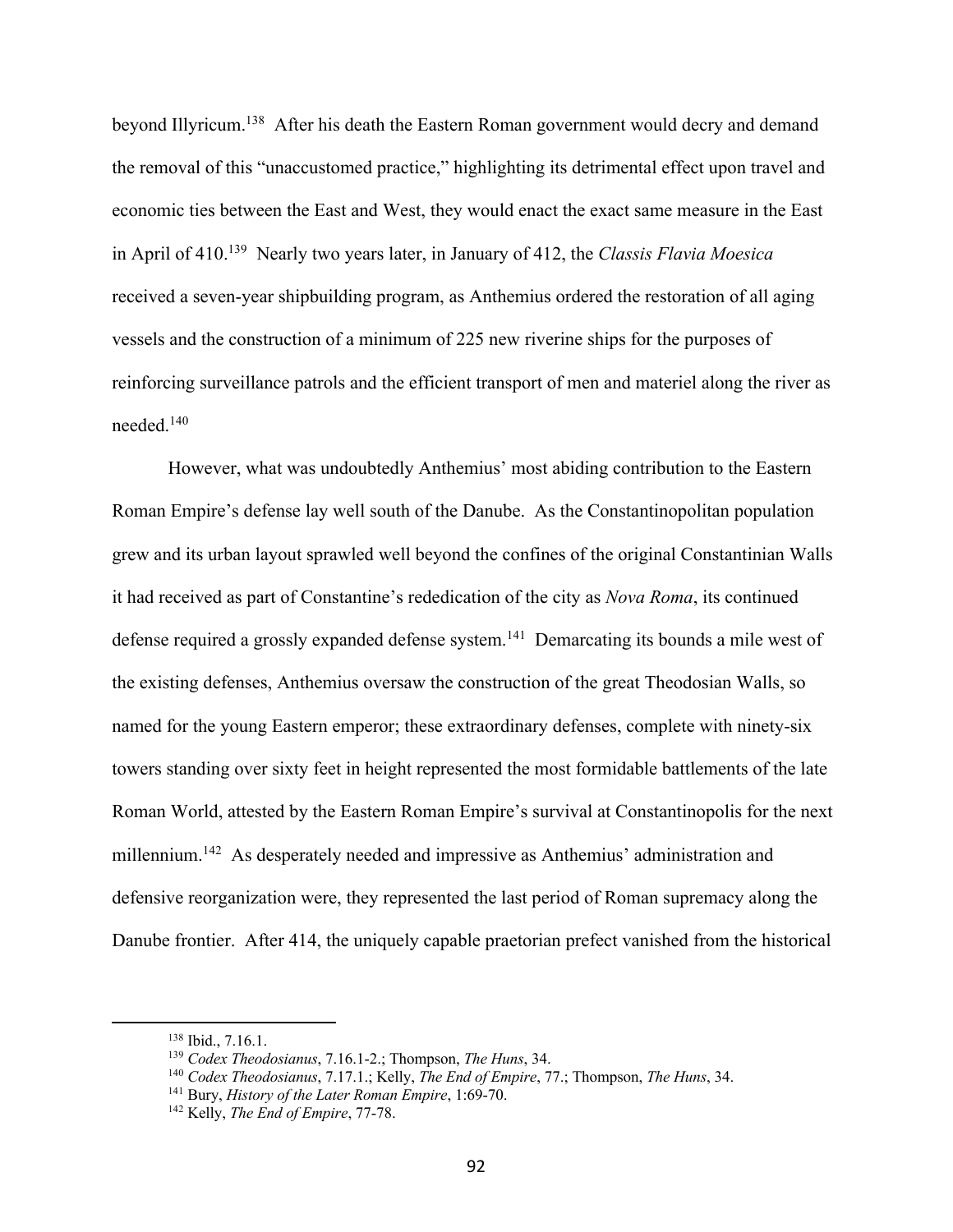narrative, leaving the fifteen-year-old Theodosius II and his ministers to maintain the strengthened Eastern Roman realm.

The period in which he reached majority and began to reign with full imperial authority was far from typical for the Empire and its frontiers. While much of the Eastern Roman Empire was politically and economically stable, the West was in a state of disarray. In 410, Roman control of Britannia began to rapidly dissolve as imperial forces had been steadily withdrawn from the island to help combat internal disorder, such as was created by the barbarian migrations over the Rhine.<sup>143</sup> In the same year, Alaric sacked Rome itself, sending shockwaves through the Roman World, only to die of disease in southern Italy a few months later.<sup>144</sup> He was buried in a secret location in the bed of the Busento River, after which he was succeeded by Athaulf, who proceeded to lead the Visigoths westwards into southern Gaul.<sup>145</sup> Honorius, unable to repulse them from so deep in Roman territory and so far the crumbling frontiers, settled them as *foederati* in the southern Gallic regions of Aquitania and Occitania where their ties to the land would deepen over the proceeding decades.<sup>146</sup>

The Danube frontier was another matter. In the words of Maenchen-Helfen, "no period in the political history of the Huns is darker than the 410s and 420s."147 A similar lack of specifics on the other barbarian peoples beyond the Danube and their relationship to the various authorities throughout the domain of the Hunnic tribes leaves the state of riverine border and the fortified settlements along it without much historical context or contrast. Scant references to the barbaricum do, however, hint at murmurs and subtle movements in the lands of the Huns; a

<sup>143</sup> Blair, *Roman Britain and Early England*, 155-156.

<sup>144</sup> Heather, *The Fall of the Roman Empire*, 226-228, 345.; Olympiodorus, Fragment 11.

<sup>145</sup> Wolfram, *History of the Goths*, 159-160.

<sup>146</sup> Ibid., 162.

<sup>147</sup> Maenchen-Helfen, *The World of the Huns*, 73.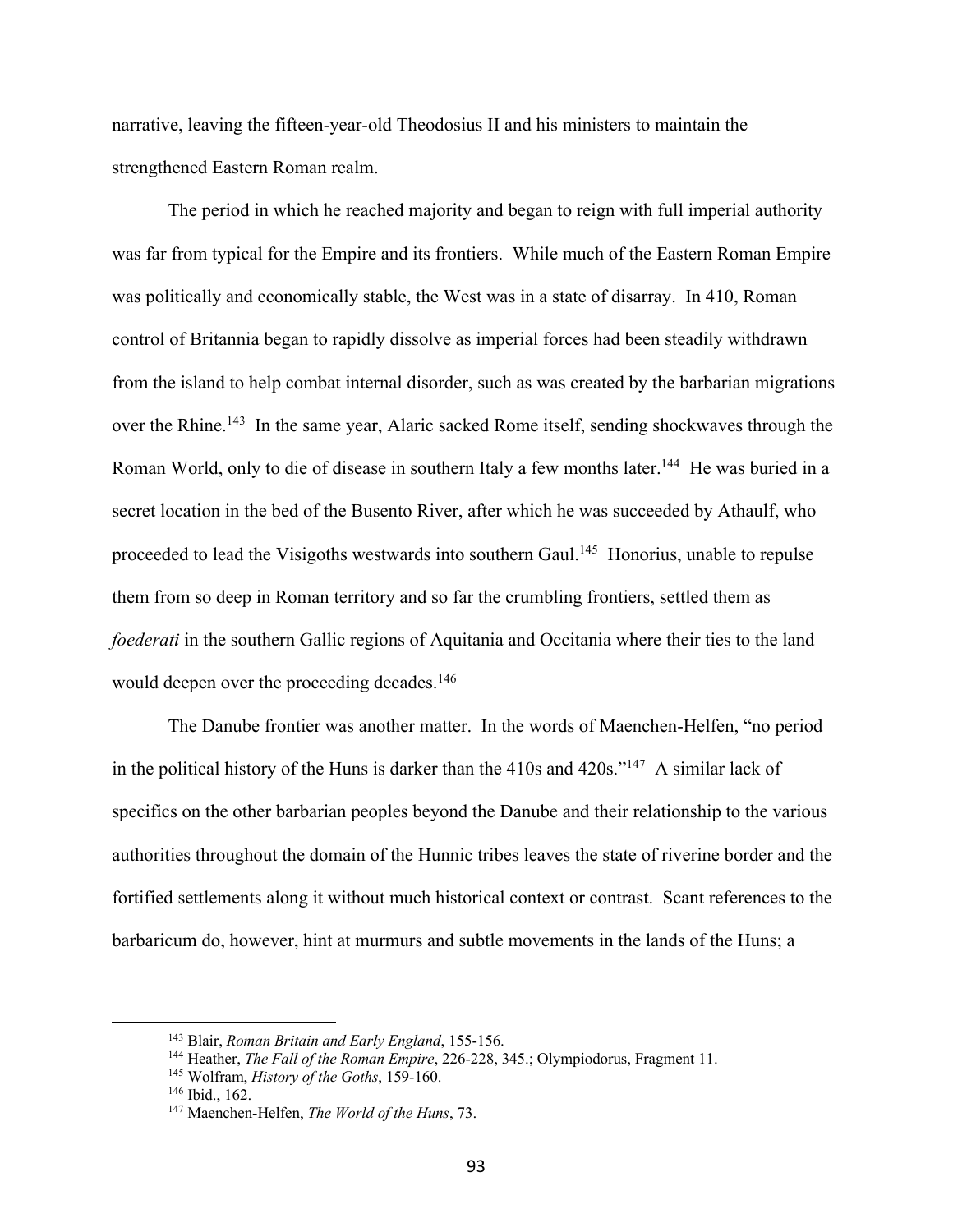fragment of Olympiodorus' *History*, for example, depicts a Western Roman embassy sent between late 412 and early 413 to the court of a Hunnic king named Charaton somewhere in the Pannonian Plain.<sup>148</sup> While their realms certainly could have overlapped, the relation of Charaton to Uldin, if there was in fact one to begin with, is unknown and very likely indeterminable, as is the potential for any relation between the Hunnic tribes that comprised the populations of their respective subjects.

Their distinct governances along the Roman Danube frontier nevertheless represent an emerging pattern in Hunnic organization. From the disintegration of the Hunnic Horde to the early 410s, the disparate Hunnic tribes operated without continual inter-tribal unity, and their attacks on the Roman frontiers, while considerable, were of a manageable size for the Romans.149 Yet, by the early 430s, Hunnic chieftains in the Romanian and Pannonian Plains began to bend the knee to a singular monarchical authority and could boast an incipient empirestate of their own whose weight of arms and geo-political gravity would soon rival that of the stricken Roman Empire.

<sup>148</sup> Ibid., 73.; Olympiodorus, Fragment 19.

<sup>149</sup> Maenchen-Helfen, *The World of the Huns*, 80.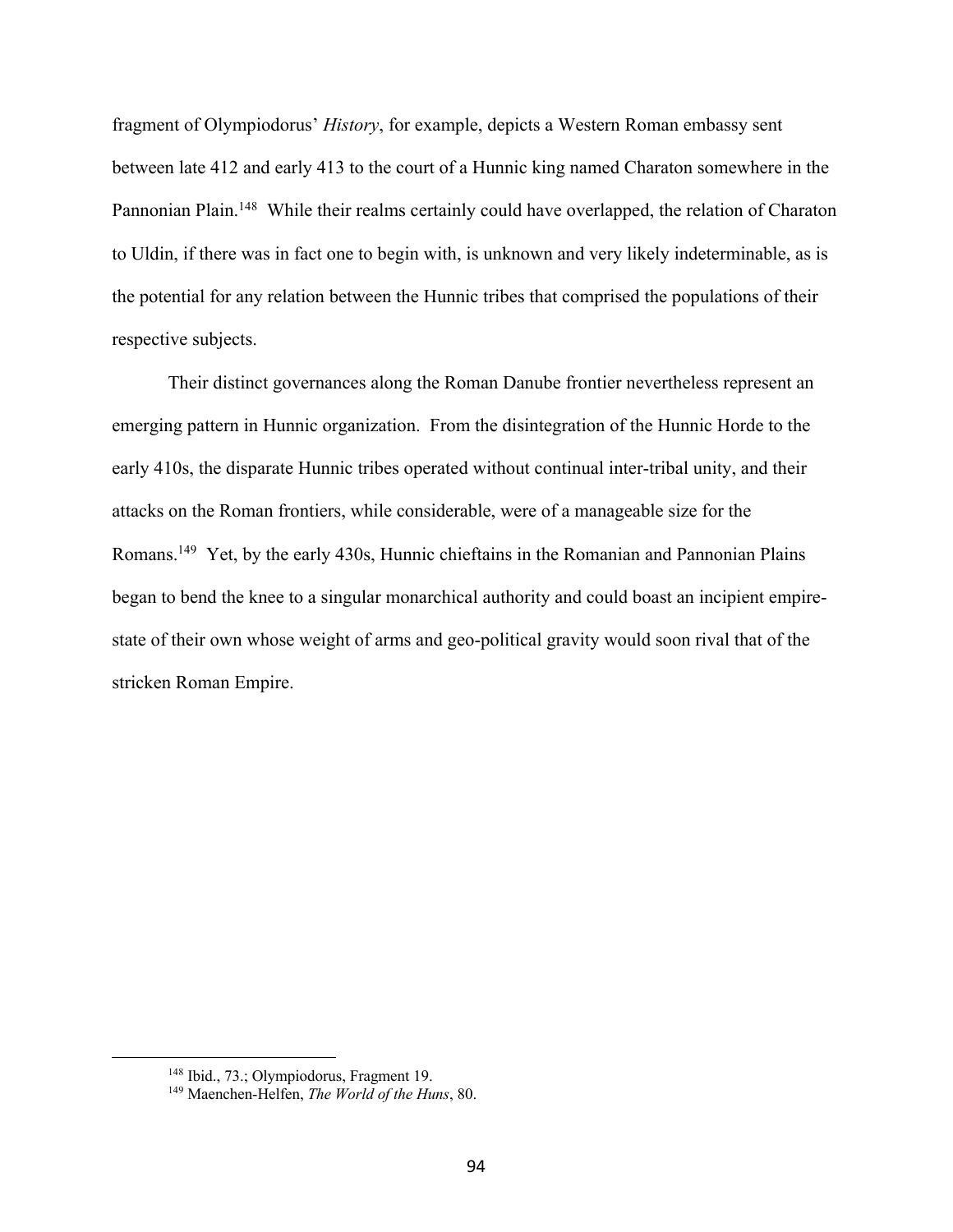## **Chapter 3: Collapse of the Danube Frontier, A.D. 420—A.D. 447**

*...And, with that word, an universal blast From thousand instruments of warlike breath Gave note of stem defiance, and rang forth Of stirring music a sonorous peal From gong and cymbal, many a clashing sword Resounding to the buckler's iron orb; And, midst that clang, the multitudinous shout Of all those uncouth nations, that, erewhile Downcast and mute, by those bold words aroused Breathed new confliction, and by hate assured Trampled e'en now, beneath the hoofs of war, Byzantium and the stately halls of Rome..*.—William Herbert

**Triting in the early sixth century, Marcellinus Comes, while noting the major events of** 422, tersely scribed in his Chronicle, "The Huns devastated Thrace."<sup>1</sup> No mention of the purpose, duration, or major engagements—if there were any—were listed, nor do any other primary sources of the time make any direct mention of this nebulous Hunnic campaign at all.<sup>2</sup> Such is the nature of the Danube's history in 420s and early 430s, though this far from alludes to a relative lull in the activity of the frontier. During such years, the Hunnic tribes, having thoroughly dispatched the sovereignty of the mighty Gothic, Carpo-Dacian, Sarmatian, and otherwise barbarous realms, gradually reconvened the bygone unity of their defunct migratory horde, having butted up and partially settled against the Roman Danube frontier, as the Hunnic Empire. From the mid-430s onwards to the death of the infamous Attila the Hun in 453, after which the Huns' incipient Empire rapidly dissolved, the northern frontier withered under W

<sup>1</sup> It ought to be noted that the lack of evidence for this particular invasion, as well as the general lack of specific data regarding the Roman-Hunnic exchanges along the Danube of the 420s and 430s, has caused a wide range of chronologies and interpretations of the evidence throughout modern scholarship. Generally, the a given historical interpretation will fall into one of two camps. The dominant interpretation relies on the identification of three distinct Hunnic invasions of the Roman Balkans: The first is dated definitively to 422, and the second and third come between 422 and 434. John Bagnell Bury, Peter Heather, and Christopher Kelly among others lean this way. The compelling alternative composed by Brian Croke was published in an article entitled "Evidence for the Hun Invasion of Thrace in A.D. 422" (1977) wherein the "various scraps of evidence" portray the three aforementioned invasions as one singular campaign in 422.; Marcellinus Comes, *Annales* 422.3.

<sup>2</sup> Brian Croke, "Evidence for the Hun Invasion of Thrace in A.D. 422," *Greek, Roman and Byzantine Studies* 18, no. 4 (1977): 347-348.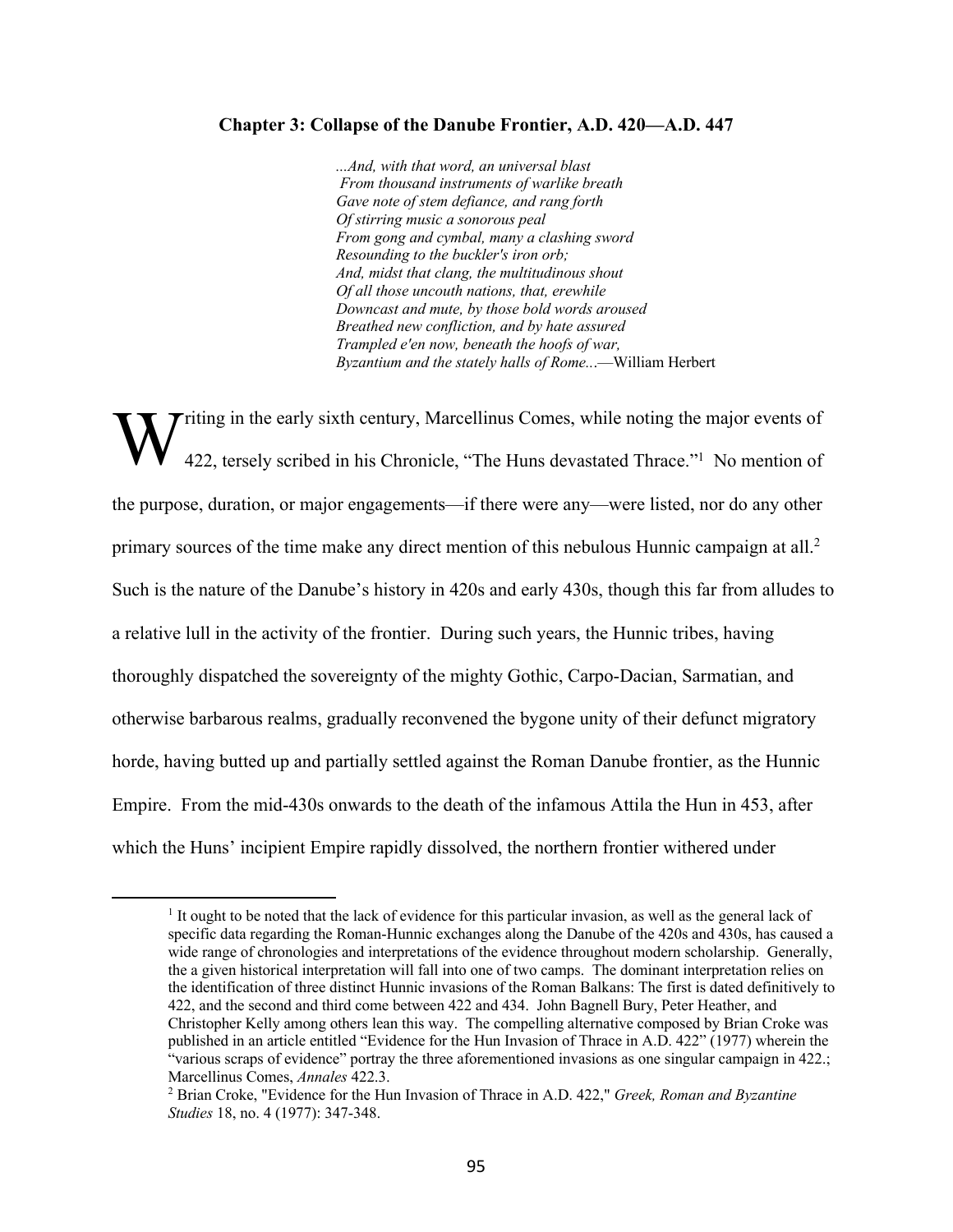continual contestation to point of destruction. Only in the last cataclysmic years of the 'scourge of God' did Rome's greatest and most inherently unstable frontier finally implode.

While the Hunnic invasion of 422 marks the beginning of the steady, marching decline of the Danube frontier over its last decades, the slow crumbling of its lofty ramparts, while caused by the barbarians from across the waters, received an important instigation from the affairs of the east. Prior to the 420s, the Roman Empire and Sassanid Persia had successfully maintained the peace agreement they had signed in late 386—an amended redraft of the peace hurriedly negotiated in 377 as Valens scrambled to remove his forces from the Persian frontier to the west in the aforementioned effort to dispatch Fritigern's Goths.<sup>3</sup> Nevertheless, renewed statesponsored persecution of Christians in Persia, one of the first since the reign of Constantine the Great and the officiation of Christianity in Rome nearly a century prior, among other civil and mercantile disputes, warranted an official Roman response, as Socrates writes:

Isdigerdes [Yazdegerd I], king of the Persians, who had always favoured the Christians in his dominions, having died, was succeeded by Vararanes [Bahram V] his son. This prince, at the instigation of the *magi* [Zoroastrian clerics], persecuted the Christians there with so much rigour, by inflicting on them a variety of punishments and tortures, that they were obliged to desert their country and seek refuge among the Romans, whom they entreated not to suffer them to be completely extirpated. … The bad feeling which these things produced, was greatly increased by the flight of the Persian Christians into the Roman territories. For the Persian king immediately sent an embassy to demand the fugitives, whom the Romans were by no means disposed to deliver up; not only as desirous of defending their suppliants, but also because they were ready to do anything for the sake of the Christian religion.4

As noted by Edward Gibbon, "The gentle mind of Theodosius was never inflamed by the ambition of conquest or military renown; and the slight alarm of a Persian war scarcely interrupted the tranquility of the East. The Motives of the war were just and honorable."5

<sup>3</sup> Kelly, *The End of Empire*, 49.

<sup>4</sup> Socrates, *Ecclesiastical History* 7.18.

<sup>5</sup> Gibbon, *The History of the Decline and Fall of the Roman Empire*, 3:365.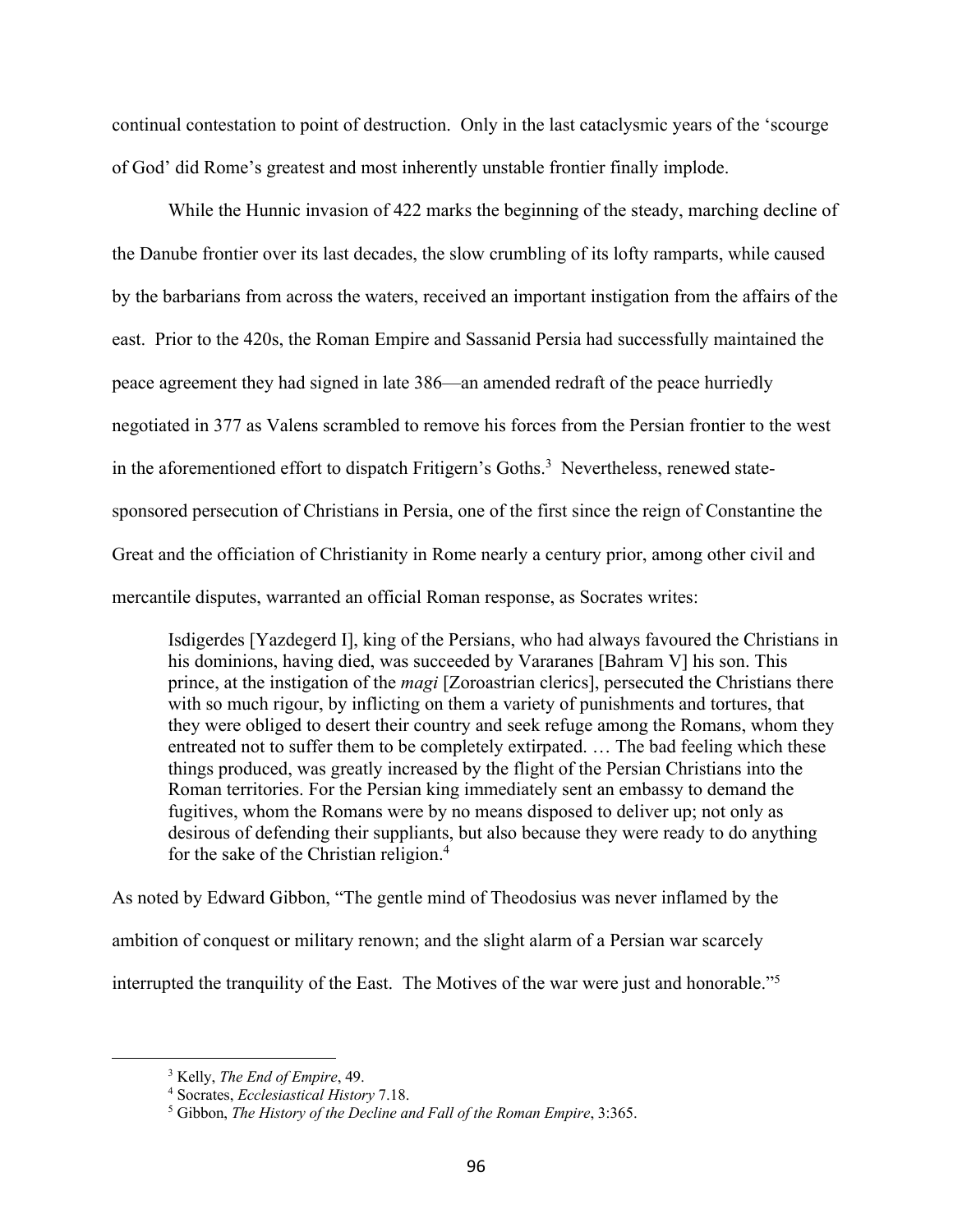Doubtless the Romans perceived the prospect of a new war with their Eastern neighbor and historic rival to be nothing less than wholly justified, perhaps even welcome, as Theodosius II declared war on Persia—insofar as Socrates seems to describe—immediately following the address of Bahram V's delegation.<sup>6</sup> Hostilities had after all been potentially brewing between the two powers since as early as May of  $420$ .<sup>7</sup> However, the sudden declaration of war, seemingly justified, failed to take into account the situation beyond the Danube or the Hunnic threat that had developed in the stated regions.

Since the dissipation of the Hunnic Horde, the Hunnic tribes had gradually agglomerated into regional confederacies, of which the realms of Uldin and Charaton were early recorded examples in contemporary Roman histories. The relationships between their two personages and multi-tribal petty kingdoms, as well as any potential ties between them and later Hunnic leaders (such as Ruga, Octar, Mundzuk, Bleda, and Attila,) cannot be ascertained with certainty.<sup>8</sup> However, what is clear from Roman sources is that between the 380s and the 410s the Lower Danube and the Middle Danube—the latter more so than the former—separated from one another by the imposition of the Western Romanian and Serbian sectors of the Carpathian Mountains, constituted the two most frequently and ferociously contested segments of the Roman Danube. It was along these two regions of the frontier that the main bases of Hunnic power developed, insofar as it was relevant to the affairs of Roman government officials, military officers, and historians. After the death of Uldin, amidst the lack of any definitive successor to his reign along the Lower Danube, the open plains, gentle hills, and scattered forests of the eastern Pannonian Plain became the dominant center of Hunnic power to the continual

<sup>6</sup> Socrates, *Ecclesiastical History* 7.18.

<sup>7</sup> Croke, "Evidence for the Hun Invasion of Thrace in A.D. 422," 348.

<sup>8</sup> Maenchen-Helfen, *The World of the Huns*, 85.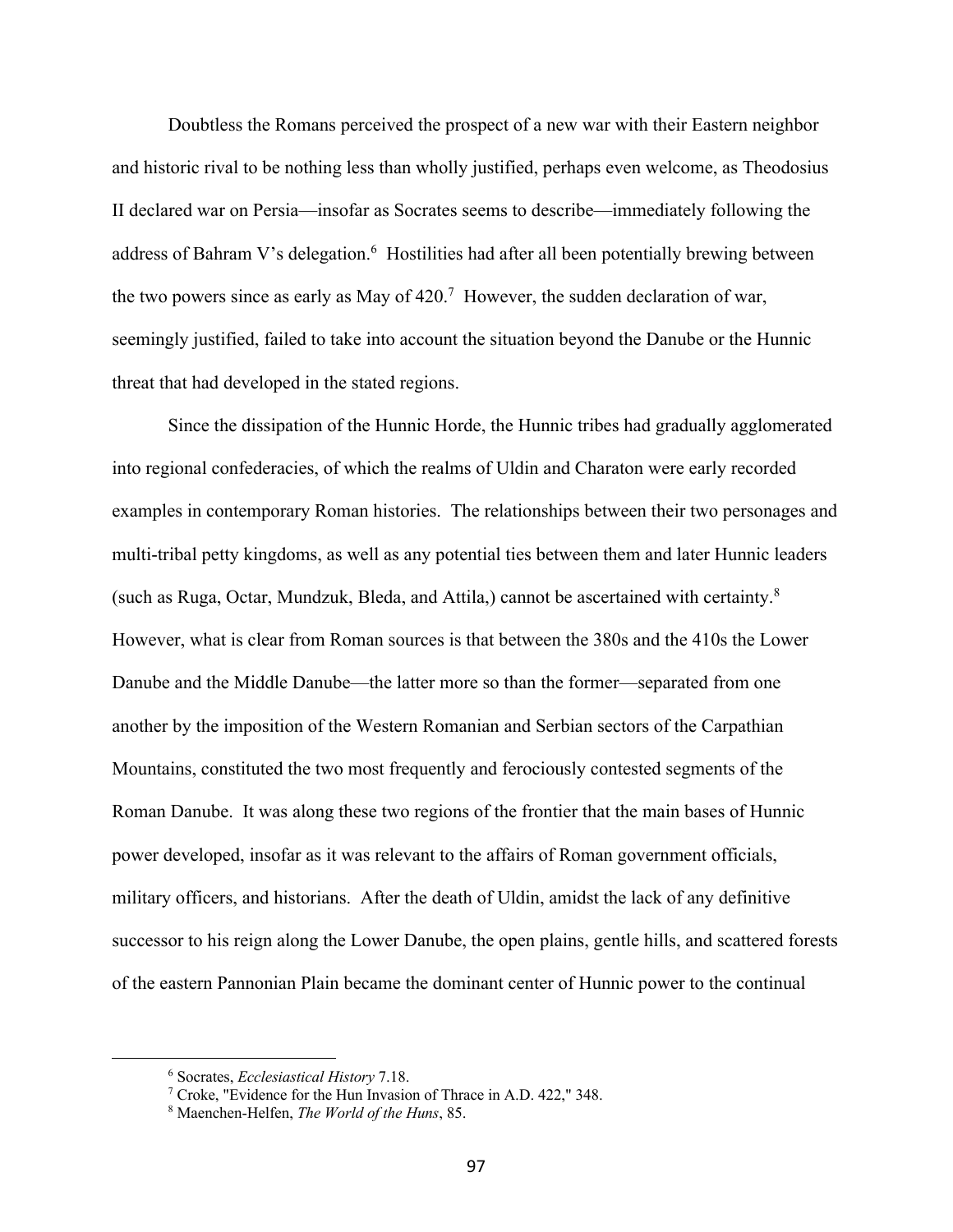detriment of adjacent Roman Pannonia, especially Pannonia Valeria. For succeeding Hunnic rulers, from the rise of Ruga to the death of Attila, the same appears to have remained true; Priscus states plainly that his diplomatic mission from Constantinopolis to Attila's court in 448 or 449 took them past Naissus, located in Moesia Superior directly between Thrace and Pannonia and along the *Via Militaris* directly connecting the two, and beyond the Danube.<sup>9</sup>

The Pannonian Plain serving as the Hunnic metropole from the 420s onwards fits the Huns' geopolitical stance. Since their migration into the Pannonian and Romanian Plains and subsequent collision with the Danube *Limes*, the Roman Empire, by far the most powerful and wealthy polity on the continent, became the dominant focus of their attention. Within decades of their arrival on the periphery of Roman influence, the Huns—or at least Hunnic leadership must have come to realize that the authority of the Roman Empire existed between two imperial courts in two imperial capitals; establishing the center of Hunnic power on the Pannonian Plain, a geographic mid-point between Rome, Mediolanum, and Ravenna in the West and Constantinopolis in the East, with direct routes of travel to either along the Roman road network, enabled Hunnic leadership to interact with or manipulate the affairs of either half of the Empire in parallel. In time, they would exploit this geographic advantage to the fullest.

Hostilities between Persia and the Eastern Romans began along the Eastern Frontier sometime in early 421 and concluded approximately one year later in *status quo ante bellum*; as Gibbon wrote, "a truce of one hundred years was solemnly ratified, and although the revolutions in Armenia might threaten the public tranquility, the essential conditions of this treaty were respected near fourscore years by the successors of Constantine and Artaxerxes."10 Given the

<sup>9</sup> Priscus, Fragment 11.2.60-90.

<sup>10</sup> Marcellinus Comes, *Annales* 422.4.; Croke, "Evidence for the Hun Invasion of Thrace in A.D. 422," 348.; Gibbon, *The History of the Decline and Fall of the Roman Empire*, 3:366.; Gibbon overlooks the brief East Roman-Persian War of 440 in this paragraph, but discusses it later in his work.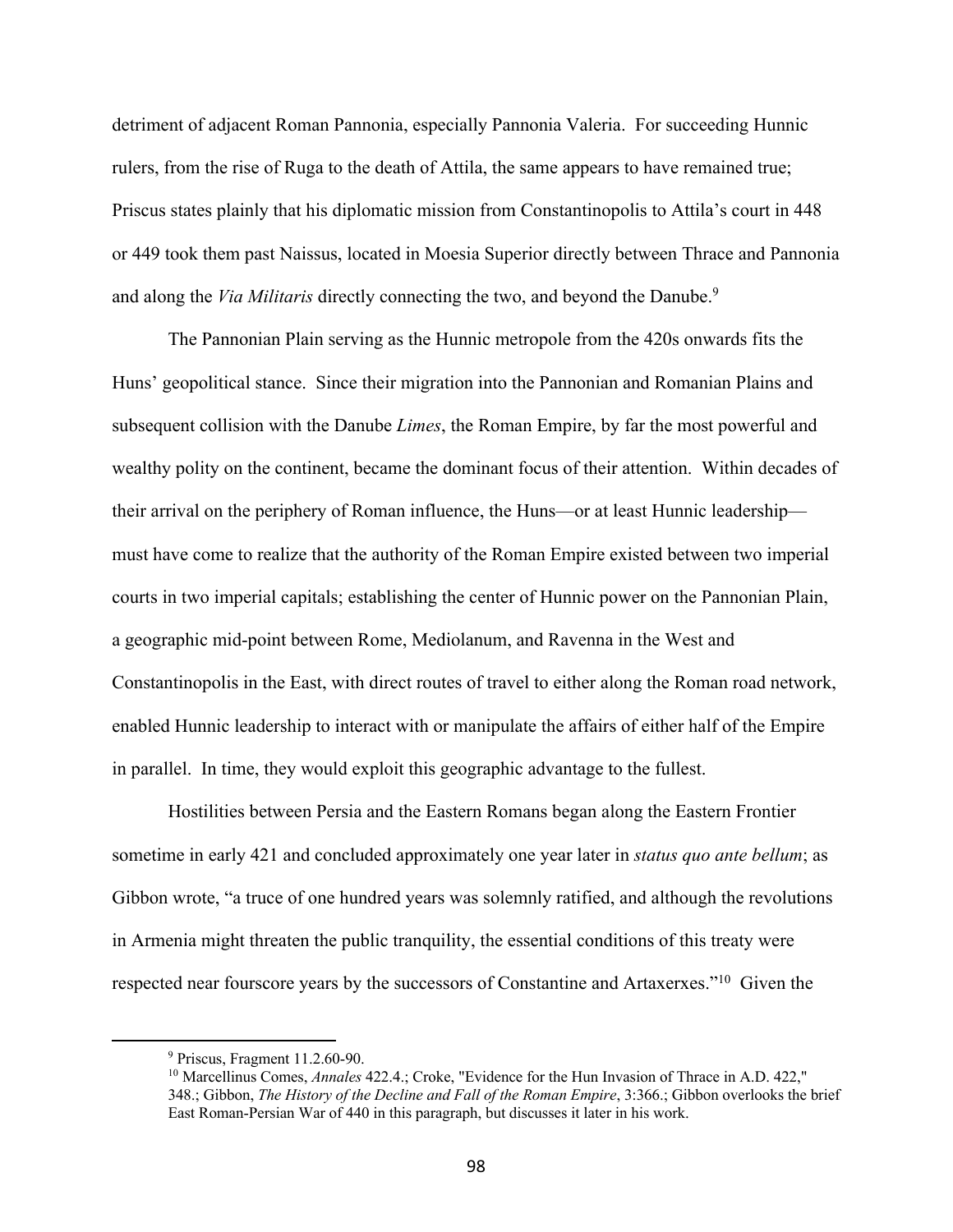ongoing hostilities with Persia, Marcellinus Comes' laconic recounting of the devastation so wrought by the Huns upon Thrace is less surprising; the Goths' petition to enter the Empire and their subsequent pillaging campaigns, albeit brought on in part by carelessness on the part of Roman officials in Thrace, occurred under very similar conditions. During another brief period of Roman-Persian antagonism in 386 which ultimately produced the ratification of the peace of 377, while ultimately bloodless, was when Odotheus attempted to force a crossing of the Danube with his following of Greuthungi.<sup>11</sup>

As Eastern Roman manpower and military resources were stretched across its frontiers, particularly the Danube, the government at Constantinopolis likely had to defer forces from the riverine frontier to the East, weakening the *limes*. <sup>12</sup> Sassanid Persia was, after all, just coming off of its first golden age and was internally enjoying one of its most stable and prosperous periods, thanks in large part to the extraordinarily lengthy and successful reign of Shapur II and the lengthy, virtually unbroken peace with Rome after 377; the fact that the limited Eastern Roman forces under the command of Romano-Alanic general Ardabur were able to achieve numerous modest victories, as Socrates recounts in embellished detail, is no mean feat.<sup>13</sup>

The fact that the war with Persia overlapped with the winter of 421-422 is also significant, as this season, by virtue of historic precedent for barbarian invasions—particularly by mounted forces—to invade when the frontier was at its weakest and the Danube's ill tendency to freeze over in the winter, likely afforded the Huns their best opportunity to cross into the

<sup>11</sup> Kelly, *The End of Empire*, 49.; Zosimus, *New History* 4.35.1-3.; Notice that as conflict was averted in the East by Roman and Persian negotiators, Odotheus' attempted invasion was cut short by Promotus and his field forces before the Greuthungi had the opportunity to run amuck through the Upper Balkans. <sup>12</sup> Croke, "Evidence for the Hun Invasion of Thrace in A.D. 422," 366.

<sup>13</sup> Socrates, *Ecclesiastical History* 7.18-21.; Percy Sykes, *History of Persia*, 3 ed. (London: Macmillan & Co., Ltd., 1951.), 1:425-426.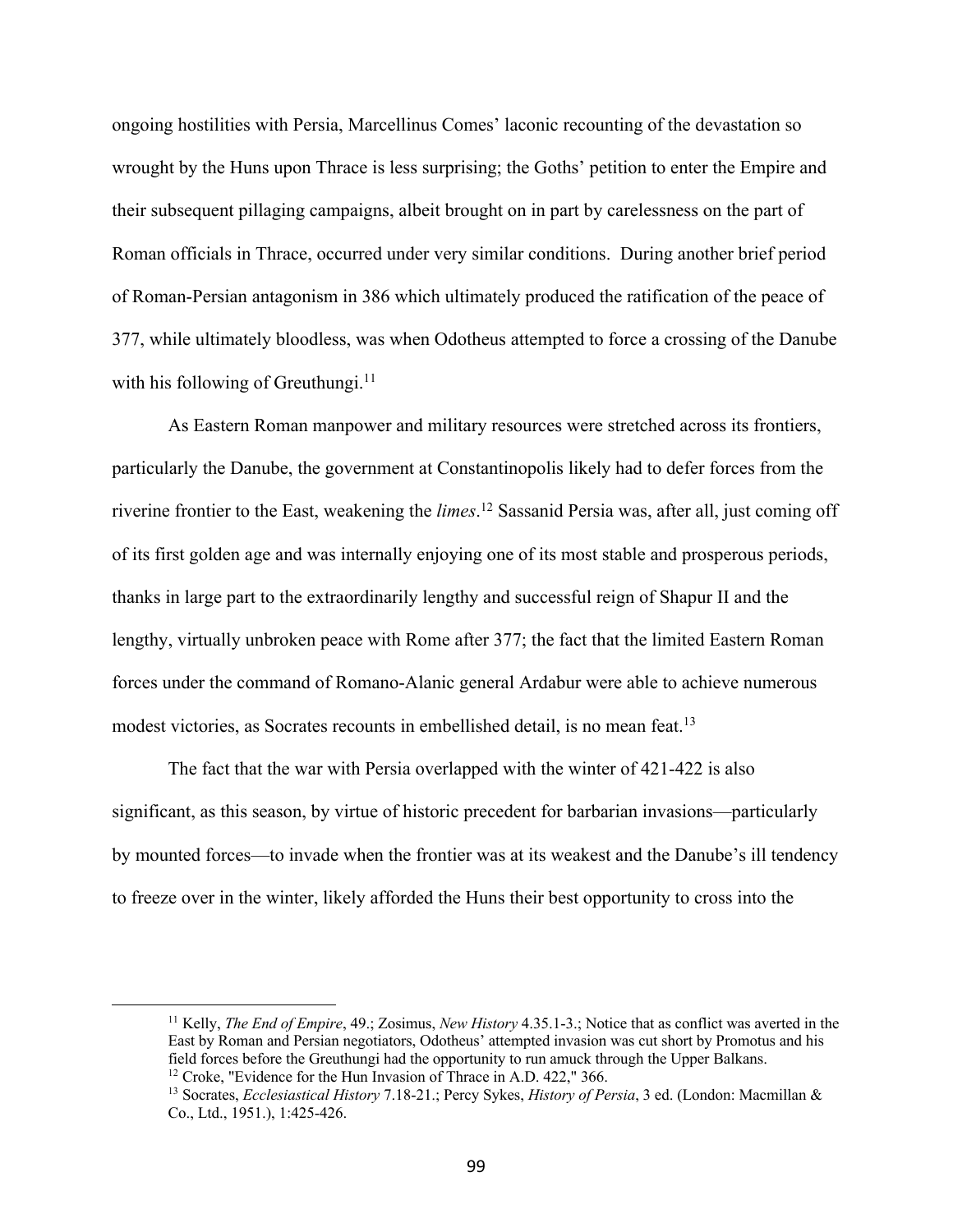northern Balkans and proceed towards Thrace.<sup>14</sup> In light of this potential, a law passed on March

3, 422 must be considered:

Our loyal soldiers returning from combat service or setting out for war shall take for themselves the ground floor rooms of each tower of the New Wall [Theodosian Wall] of this sacred City [Constantinopolis]. Landholders shall not be offended on the ground that the order which had been issued about public buildings has been violated. For even private homes customarily furnish one third of their space for this purpose.<sup>15</sup>

Nine years prior, on April 4, 413, the Eastern Roman government under the leadership of

Praetorian Prefect Anthemius requisitioned the holdings of local landowners to lay the

foundations of the Theodosian Walls:

We command that the towers of the New Wall, which has been constructed for the fortification of this most splendid City, shall, after the completion of the work, be assigned to the use of the persons through whose lands this wall was duly erected by the zeal and foresight of Your Magnitude, pursuant to the decision of our Serenity. This regulation and condition shall be observed in perpetuity, so that said landholders and those persons to whom the title to these lands may pass shall know that each year they must provide for the repair of the towers at their own expense, that they shall acquire the use of these towers as a special favor from the public, and they shall not doubt that the care of repair and the responcibility therefore belongs to them. Thus the splendor of the work and the fortifications of the City shall be preserved, as well as the use of such fortifications to the advantage of private citizens.16

When one considers how grievous the social and fiscal responsibility of having to quarter soldiers was for the typical Constantinopolitan urbanite, the former regulation must have been a welcome comfort for those whose property had been commissioned by the emperor for the common defense and welfare of the city. The fact that the latter measure revoked the former exemption, which was to "be observed in perpetuity," speaks volumes to the state of the Thracian countryside in early 422.17

<sup>&</sup>lt;sup>14</sup> Croke, "Evidence for the Hun Invasion of Thrace in A.D. 422," 348.

<sup>15</sup> *Codex Theodosianus*, 7.8.13.; Maenchen-Helfen, *The World of the Huns*, 76.; Croke noted, "Maenchen-Helfen was the first to relate this law to events in Thrace in 422.;" Croke, "Evidence for the Hun Invasion of Thrace in A.D. 422," 348.

<sup>16</sup> *Codex Theodosianus*, 15.1.51.

<sup>17</sup> Croke, "Evidence for the Hun Invasion of Thrace in A.D. 422," 348.; Maenchen-Helfen, *The World of the Huns*, 76.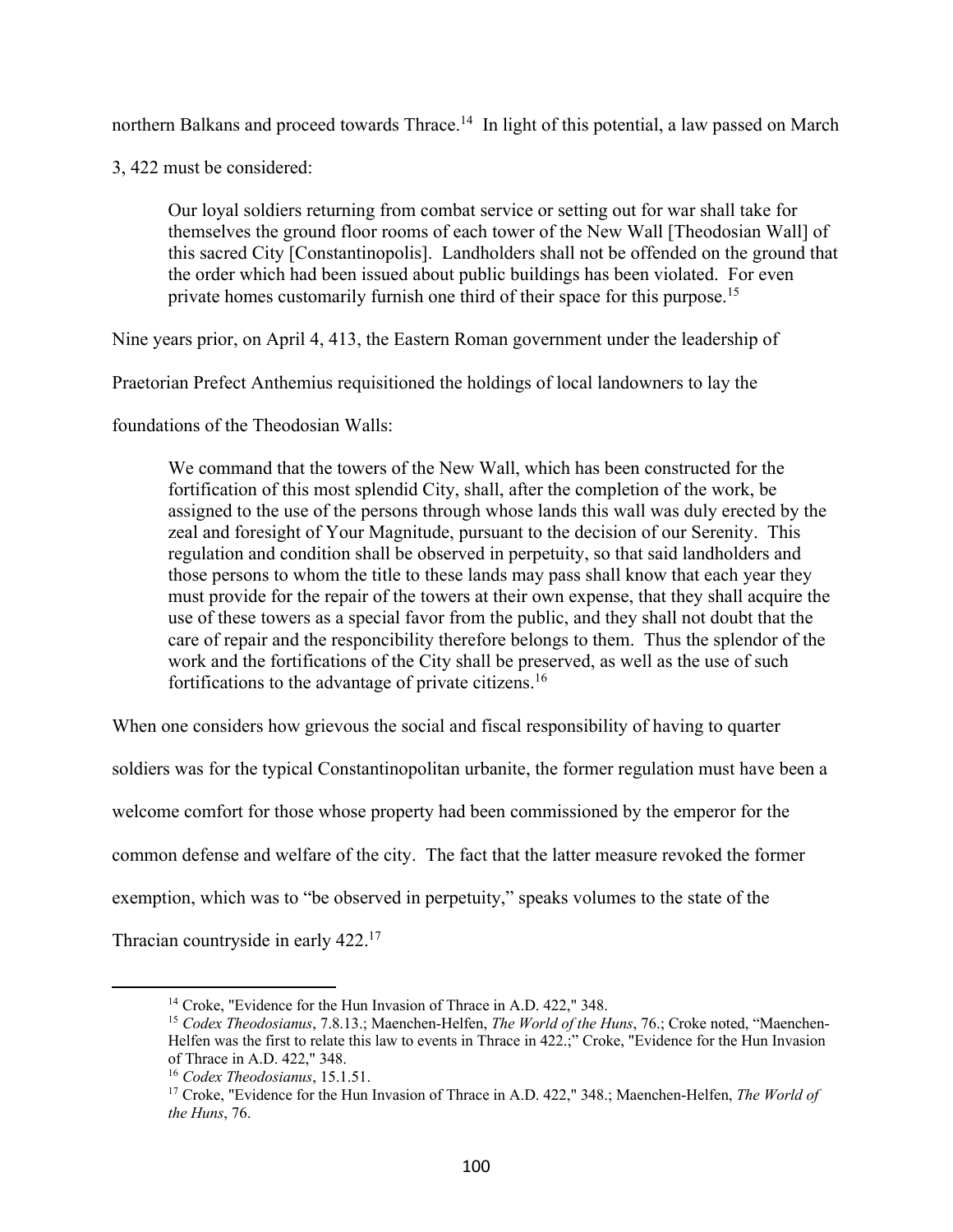Nevertheless, the lack of primary source literature on the subject prevents a more

protracted investigation of the Huns' activity south of the Lower and Middle Danube in the early 420s. The same problem plagues the remainder of the decade and the early 430s, with scattered fragments offering details to seemingly two additional different Hunnic invasions of the Danubian provinces of unknown dates between 422 and 434. Theodoret of Cyrus offers through his *Ecclesiastical History* the depiction of one such invasion in parallel with an unspecified war with Sassanid Persia:

So when Rhoïlas [Ruga], Prince of the Scythian Nomads [Huns], had crossed the Danube with a vast host and was ravaging and plundering Thrace, and was threatening to besiege the imperial city [Constantinopolis], and summarily seize it and deliver it to destruction, God smote him from on high with thunderbolt and storm, burning up the invader and destroying all his host. A similar providence was shown, too, in the Persian war. The Persians received information that the Romans were occupied elsewhere, and so in violation of the treaty of Peace, marched against their neighbours, who found none to aid them under the attack, because, in reliance on the Peace, the emperor had dispatched his generals and his men to other wars [?]. Then the further march of the Persians was stayed by a very violent storm of rain and hail; their horses refused to advance; in twenty days they had not succeeded in advancing as many furlongs. Meanwhile the generals returned and mustered their troops.18

In this account, Ruga dies amidst his leading Hunnic forces against the Eastern Romans after having thoroughly looted Thrace and threatened to set the Eastern Roman capital to siege—the lack of information regarding the status of the garrisons and the dubious prospect of attempting to besiege the Theodosian Walls with a cavalry-centric force notwithstanding, to Theodoret such a situation must have appeared dire enough to attribute the Empire's deliverance to divine intervention.

Embellishments aside, Theodoret's description offers numerous details for Roman-Hunnic engagements not found in any other source; at the same time, he stands in direct conflict with the historical account of Priscus over the nature of Ruga's death:

<sup>18</sup> Theodoret, *Ecclesiastical History* 5.36.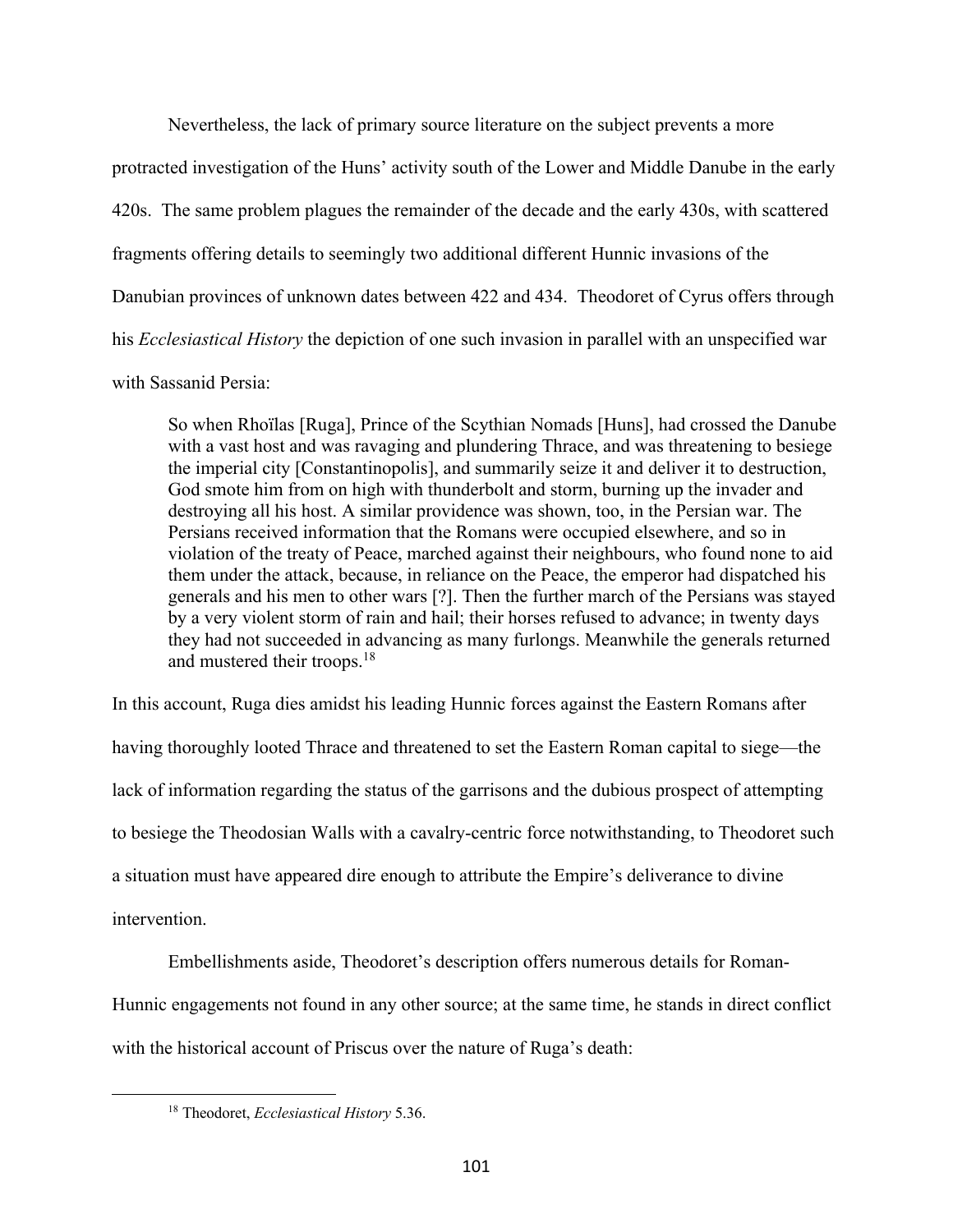When Rua [Ruga] was king of the Huns, the Amilzuri, Itimari, Tounsoures, Boisci and other tribes who were living near to the Danube were fleeing to fight on the side of the Romans.? Rua decided to go to war with these tribes and sent Eslas, a man who usually handled negotiations over differences between himself and the Romans, threatening to break the present peace if they did not hand over all who had fled to them. The Romans wished to send an embassy to the Huns, and both Plinthas and Dionysius wished to go. Plinthas was a Scythian, Dionysius a Thracian; both were generals and had held the Roman consulship. Since it seemed that Eslas would reach Rua before the embassy was dispatched, Plinthas sent along with him Sengilach, one of his own retainers, to persuade Rua to negotiate with none of the Romans but himself. When Rua died, the kingship of the Huns devolved upon Attila and Bleda, and the Roman senate recommended that Plinthas be sent as ambassador to them.<sup>19</sup>

The eventual product of these negotiations was the Treaty of Margus—so named for the fortified city at which the Hunnic and East Roman dignitaries met and drafted it, which stipulated that the Roman Empire refuse to permit tribes hostile to the Huns to immigrate, that the Romans return those which had already done so, that "there should be safe markets with equal rights for Romans and Huns, and that the Romans annually pay seven hundred pounds of gold to the Scythian [Hunnic] kings [Attila and Bleda], as previously the payments had been three hundred and fifty pounds."20

The distinct narratives of Marcellinus, Theodoret, and Priscus present the only direct evidence for the Hunnic invasions of the Roman East in the 420s and early 430s; the invasion recounted by Marcellinus in 422 is the only such encounter with a discernable date and a reasonable degree of corroborating material, whereas the invasions described by Theodoret and Priscus, occurring sometime between the invasion of 422 and Ruga's death in 434, dated by the Gallic Chronicle of 452, cannot be accurately dated.<sup>21</sup> Modern historians have offered a diverse

<sup>19</sup> Priscus, Fragment 2.1-17.

 $20$  Ibid.,  $2.18-39$ .

<sup>&</sup>lt;sup>21</sup> The *Gallic Chronicle of 452* does not state the date of Ruga (rendered 'Rugila') explicitly, but rather lists it in the "eleventh year," which, per the Chronicle's timeframe, corresponds to 434. Additionally, as Croke notes, "this date accords with the information of Socrates, who tells us that Rua [Ruga] was struck dead by lightning when Proclus was bishop (7.42-43). Since Proclus became patriarch of Constantinople in April 434, the Gallic Chronicle and Socrates do not conflict on the date of Rua's death.;" Croke, "Evidence for the Hun Invasion of Thrace in A.D. 422," 355.; Socrates, *Ecclesiastical History* 7.42-43.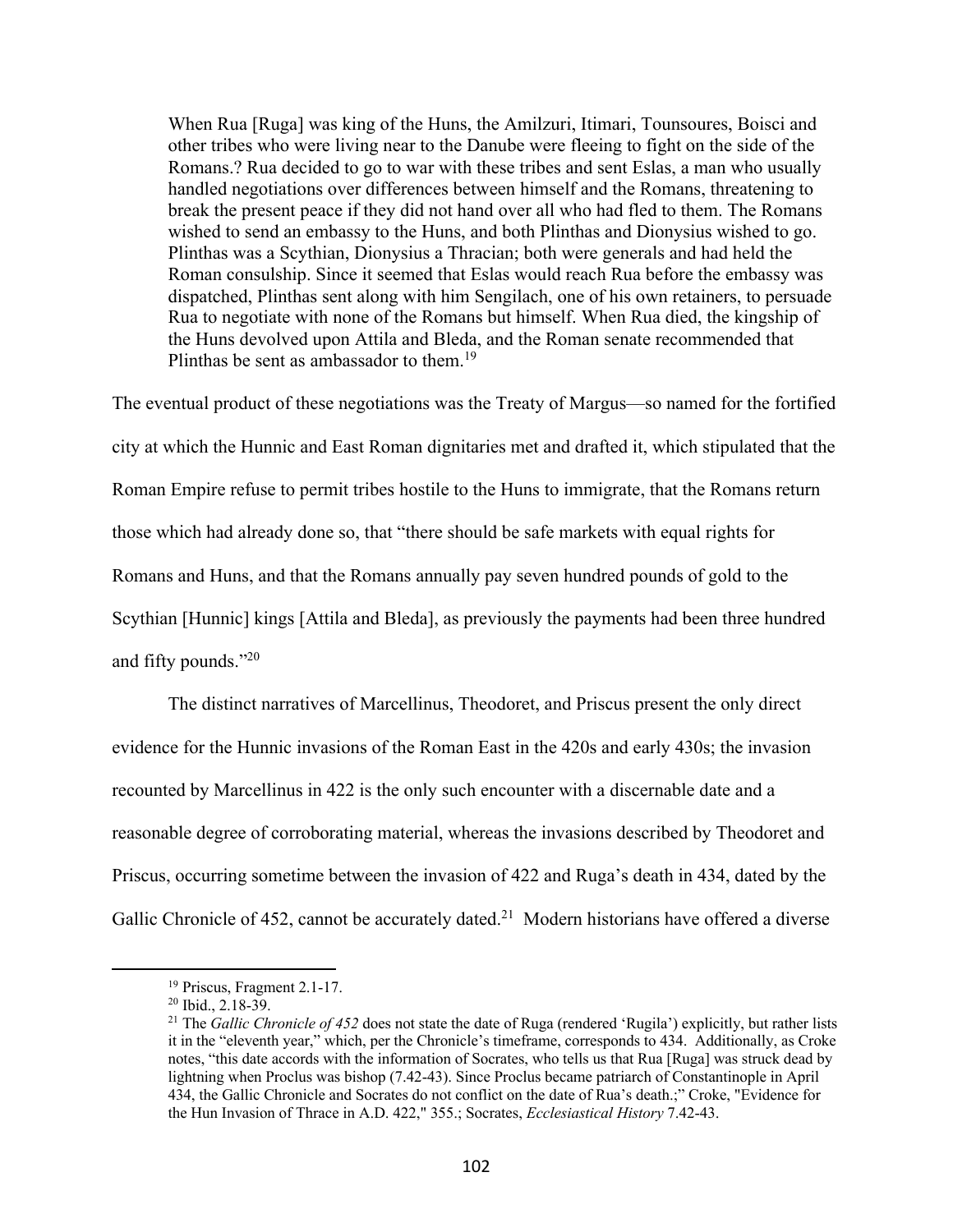series of dates for the Hunnic invasions, but the common consensus is that the three accounts describe three separate invasions, each breaching the Danube *Limes* and withdrawing from whence they came. Arnold Jones, Brian Croke, and Christopher Kelly have postulated that the 350-pound subsidy described by Priscus was likely a stipulation of the peace negotiated with the Huns in 422, and while this fits the evidence, it cannot be confirmed either.<sup>22</sup>

Regardless of the specific dates, the fact that the Danube *Limes* had been broken through on three separate occasions and much of the richest parts of the Roman Balkans had been pillaged at least twice would have been for the Eastern Roman Empire and its riverine frontier a protracted disaster. If earlier and later precedent in Hunnic invasions carry—though the lack of hard evidence bars absolute certainty—local fortifications on the river and in the Danubian hinterlands to the south in the vicinity of the Hun's point of crossing on the Middle Danube likely suffered considerable damages. The devastation of the Thracian farmlands, as during the Gothic War, would have put an immediate logistical strain on both the rural populace and the security of the Danube frontier. While any singular invasion would have certainly hampered Roman operations throughout the Balkan Peninsula and along the frontier, the suppressive factor on both civilian and military logistics and morale would have meant a distinctly lethargic recovery for the Eastern Roman Empire, and paints a distinctly unfavorable picture for its *limitanei* and *comitatenses* when Attila invaded for the first time in the early 440s.<sup>23</sup>

<sup>22</sup> Ibid., 351-352.; Arnold Hugh Martin Jones, *The Later Roman Empire 284-602, A Social, Economic, and Administrative Survey* (Oxford: Basil Blackwell, 1964.), 193.; Kelly, *The End of Empire*, 87. <sup>23</sup> If, however, Brian Croke's thesis regarding the Hunnic invasions is correct, and there was merely a single invasion in 422, the picture of the Roman Balkans and frontier on the Middle and Lower Danube moving through the 420s and early 430s changes dramatically. As Ruga's invasion of 434 was cut short by his demise, much of the Roman Balkans—and, indeed, likely all of Thrace—would have been spared destruction from the Hunnic withdrawal in 422 to Attila's campaigns in the early 440s. In turn, the Danube frontier, albeit compromised in Pannonia after the early 430s by Aetius, would have been in relatively good condition by the close of the 430s and in ideal circumstances may have been able to give the Huns a better, more organized fight.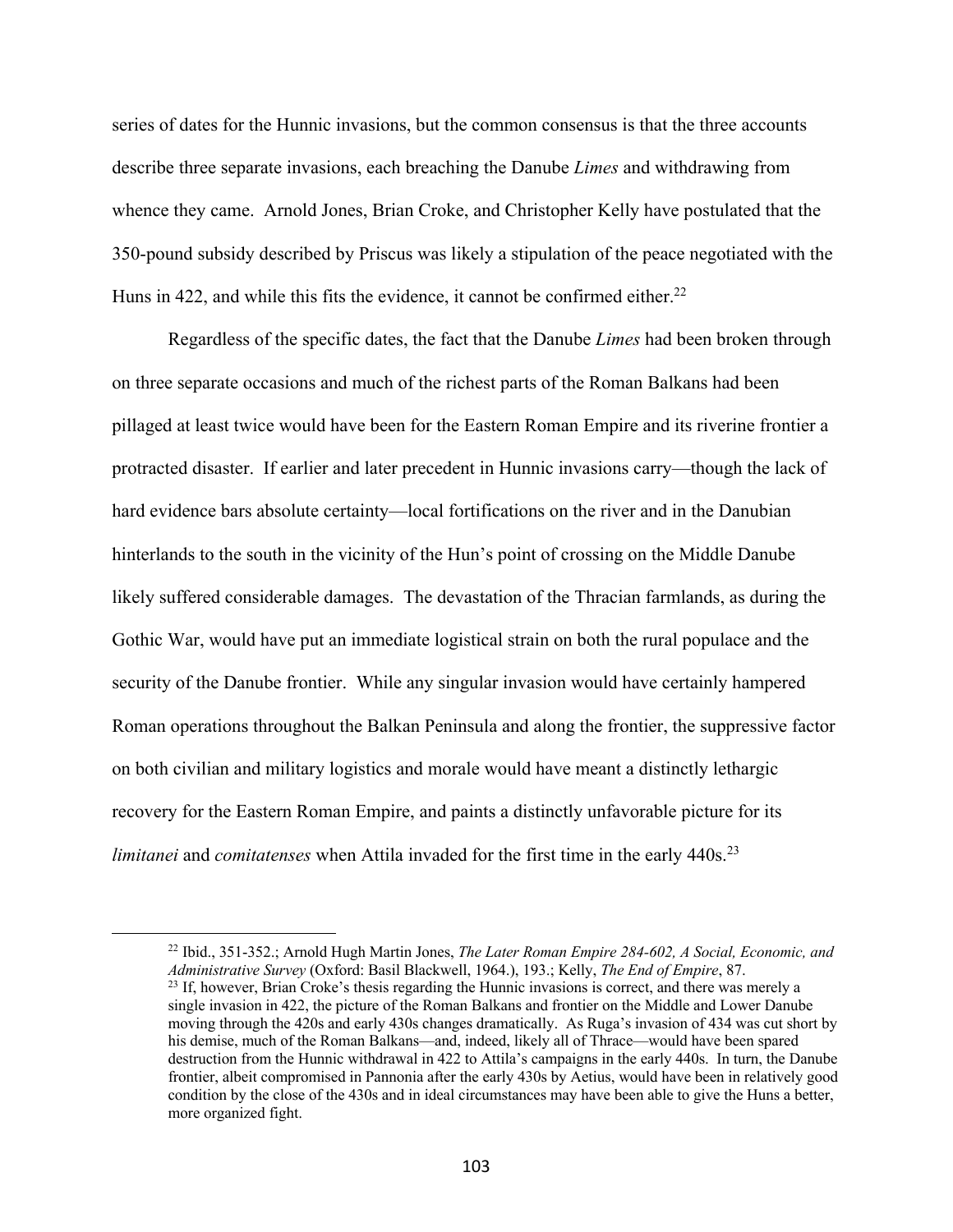The Eastern Romans, however, were not alone in their dealings with the trans-Danubian Huns over the 420s and 430s. In the interregnum following the death of Honorius in 423, the Western Roman court, headed by *magister militum* Castinus, elevated a certain *prinmicerius notariorum* named Ioannes, or 'John,' in Rome to the position of *augustus* in the West.<sup>24</sup> This appointment was met with immediate hostility from the Eastern court, who viewed the rise of John as illegitimate; Theodosius replied later in the year by elevating the six- or seven-year-old Valentinian III, his cousin and the nephew of the late Honorius, to the purple. A succession war thus ensued as political hostilities spilled over into the affairs of the Empire's eastern and western armies.

Late in 424, John sent Flavius Aetius, a promising young Western Roman politician and *curi palatii* (lit. "Steward of the Palace"), east with a "huge sum of gold" to bolster his field forces with Hunnic mercenaries against an expected Eastern Roman campaign.<sup>25</sup> Aetius was undeniably the most prudent choice for such negotiations; as a teenager, he had been sent as a political hostage to the court of Alaric for three years and thereafter to the realm of the Huns, most likely to the court of Uldin or Charaton.<sup>26</sup> During these years, he learned much of the Huns, possibly including their language, and would utilize his experience to great effect throughout his life as one of the Western Roman Empire's last great defenders.<sup>27</sup>

While Aetius was still seeking the Huns, Theodosius arranged for a campaign to be undertaken against the Western court, having relocated to Ravenna to wait for Aetius' forces, commanded by Ardabur and his son Aspar.<sup>28</sup> Early in 425, after having marched through the

<sup>24</sup> Bury, *History of the Later Roman Empire*, 1:222.

<sup>25</sup> Ibid., 1:223.; Gregory of Tours, *Historia Francorum* 2.8.; Kelly, *The End of Empire*, 82.; Maenchen-Helfen, *The World of the Huns*, 77.

<sup>26</sup> Kelly, *The End of Empire*, 83.

<sup>27</sup> Bury, *History of the Later Roman Empire*, 1:224.; Maenchen-Helfen, *The World of the Huns*, 77.

<sup>28</sup> Procopius, *History of the Wars* 3.3.8.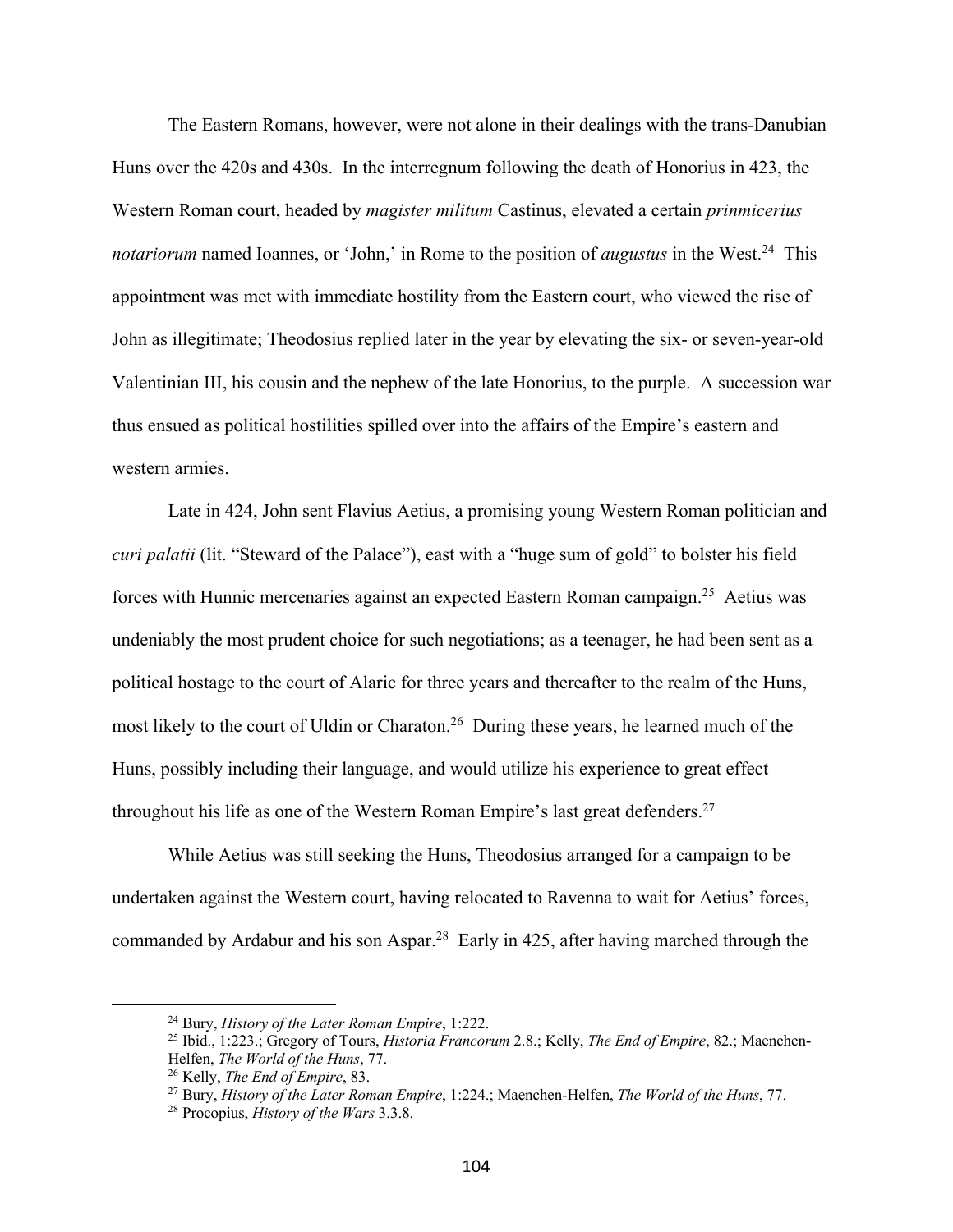Balkans and into northern Italia, the Eastern Roman army successfully took the city and captured the Western pretender, after which, as Procopius later wrote:

[Valentinian and his keepers] brought him out in the hippodrome of Aquileia with one of his hands cut off and caused him to ride in state on an ass, and then after he had suffered much ill treatment from the stage-performers there, both in word and in deed, he put him to death. Thus Valentinian took of the power of the West.<sup>29</sup>

Around the same time, Castinus was banished.<sup>30</sup> Merely three days after the execution of John, Aetius returned at the head of an army of Huns, 60,000-strong.<sup>31</sup> Following a series of indecisive engagements with the Eastern Roman forces in which "many fell on both sides," during which he must have learned of the invalidation of his cause, Aetius came to an arrangement with the Galla Placidia and the Eastern Roman commanders, and permitted peace between the two halves of the Empire to be restored.<sup>32</sup> In so doing, he granted his Hunnic army a generous payout for breaking off the campaign abruptly, and sent them on their way after an exchange of hostages and oaths.<sup>33</sup>

After the Huns departed, the Western Romans imparted to Aetius the titles of *comes* and *magister militum* of Gaul, and sent him to manage the military administration of his new command.34 Over the following years, his command saw a range of successes in maintaining a measure of order in Gaul; the prestige from his campaigns in Gaul, along with his ability to "summon the power of Hunnic forces at his will," enabled him to compel an otherwise unwilling Galla Placidia—she never trusted him due to his faithfully having served John in attempting to

<sup>&</sup>lt;sup>29</sup> Ibid., 3.3.9.<br><sup>30</sup> Bury, *History of the Later Roman Empire*, 1:224.

<sup>30</sup> Bury, *History of the Later Roman Empire*, 1:224. 31 Ibid.; Gibbon, *The History of the Decline and Fall of the Roman Empire*, 3:374.; Philostorgius, *Ecclesiastical History* 12.14.

<sup>32</sup> Bury, *History of the Later Roman Empire*, 1:224.; Philostorgius, *Ecclesiastical History* 12.14.

<sup>33</sup> Maenchen-Helfen, *The World of the Huns*, 77.; Philostorgius, *Ecclesiastical History* 12.14.; Briefly mentioning this engagement, Maenchen-Helfen goes on to say, "it is almost certain that they [the Huns] were promised annual tributes." Unfortunately, he does not cite any source or postulate any argument to support this assertion.

<sup>34</sup> Maenchen-Helfen, *The World of the Huns*, 77.; Philostorgius, *Ecclesiastical History* 12.14.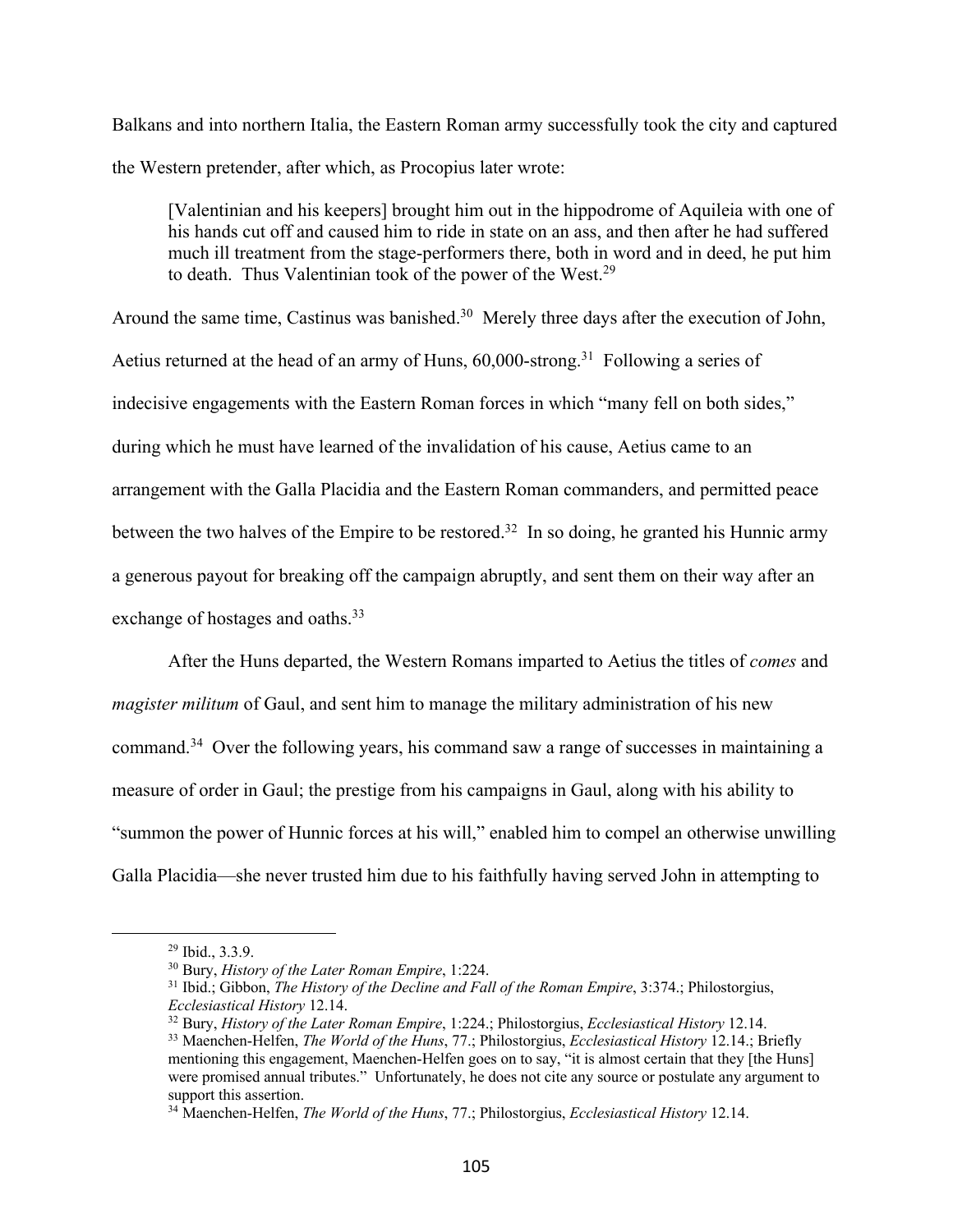keep the throne from her son Valentinian—to appoint him as *magister utriusque militum* (lit. 'commander of both forces,' infantry and cavalry) of the Western Roman Empire in 429.35 During his time on campaign in Gaul away from the offices of Ravenna, the Western Romans elected to launch a campaign against the Huns in Pannonia; Marcellinus Comes recorded that in the year 427, "the Pannonian provinces, which had been retained for fifty years by the Huns, were retaken by the Romans."36

Neither details of this campaign nor the reasons for it have survived. Perhaps with Aetius preoccupied on the opposite face of the Western Roman Empire, Galla Placidia in recognition of his rising star and familiarity with the Huns sought to weaken them and drive the bound of their territory further from Italia. Pannonia had, after all, been a West Roman holding since the turn of the fifth century.37 Maenchen-Helfen has postulated that the lack of Alans' having been mentioned in tandem with Huns in primary sources from the early 410s onwards may have pointed to a break between the two groups.<sup>38</sup> The Alans had served as the vanguard of the Hunnic Horde and a critical part of the Huns' collective fighting force as they moved into Europe, and if they largely left the Huns for open lands in which they could settle in Eastern Europe, the forces Ruga and his fellow Huns could summon to defend their territories could certainly have been weakened.39

This campaign speaks to the state of Roman Pannonia by the early 430s. Many of the major cities in and along the perimeter of the half of the Pannonian Plain which Roman territory

<sup>35</sup> Bury, *History of the Later Roman Empire* 1:243-244.; Felix, the previous *magister militum*, had been deposed from his position by Galla Placidia not long before; in the Bury's words, "it is said that he then caused Felix to be killed on suspicion of treachery." There is no consensus between the primary sources, namely Prosper of Aquitania, John of Antioch, and Hydatius, as to this incident.

<sup>36</sup> Marcellinus Comes, *Annales* 427.1.

<sup>37</sup> Burns, *Barbarians Within the Gates of Rome*, 175.

<sup>38</sup> Maenchen-Helfen, *The World of the Huns*, 80-81.

<sup>39</sup> Ibid., Vernadsky, *Ancient Russia*, 137.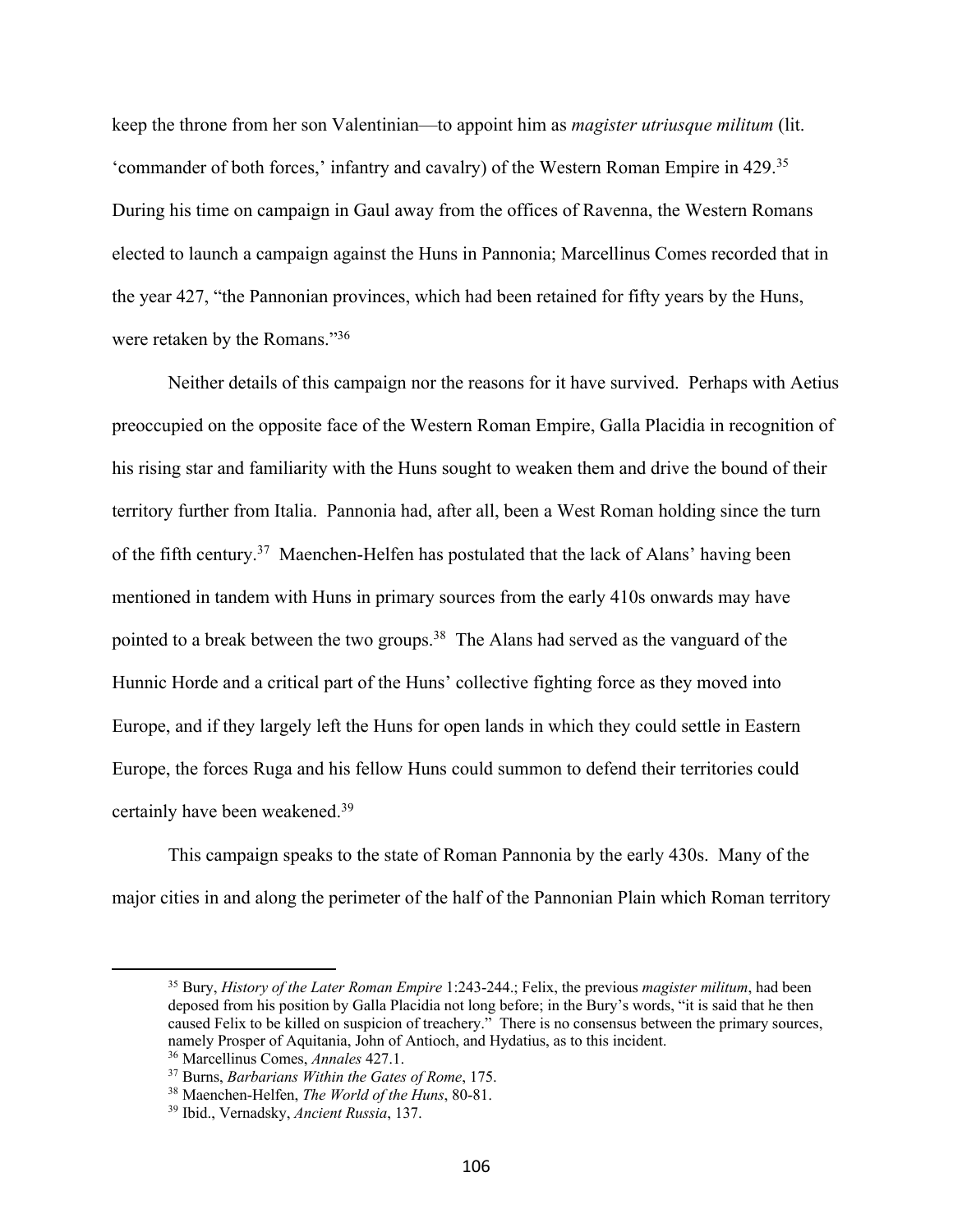constituted had been plundered between the early 400s and the 420s. Ravaged—and likely partially settled—by countless barbarian immigrations after an untold number of uncontrolled river crossings over the previous decades and standing at the periphery of both Eastern and Western Roman power, Roman Pannonia had been gradually occupied by the Hun forces originating from the lands directly across the Middle Danube. The extent to which the Western Romans were able to restore imperial control over the region is also highly suspect; whether the region, replete with partially depopulated cities and derelict fortifications, was largely reconquered or partially occupied by modest Roman force cannot be ascertained with certainty.<sup>40</sup> What is clear, however, is that Roman action drove local Hunnic forces from at least some measure of the Pannonian provinces, and, by the inference of Marcellinus' account, managed to hold the territories beyond the close of the year. Despite the fifty years Marcellinus perceived the Pannonian provinces as lost, their lauded reclamation would not last the decade.

While still sparce, compared to the extant materials discussing the 410s and 420s, primary source literature detailing Roman-Hunnic affairs in 430s "flow comparatively copiously," Maenchen-Helfen writes, but "it is not easy to reconstruct even the main events."41 In 432, Aetius held the Western Roman consulate, but his power in this influential role was not remain stable for long. Bonifacius, another Western Roman general that had been jostling with Aetius, and until 429, *magister utriusque militiae* Flavius Felix, for influence in Valentinian's court, and who had been in rebellion against Galla Placidia's regime since 427, returned to Italy in 432 at the *Augusta*-regent's summons to make amends with her and Valentinian.<sup>42</sup> Almost

<sup>40</sup> Maenchen-Helfen, *The World of the Huns*, 80-81.

<sup>41</sup> Ibid., 81.

 $42$  Felix and Bonifacius had waged bloody civil wars in the West between 427 and 429. When Felix prepared to mount offensives against his rival (Bonifacius was governor of the African provinces), Aetius notified him so that the African force might hold themselves against Felix's forces.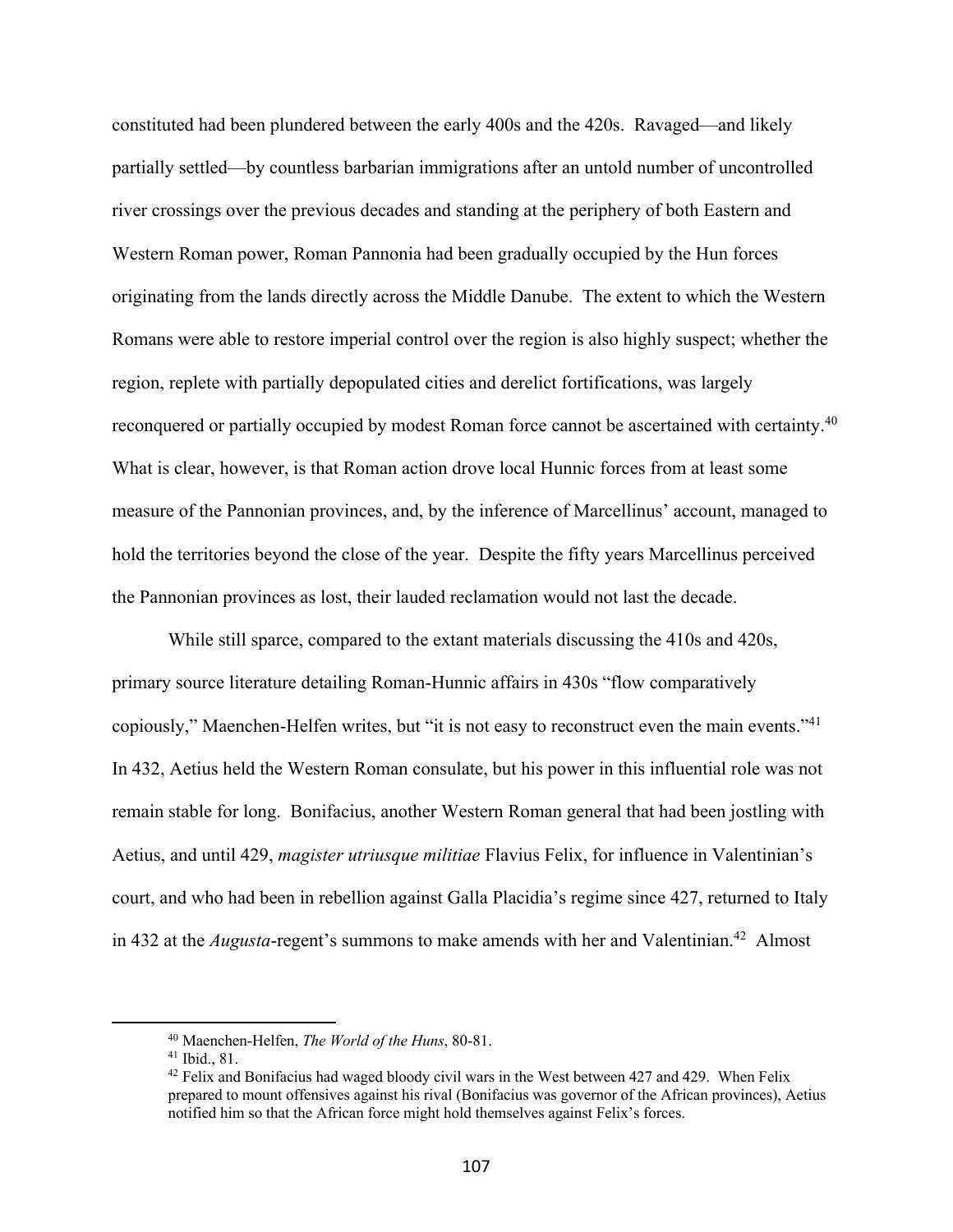overnight, Aetius, still the object of Placidia's ire, suddenly found himself politically marooned. Not long thereafter, Placidia revoked Aetius' command in absentia, appointing Bonifacius the title of *comes* and the office of *magister utriusque militiae*. 43 Aetius responded by rising in revolt and clashed with Bonifacius' troops at the Battle of Rimini:

On the instigation of Placidia, the mother of the emperor Valentinian, a great battle was waged between the patricians Boniface [Bonifacius] and Aetius. Aetius engaged Boniface and wounded him, with a longer sword [or 'Lance'] than that of Boniface, which had been made for him the previous day. He himself was unscathed. Three months later Boniface died from the injury he had incurred, imploring his very wealthy wife Pelagia to marry no one other than Aetius.<sup>44</sup>

Despite his initiative and having mortally wounded his rival, Aetius nevertheless lost the engagement and withdrew to his private country estate. Bonifacius' position was swiftly taken up by his vengeful son-in-law, Sebastianus, who orchestrated a botched assassination attempt on his late father's adversary.

It was at this point, with nowhere else to turn and evidently beset by hostile forces in Italia, that Aetius fled to the Huns, quietly slipping across the Adriatic to Dalmatia and travelling by night overland to Pannonia and thence to the Middle Danube.<sup>45</sup> Between late 432 and early 433, he arrived at the court of Ruga deep in the Pannonian Plain, and, while the details as to his methods of petitioning the Hunnic king for aid have not survived, reportedly set out for Italia at the head of a substantial troop of Huns.<sup>46</sup> Whether or not he truly was on the march with Hunnic units, or if he was, whatever their number happened to be, is indeterminate.<sup>47</sup> Nevertheless, in

<sup>43</sup> Bury, *History of the Later Roman Empire*, 1:248.

<sup>44</sup> Marcellinus Comes, *Annales* 432.2-3.; The Battle of Rimini (432) is occasionally referred to as the 'Battle of Ravenna,' as the coastal township of Rimini is only thirty miles southeast of Ravenna, as well as the 'Battle of Ariminum' as per Rimini's traditional Latin name.

<sup>45</sup> Bury, *The Invasion of Europe by the Barbarians*, 55.; Kelly, *The End of Empire*, 109.

<sup>46</sup> Bury, *History of the Later Roman Empire*, 1:248.; Heather, *The Fall of the Roman Empire*, 262.; Jones, *The Later Roman Empire 284-602*, 176.; Kelly, *The End of Empire*, 110.; Christopher Kelly offers an interesting speculative account of the main points of the discussion between Aetius and Ruga in his *The End of Empire*, pp. 109-110.

<sup>47</sup> Kelly, *The End of Empire*, 110.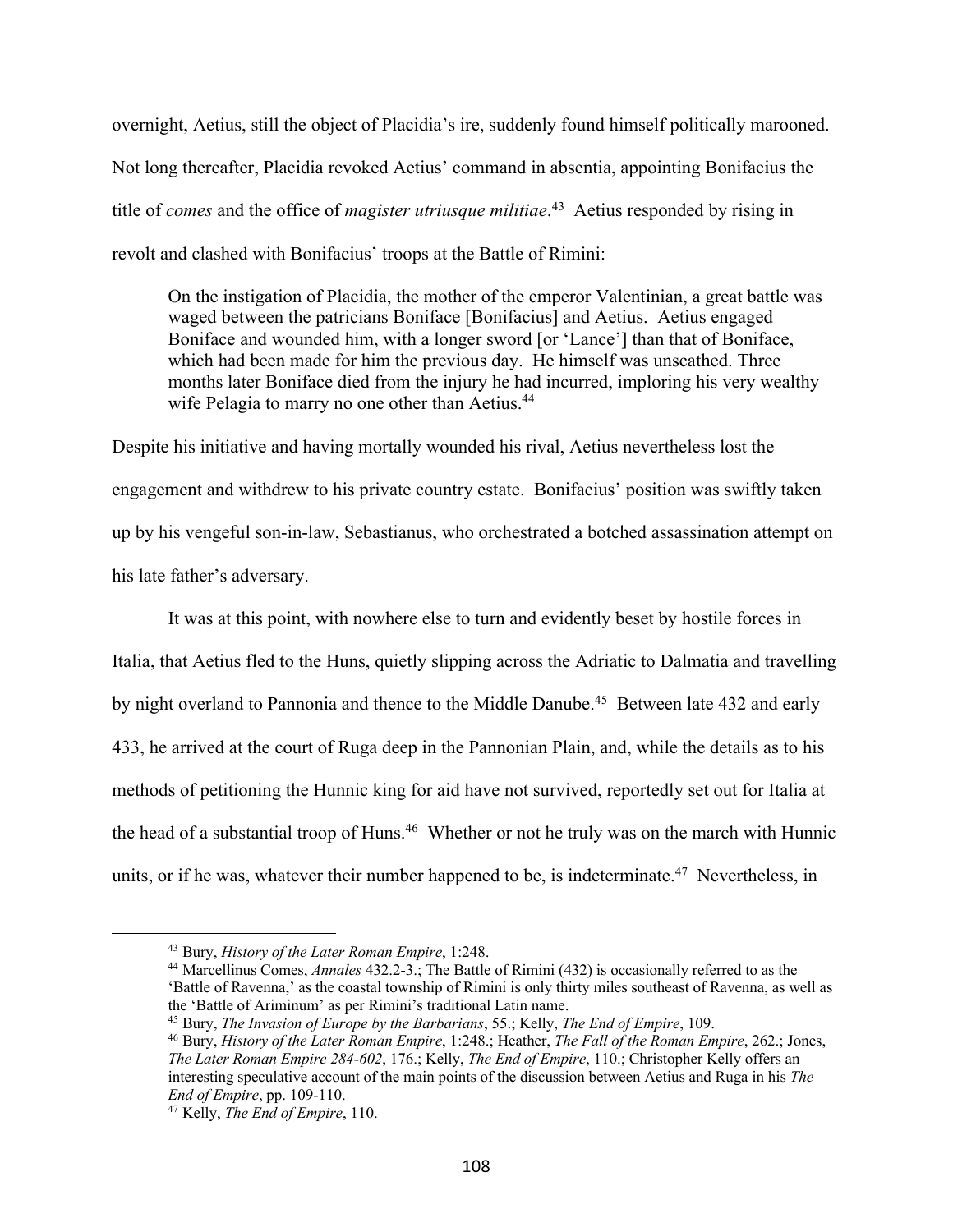the face of this oncoming juggernaut, Sebastianus either fled or was banished from Italia, after which he retired Constantinopolis where he would remain in relative obscurity for the next decade.48 Galla Placidia, caught without recourse, ultimately accepted his supremacy in Western affairs. By the end of 433, thanks to the timely imposition of Ruga's Huns, Aetius had fully reclaimed his former post in the Western Roman court. Not long thereafter, Valentinian reached majority, consigning his mother to a position away from the locus of Western Roman power, and leaving the ascendent Aetius in a position of almost absolute authority in the affairs of the Western Roman military and political machines.<sup>49</sup>

Aetius' repeated reliance on the Huns had important ramifications for the Middle

Danube. In exchange for Hunnic assistance, according to an excerpt from Priscus, it seems that at some point he deliberately ceded at least a part of Pannonia to the Huns:

Edeco, a Scythian who had performed outstanding deeds in war, came again as ambassador together with Orestes, a Roman by origin who lived in the part of Pannonia close to the river Save which became subject to the barbarian by the treaty made with Aetius, the general of the western Romans.<sup>50</sup>

If such an interpretation is correct, while the holdings of distant Pannonia Valeria were admittedly in some ways indefensible, the layout of the Danube frontier would have been grossly violated, and for the first time, formally and deliberately by treaty with an external power of nebulous—potentially hostile—intent.<sup>51</sup> Roman roads, blazing through the otherwise rugged

<sup>48</sup> Heather, *The Fall of the Roman Empire*, 262.

<sup>49</sup> Bury, *History of the Later Roman Empire*, 1:248-249.

<sup>50</sup> Priscus, Fragment 11.1.1-5.

<sup>51</sup> Kelly, *The End of Empire*, 112-113.; Kelly postulates that Aetius could not control both the unstable Gallic provinces and the whole of the more remote, less wealthy Danubian provinces at the same time.; Maenchen-Helfen, *The World of the Huns*, 87-90.; Priscus, Fragment 11.; The concept of a Roman cession to Ruga in exchange for his assisting Aetius in 432, while upheld by numerous historians throughout the twentieth and twenty-first centuries, has been called into question by Otto Maenchen-Helfen. He attributes this concept as a "misinterpretation" of Priscus' eleventh fragment, citing that its proper translation alludes to Aetius ceding "Pannonian territory," rather than the whole of Roman Pannonia or any specific Pannonian province, to Attila rather than Ruga. In any case, later in the same fragment, Maenchen-Helfen notes that the specification, "Constantiolus was a man 'from the land of the Paionians [referring to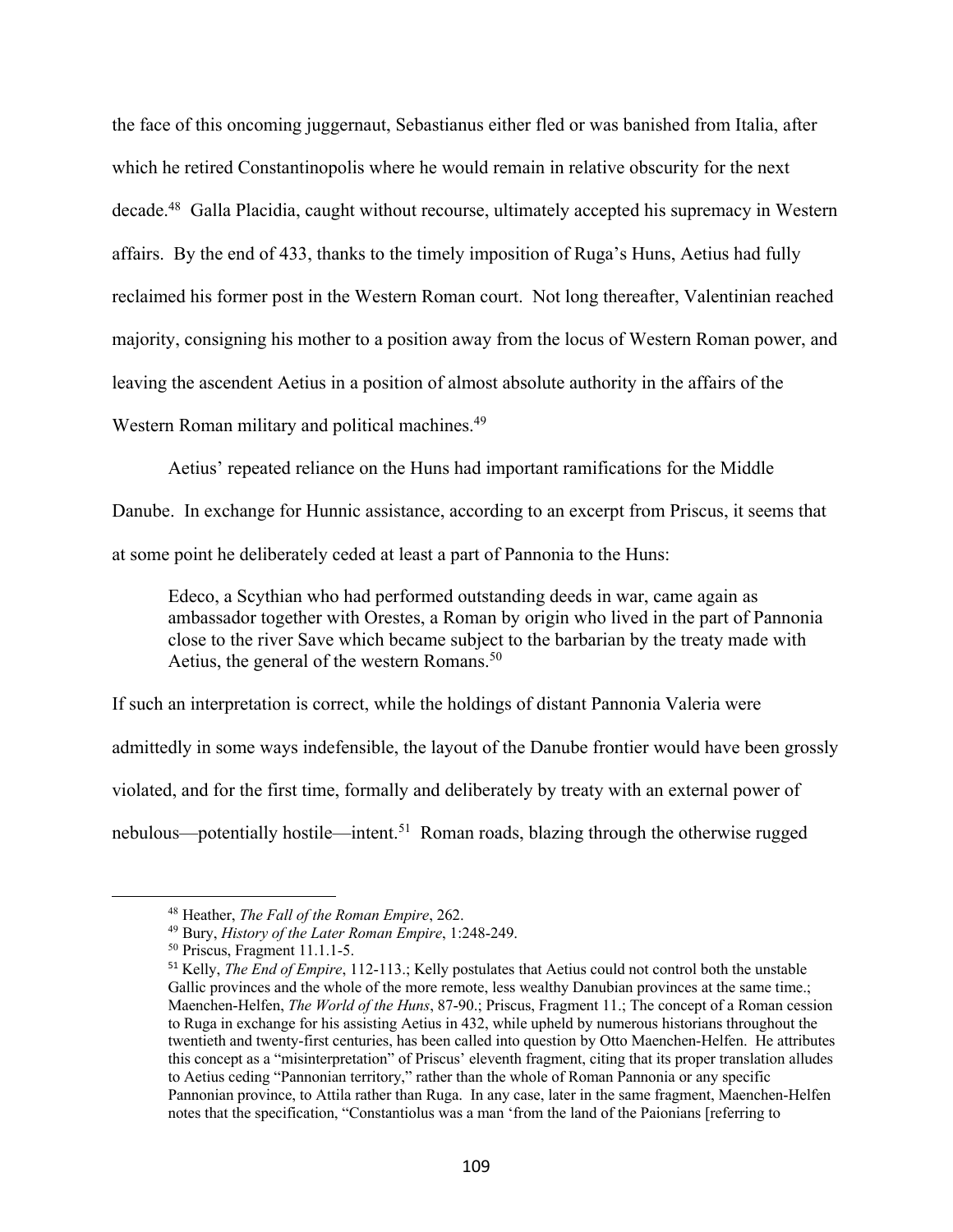Alpine and Balkan terrain, stretched out to the hinterlands of both halves of the Empire, lending the Huns and their subjects prefabricated express routes for the invasion of either. Additionally, the uniformity of the Danube frontier, while arguably dubious prior to, as well as after, the Roman offensive into Pannonia in 427, had degenerated in such a manner as to suddenly bestow the Lower and Upper stretches of the frontier with an additional flank for which their design had not incorporated a defensive contingency. By 435, the eastern extreme of the Styrian Alps and the southern extreme of the Carpathians represented the vague limits of the frontier on the Upper and Lower Danube respectively.

Within about a year's time of Aetius' reclamation of the role of *magister utriusque militiae*, according to the corroboration of the *Gallic Chronicle of 452*, Priscus, and Socrates, Ruga would die on campaign a short distance into Eastern Roman territory.52 Some years prior, his brother Octar, allegedly king over the Huns and their subjects west of the Pannonian Plain, had perished on campaign against the Burgundians, and it is not clear if their brother Mundzuk ruled over any land himself—the Hunnic throne over tribes of Ruga and Octar was thus left open.53 In 434 or 435, Attila and Bleda, sons of Mundzuk, acceded to the Hunnic throne and set about securing their authority within the Hunnic realm.<sup>54</sup> Not long thereafter, they met with Roman dignitaries at the frontier city of Margus to sign a Treaty of the same name, appeasing the

Pannonia] that were ruled by Attila,'" alludes to the existence later in Attila's reign (448) that at least part of Pannonia was still under at least nominal Roman control.

<sup>&</sup>lt;sup>52</sup> Croke, "Evidence for the Hun Invasion of Thrace in A.D. 422," 355.; Priscus, Fragment 2.1-17.; Socrates, *Ecclesiastical History* 7.42-43.

<sup>&</sup>lt;sup>53</sup> Primary and secondary sources differ on whether their brother Mundzuk was a Hunnic leader or merely a member of the Hunnic royal family (and the father of Attila and Bleda). If he was, he may have been a chief over the Eastern Huns living on the Pontic Steppe. Priscus alone notes that there was also a fourth brother named Oebarsius who was still alive in 448 and present for the reception of the Roman delegations dispatched to Attila's capital.; Kelly, *The End of Empire*, 95-96.; Priscus, Fragment 14.25-30.; Socrates, *Ecclesiastical History* 7.30.

<sup>54</sup> The precise nature of Hunnic kingship—or some form of dual-kingship, as it seems—as well as the precise chronology of successions from Ruga and Octar to Attila and Bleda remains a mystery to modern scholars. For an excellent overview on the subject, see Maenchen-Helfen, *The World of the Huns*, 84-86.; Jordanes, *The Origin and Deeds of the Goths* 3.180.; Priscus, Fragment 2.15-39.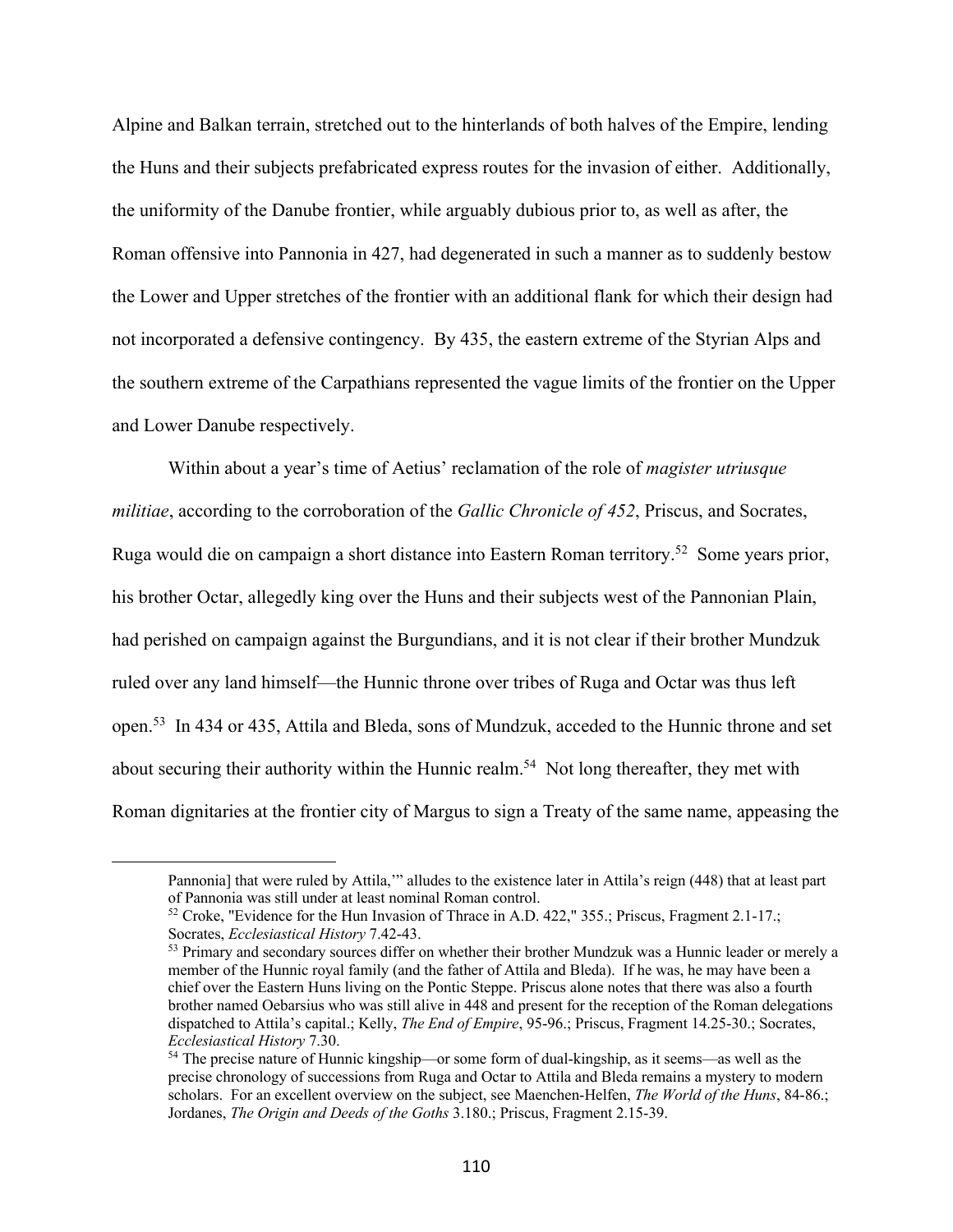Huns with 700 pounds of gold per annum, a generous trade agreement, and immigration and extradition rights along the Danube frontier in which the Hunnic word would carry substantial weight thereafter.

For the Eastern Romans, despite the Middle Danube having been strategically compromised, this conciliatory measure kept the peace between the Roman and Hunnic Empires for the remainder of the decade. The Huns were for the time being contented to trade with the Empire whilst securing their own internal and frontier affairs; in the same passage in which Priscus laid out the stipulations of the Treaty of Margus, he recorded, "when they had made peace with the Romans, Attila, Bleda, and their forces marched through Scythia subduing the tribes there and also made war with the Sorosgi."<sup>55</sup> At the same time, they conducted numerous joint operations with Aetius and his Western Roman forces, including the conquest and destruction of Gundahar's Burgundian Kingdom on the Rhine and the failed siege of the Visigothic capital at Narbonne.<sup>56</sup>

It was not until the early 440s that renewed tension between the realms of Attila and Theodosius, coupled with troubles elsewhere throughout the Roman Empire, once more threatened to undermine the existing *status quo*. On October 19, 439, the Vandals, under the leadership of Gaiseric, successfully took Roman Carthage, and with it the North African farmlands from which much of the Empire's grain supply was derived.<sup>57</sup> The Vandals had initially been invited to North Africa by Bonifacius, who sought to use them to dispel Western Roman general Sigisvult, having commanded one of armies Galla Placidia had sent to reign the in errant North African during his time of rebellion. Since the 420s, they had gradually migrated

<sup>55</sup> Priscus, Fragment 2.44-46.

<sup>56</sup> Thompson, *The Huns*, 72-77.

<sup>57</sup> Kelly, *The End of Empire*, 119.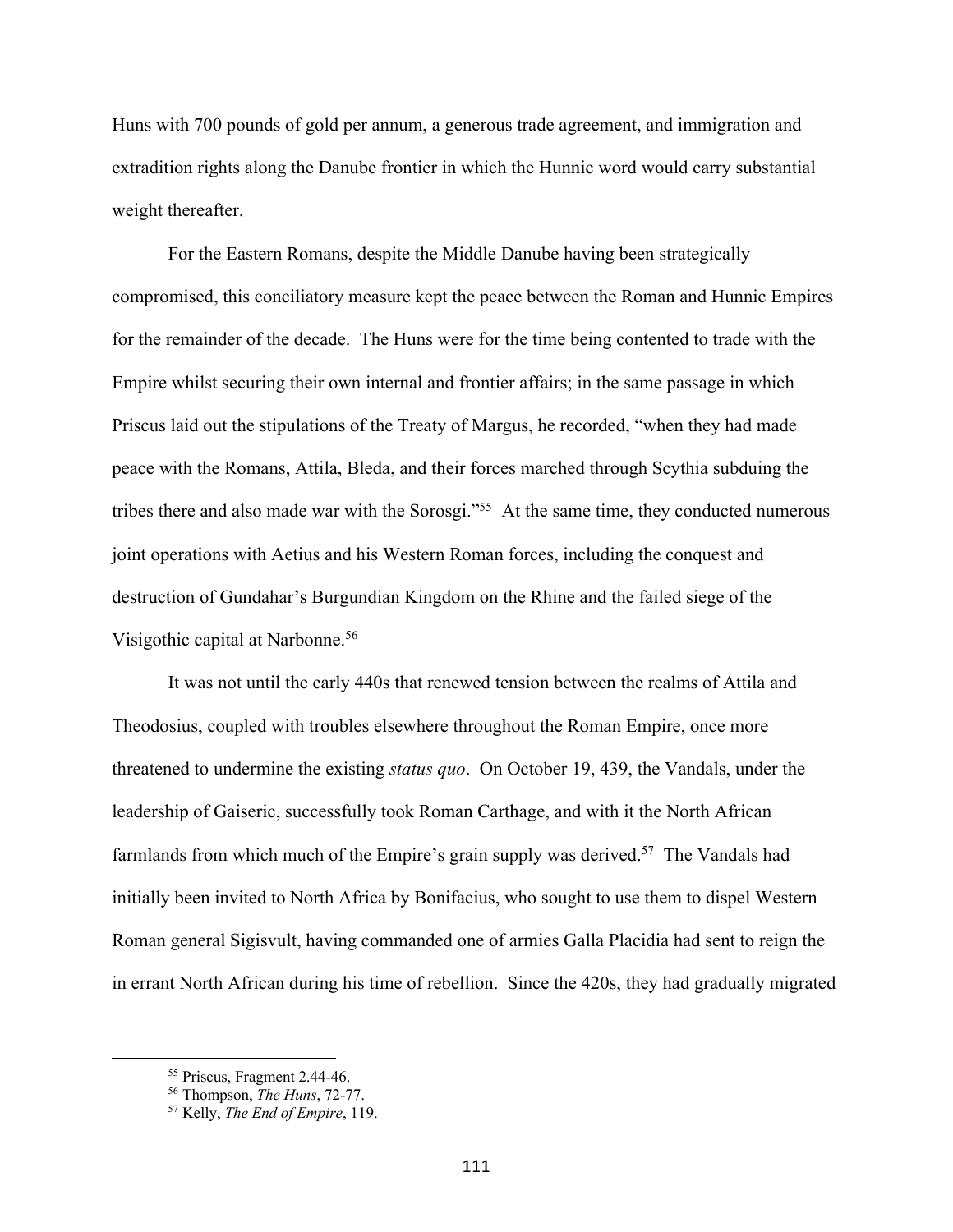eastwards along the coast, defeating Bonifacius multiple times along with various additional forces sent to him under Western Roman general Flavius Aspar; in recognition of their inability to defeat the Vandals in light of their other European campaigns, the Western Romans signed a treaty with the Vandals in 435, granting them a considerable portion of Mauretania and Numidia.

Gaiseric elected to dispense with this treaty four years later, moving with his people to Carthage; as much of the populace was engaged in the city's Hippodrome at the time of his arrival, the Vandalic takeover was virtually bloodless. Nevertheless, Vandalic occupation of Africa Proconsularis—to be followed by a methodic occupation of the Baleares, Sardinia, and Corsica—proved a severe threat to the Empire's logistics and the security of its coastal cities. In recognition of the new naval threat, the most severe non-Roman naval force loose in the Mediterranean since the Punic Wars, Theodosius expanded the limited sea walls of Constantinopolis to connect with the Theodosian Walls and issued a decree restoring the public right to bear arms.<sup>58</sup>

Yet, while Vandals acted with impunity in North Africa and throughout *Mare Nostrum*, as much as Galla Placidia besought the aid of her nephew in Constantinopolis, the Eastern Romans could not address them in the immediate. When he died in 440, Bahram V had left Sassanid Persia at the zenith of its power; Yazdegerd II, shortly after acceding to the throne, declared war on the Eastern Romans, citing frontier encroachment by the Romans along their shared border as his *casus belli*. 59 Neither side's forces were able to swiftly gain a decisive advantage as the Romans, who saw the Vandals as a more pressing threat, fought defensively, hoping for an opportunity to sue for peace.<sup>60</sup> By June of 441, the brief conflict was over; both

<sup>58</sup> Kelly, *The End of Empire*, 120.

<sup>59</sup> Sykes, *History of Persia*, 1:435.

<sup>60</sup> Maenchen-Helfen, *The World of the Huns*, 109.; Sykes, *History of Persia*, 1:435.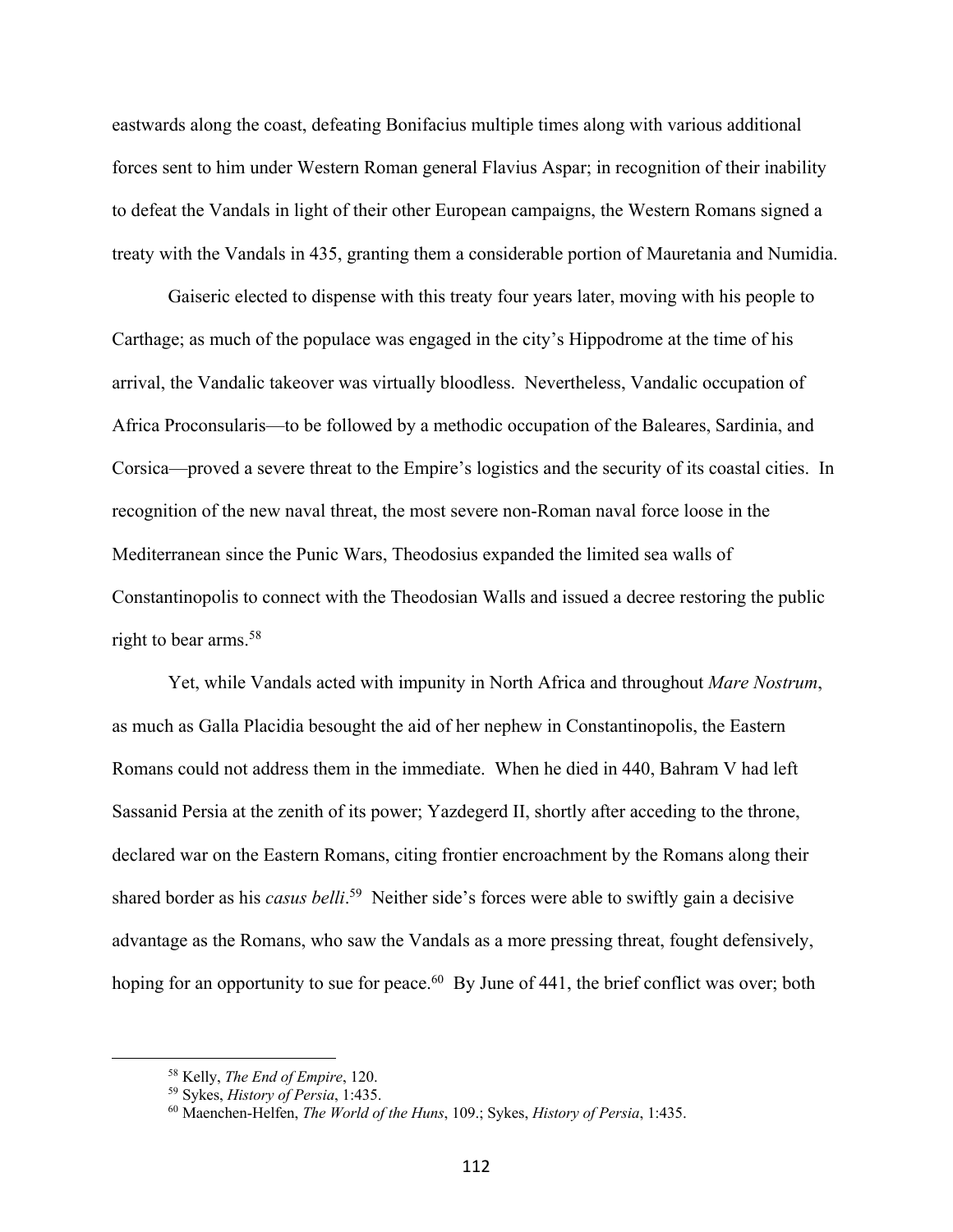parties vowed to refrain from establishing new fortifications in Mesopotamia for the foreseeable future and the Romans agreed to pay an annual subsidy.<sup>61</sup> After this brief conflict, Sassanid Persia would turn its attention eastwards towards India and Transoxiana—there would not be another war between Eastern Rome and the ailing Empire's ancient rival for the next sixty-two vears. $62$ 

It was during this war with Persia that tensions along the Danube began to actively flare once more. During the annual fair at one of the Danubian outposts beyond the river, a number of Huns attacked the Roman merchants and tradesmen present without provocation, killing many present.<sup>63</sup> When the Eastern Roman government raised this issue with the Huns, the latter retorted that their actions had been made as a riposte; Priscus writes:

For they claimed that the bishop of Margus had crossed over to their land and, searching out their royal tombs, had stolen the valuables stored there. Furthermore, they said that if they did not hand him over and also hand over the fugitives as had been agreed (and there were very many amongst the Romans), they would prosecute the war.<sup>64</sup>

The Romans never acceded to the Huns' demands. One year later, after Theodosius' field forces had embarked and departed Constantinopolis for Vandal-occupied Sicily—many among them likely having been pulled from posts along and behind the Danube to oppose Yazdegerd's abrupt offensive—and Bleda and Attila followed through with their threat.65

As the sound of thunder heard remote, the Huns fell upon the Danube *Limes* lining the southeast extreme of the Pannonian Plain, their forces concentrated against Viminacium and Margus, the region's foremost fortified cities, whilst detachments dispersed to "ravage very

<sup>61</sup> Maenchen-Helfen, *The World of the Huns*, 109.; Sykes, *History of Persia*, 1:435.

<sup>62</sup> Sykes, *History of Persia*, 1:435.; The next major Roman-Persian War would be the Anastasian War of 502-506.

<sup>63</sup> Maenchen-Helfen, *The World of the Huns*, 109-110.; Priscus, Fragment 6.1.1-4.

<sup>64</sup> Priscus, Fragment 6.1.5-10.

<sup>65</sup> Kelly, *The End of Empire*, 122.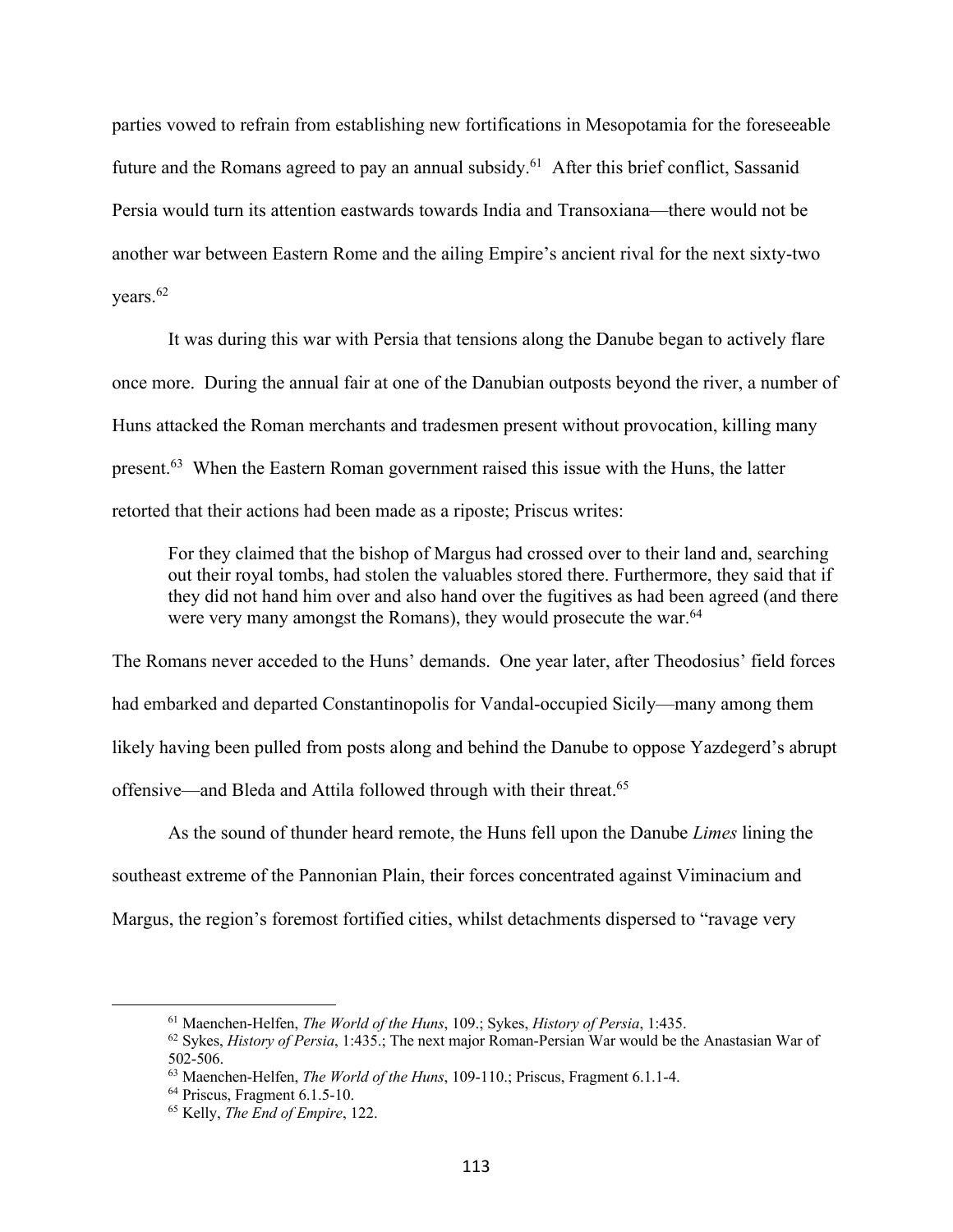many cities along the river."<sup>66</sup> Before long, the gates of Viminacium had been broken in and the Huns plundered the ancient city. Margus, however, fell by less honorable means:

Some were arguing that the bishop of Margus should be handed over, so that the whole Roman people should not be endangered by the war for the sake of one man. He, suspecting that he would be surrendered, slipped away from those in the city, crossed over to the enemy and promised that he would betray the city to them if the Scythian kings made him any reasonable offer. They said that if he fulfilled his promise, they would treat him well in every way, and hands were shaken and oaths given for what had been promised. He re-crossed to Roman territory with a large force of barbarians, which he concealed right by the river bank, and, rousing it during the night, he handed the city over to the enemy.<sup>67</sup>

After Margus was sacked, Priscus recorded, "the position of the Huns was greatly improved," with the two frontier hardpoints of Viminacium and Margus quashed, the roadway south to Naissus lay open.68 Naissus held for some time, being a "populous and well-fortified city" even among the defensible cities of the Roman Balkans, but was ultimately taken by a sophisticated battery of Hunnic siege engines.<sup>69</sup> Great old Roman cities, having enjoyed resounding growth and prosperity for centuries, fell to the Hunnic onslaught as titanic dominoes—Naissus, Singidunum, Sirmium, and countless townships and villages bedighting the crests of the landscape, lay in ruin.

Despite the fearsome destruction along the Middle and Lower Danube and throughout the Balkan hinterlands, Attila's first major invasion of the Eastern Roman Empire does not have a readily identifiable endpoint, but events over the following years suggest that it drew to a close in late 442 or early 443. On September 12, 443, Theodosius passed a law dictating the reclamation of the frontier and the restoration of the Danube *Limes* that had been so devastated; new and existing troops were to be trained and drilled, the Classis Flavia Moesica—and what

<sup>66</sup> Priscus, Fragment 6.1.14-17.

<sup>67</sup> Ibid., 6.17-25.

<sup>68</sup> Ibid., 6.1.25-27.

<sup>69</sup> Ibid., 6.2.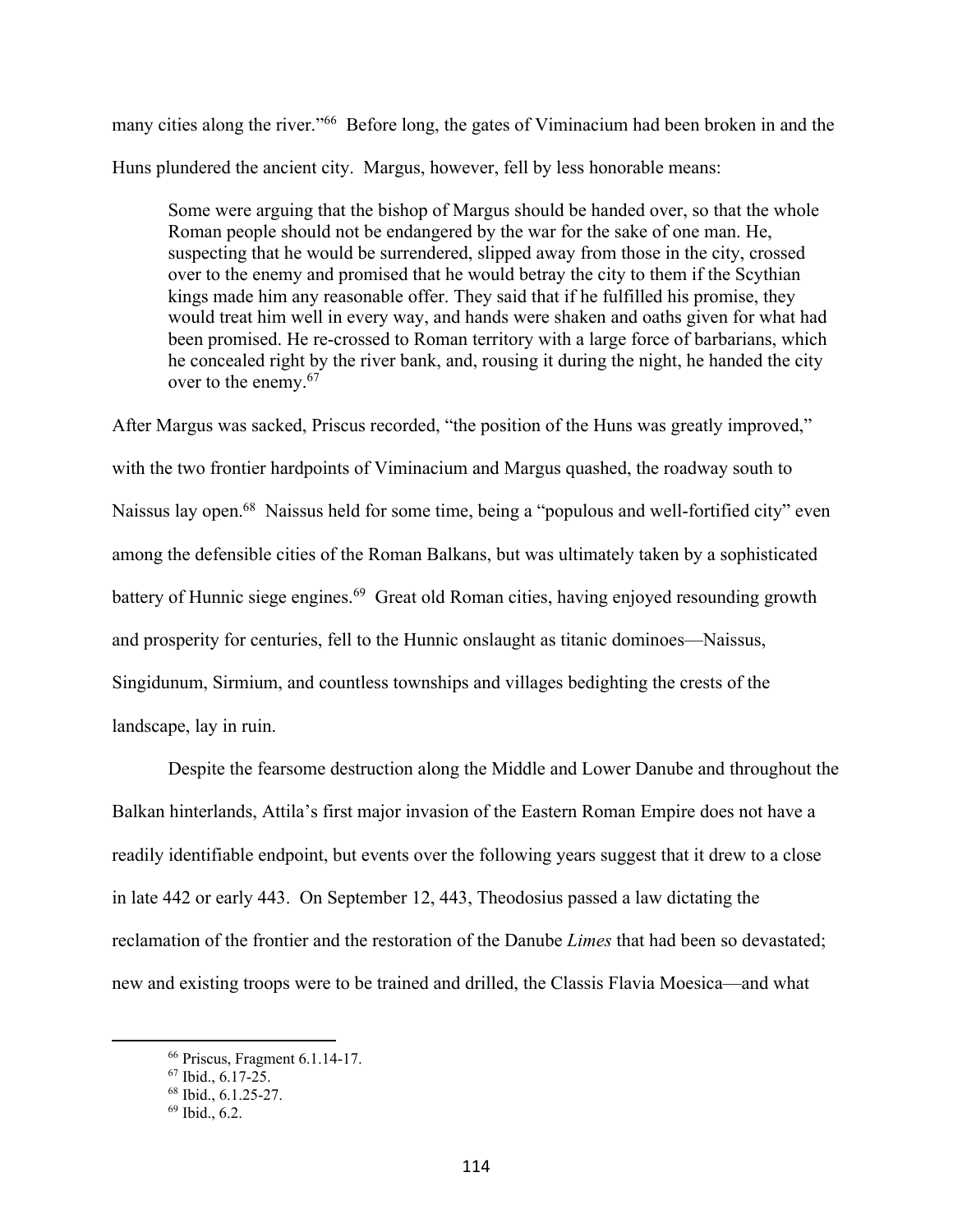remained of the Classis Flavia Pannonica—were to be restored to operability, additional rations were allotted to the Danubian *limitanei*, and severe punishments for officers daring to dip into their soldiers' keep were reiterated.<sup>70</sup> Land in the immediate vicinity of frontier fortifications were also rededicated to the private use of the *limitanei*. 71

Ultimately, with little other option available to him, Theodosius elected to buy the Huns off, likely dolling out a considerably heftier tribute to his quasi-suzerain residing on the Pannonian Plain.<sup>72</sup> The Eastern Romans has signed a begrudging peace with the Vandals earlier in 442 and had begun to bring their forces home, but they would not reach Constantinopolis in time to give their emperor deployable the game pieces he needed to stave off a costly Hunnic ultimatum.<sup>73</sup> Within a year or two following their return, probably in 443 or 444, all the while Theodosius and his staff had been rebuilding the defenses and preparing for a future engagement, the Eastern Romans reneged on their treaty.74

Encouraging their sudden rebellion were reports of a schism forming in the realm of the Huns. Sometime between the conclusion of the Roman-Hunnic War of 441-442 and the resumption of hostilities in 447, Bleda appears to have died at his own brother's hand, leaving Attila the Hunnic Empire's sole leader. 75 Whether Bleda was murdered, along with the potential means, specific motive, and particular opportunity accompanying such information has regrettably been lost, but that the event delayed Attila's response to the Eastern Romans, as he reassessed his power base, cannot be denied. Nevertheless, by 447, he had prepared a response in the form of a cataclysmic invasion.

<sup>70</sup> *Theodosian Novels* 24.1-3. 71 Ibid., 24.4.

<sup>72</sup> Maenchen-Helfen, *The World of the Huns*, 117.

<sup>73</sup> Ibid., Heather, *The Fall of the Roman Empire*, 306-307.

<sup>74</sup> Maenchen-Helfen, *The World of the Huns*, 117.; Heather, *The Fall of the Roman Empire*, 307-308.

<sup>75</sup> Priscus, Fragment 9.4.1-10.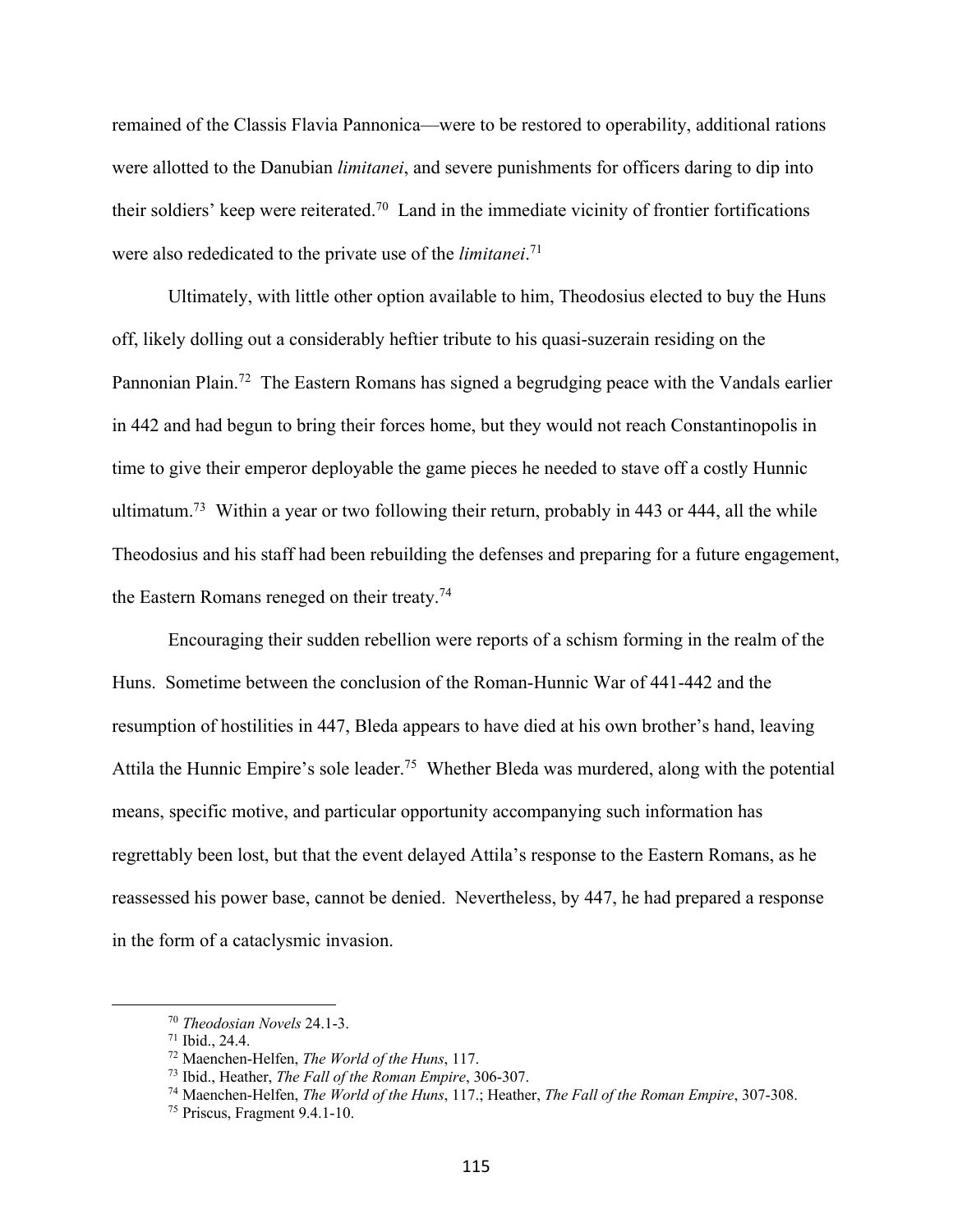Over the mid-440s, Attila dispatched diplomatic envoys to enquire as why the Eastern Romans had not been paying their tribute nor extraditing fugitives to him as agreed.<sup>76</sup> Priscus wrote:

Moreover, concerning the future tribute, ambassadors should come to him for discussions, for, if they prevaricated or prepared for war, he would not willingly restrain his Scythian [Hunnic] forces. When those at court read these demands, they said that they would by no means hand over the fugitives amongst them and that, along with these, they would submit to war; but they would send ambassadors to settle the disputes. When the views of the Romans were reported to him, Attila reacted in anger and ravaged Roman territory, destroying some forts and attacking Ratiaria, a very large and populous city.77

Ratiaria was an integral part of the *limes* on the Lower Danube; along with the smaller riverfront cities of Bononia, Drobeta, and Dierna—all within 150 miles upstream—these fortified cities guarded the Lower Danube's western approaches through the southern Carpathians, and they would not be the only losses for the Eastern Romans. "Philippopolis, Arcadiopolis, Constantia, and very many other cities" from the Danube to Greece would in the process of Attila's invasion suffer similar fates.<sup>78</sup> After 447, while scattered peasant dwellings and villages would slowly creep out of the ashes, most of the major urban centers on the Danube and throughout the Upper Balkans would quite simply never recover.<sup>79</sup>

The attacks on the Danube fortifications, minor *castella* and the cities that had grown from the frontier *castra* alike, were distinctly methodical. While in the face of Attila's overwhelming forces, the Roman's static defensive hardpoints, either on the frontier or the interior, could not hold indefinitely, they certainly provided unwelcome obstacles to his forces, costing them in kind considerable manpower and, perhaps even more so, considerable time to

<sup>76</sup> Heather, *The Fall of the Roman Empire*, 308.; Priscus, Fragment 9.1.1-7.

<sup>77</sup> Priscus, Fragment 9.1.8-13.

<sup>78</sup> Ibid., 9.4.8-11.

<sup>79</sup> Heather, *The Fall of the Roman Empire*, 311.; Maenchen-Helfen, *The World of the Huns*, 124.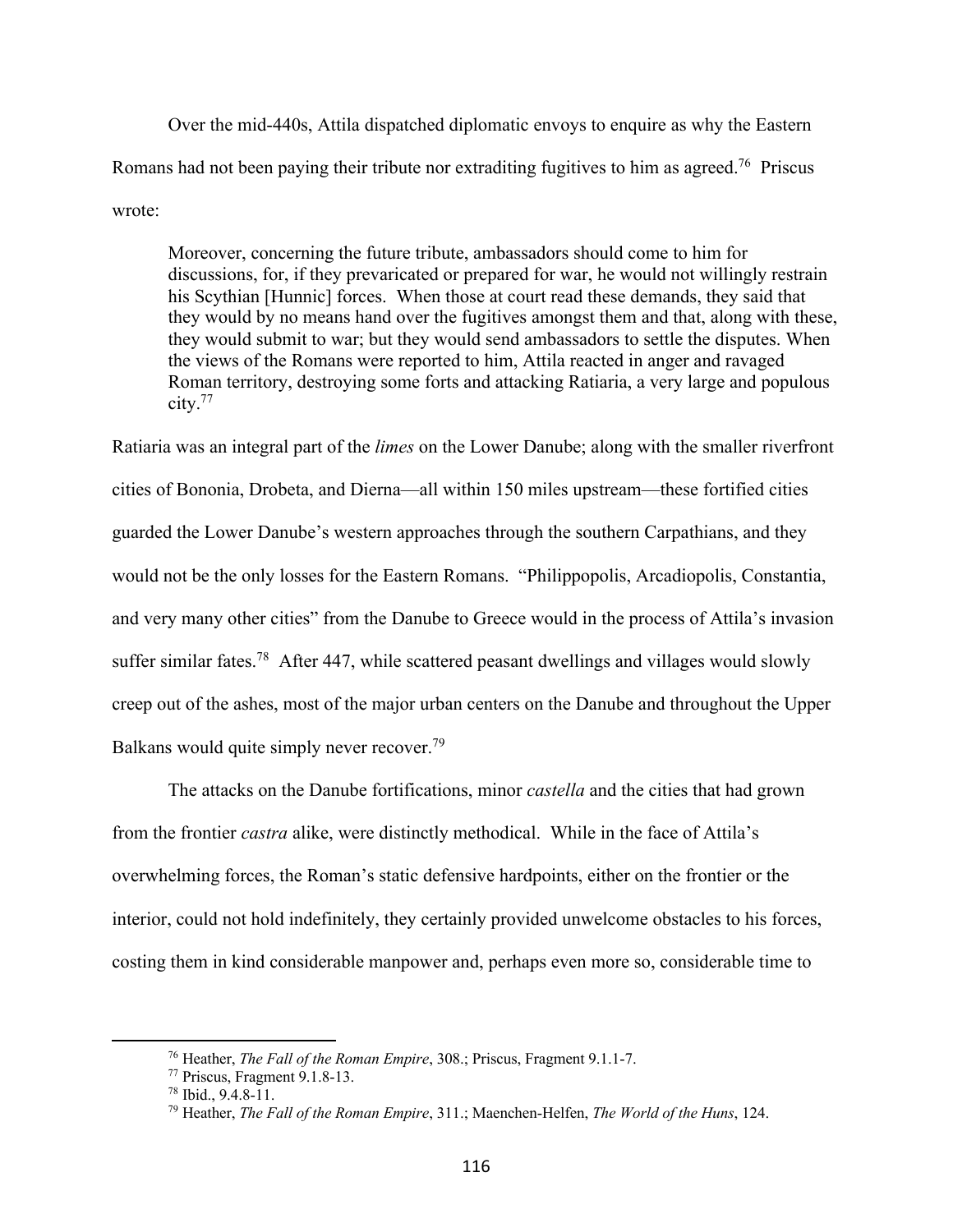effectively besiege.<sup>80</sup> Furthermore, just as they had against smaller disorganized raids from the Pontic Steppe decades and centuries prior, they could still pose a serious threat to Hunnic supply in the event of future Roman-Hunnic exchanges.

But destroying the cities and infrastructure of the Danube Limes was not enough for the rampaging Hunnic king and his forces. After Attila had annihilated two Roman field armies and captured every fortification in the Thracian hinterlands expect for Hadrianopolis and Heracleia, Theodosius was forced to sue for peace. The costs were unsurprisingly harsh; the Romans were forced to pay arrears of 6,000 pounds of gold to accommodate the original terms set in 442 along with an additional  $2,100$  pounds per annum.<sup>81</sup>

While crippling for the potential of rebuilding devastated Thrace and raising a new field army, the greatest penalty of the peace of 447 lay in the demilitarized zone Atilla established south of the Danube. This region, a full "five days' march" in breadth from the river southwards, extending from Pannonia to the smoldering wreck of Novae on the center of the Lower Danube, was to be evacuated of Roman populations, fortifications, or frontier outposts.<sup>82</sup> In forcing the creation of such a geopolitical no-man's-land, the Eastern Roman Empire had been deprived of its most critical fixed defensive assert, and while the Haemus Mountains and Dinaric Alps could offer some limited geographical means of defense as in the case of the Roman-Gothic War of 376-382, following Attila's peace deal of 477, Nova Roma existed solely at his mercy. Thus, with the Eastern Roman treasury running on fumes, the once-grand cities and fortresses of the Danube having been reduced to smoke and rubble, and the bound of Constantinopolis' expansive

<sup>80</sup> Maenchen-Helfen, *The World of the Huns*, 124.

<sup>81</sup> Priscus, Fragment 9.4.15-20.

<sup>82</sup> Ibid., 11.1.9-14.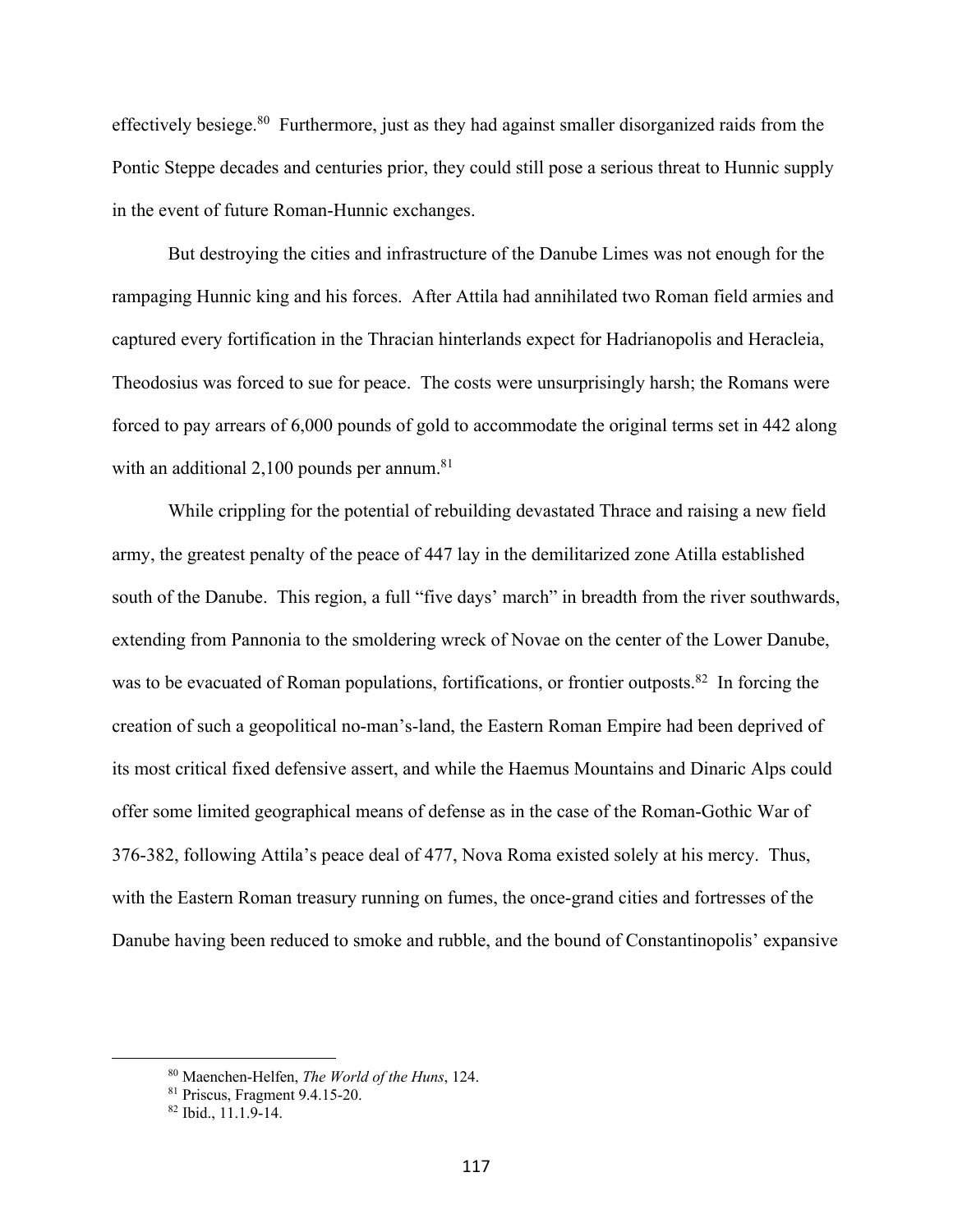influence and administration forcibly curtailed well south of the old frontier for the foreseeable future, the Hunnic offensive of 447 marked the end of the old Roman Danube frontier.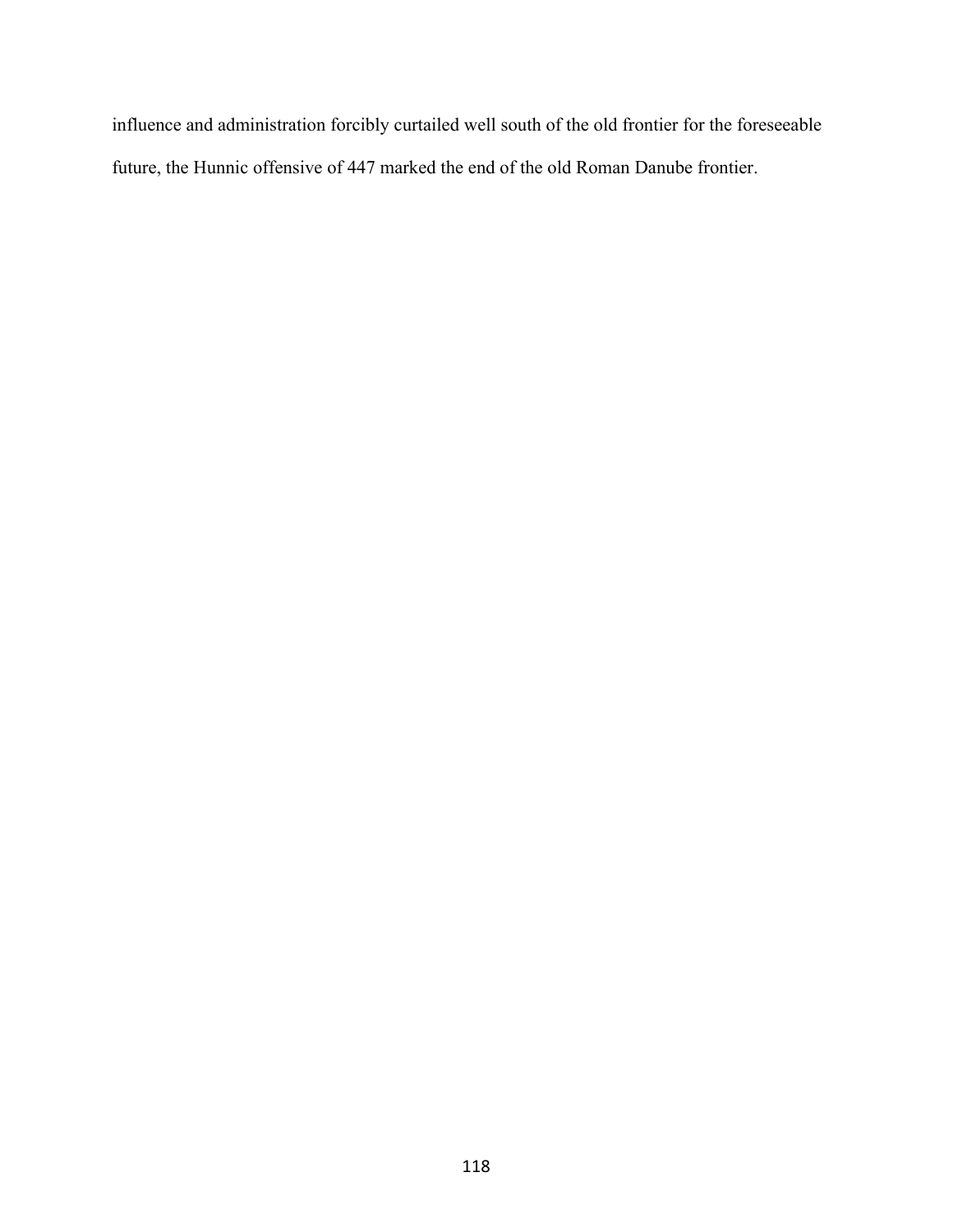## Conclusion

*For all we have and are, For all our children's fate, Stand up and take the war. The Hun is at the gate! Our world has passed away, In wantonness o'erthrown. There is nothing left to-day But steel and fire and stone...*—Rudyard Kipling

It is as of yet unclear what the status of the Danube was when the first Roman expeditionary<br>forces arrived at its shorelines, but few likely anticipated that it would, short centuries later, forces arrived at its shorelines, but few likely anticipated that it would, short centuries later, have become the greatest and most calamitous frontier of the burgeoning Empire's history. In his posthumously published *Economic and Social History of Medieval Europe*, as echoed by his various other studies, Belgian historian Henri Pirenne wrote of the extraordinary lost potential of the Danube for the affairs of Medieval Europe:

It might be, and indeed it has sometimes been, thought, that the valley of the Danube took the place of the Mediterranean as the great route of communication between the East and the West. This might indeed have happened, had it not been rendered inaccessible from the very first by the Avars, and, soon afterwards, by the Magyars. The sources show us no more than the traffic of a few boats loaded with salt from the salt-mines of Strasburg.<sup>1</sup>

While it would not reach the same level of urban development until the early modern era, nor ever again boast the same weight of defensive infrastructure it had attained before the Huns' arrival in Europe, the destruction wrought by Attila in 447 did not yet spell the frontier's end.

In 451, the decisive Hunnic conqueror invaded Gaul, wherein he was famously defeated on June 20, at the Battle of the Catalaunian Plains. Herein, Aetius had mustered a meager force of Roman veterans and conscripts, bolstered by additional contingents of barbarians from around Gaul—the decedents of those that had fatefully crossed the Rhine at the end of 406—and the

<sup>1</sup> Henri Pirenne, *Economic and Social History of Medieval Europe* (Orlando: Houghton Mifflin Harcourt Publishing Company, 1956.), 7.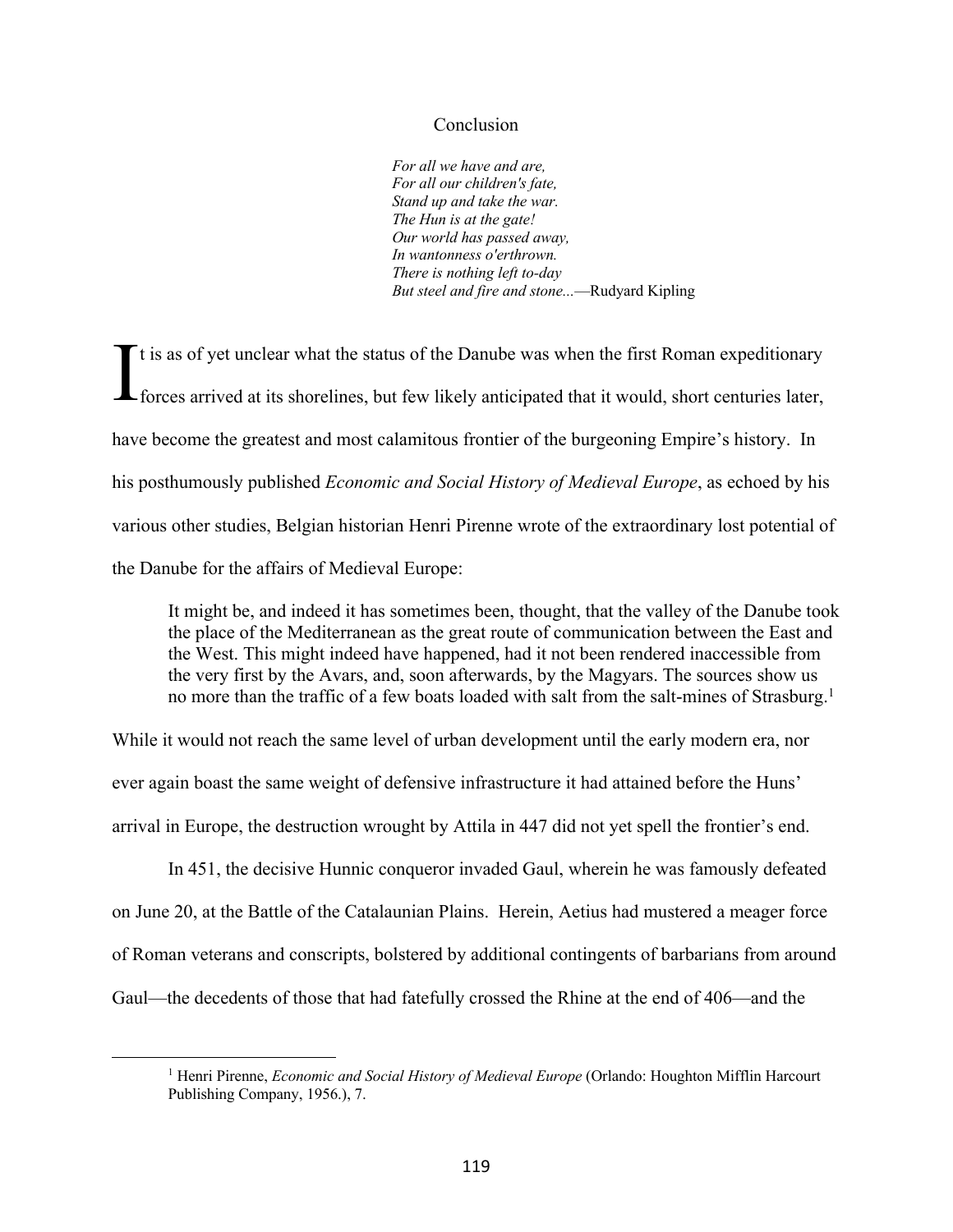levies of Visigothic King Theodoric I for a valiant last stand against the Huns. Undaunted, Attila regathered himself and his forces on the Pannonian Plains, and in 452 launched a second campaign into Italia, crossing the undefended Julian Alps early in the year, and razing the northern Italian countryside and its foremost cities from Aquileia to Milan, to the ground. Turning southwards later in the year, intending to do the same to the *Urbs Aeterna* itself, he was met some distance from the city by a desperate delegation headed by Pope Leo, whose legendary conversation with Attila, possibly compounded by tribute and disease among his ranks, having miraculously convinced him to turn away from his destructive aim and withdraw with his loot from Italia, belongs to the ages.

Later in 453, whilst celebrating his marriage to his latest wife, a beautiful young Goth named Ildico, the Scourge of God suffered a hemorrhage and died a poetically anticlimactic death, thereby alleviating the citizenry of the beleaguered Roman Empire of its gravest and most feared external threat. Nevertheless, the damage wrought by the Huns and other barbarous peoples upon the structure of the Empire had been done. The Western Roman Empire would continue to crumble as immigrants from Germania and beyond steadily settled in the formerly imperial territories, erecting it its place their own various kingdoms, setting the stage for the rise of European Medievalry. David Nicolle writes:

Despite massive desertions by the often-unpaid frontier limitanei, archaeology shows that soldiers were now bringing their families within the forts. ... to the very end, plaintive messages came from units of *limitanei* on the Danube frontier begging for back pay until in 476, the last Western Emperor was finally deposed by his own Germanic *foederati*. 2

With the fall of the West, the frontier on the Upper Danube, the oldest and perhaps the most stable segment of the river frontier, quickly dissolved in the face of barbarian immigration and

<sup>2</sup> David Nicolle, *Romano-Byzantine Armies: 4th-9th Centuries*. (Botley: Osprey Publishing, 1992.), 6.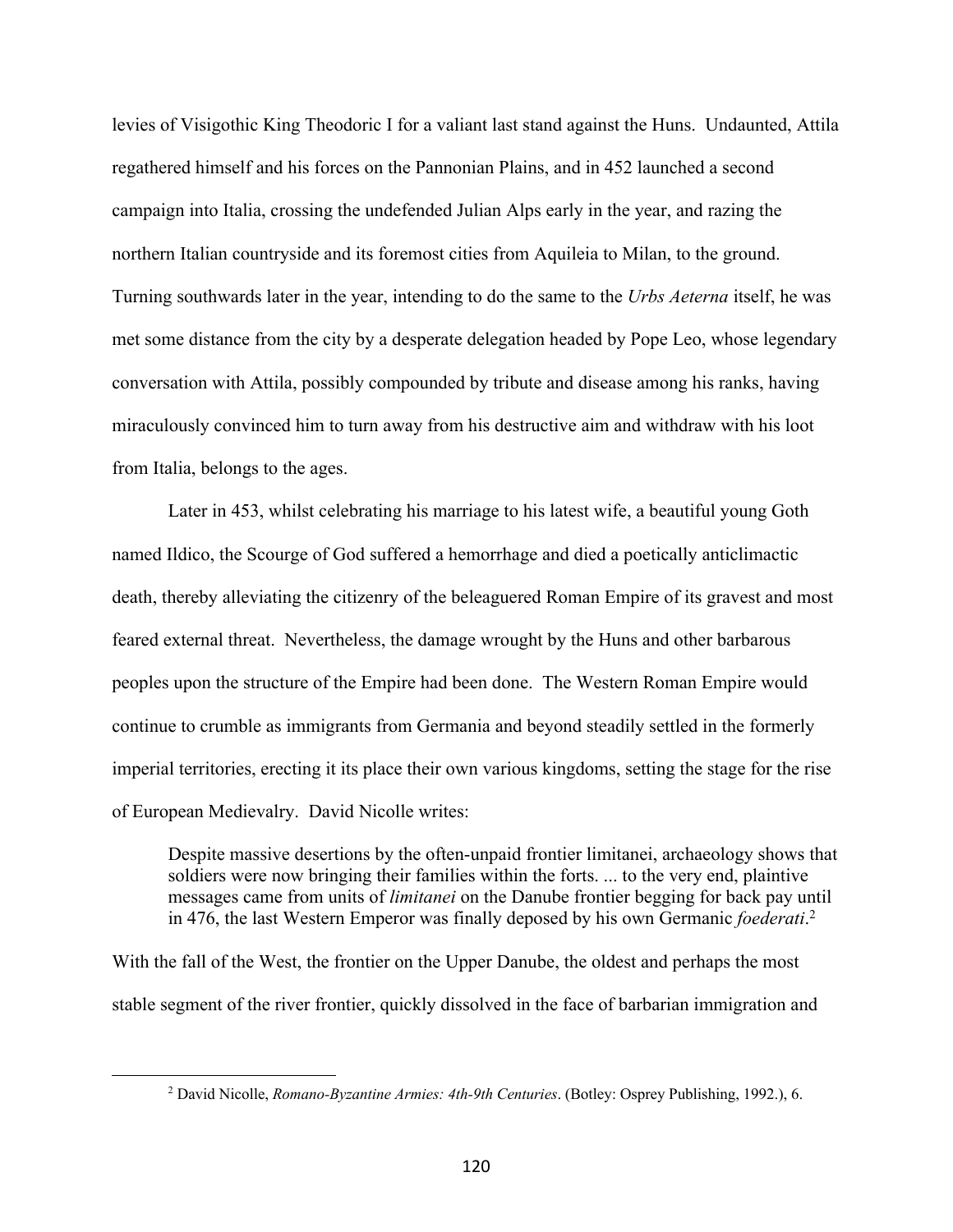the rise of various new states in much the same way as its Middle Danubian counterpart had in the 430s.

In the East, the Lower Danube alone would soldier on as a region of import for the Romans. After the death of Attila, his sons would attempt to hold the de-Romanized border strip for some years, but as inter-tribal Hunnic organization broke down and the Huns slowly effervesced into the fabric of other Eastern European tribes, the trickle of information regarding activity around the Danube quickly dried up and from between the late 460s to the 490s, the lands beyond the Haemus lay virtually silent in written record. Roman interests in the region resurfaced in the late 490s, as, with nothing barring the crossing of the former frontier, numerous Slavic, Bulgar, and Avar tribes began to move south through Moesia.<sup>3</sup> As had so often happened over the recent centuries, conflicts on the other side of the Empire, namely the Isaurian War (492-497) and the Anastasian War (502-506), caused Constantinopolis to pull troops from their posts in Thrace and Greece eastwards beyond Anatolia, leaving the Roman Balkans gravely exposed. As trans-Danubian barbarians plundered the vulnerable hinterlands, Emperor Anastasius constructed the Anastasian Wall—a massive earthen bulwark spanning over 30 miles from the southern Euxine coast to the Sea of Marmara—to protect Constantinopolis and its immediate surroundings.4

While Eastern Roman influence gradually began to creep back to the Lower Danube under Anastasius and Justin I, it was under the guidance of Justinian the Great that the foundations of its resurgence, albeit brief, were to be laid.<sup>5</sup> While the line of fortifications was a

<sup>3</sup> Peter S. Wells, *Barbarians to Angels: The Dark Ages Reconsidered* (New York: W. W. Norton & Company, 2008.), 34-35.

<sup>4</sup> Luttwak, *The Grand Strategy of the Byzantine Empire*, 76-77.

<sup>5</sup> James Allan Evans, *The Emperor Justinian and the Byzantine Empire* (Westport: Greenwood Press, 2005.), 55.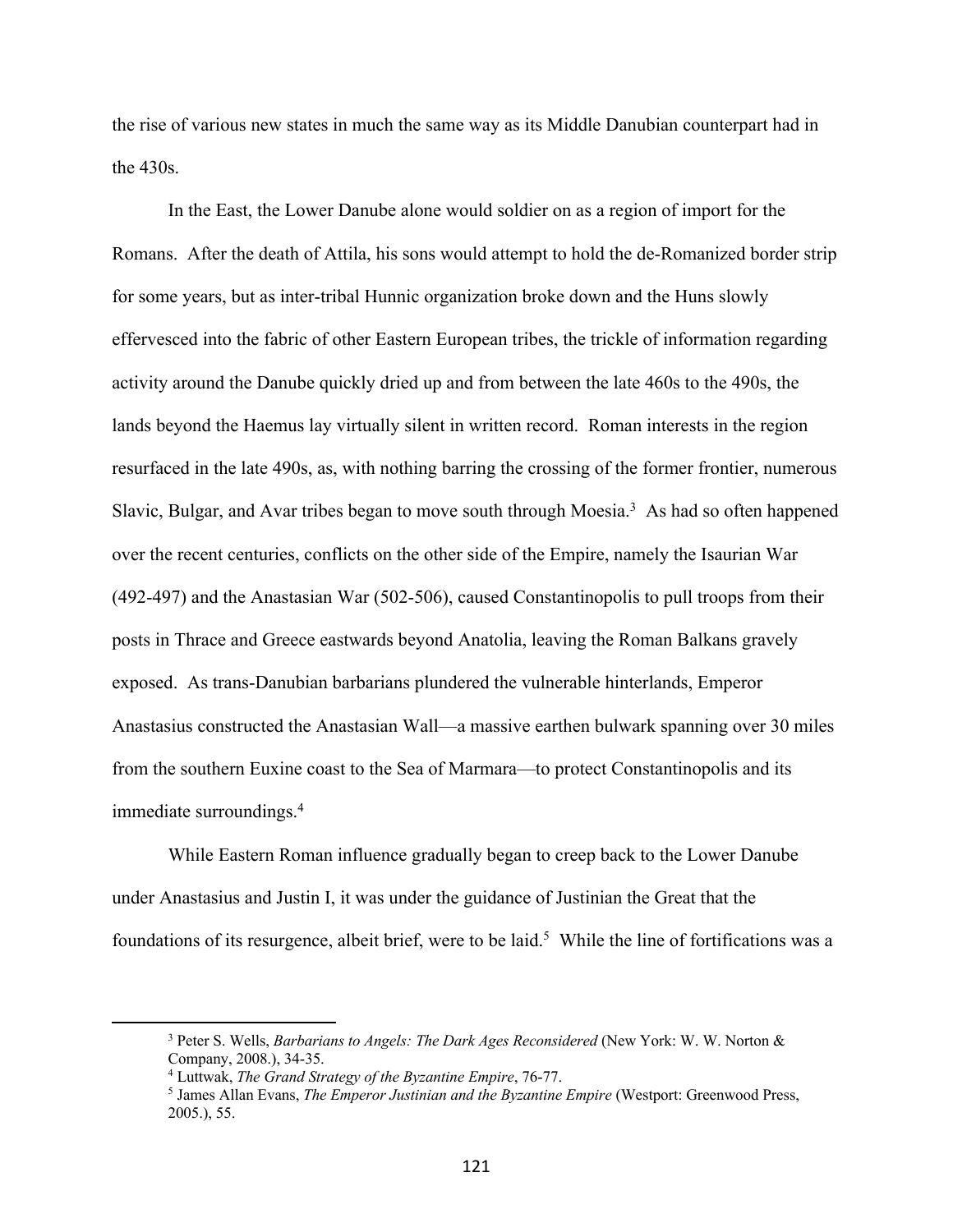mere shadow of its former self, not possessing as much structure as that of the frontier under Valens and Theodosius I, numerous derelict forts and largely ruined cities were reconstituted and returned to service.<sup>6</sup> The remains of Singidunum, razed to the ground by the Huns, wavered between Hunnic tribes, Gepids, and Ostrogoths, until the early 510s when it fell back into imperial hands; by the 530s, Justinian had rebuilt much of it to its former glory, after which its resumed its role as a frontier bastion. Viminacium, one of the first Eastern Roman cities razed by the Huns, was restored in like manner. Sirmium, one of the Roman Empire's most important urban centers and the former capital of the Praetorian Prefecture of Illyricum, was reconquered from the Gepids in the late 560s and restored under Justin II, which demonstrated that Justinian's efforts at securing his northern flank did not cease with his death. Continual Eastern Roman counteroffensives had slowly restored a considerable fraction of the Balkan Peninsula to the holdings of Constantinopolis, successfully preventing the establishment of Slavic settlements within imperial territory until the late sixth century.<sup>7</sup> Nevertheless, gradually increasing pressure from the various peoples beyond the river, particularly the Slavs and Avars, coupled with the omnipresent tension of the eastern front, did not portend well for the fragile integrity of the new Danube frontier.

Arising to the throne in 582, Emperor Maurice made a concerted effort to hold the Danube against the barbarians, waging war continuously for his entire reign. He had inherited a brutally destructive war with Persia begun in 572 when his predecessor, Tiberius II, refused to pay Persia a previously arranged tribute. The resulting disparity between forces in the Eastern provinces and the Balkans had predictably detrimental results; in 582, the underdefended Sirmium was leveled by the Avars who began to systematically destroy scattered Roman

<sup>6</sup> Ibid.

<sup>7</sup> Ibid., 58.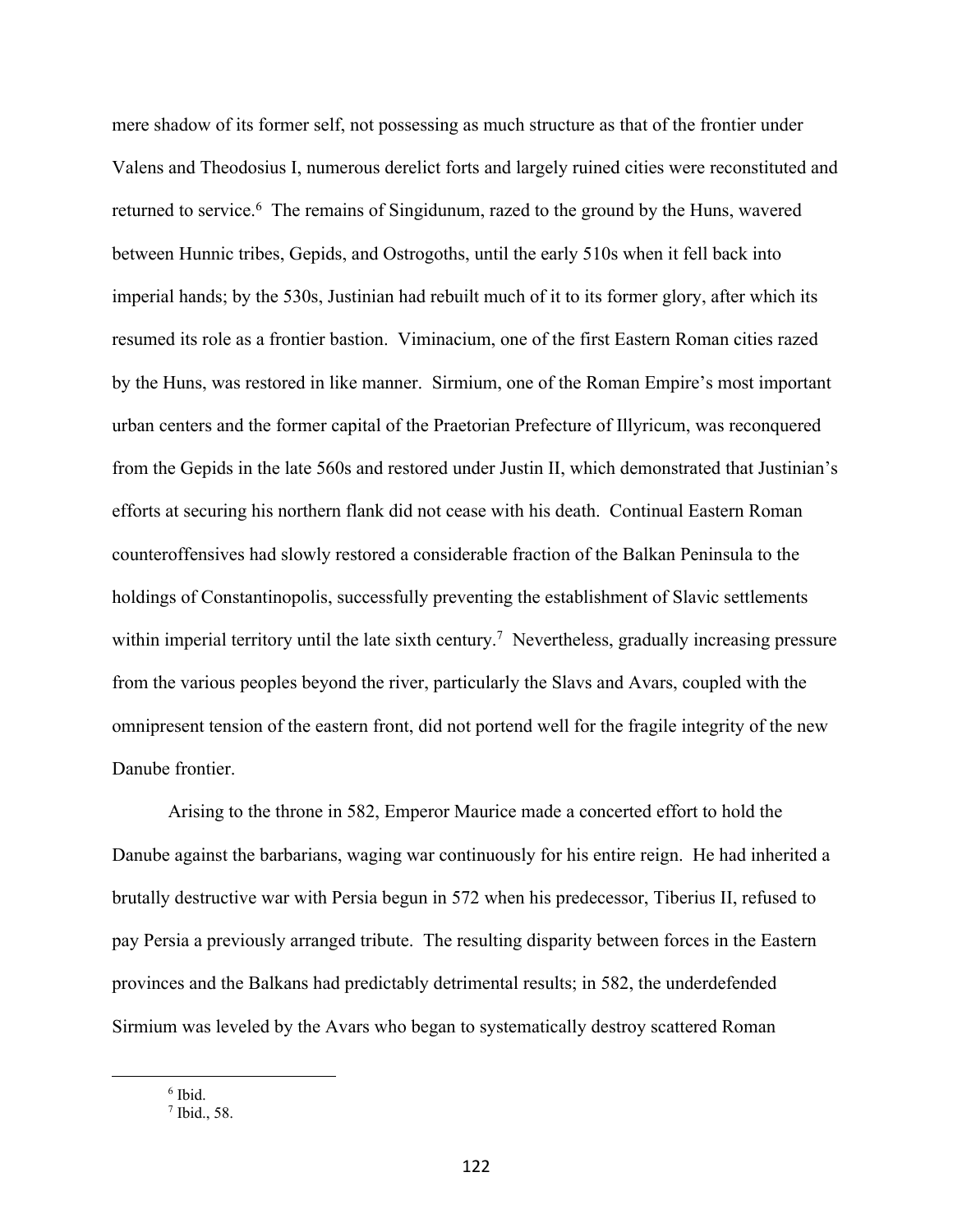fortifications in the Upper and Eastern Balkans, threatening Constantinopolis itself in 584, and plundering Roman territory deep into Greece.

In 591, Roman involvement in a two-year Persian civil war resulted in a favorable peace for the Empire, entailing the reacquisition of numerous critical fortresses along the Persian border as well as a new partition of the Caucasus region. Moving his forces westwards, Maurice began to gain the upper hand over his Avarian nemeses, steadily recovering the Danube defenses and launching numerous punitive campaigns into the heartlands of the Avars; by the end of the decade, Maurice was in firm control of the Danube frontier and Balkan hinterlands. Over the course of his Balkan campaigns, the embattled emperor seems to have come to a unique understanding of the strategic difficulties of the Balkan defenses even in times of peace with Persia, devoting several pages of his *Strategikon* to warring against Slavs, Antes, and other similar peoples from the Lower Danube; he wrote:

They live among nearly impenetrable forests, rivers, lake, and marshes, and have made the exits from their settlements branch out in many directions because of the dangers they might face. ... Do not station these troops close to the Danube, for the enemy would find out how few they are and consider them unimportant. Nor should they be stationed very far away, so their will be no delay, if it becomes necessary, to have them join the invading army. They should stay about a day's march from the Danube.<sup>8</sup>

The barbarians' awareness of the Romans' numbers on any of the Roman frontiers, proved to be a universally destabilizing factor for Roman frontier management; "the faith of the barbarians and the ancient terror of the Roman name," as Gibbon put it, was not enough to hold the Rhine when Stilicho stripped it of its garrisons to counter the Goths invading Italia in the early 400s.<sup>9</sup> The realization of this fact would not save the new Danube frontier.

<sup>8</sup> Maurice, *Strategikon* 11.4.

<sup>9</sup> Gibbon, *The History of the Decline and Fall of the Roman Empire*, 3:209.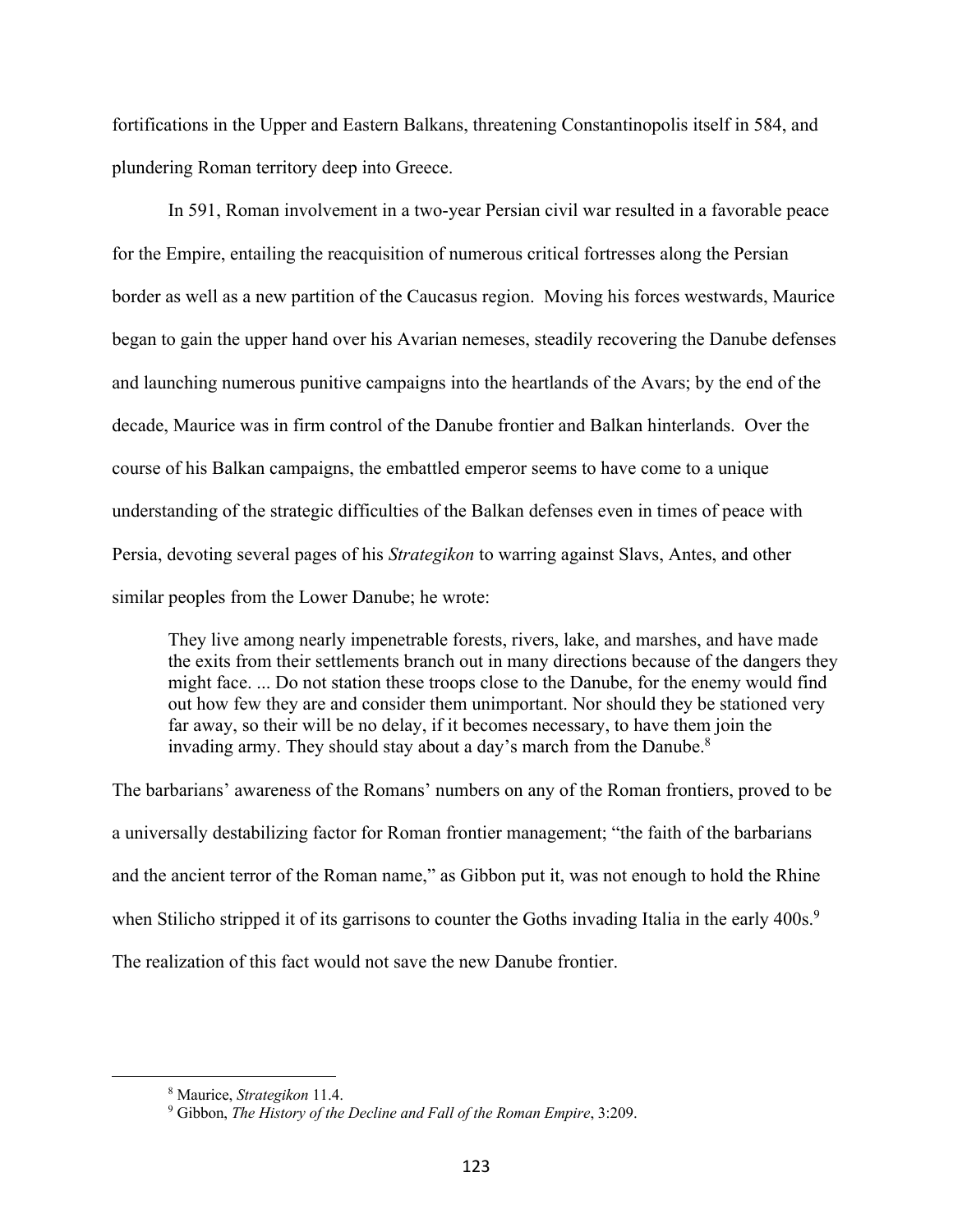In 602, Maurice was deposed, and with him went the integrity of the Danube frontier. With the veteran emperor Maurice having been dispatched from his appointment, Khosrow II of Persia declared war on the politically disjointed Eastern Roman Empire. In the process, troop redeployments weakened the Danube frontier for the last time, and within years of the war's instigation, thousands of Avars, Huns, Bulgars, Antes, and others would pour across the northern frontier, capturing several of the frontier's key defensive cities for themselves and settling throughout the formerly Roman hinterlands of the Balkan Peninsula. While in the centuries thereafter, Roman influence and armies would occasionally grace the territories of the Empire's former frontier, the Romans would never see a definite boundary established where once their most critical lay.

The problem of the Danube was unsolvable. The Danube river frontier, in ideal circumstances, offered the legions the tactical benefits of the defense in a forced crossing scenario, but it offered the Roman Empire holistically a strategic catch-22; there was no more homogenous landform better suited for providing a fixed physical and psychological border, transport, and intelligence gathering opportunities than the Danube, yet the river was so long and the territory which lined its banks was so diverse and rugged—so naturally unsuited to the Roman way of war—that it stood as an ultimately untenable defensive system in the threat of pervasive, ineradicable, hostile forces on the opposing shore. From the perspective of the average legionnaire stationed on the Danube, the barbarian threat sprang from an endless of geographic abyss of unassailable depth. Whenever any other frontier, most notably that which was shared with Persia, became spontaneously active, thereby pulling *limitanei* and reserve

124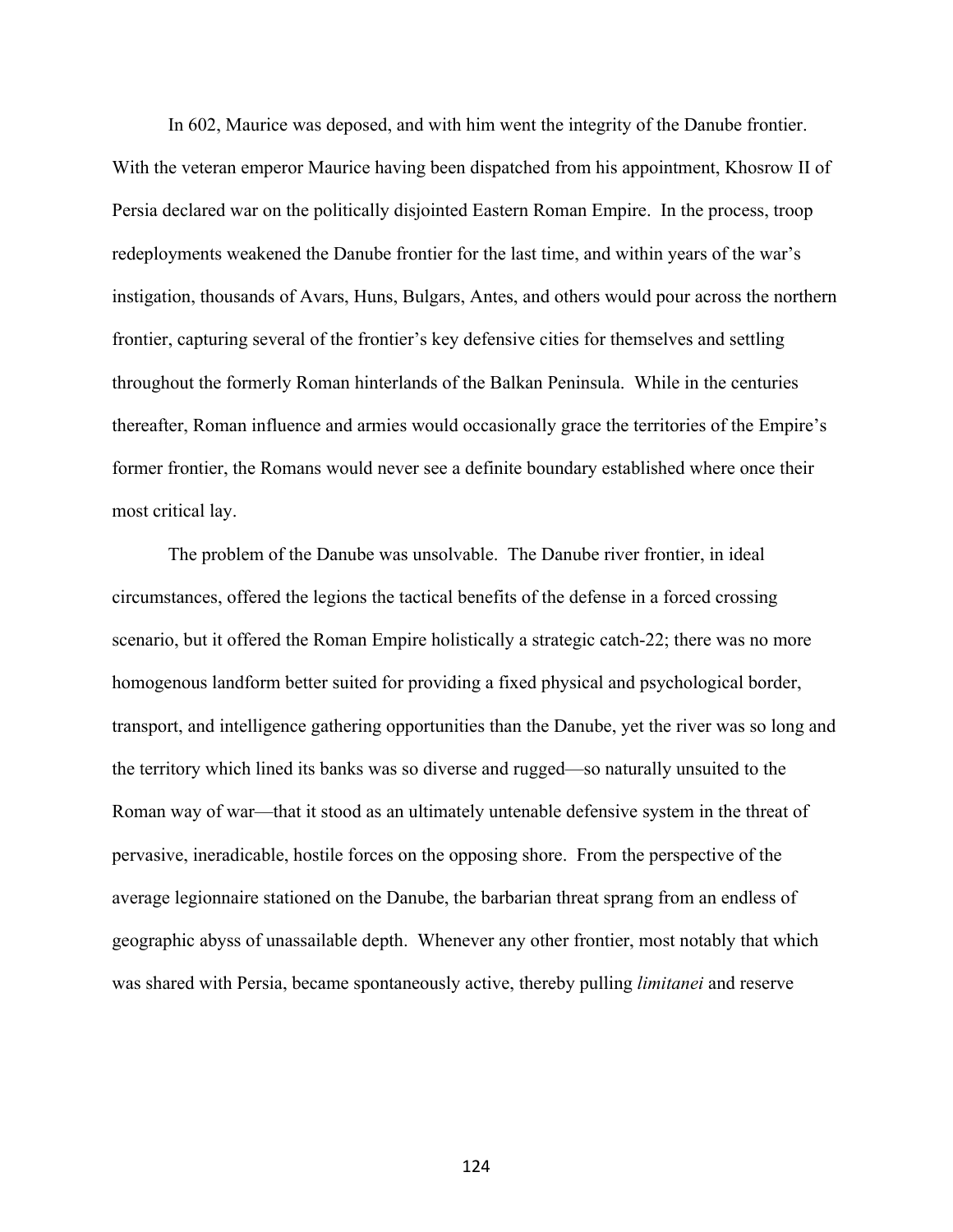*comitatenses* from their posts along the river, the Empire's core provinces behind it invariably suffered, obfuscating the security and stability Augustus dreamed for the Empire.<sup>10</sup>

<sup>10</sup> *Ceterum autem censeo Carthaginem esse delendam!*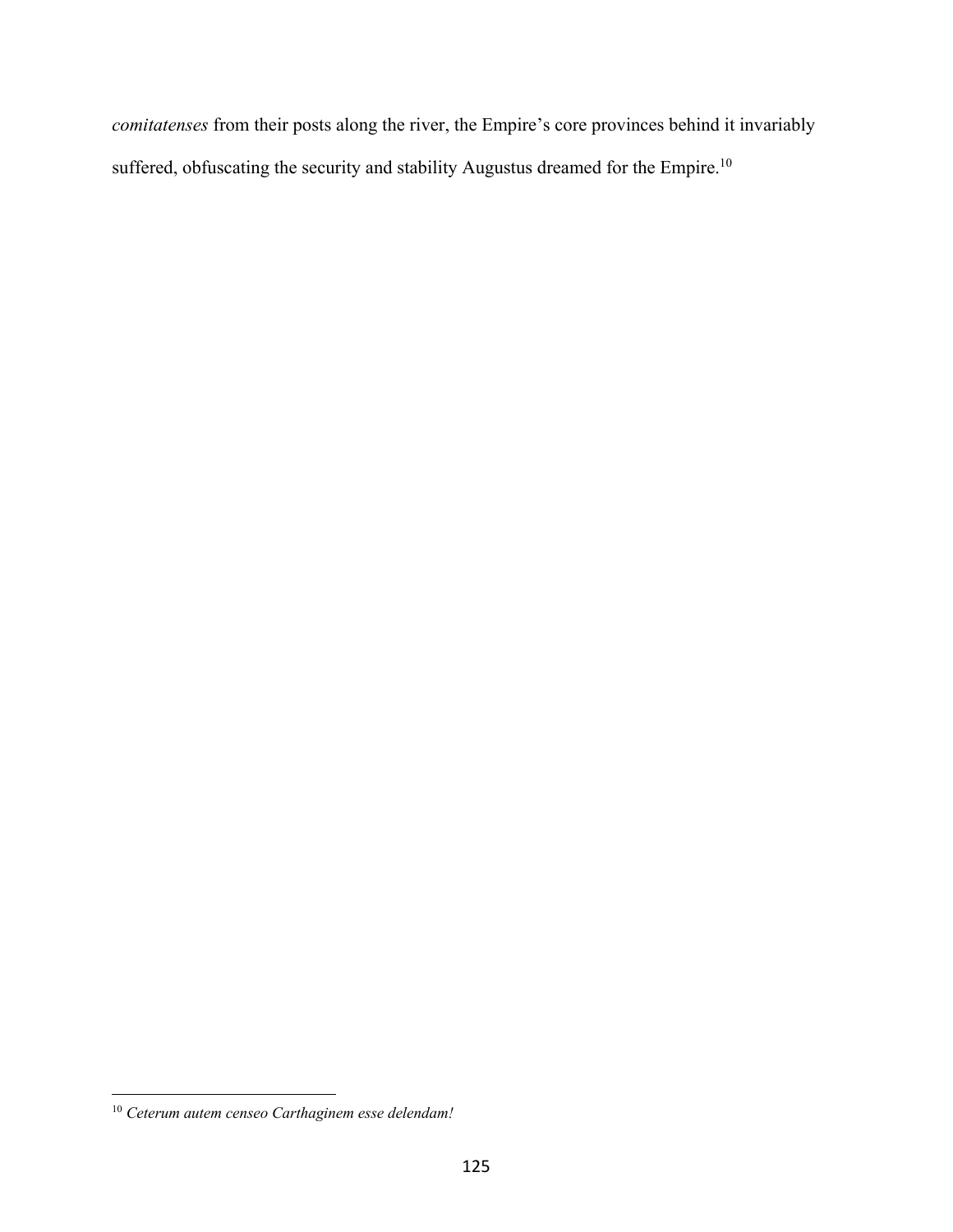## Bibliography

## Primary Sources

- Blockley, R. C. *The Fragmentary Classicising Historians of the Later Roman Empire: Eunapius, Olympiodorus, Priscus, and Malchus*. Liverpool: Francis Cairns, 1983.
- Claudian. *Panegyric on Probinus and Olybrius. Against Rufinus 1 and 2. War against Gildo. Against Eutropius 1 and 2. Fescennine Verses on the Marriage of Honorius. Epithalamium of Honorius and Maria. Panegyrics on the Third and Fourth Consulships of Honorius. Panegyric on the Consulship of Manlius. On Stilicho's Consulship 1*. Translated by Maurice Platnauer. Cambridge: Harvard University Press, 1922.
- Claudian. *Stilicho's Consulship 2-3. Panegyric on the Sixth Consulship of Honorius. The Gothic War. Shorter Poems. Rape of Proserpina.* Translated by Maurice Platnauer. Cambridge: Harvard University Press, 1922.
- Croke, Brian et al., eds. *The Chronicle of Marcellinus*. Leiden: Brill, 1995.
- Cross, Samuel Hazzard and Olgerd P. Sherbowitz-Wetzor, trans., *The Russian Primary Chronicle: Laurentian Text*. Cambridge: The Mediaeval Academy of America, 1953.
- Dennis, George T., trans. *Three Byzantine Military Treatises*. Washington: Dumbarton Oaks Research Library, 2009.
- Dio, Cassius. *Dio's Roman History*. 9 vols. Translated by Earnest Cary. London: William Heinemann, 1914-1955.
- Eutropius. *Abridgement of Roman History*. Translated by John Selby Watson. London: Henry G. Bohn, 1853.
- Gregory of Tours. *History of the Franks*. New York: Columbia University Press, 1916.
- Hamilton, H. C. and W. Falconer., eds. *The Geography of Strabo, Literally Translated, with Notes, in Three Volumes*. London: George Bell & Sons, 1903.
- Heather, Peter and David Moncur., trans. *Politics, Philosophy, and Empire in the Fourth Century: Select Orations of Themistius*. Liverpool: Liverpool University Press, 2001.
- Horace. *Horace, The Odes: New Translations by Contemporary Poets*. Edited by J. D. McClatchy. Vol. 1. Princeton: Princeton University Press, 2002.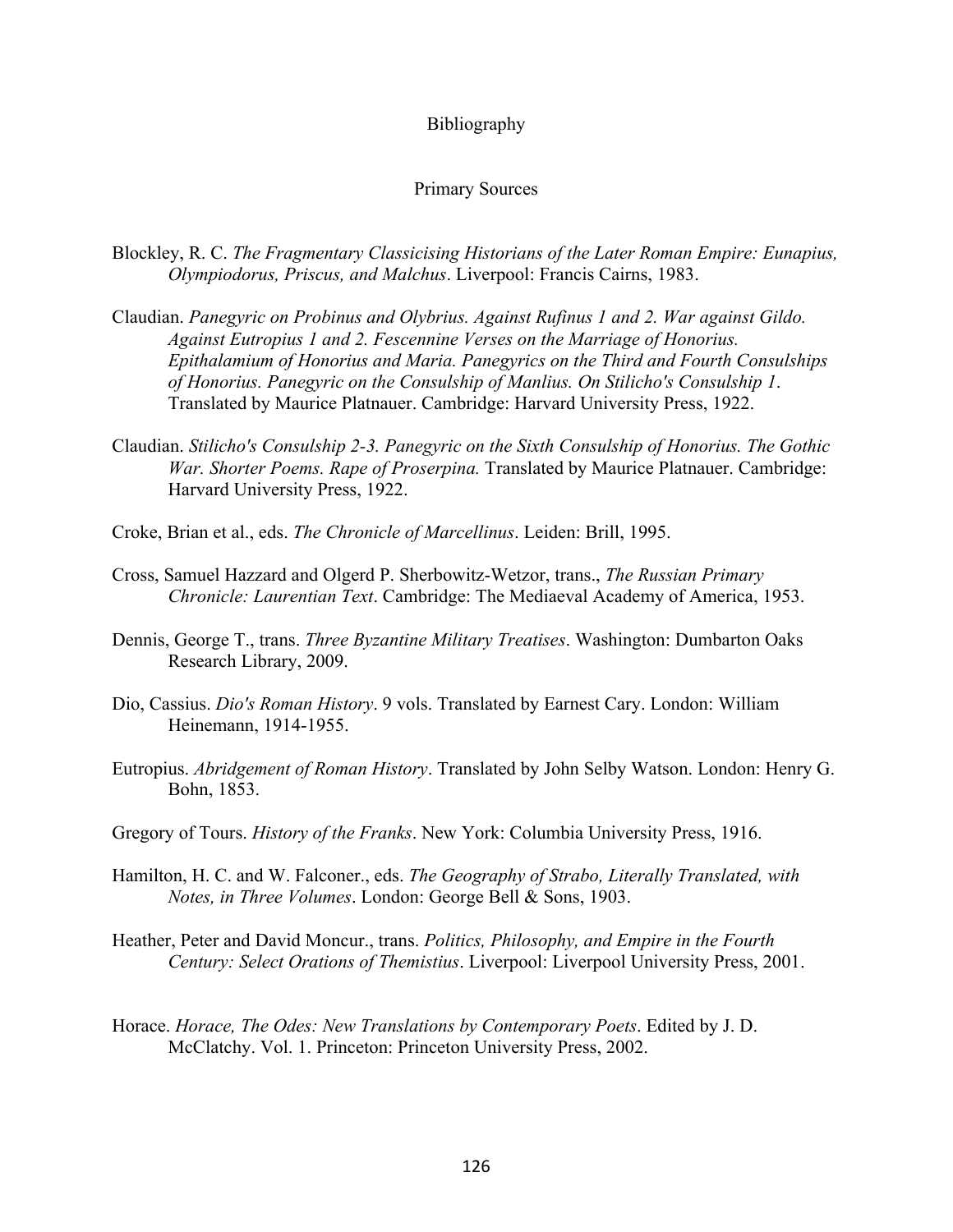- Hutchins, Robert Maynard et al., eds. *Herodotus, Thucydides*. Vol. 6 of *Great Books of the Western World.* Chicago: William Brenton, 1952.
- Jordanes. *The Origin and Deeds of the Goths*. Translated by Charles C. Mierow. Princeton: Princeton University Press, 1908.
- Lactantius. *De Mortibus Persecutorum*. Translated by J. L Creed. Oxford: Clarendon Press, 1984.
- Magie, David., trans. *The Scriptores Historiae Augustae*. 3 vols. Cambridge: Harvard University Press, 1921-1932.
- Malalas, John. *The Chronicle of John Malalas*. Translated by Elizabeth Jeffreys, Michael Jeffreys, and Roger Scott. Leiden: Brill, 2017.
- Marcellinus, Ammianus. *Res Gestae*. Translated by John C. Rolfe. London: Harvard University Press, 1939.
- Maurice. *Maurice's Stategikon: Handbook of Byzantine Military Strategy*. Translated by George T. Dennis. Philadelphia: University of Pennsylvania Press: 2001.
- Migne, Jacques-Paul., ed. *Patrologiae Cursus Completus: Omnium SS Patrum, Doctorum Scriptorumque Ecclesiasticorum*. Vol. 40 of *Seria Graeca*. Paris: Imprimerie Catholique, 1863.
- Orosius, Paulus. *Seven Books of History Against the Pagans*. Translated by A. T. Fear. Liverpool: Liverpool University Press, 2010.
- Pharr, Clyde, Theresa Davidson, and Mary Brown Pharr, eds. *The Theodosian Code and Novels, and the Sirmondian Constitutions: A Translation with Commentary, Glossary, and Bibliography*. Clark: The Lawbook Exchange, 2001.
- Philostorgius. *Epitome of the Ecclesiastical History of Philostorgius, Compiled by Photius, Patriarch of Constantinople*. Translated by Edward Walford. London: Henry G. Bohn, 1855.
- Procopius. *History of the Wars, Secret History, and Buildings*. Translated and Edited by Averil Cameron. New York: Washington Square Press, 1967.
- Procopius. *History of the Wars*. 4 Vols. Edited by T. E. Page et al. London: W. Heinemann, 1914.
- Schaff, Philip and Henry Wace., eds. *Theodoret, Jerome, Gennadius, Rufinus: Historical Writings*. Vol. 3 of *Nicene and Post-Nicene Fathers: Second Series*. Translated by Jackson Blomfield. Buffalo: Christian Literature Publishing Co., 1892.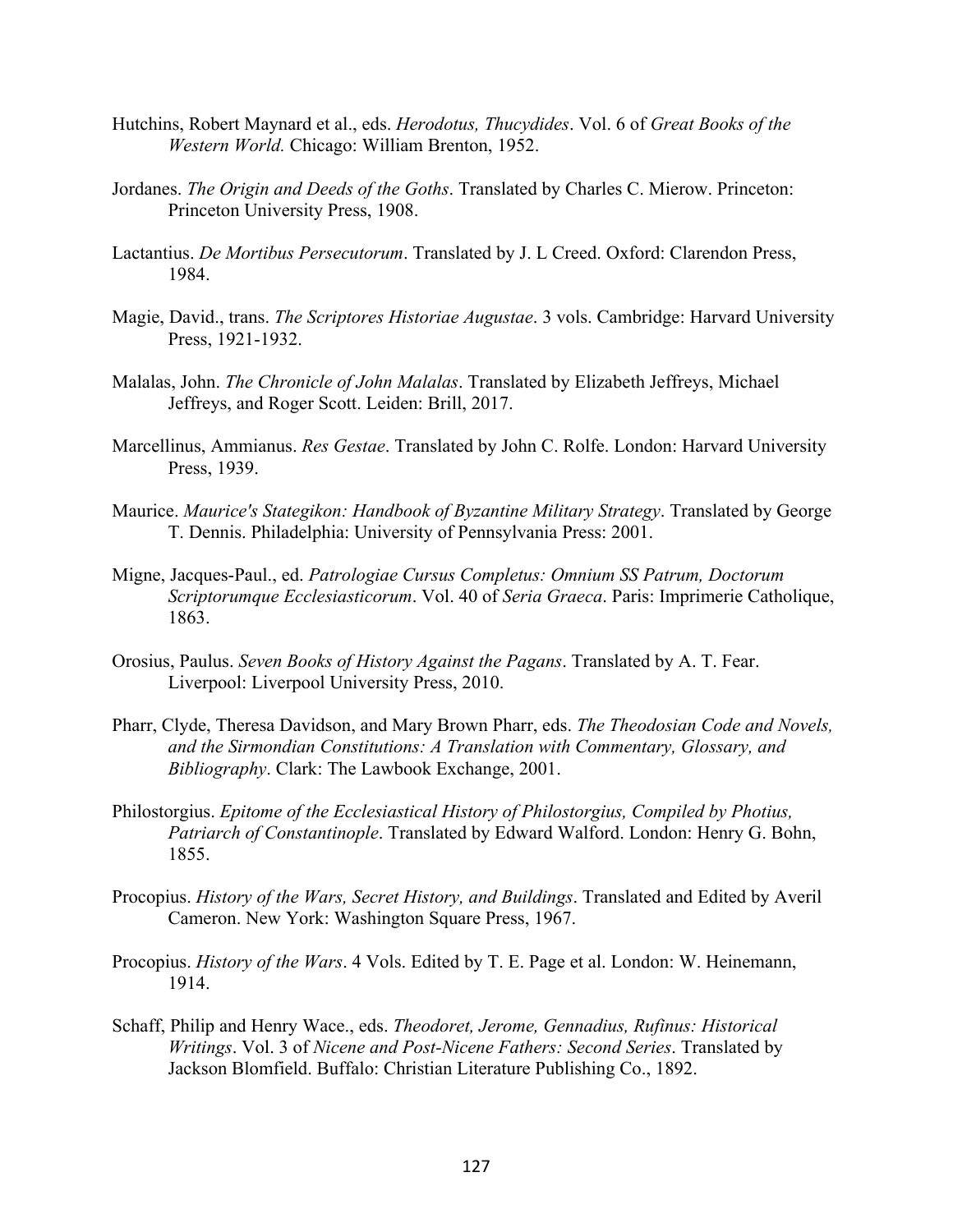- Socrates. *History of the Church in Seven Books: From the Accession of Constatntine, A.D. 305, To the 38th Year of Theodosius II., Including A Period of 140 Years*. London: George Bell & Sons, 1892.
- Sozomen. *The Ecclesiastical History of Sozomen: A History of the Church from AD 324 to AD 425*. Translated by Edward Walford. Merchantville: Evolution Publishing, 2018.
- Tacitus. *Germania*. Translated by M. Hutton. Cambridge: Harvard University Press, 1970.
- Themistius. *Themistii Orationes ex Codice Mediolanensi*. Edited by Wilhelm Dindorf. Leipzig: C. Cnobloch, 1832.
- Heather, Peter and David Moncur., trans. *Politics, Philosophy, and Empire in the Fourth Century: Select Orations of Themistius*. Liverpool: Liverpool University Press, 2001.
- Van Hoof, Lieve, and Peter Van Nuffelen, eds. *The Fragmentary Latin Histories of Late Antiquity (AD 300–620): Edition, Translation and Commentary*. Cambridge: Cambridge University Press, 2020.
- Vegetius. *On Roman Military Matters; A 5th Century Training Manual in Organization, Weapons and Tactics, as Practiced by the Roman Legions*. St. Petersburg: Red and Black Publishers, 2008.
- Victor, Sextus Aurelius. *De Caesaribus*. N.p.: N.p., c. 361. Accessed on November 15, 2021. www.thelatinlibrary.com/victor.caes.html
- Victor, Sextus Aurelius. *Epitome De Caesaribus*. Translated by Thomas M. Banchich. Buffalo: Canisius College, 2018. Accessed on March 1, 2022. http://www.romanemperors.org/epitome.htm
- Vinson, Martha., trans. *St. Gregory of Nazianzus: Select Orations*. Washington: Catholic University of America Press, 2003.
- Zosimus. *New History*. London: W. Green and T. Chaplin, 1814.

## Secondary Sources

- Abdale, Jason R. *The Great Illyrian Revolt: Rome's Forgotten War in the Balkans, AD 6-9*. Yorkshire: Pen & Sword Books, 2019.
- Åhlfeldt, Johan. "Digital Atlas of the Roman Empire." *Center for Digital Humanities, University of Gothenburg*. 2012. Accessed on September 16, 2021. https://imperium.ahlfeldt.se/index.php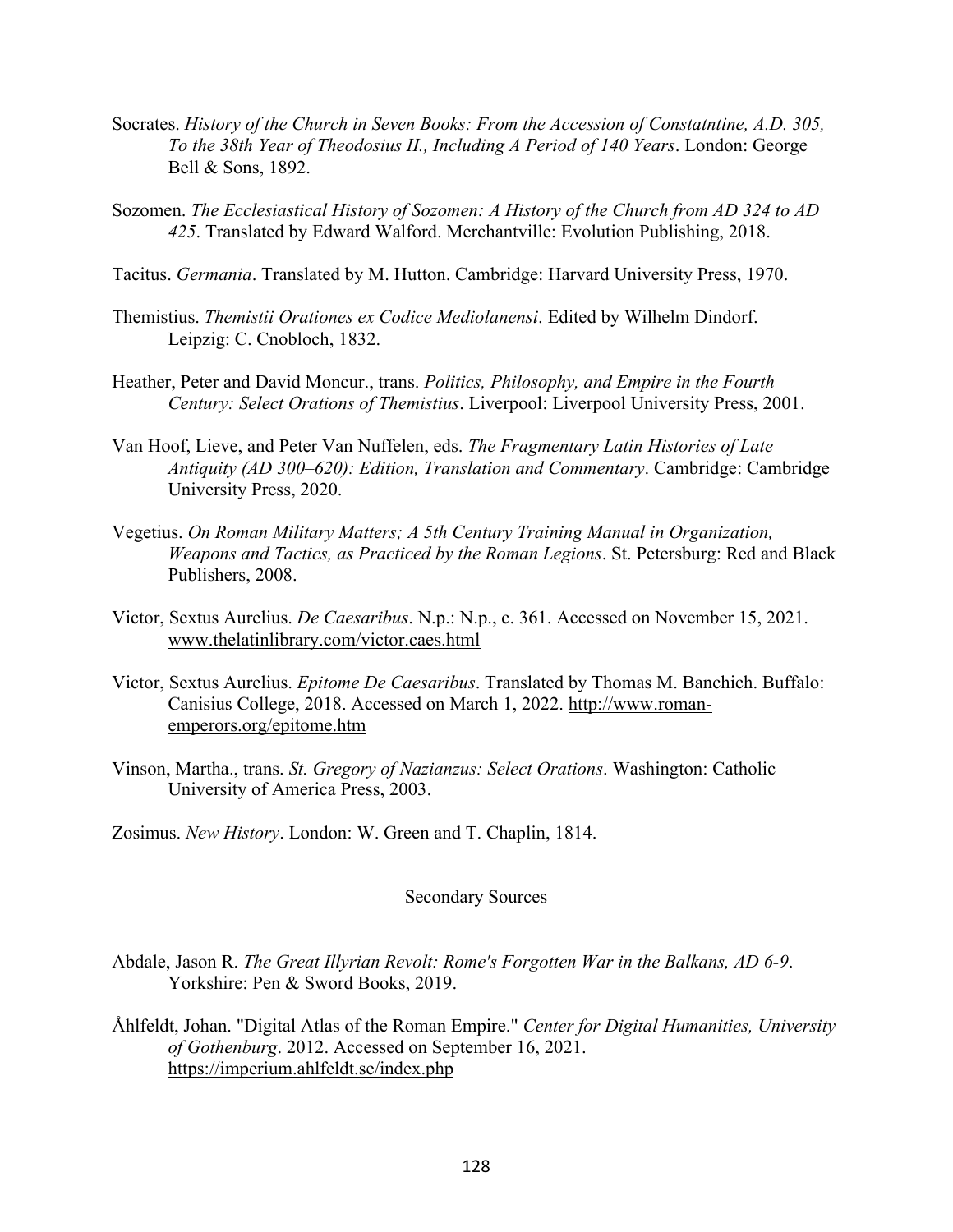Bachman, Ronald D., ed. *Romania: A Country Study*. Washington: Library of Congress, 1989.

- Barbero, Alessandro. *The Day of the Barbarians: The Battle that led to the Fall of the Roman Empire*. New York: Walker & Company, 2007.
- Barker, William Burckhardt. *A Short Historical Account of the Crimea: From the Earliest Ages and During the Russian Occupation*. Hertford: Stephen Austin, 1855.
- Blair, Peter Hunter. *Roman Britain and Early England: 55 B.C. – A.D. 871*. New York: W. W. Norton & Company, 1963.
- Bounegru, Octavian and Mihail Zahariade. *Les Forces Navales du Bas Danube et de la Mer Noire au Ier-VIe Siècles*. Edited by Gocha R. Tsetskhladze. Oxford: Oxbow Books, 1996.
- Bradley, Henry. *The Story of the Goths: From the Earliest Times to the End of the Gothic Dominion in Spain*. New York: G. P. Putnam's Sons, 1888.
- Brown, Peter. *The World of Late Antiquity, AD 150-750*. New York: W. W. Norton & Company, 1971.
- Brownsworth, Lars. *Lost to the West: The Forgotten Byzantine Empire that Rescued Western Civilization*. New York: Three Rivers Press, 2009.
- Brzezinski, Richard and Mariusz Mielczarek. *The Sarmatians: 600 BC–AD 450*. Botley: Osprey Publishing, 2002.
- Burns, Thomas S. *Barbarians within the Gates of Rome: A Study of the Roman Military Policy and the Barbarians, Ca. 375-425 A.D*. Bloomington: Indiana University Press, 1994.
- Burns, Thomas S. *Rome and the Barbarians, 100 B.C.*–*A.D. 400*. Baltimore: The John Hopkins University Press, 2003.
- Burns, Thomas S. *The History of the Ostrogoths*. Bloomington: Indiana University Press, 1984.
- Bury, John Bagnell. *History of the Later Roman Empire*. 2 vols. New York: Dover Publications, 1958.
- Bury, John Bagnell. *The Invasion of Europe by the Barbarians*. London: N.p., 1928.
- Cameron, Averil. *The Later Roman Empire: AD 284-430*. Cambridge: Harvard University Press, 1993.
- Cameron, Averil. *The Mediterranean World in Late Antiquity, AD 395-600*. London: Routledge, 1993.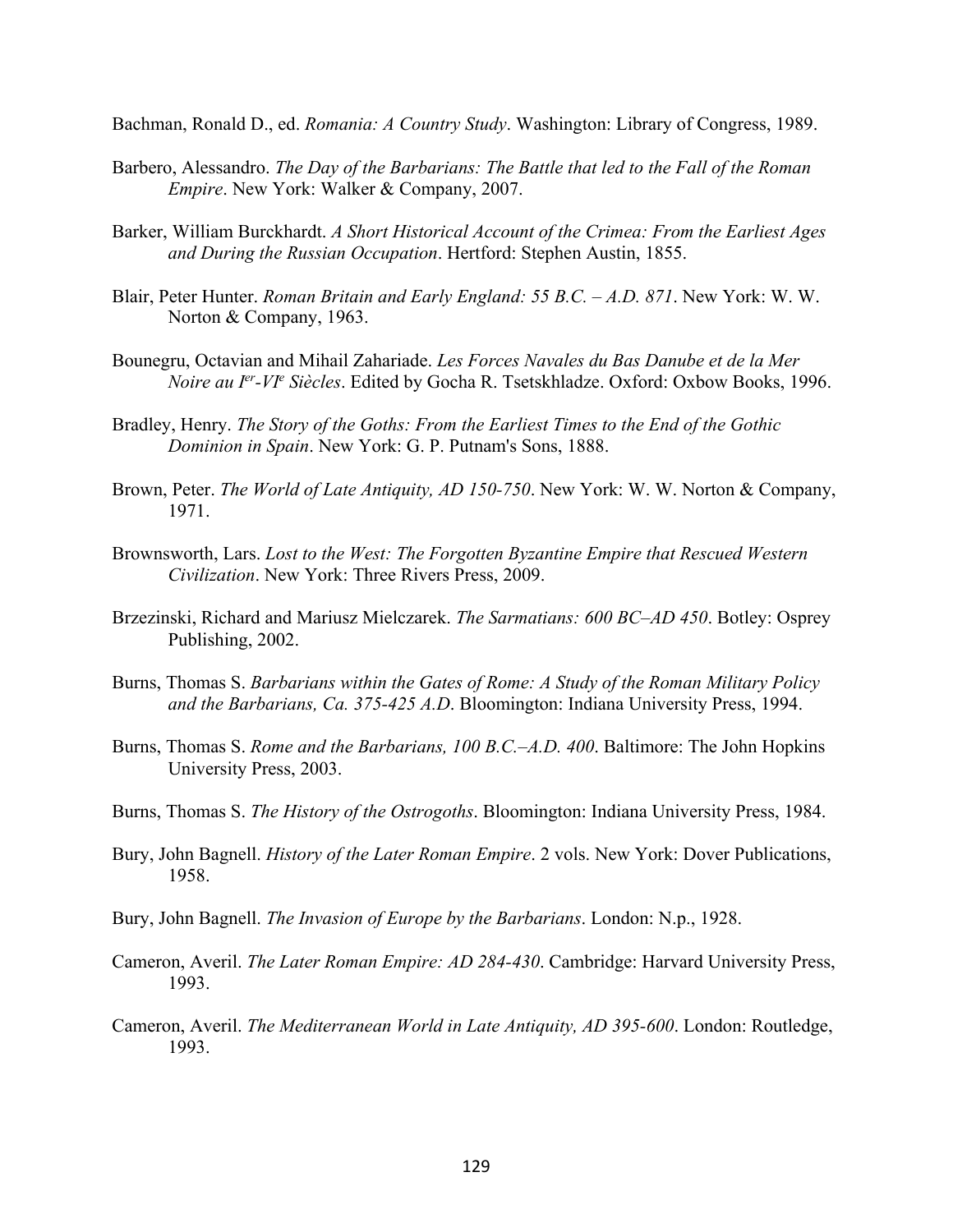- Cosmo, Nicola Di, ed. *Empires and Exchanges in Eurasian Late Antiquity: Rome, China, Iran, and the Steppe, ca. 250–750.* Cambridge: Cambridge University Press, 2018.
- Croke, Brian. "Evidence for the Hun Invasion of Thrace in A.D. 422." *Greek, Roman and Byzantine Studies* 18, no. 4 (1977): 347-367.
- Curta, Florin. *The Making of the Slavs: History and Archaeology of the Lower Danube Region, c. 500–700*. Cambridge: Cambridge University Press, 2001.
- Donev, Damjan. "The Top-Ranking Towns in the Balkan and Pannonian Provinces of the Roman Empire." *Arheoloski Vestnik*, 71 (2020): 193-215
- Dyson, Stephen L. *The Creation of the Roman Frontier*. Princeton University Press, 1985.
- Dzino, Danijel. *Illyricum in Roman Politics: 229 BC-AD 68*. Cambridge: Cambridge University Press, 2010.
- Elton, Hugh. *The Roman Empire in Late Antiquity: A Political and Military History*. Cambridge: Cambridge University Press, 2018.
- Evans, James Allan. *The Emperor Justinian and the Byzantine Empire*. Westport: Greenwood Press, 2005.
- Fergus, Millar, Richard N. Frye, and Georg Kossack, and Tamara Talbot Rice. *The Roman Empire & Its Neighbors*. London: Weidenfeld & Nicolson, 1970.
- Fisher, Greg. *Between Empires: Arabs, Romans, and Sasanians in Late Antiquity*. Oxford: Oxford University Press, 2011.
- Fodorean, Florin-Gheorghe. *Pannonia, Dacia, and Moesia in the Ancient Geographical Sources*. Stuttgart: Franz Steiner Verlag, 2016.
- Fodorean, Florin-Gheorghe. *The Topography and the Landscape of Roman Dacia*. Oxford: Archaeopress, 2013.
- Foord, Edward A. *The Byzantine Empire: The Rearguard of European Civilization*. London: Adam and Charles Black, 1911.
- Friell, Gerard and Stephen Williams. *The Rome That Did Not Fall: The Survival of the East in the Fifth Century*. Florence: Taylor & Francis Group, 1998.
- Gandila, Andrei. *Cultural Encounters on Byzantium's Northern Frontier, c. AD 500-700: Coins, Artifacts, and History*. Huntsville: University of Alabama, 2018.
- Gibbon, Edward. *The History of the Decline and Fall of the Roman Empire*. 6 vols. New York: Everyman's Library, 1993.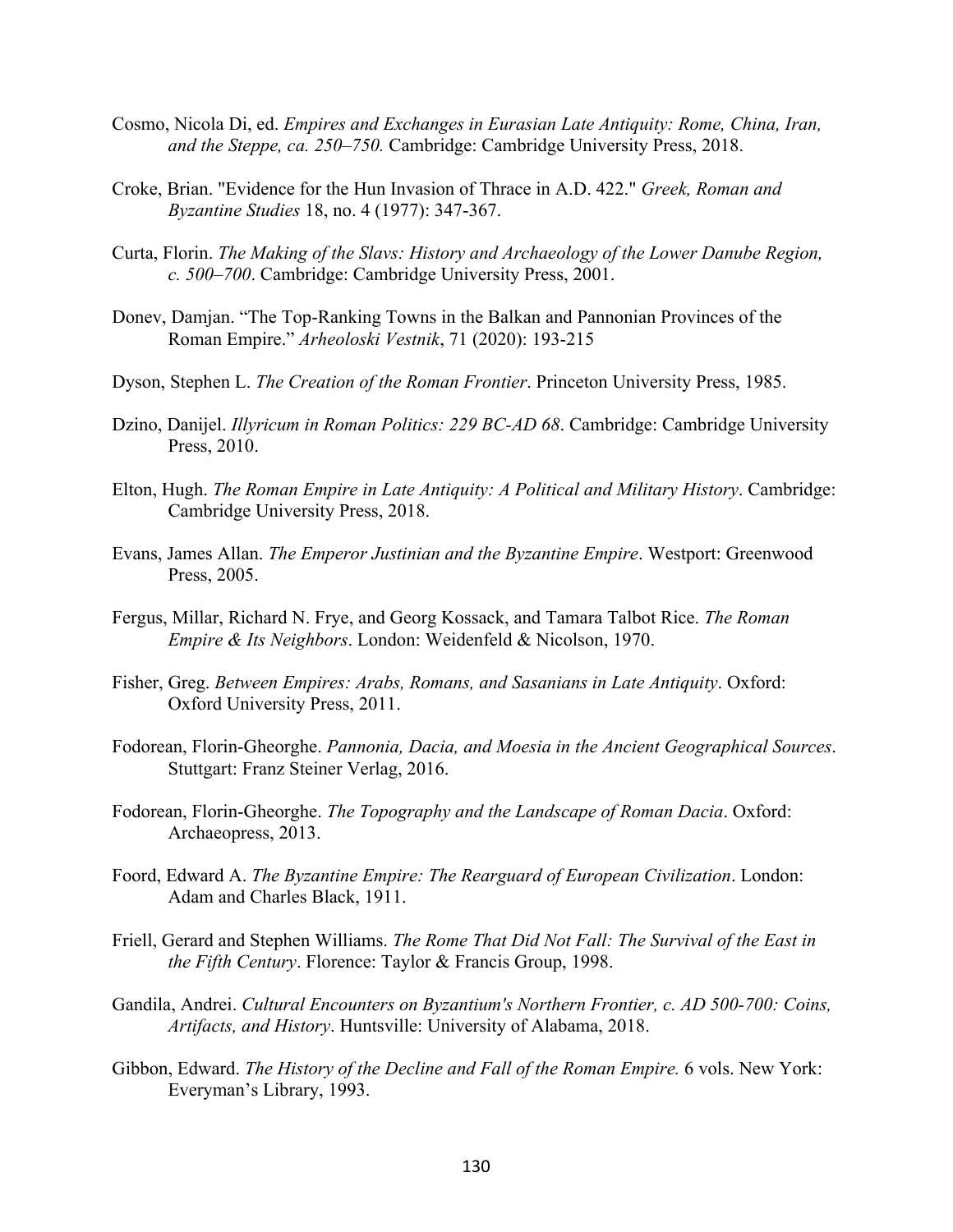Goldsworthy, Adrian. *Pax Romana: War, Peace, and Conquest in the Roman World*. New Haven: Yale University Press, 2016.

Goldsworthy, Adrian. *The Complete Roman Army*. London: Thames & Hudson, 2003.

- Gordon, C. D. The Age of Attila: Fifth Century Byzantium and the Barbarians.
- Grahame, F. R. *The Archer and the Steppe; or, The Empires of Scythia: A History of Russia and Tartary, From the Earliest Ages till the Fall of the Mongul Power in Europe, In the Middle of the Sixteenth Century*. London: James Blackwood, 1860.
- Haldon, John. *Warfare, State And Society In The Byzantine World 565-1204*. Abingdon: Routledge, 1999.
- Halsall, Guy. *Barbarian Migrations and the Roman West, 376-568.* Cambridge: Cambridge University Press, 2007.
- Hanson, Victor Davis. *Makers of Ancient Strategy: From the Persian Wars to the Fall of Rome*. Princeton: Princeton University Press, 2010.
- Harper, Kyle. *The Fate of Rome: Climate, Disease, and the End of an Empire*. Princeton: Princeton University Press, 2017.
- Harries, Jill. *Imperial Rome AD 284 to 363: The New Empire*. Edinburgh University Press, 2012.
- Heather, Peter. *Empires and Barbarians: The Fall of Rome and the Birth of Europe*. Oxford: Oxford University Press, 2010.
- Heather, Peter. *Goths and Romans: 332-489*. Oxford: Oxford University Press, 1991.
- Heather, Peter. "Refugees and the Roman Empire." *Journal of Refugee Studies* 30, no. 2, (2017): 220–242.
- Heather, Peter. *Rome Resurgent: War and Empire in the Age of Justinian*. Oxford: Oxford University Press, 2018.
- Heather, Peter. *The Fall of the Roman Empire: A New History of Rome and the Barbarians*. Oxford: Oxford University Press, 2005.
- Heather, Peter. *The Goths*. Oxford: Blackwell Publishing, 1996.
- Heather, Peter. "The Huns and the End of the Roman Empire in Western Europe." *The English Historical Review* 110, no. 435 (1995): 4-41.

Hitchins, Keith. *A Concise History of Romania*. Cambridge: Cambridge University Press, 2014.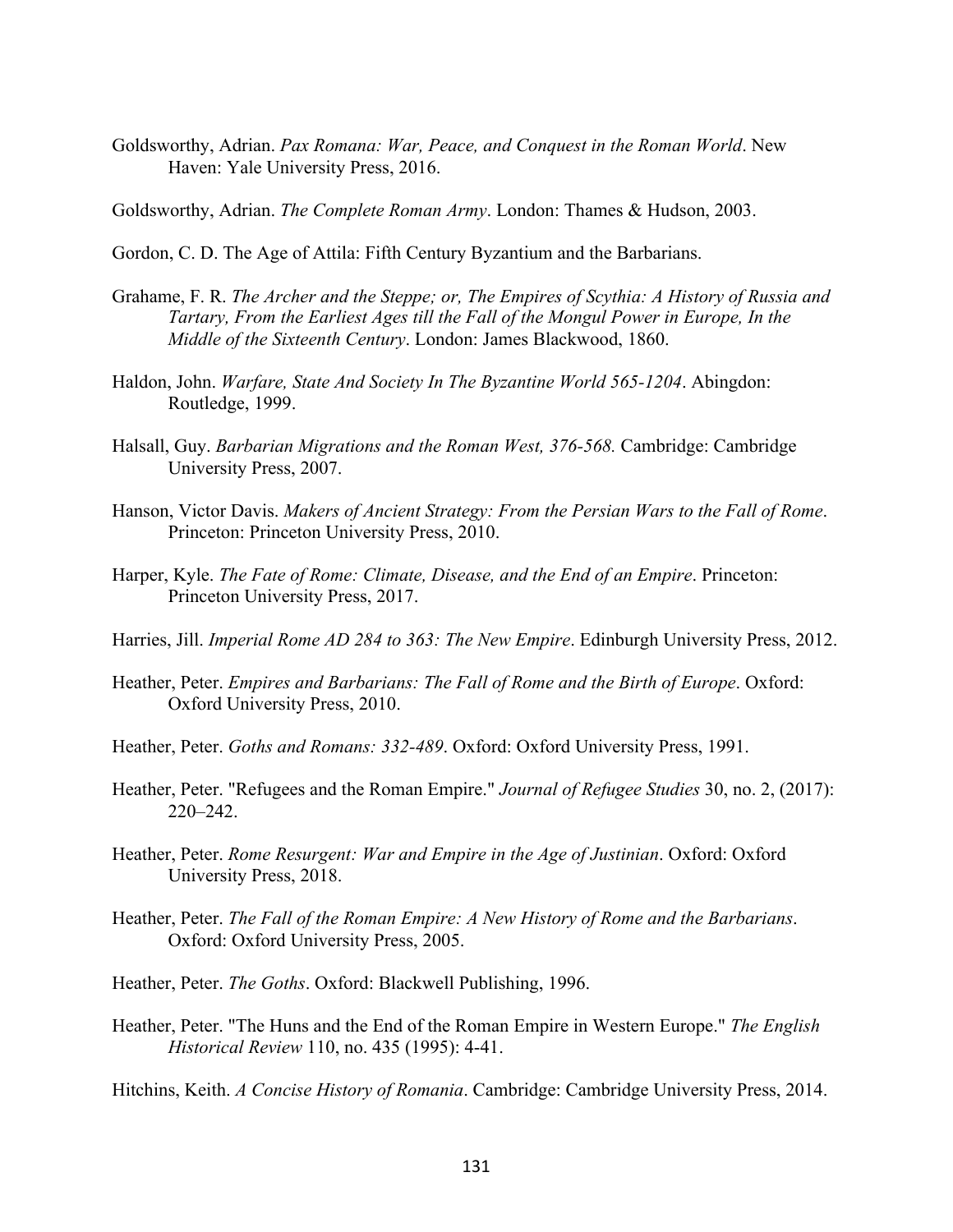Hodgkin, Thomas. *Italy and Her Invaders*. 8 vols. Oxford: Clarendon Press, 1880-1899.

- Hodgkin, Thomas. *The Pfahlgraben: An Essay Towards a Description of the Barrier of the Roman Empire Between the Danube and the Rhine*. Newcastle-on-Tyne: Andrew Reid, 1882.
- Hughes, Ian. *Attila the Hun: Arch-Enemy of Rome.* Havertown: Pen & Sword Books, 2019.
- Jones, Arnold Hugh Martin. *The Later Roman Empire 284-602, A Social, Economic, and Administrative Survey*. 3 vols. Oxford: Basil Blackwell, 1964.

Jovaiša, Eugenijus. "The Balts and Amber." *Actą Academiae Artium Vilnensis* 22 (2001): 149- 156.

- Kelly, Christopher. *The End of Empire: Attila the Hun and the Fall of Rome*. New York: W. W. Norton and Company, 2009.
- Kelly, Christopher. *Theodosius II: Rethinking the Roman Empire in Late Antiquity*. Cambridge: Cambridge University Press, 2013.
- Kim, Hyun Jin. *The Huns, Rome, and the birth of Europe.* Cambridge: Cambridge University Press, 2013.
- Kulikowski, Michael. "Coded Polemic in Ammianus Book 31 and the Date and Place of Its Composition." *The Journal of Roman Studies* 102 (2012): 79–102.
- Kulikowski, Michael. *Rome's Gothic Wars: From the Third Century to Alaric*. Cambridge: Cambridge University Press, 2006.
- Lee, A. D. *From Rome to Byzantium AD 363 to 565: The Transformation of Ancient Rome*. Edinburgh: Edinburgh University Press, 2013.
- Luttwak, Edward N. *The Grand Strategy of the Byzantine Empire*. Cambridge: The Belknap Press of Harvard University Press, 2009.
- Luttwak, Edward N. *The Grand Strategy of the Roman Empire: From the First Century CE to the Third*. Baltimore: Johns Hopkins University Press, 1976.
- Maas, Michael, ed. *The Cambridge Companion to the Age of Attila*. Cambridge: Cambridge University Press, 2015.
- Maenchen-Helfen, Otto J. *The World of the Huns: Studies in Their History and Culture*. Edited by Max Knight. Berkeley: University of California Press, 1973.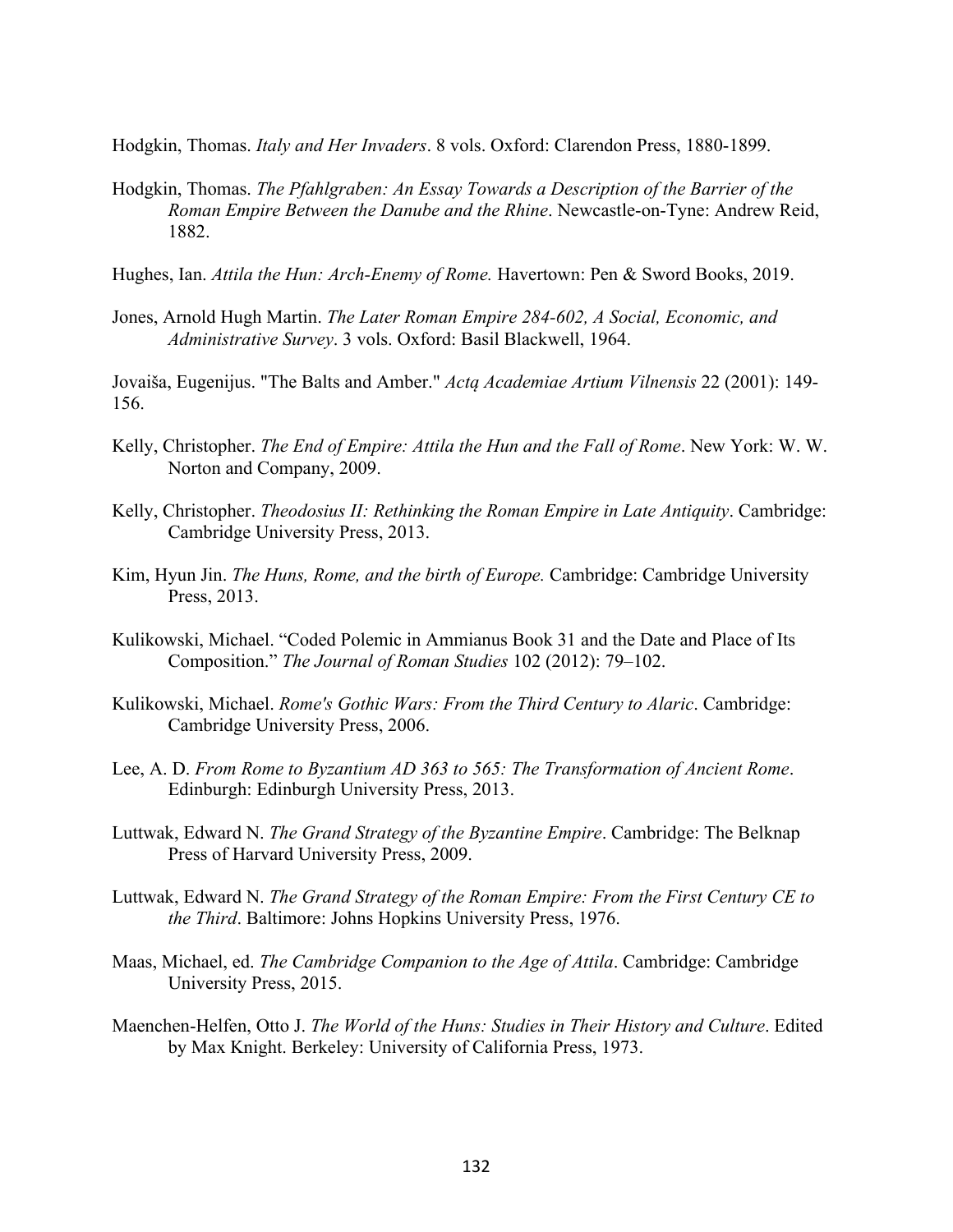- Mócsy, András. *Pannonia and Upper Moesia: A History of the Middle Danube Provinces of the Roman Empire*. Abingdon: Routledge, 2014.
- Mommsen, Theodor. *The Provinces of the Roman Empire: From Caesar to Diocletian*. 2 vols. Translated by William P. Dickson. New York: Barnes & Noble, 1996.

Nicolle, David. *Romano-Byzantine Armies: 4th-9th Centuries*. Botley: Osprey Publishing, 1992.

- Norwich, John Julius. *A Short History of Byzantium*. New York: Vintage Books, 1999.
- Ostrogorsky, George. *History of the Byzantine State*. Translated by Joan Hussey. Oxford: Basil Blackwell, 1956.
- Oțetea, Andrei, ed. *Istoria Poporului Român*. Bucharest: Editura Științifică, 1970.
- Pirenne, Henri. *Economic and Social History of Medieval Europe*. Orlando: Houghton Mifflin Harcourt Publishing Company, 1956.
- Pirenne, Henri. *Medieval Cities: Their Origins and the Revival of Trade - Updated Edition*. Translated by Frank D. Halsey. Princeton: Princeton University Press, 1980.
- Pirenne, Henri. *Mohammed and Charlemagne*. Eastford: Martino Fine Books, 2017.
- Rostovtzeff, Mikhail Ivanovich. *Iranians & Greeks in South Russia*. Oxford: Clarendon Press, 1922.
- Roth, Jonathan P. *Roman Warfare*. Cambridge: Cambridge University Press, 2009.
- Sarantis, Alexander and Neil Christie, eds. *War and Warfare in Late Antiquity: Current Perspectives*. Leiden: Brill, 2013.
- Sarris, Peter. *Economy and Society in the Age of Justinian*. Cambridge: Cambridge University Press, 2006.
- Schmitz, Michael. *The Danube Frontier*. Barnsley: Pen & Sword Books ltd., 2019.
- Sinnigen, William G. and Arthur E. R. Boak. *A History of Rome to A.D. 565*. New York: Macmillan Publishing Co., Inc., 1977.
- Sinor, Denis. "The Hun Period." Chapter. In *The Cambridge History of Early Inner Asia*, edited by Denis Sinor, 177–205. Cambridge: Cambridge University Press, 1990.
- Smith, C. T. *An Historical Geography of Western Europe Before 1800*. New York: Frederick A. Praeger Publishers, 1967.
- Standage, Tom. *A History of the World in 6 Glasses*. New York: Bloomsbury, 2005.